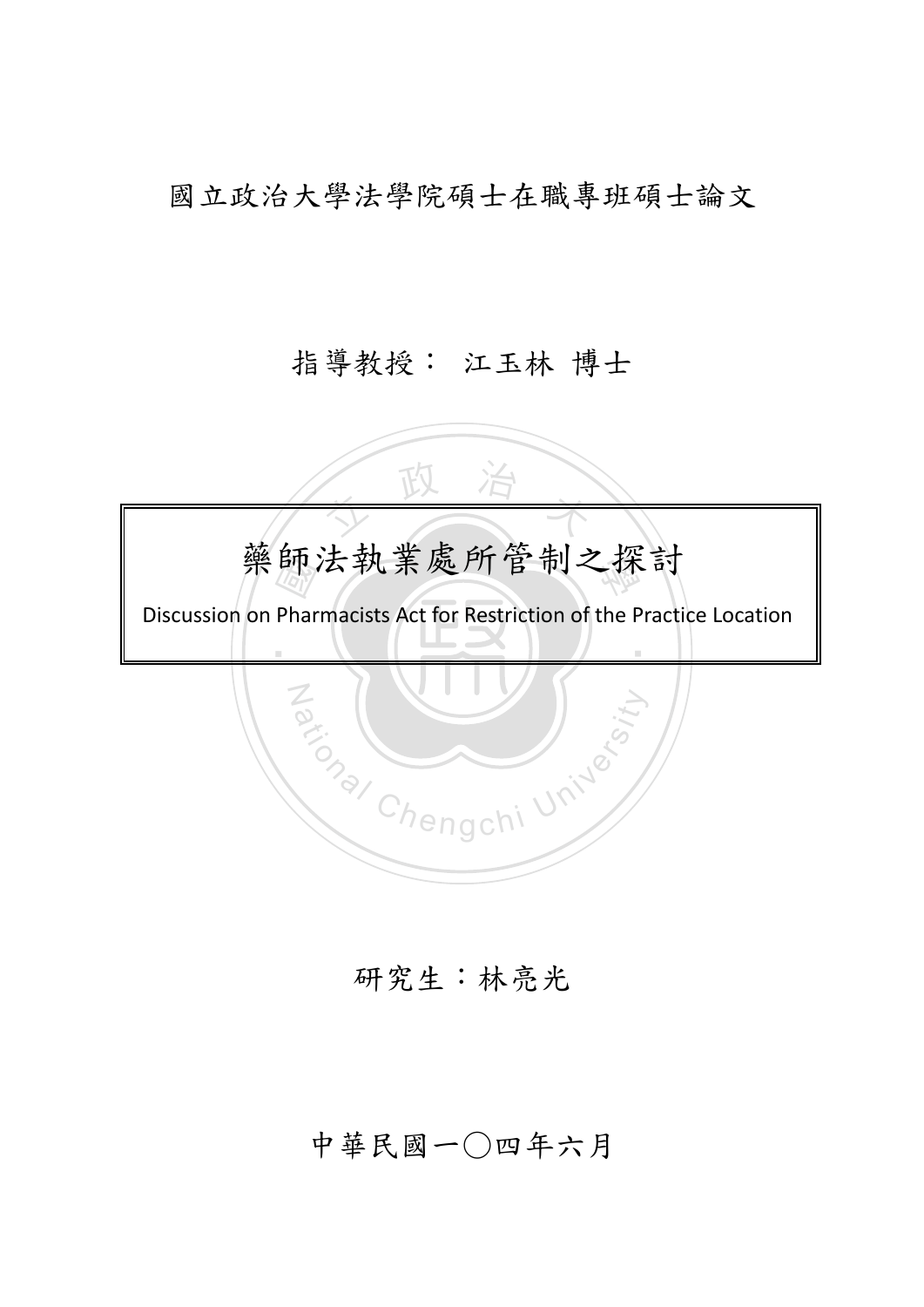## 摘 要

<br><br><br>的問卷統計,卻反應出藥師次級團 學 民國 102 年 7 月 31 日司法院大法官 711 號解釋公布,宣告藥師法第 11 條規 定「藥師執業處所應以一處為限」違憲,應自本解釋公布之日起,至遲於屆滿一 年時失其效力。有關藥師執業處所限制,在憲法法庭審議期間,即有正、反意見 團體立論紛呈。專業醫事人員團體例如藥師公會全國聯合會、醫師公會全國聯合 會,學界如台灣藥學會、台灣臨床藥學會,各自表述見解與立場。令人好奇的是, 明明是藥師執業處所限制,為何醫師公會全國聯合會要參與,表示意見?解除執 業的限制通常是受專業團體的歡迎,但是在本案中卻是完全相反的態勢。藥師公 會全國聯合會結合台灣藥學會與台灣臨床藥學會發表強烈聲明,堅決反對解除藥 師執業處所限制。學者的問卷統計,卻反應出藥師次級團體或個人的意見,又與 公會、全聯會、學會相左,究竟事實是如何?

主、外國勢力干涉、中西醫之調合、醫藥法規不完整、藥學教育未能及早發展等 學會相<br>展<br>步、中 各種原因,造成我國藥政管理直到近年才稱得上勉與國際水準接軌。這種現實上 3楽政官理直到辺平才博侍工勉典國除水準<br>お律面向探討藥師執業處所限制時所欠缺的,<br>長律面向探討藥師執業處所限制時所欠缺的,<br>與未來應修正的方向。<br><mark>師執業處所限制之歷史因素、台灣目前</mark>樂事 我國醫藥發展,百年來只能用混亂一詞形容。以近百年來,由帝制轉變為民 的困難,是單純由法律面向探討藥師執業處所限制時所欠缺的,也是無法完整表 現本法修法的困難與未來應修正的方向。

本文著眼於藥師執業處所限制之歷史因素、台灣目前藥事人力之品質與供 需,參考日德加等外國現況及美國法,對修法後仍保有之限制與管制是否合憲為 探討重點。作者身為執業藥師超過 24 年,且擁有製藥工廠、醫院及西藥販賣業 管理經歷,將由實務面、管理面、行政管制面到法制面,逐一探討。

關鍵字:藥師、711 號解釋、執業處所、臨床藥師、藥事人力、親自執業、醫事 人員、職業自由、公益原則、比例原則。

II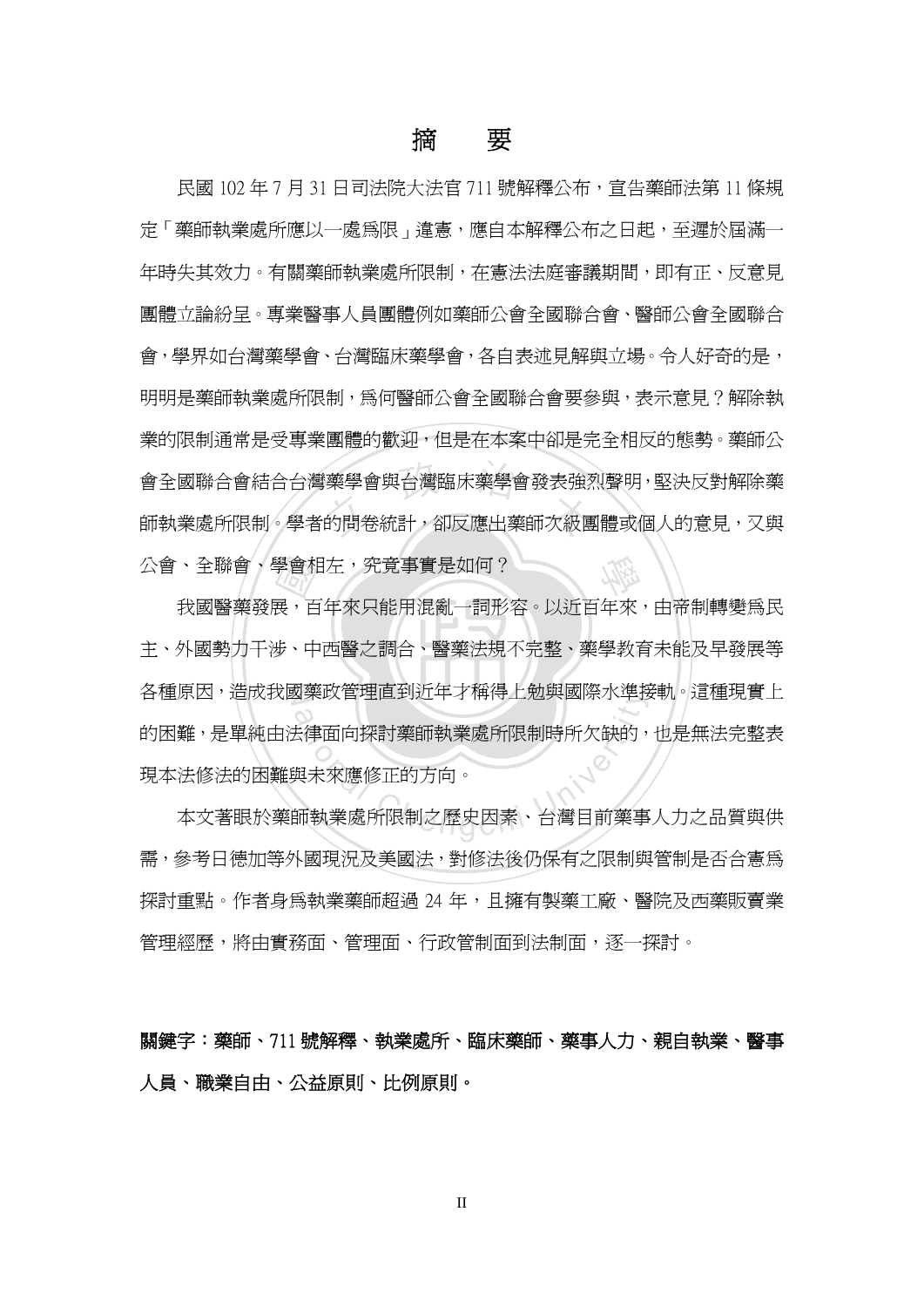#### **Abstract**

what is the truth? state strongly opposed to relieve the restrictions of the practicing location. But scholars count through questionnaires, reflect the pharmacist sub-groups or individual views but also with the local pharmacist association te and express opinions? The reliever<br>professional groups, but in this case<br>nacist Association combine with P ‧ July 31, 2013 Interpretation No. 711 was published, which declaring the Article 11 of pharmacists Act restrict pharmacists may only practicing at single location is "unconstitutional, shall from the date of announced of this interpretation, no later than one year expiration that it becomes void. Pharmacists practice restrictions concerning the location, during the consideration of the Constitutional Court that is both positive and negative views of their respective groups declared positions and arguments based on professional medical personnel groups such as the Taiwan Pharmacist Association, Taiwan Medical Association, academia, such as the Pharmaceutical Society of Taiwan, Taiwan Society of Health-System Pharmacy, expressed their opinions and positions. Curiously, obviously restrict practicing location for pharmacists, why Taiwan Medical Association to participate and express opinions? The relieve restrictions is generally welcomed by practicing professional groups, but in this case it is exactly the opposite situation, Taiwan Pharmacist Association combine with Pharmaceutical Society of Taiwan and Taiwan Society of Health-System Pharmacy announce a strong statement scholars count through questionnaires, reflect the pharmacist sub-groups or individual views but also with the local pharmacist association, and learn the full Council at odds,

iwan medicine, only chaos can be described . In<br>a democracy, foreign forces to interfere, harmo<br>the pharmaceutical regulations are not complete<br>irmaceutical education and other reasons, resulti<br>called the Pharmaceutical Af Development of Taiwan medicine, only chaos can be described . In the past century the monarchy into a democracy, foreign forces to interfere, harmonize Chinese and Western medicine, the pharmaceutical regulations are not complete, any delay in the development of pharmaceutical education and other reasons, resulting in our country until recently was called the Pharmaceutical Affairs connect with international standards. Difficulties on this reality, is simply explore the restrictions on the practice location of pharmacists by law, will be lacking, it is unable to complete this difficult performance and future direction should be amended.

This article looks at to explore the focus by the historical factors of restrictions of pharmacists practicing location, the status of Taiwan's current pharmacy manpower quality, supply and demand, the refer Japan, Germany, Canada and American law, the limitation and control after amending the law still retains the constitutionality. On more than 24 years working experiences, author work in pharmaceutical factory, hospital and pharmaceutical industry senior management, it will be practical side of this article, the management side, administrative side to legal side, one by one discussion.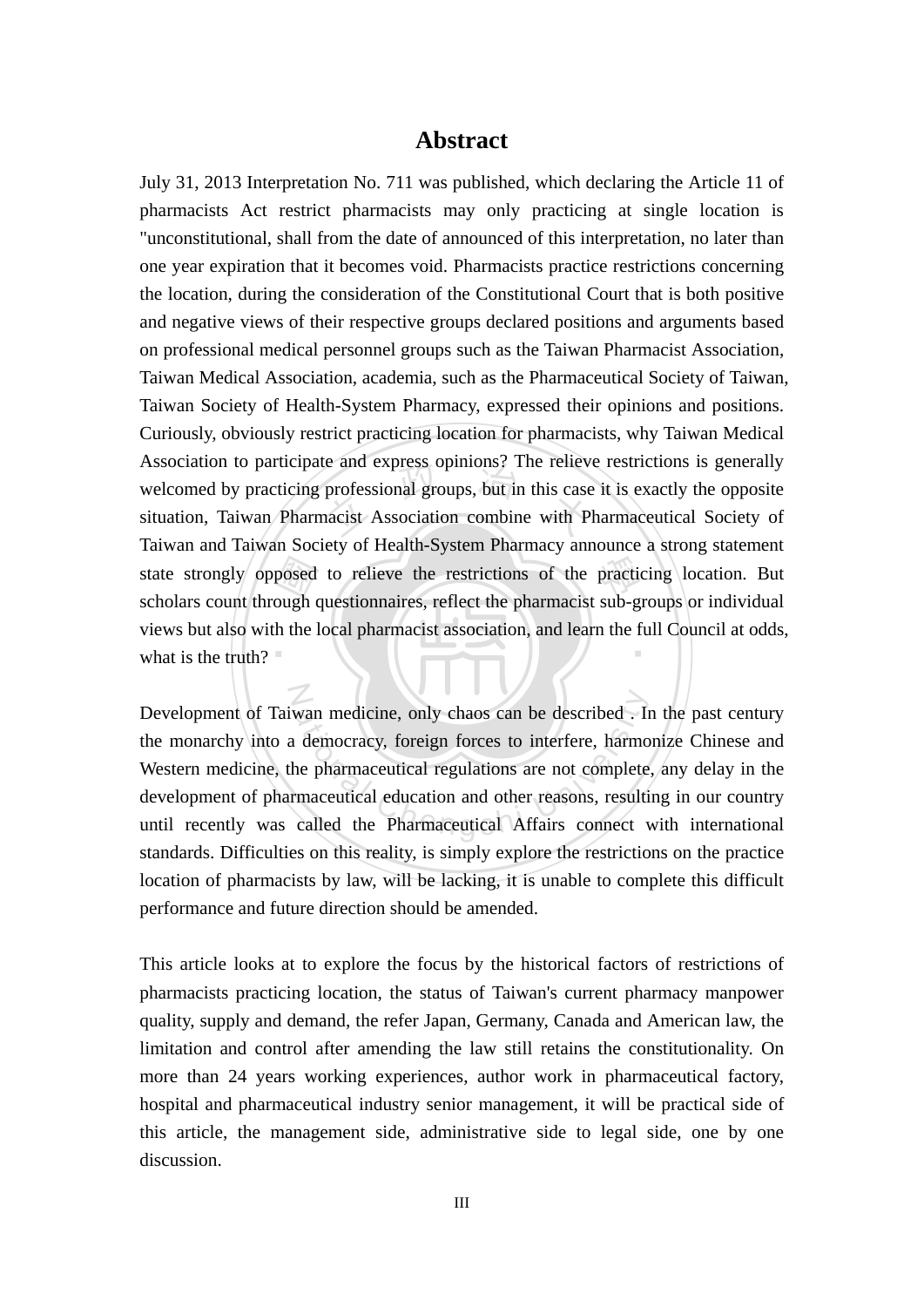**Keywords:Pharmacist, Interpretation No.711, Place-in-charge, Clinical pharmacist, Pharmacist personnel, Pharmacist-on-duty, Medical personnel, Professionalism freedom, Public principles, The principle of proportionality.** 

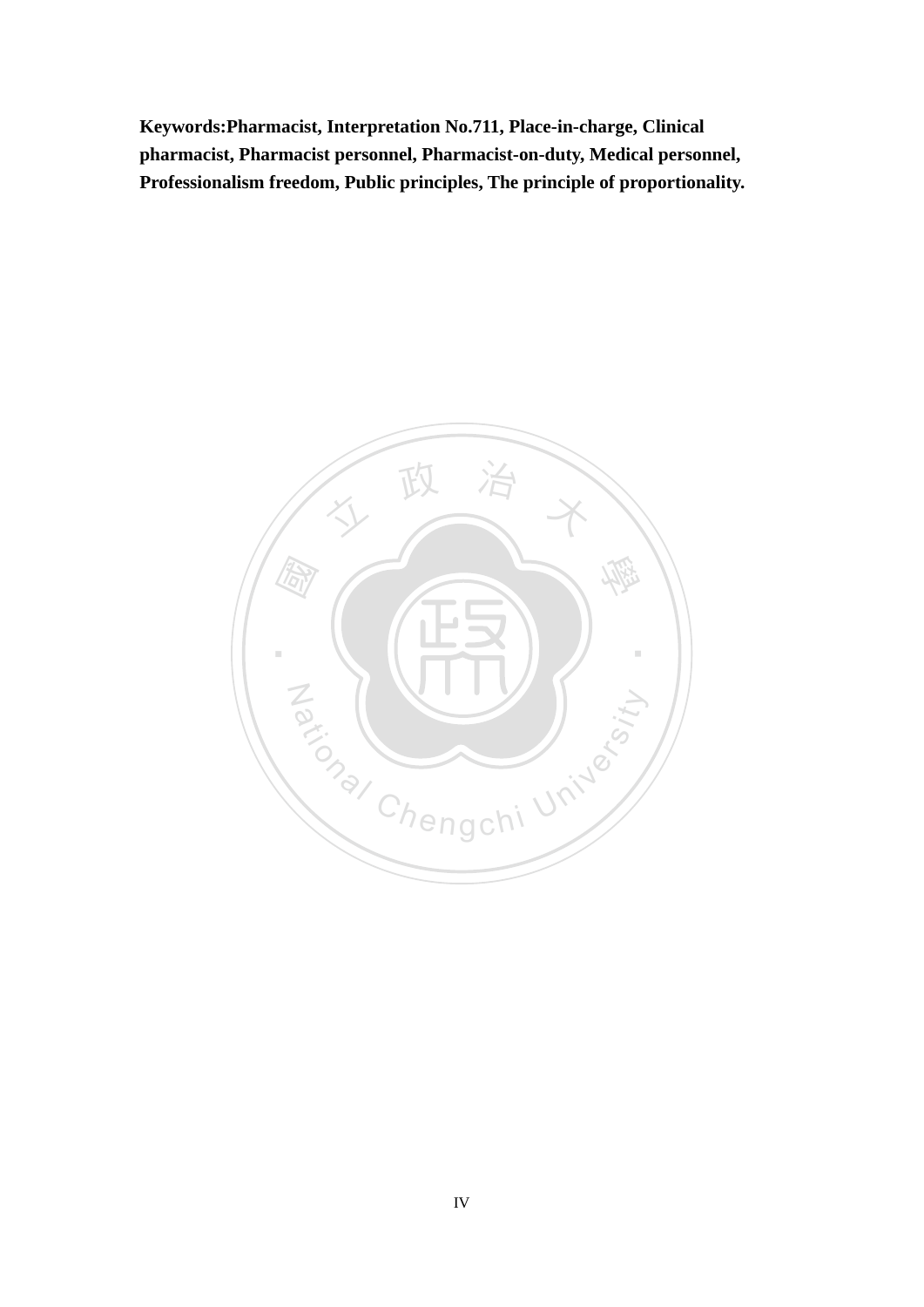|    |          | 錄                          |    |
|----|----------|----------------------------|----|
|    | 第一章      | 緒論                         |    |
|    | 第一節      | 問題提出                       |    |
|    | 第二節      | 釋字 711 號解釋簡介               | 4  |
|    | 第三節      | 藥師執業處所的現實考量                | 11 |
|    | 第二章      | 醫事人員與藥師之管制・                | 14 |
|    | 第一節      | 我國醫事人員法規與分工                | 14 |
|    | 第二節      | 藥師執業處所管制歷史與困境              | 22 |
|    | 第三節      | 藥師法修法前正反意見 40              | 30 |
|    | 第三章      | 藥師的角色、業務、責任與養成教育           | 40 |
|    | 第一節      | 藥師在醫療團隊中分工的角色              | 40 |
|    | 第二節      | 藥師的主要業務與責任與藥政管理            | 43 |
|    | 第三節      | 我國藥學教育發展及藥學人才培育            | 46 |
|    | 第四節      | 藥師人力供給與執業                  | 51 |
|    | 第四章      | 結論與建議                      | 56 |
|    | 第-<br>·節 | 結論                         | 56 |
|    |          |                            | 01 |
| 附錄 |          |                            | 65 |
|    |          | — 、圖………………………………………………………… | 42 |
|    |          | 二、表格 ……………………………………………………  | 65 |
|    |          | 三、參考文獻 ………………………………………………  | 97 |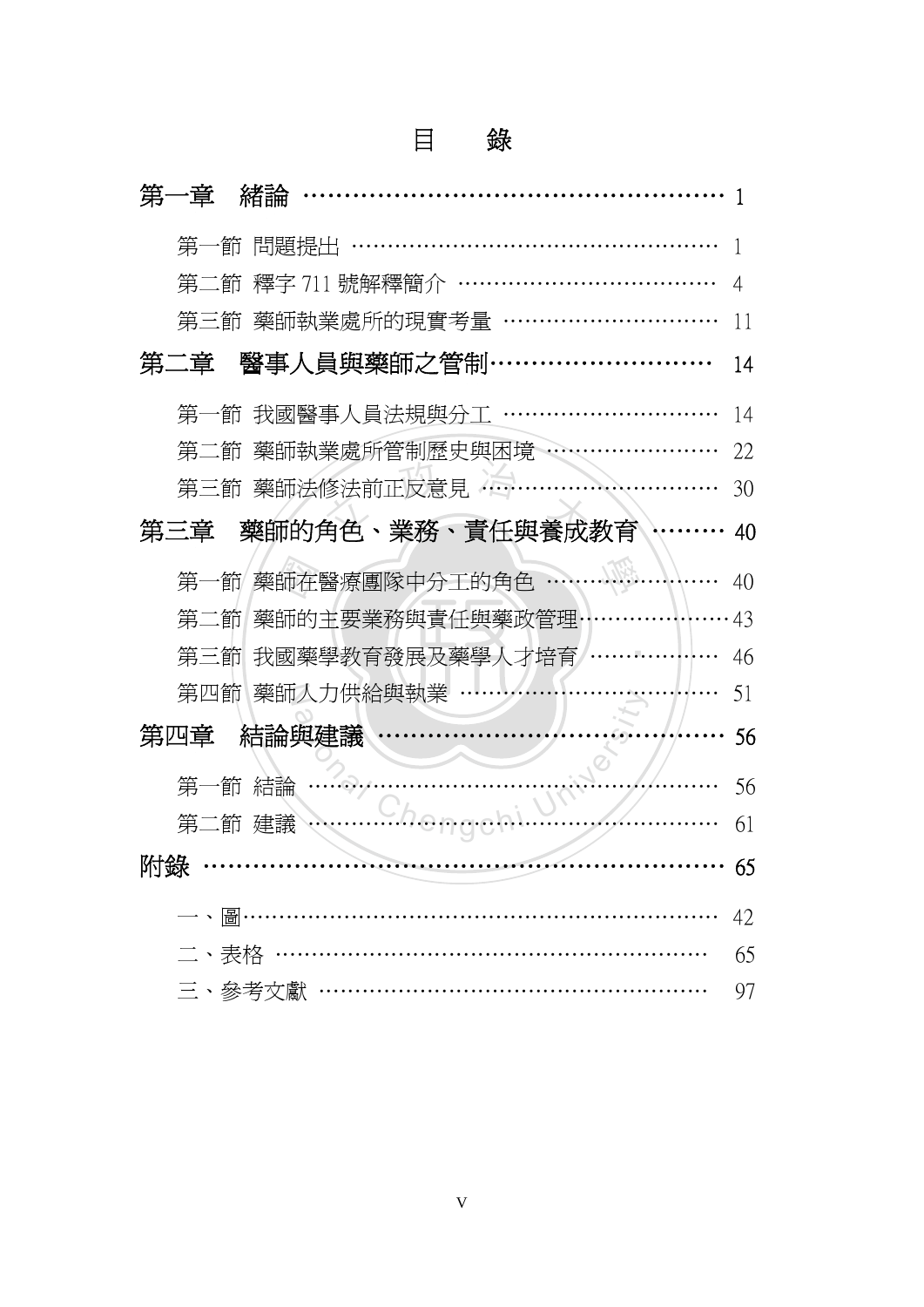| 圖一 |  |
|----|--|
|    |  |

圖 目 錄

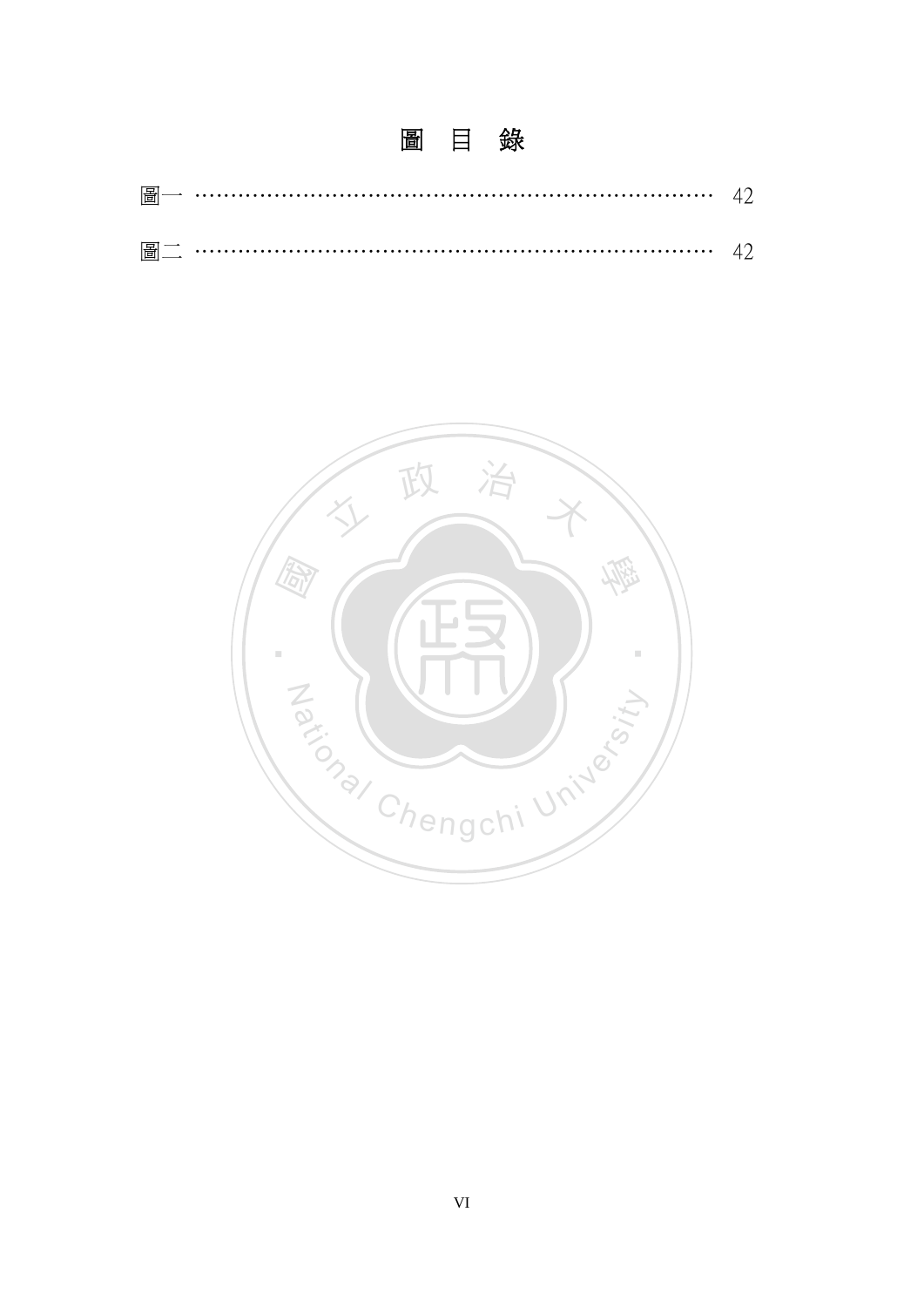# 表格目錄

| 表                          | 65 |
|----------------------------|----|
| 表二 A…                      | 66 |
| 表二 B…                      | 70 |
| 表三                         | 72 |
| 表四                         | 80 |
| 表五                         | 81 |
| 表六                         | 82 |
| 表七                         | 83 |
| 表八<br>I.                   | 85 |
| 表九                         | 86 |
| 表十                         | 89 |
| 表十                         | 90 |
| 表十二                        | 91 |
| 表十三 ………………………………………………………… | 92 |
| 表十四 ………………………………………………………… | 93 |
| 表十五 ………………………………………………………… | 94 |
| 表十六 ………………………………………………………… | 95 |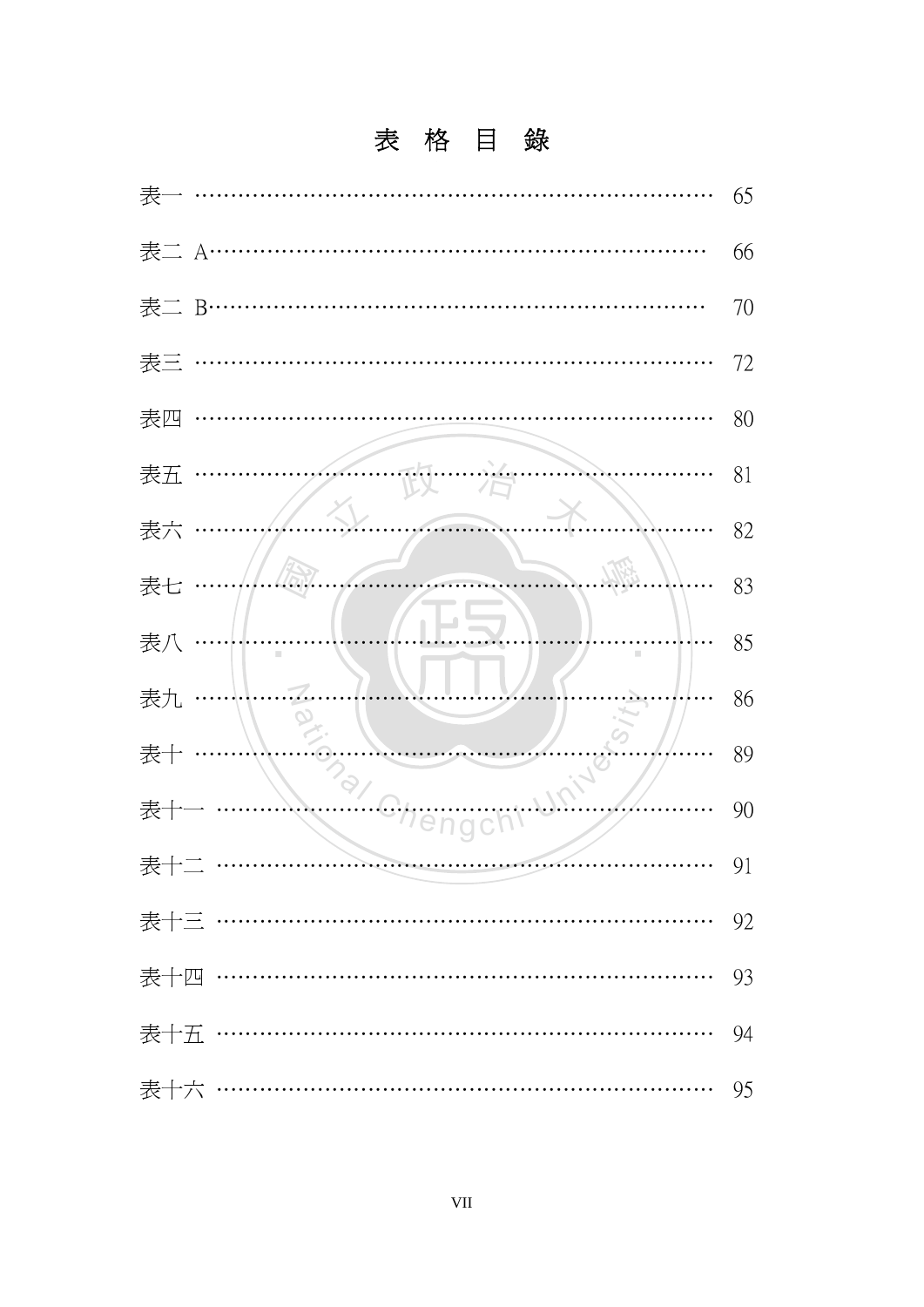### 第一章 緒論

#### 第一節 問題提出

 $\overline{a}$ 

民國 102年7月31日,司法院大法官公布 711號解釋。無庸至疑,對全台 灣兩萬多位執業藥師產生相當大影響。同時也可能有更多疑問存於藥師心中。

‧‧ 需求,<br><br><br>本號大 天日以外の数と、スムロイロッサービス<br>民國 103年6月27日,藥師法第 學 層藥師人力不足需求,但是卻又創造新的問題。為何只有醫療機構與藥局執業的 N 因同業父親心肌梗塞而幫忙代班,遭桃園縣政府以違反藥師法執業處所限一處之 塞而幫忙代班,遭桃園縣政府以違反藥師法執<br>。此一裁罰,已違反憲法第 15 條保障工作權<br>地院判決撤銷原處分,藥師不罰<sup>2</sup>。對立法院<br><br><br>透過但書允許例外,但是並未全面解決基層藥 藥師執業處所的管制,並非一朝一夕。這也是同為藥師的作者,自從取得國 家考試及格證書執業 20 餘年來,一直困惑的問題。為什麼醫師、護理人員等醫 事人員,都得以報備支援至其他處所執行業務,藥師執業處所卻只限一處(藥師 法第 11 條修法前)而沒有例外規定?大法官 711 號解釋宣告藥師法第 11 條限制 執業處所規定違憲後,民國 103 年 6 月 27 日,藥師法第 11 條經修正增加但書: 藥師於五種情況下,經事先報准後,得於執業處所以外執行業務。表面上解決基 藥師,才能於特定五種情況下,事前報准於執業處所以外執行業務?這五種情況 是否合理?聲請本號大法官解釋的桃園地方法院法官錢建榮認為,本案蕭姓藥師 規定,裁罰 3 萬元。此一裁罰,已違反憲法第 15 條保障工作權。大法官公布本 號解釋文後,桃園地院判決撤銷原處分,藥師不罰<sup>2</sup>。對立法院修法結果,錢建 榮認為,修法雖然透過但書允許例外,但是並未全面解決基層藥師人力運用及勞 動條件不佳的情況,病患的就醫領藥權益亦未得到保障,大法官所言「重大公益」 仍未實踐。

錄建榮認爲藥師法第 11 條修法後之但書,僅開放「於醫療機構、藥局執業 者」的例外情況,排除藥品製造業以及其他領域執業之藥師。新創的差別待遇, 違反工作權平等保障,對執業限制渝越比例原則,仍有違憲的疑慮。

 $^{-1}$  司法院網站, http://www.judicial.gov.tw/constitutionalcourt/p03.asp, 最後瀏覽日: 2015年1月 20 日。

<sup>2</sup> 李志宏,施肇榮,〈大法官釋字第 711 號(補充)─莫將釋憲文及理由書倒著看〉,《台灣醫 界》, 57 卷,6 期,頁 33-39,2014 年。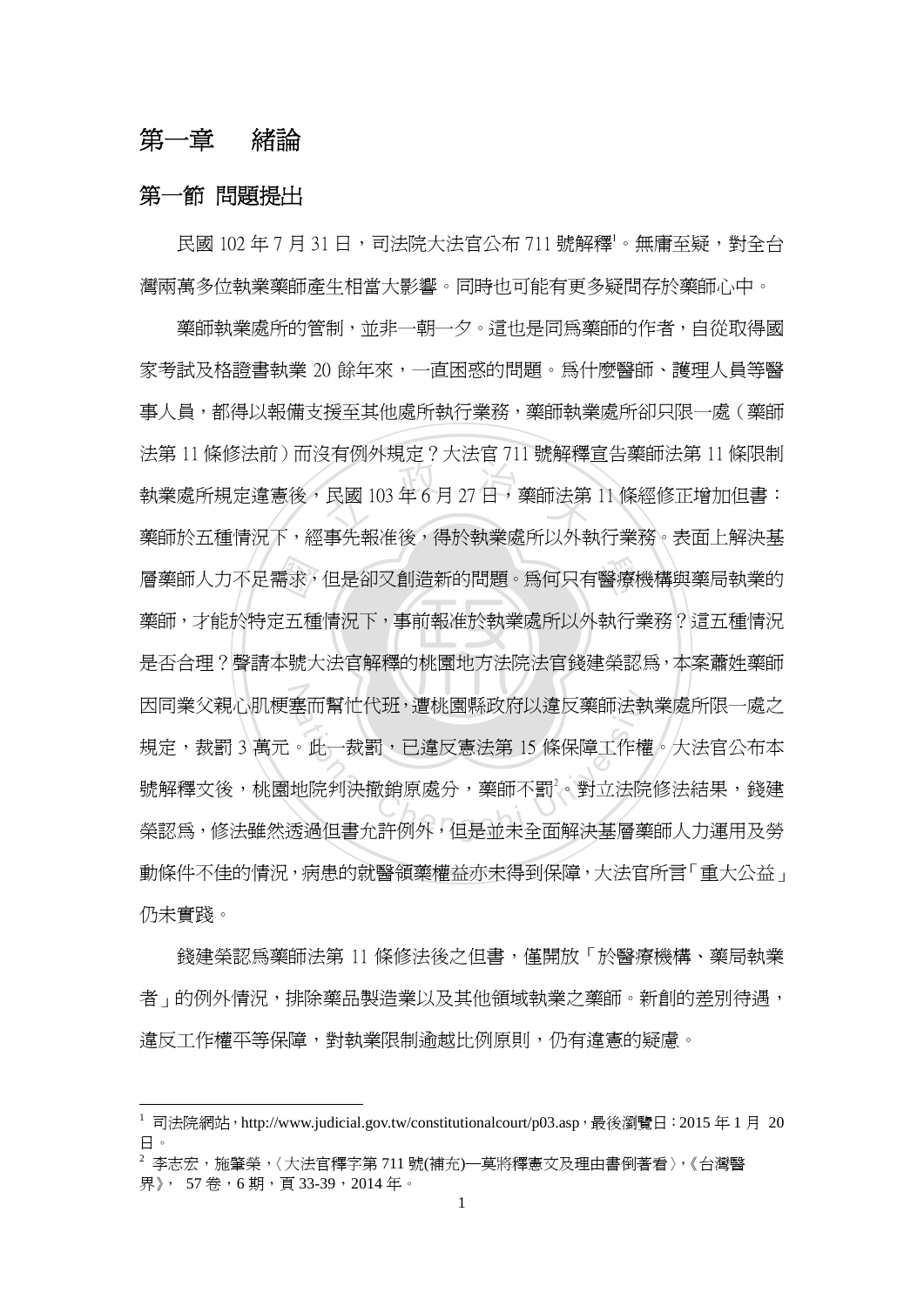修正後藥師法第11條第5款,「其他經中央主管機關認定之公益或緊急需要」 的立法理由:「為賦予法律彈性,避免掛一漏萬,爰增列其他經中央主管機關認 定之例外情形,所指緊急需要應包含專任藥事人員,因傷病或其他個人因素請假 之情形」。法律將「公益或緊急需要」的認定交由中央主管機關。錢建榮強調, 中央主管機關基於修正後藥師法第 11 條第 2 項授權,制定執行業務但書之辦法, 必須謹慎,「否則仍有違反釋字第 711 號解釋意旨之嫌,可能再次遭大法官官告 違憲 $^3\,$ 。」

的爭議。但是,本次修法仍限制藥師執業處所限一處,在五種情況下得例外開放,<br>再次引發同樣違憲的爭議。本論文擬提出兩項爭點:<br>-立法院依大法官 711 號解釋於一年內修法,表面上解決憲法保障人民工作權 再次引發同樣違憲的爭議。本論文擬提出兩項爭點:

- 1. 原法對藥師執業處所的限制及修法後所增加之例外開放的但書規定,對<br>-<br>- 藥師執業處所限制是否有理由。 藥師執業處所限制是否有理由。
- 品+P><br>處所附<br>11條 ‧ 2. 修正後第 11 條僅限於醫療機構、藥局執業者適用事前報准制度,是否合 N 理。

る<br>正後第11條第5款規定「其他經中央主管機<br>下恰當。就字義解釋而言,公益應屬與公眾利<br>F-13378世流居河口に主法理士流居「受問 本文認為,修正後第 11 條第 5 款規定「其他經中央主管機關認定之公益或 緊急需要」者,並不恰當。就字義解釋而言,公益應屬與公眾利益相關事由;緊 急需要,也應限於重大災害發生等情況。但立法理由卻是「為賦予法律彈性,避 免掛一漏萬,爰增列其他經中央主管機關認定之例外情形,所指緊急需要應包含 專任藥事人員,因傷病或其他個人因素請假之情形4」,有倒果為因之嫌。

進入主題前,必須瞭解本案聲請人錢建榮法官對修法之見解、相關專業公 會、學會主張,包括藥事專業團體、醫師團體各自堅決反對與正面支持的迴異立

 $^3$  張文馨,〈藥師法修法 執業自由仍未解 法官憂再度違憲〉, 2014年7月17日,風傳媒, http://www.storm.mg/article/33541, 最後瀏覽日: 2015年3月8日。

<sup>4</sup> 立法院法律系統,藥師法法條沿革,

http://lis.ly.gov.tw/lgcgi/lglaw?@81:1804289383:f:NO%3DE02509\*%20OR%20NO%3DB02509\$\$10 \$\$\$NO-PD,最後瀏覽日: 2015年5月2日。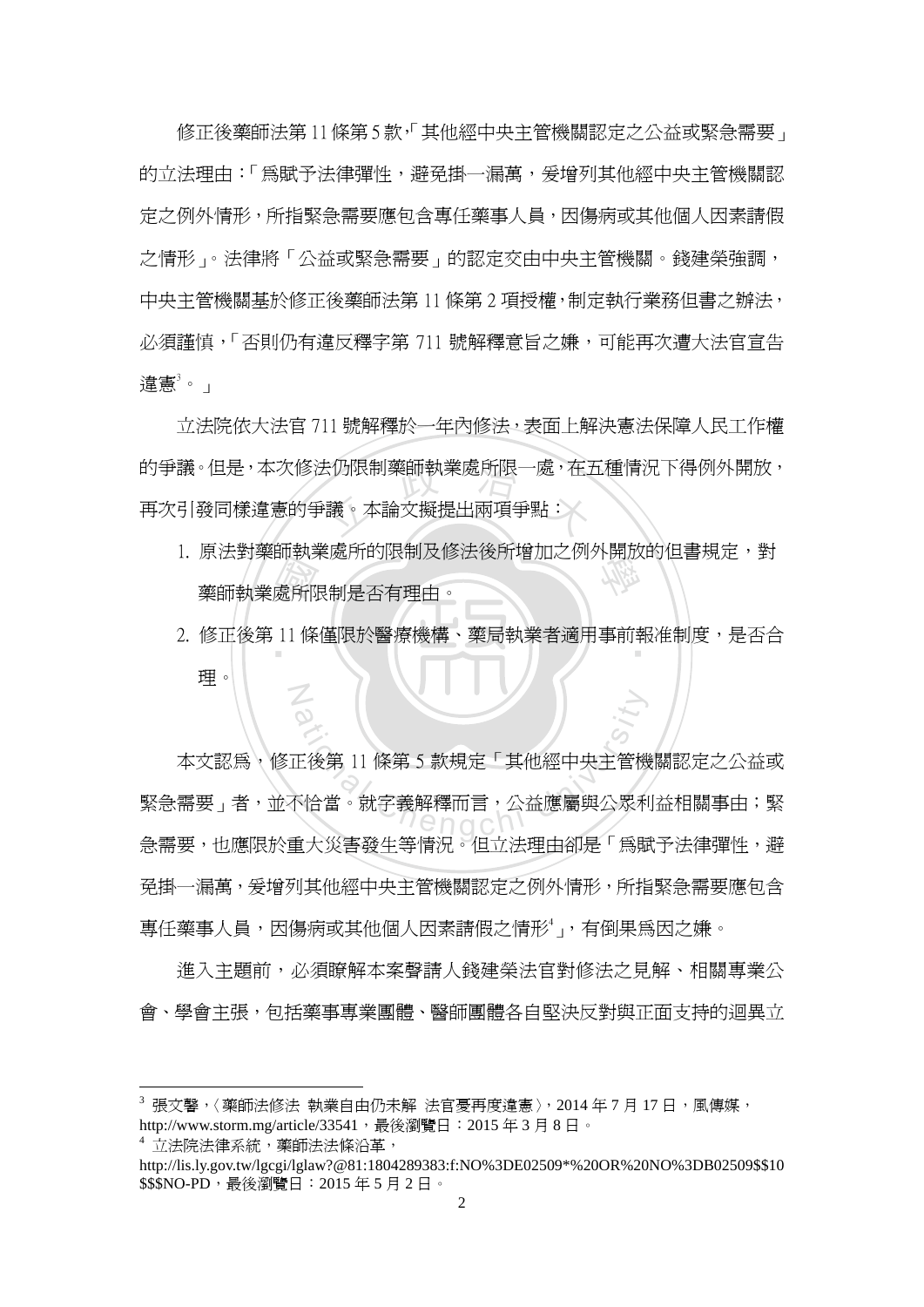場5 。此外,台灣百年醫療史發展演進,從清朝帝制、經日治再到民國國民政府 之更迭、藥學科技發展與教育體系提供藥事人力之現實狀態,也都不容忽視。總 之,必須由社會現實面、實務面、管理面、行政管制面到法制面,逐一探討。



<sup>5</sup> 李蜀平,〈中華民國藥師公會全國聯合會就藥師法第十一條之修法立場聲明〉,《藥師週刊》,第 331 期抗爭專刊期,第一版,2014 年 3 月 31 日。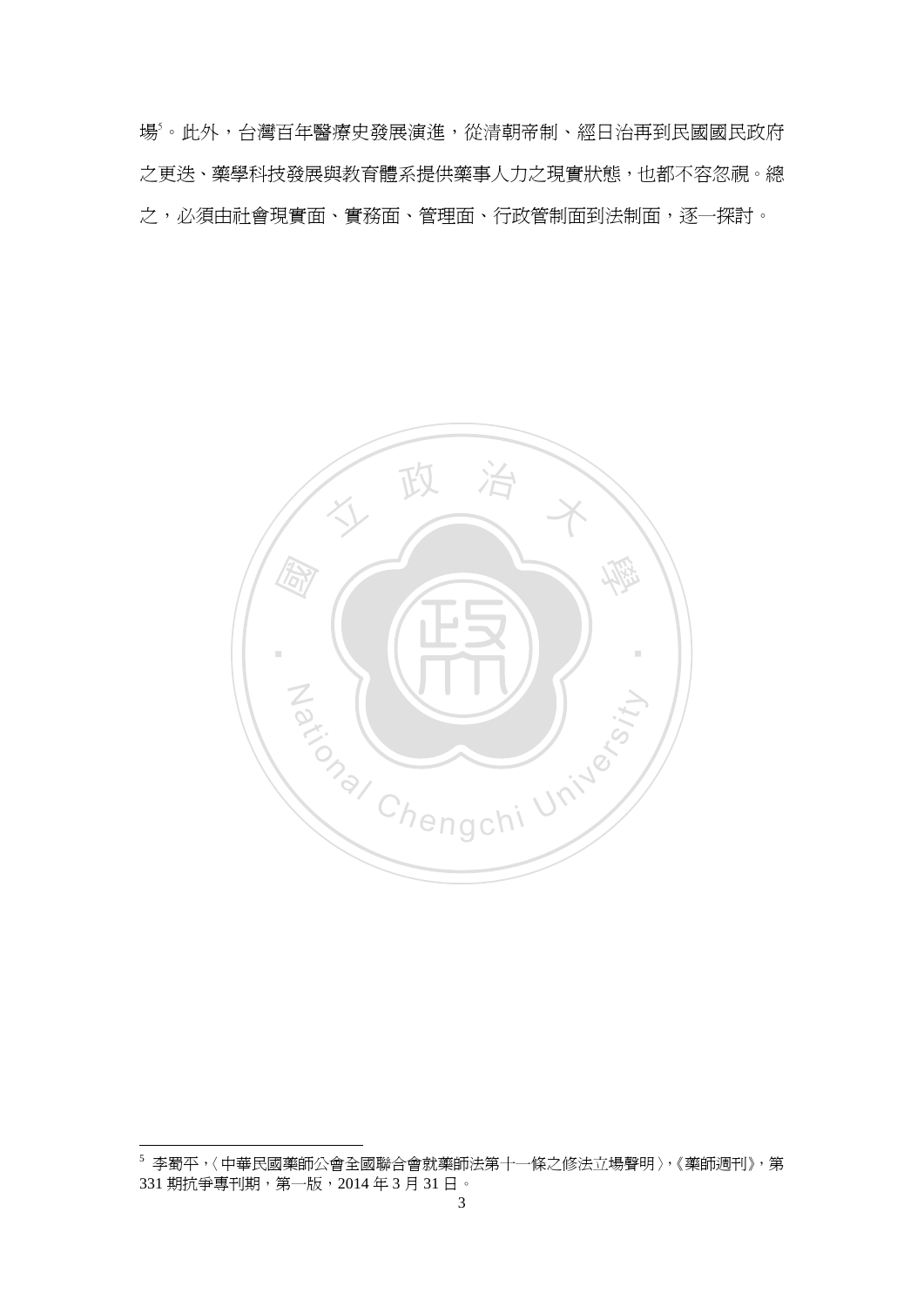#### 第二節 釋字 711 號解釋簡介

大法官釋字 711 號解釋,是我國大法官自民國 38 年第 1 號解釋至今,66 年 來第一次對專門執業技術人員身分法中對執業處所限制做出解釋。由於牽涉多達 四萬餘人的藥事人員,引起各方注意。

葡生主<br>衝突<br>解釋尹 人員,其執業場所限同一處所,違反憲法第 23 條法律保留原則。後者非本論文<br>討論範圍。本號解釋基本上就是執業藥師專業發揮、人力運用、個人執業地點與 學 時間選擇自由與衛生主管機關維護國民健康、公共利益、要求藥事人員執業專一 釋字 711 號解釋的第一部分是藥師法第 11 條規定,登記領照執業藥師,執 業處所以一處為限。因未設必要及合理之例外規定,對藥師執行職業自由形成不 必要限制。有違憲法第 23 條比例原則,及牴觸憲法第 15 條保障工作權之意旨。 第二部分為民國 100 年 4 月 1 日衛署醫字第 1000007247 號函,限制雙重身分醫事 人員,其執業場所限同一處所,違反憲法第 23 條法律保留原則。後者非本論文 政策間的角力與衝突。

本號大法官解釋共涉及九個爭議案件。案情摘要大致是以楊岫涓等五人分別 對適用藥師法第 11 條,及援用改制前之行政院衛生署民國 100 年 4 月 1 日,衛 16、反拔用改制即之行政阮儞生者氏國 100<br>47 號函(本函釋係解釋雙重身分醫事人員 執<br><br>這疑義,聲請解釋憲法。另外,臺灣桃園地<br>該院 101 年度簡字第 45 號藥事法案件,對於 署醫字第 1000007247 號函(本函釋係解釋雙重身分醫事人員執業,非本論文討 論範圍。),認有違憲疑義,聲請解釋憲法。另外,臺灣桃園地方法院行政訴訟 庭法官錢建榮審理該院 101 年度簡字第 45 號藥事法案件,對於應適用之藥師法 第11條,認爲有牴觸憲法之疑義,依釋字第 371號、第 572號、第 590 號解釋 意旨及行政訴訟法第 178 條之 1 規定,聲請解釋。大法官為本案召開憲法法庭, 由司法院院長賴浩敏擔任審判長,分別請聲請人(藥師本人,共同訴訟代理人及 併案聲請法官)說明聲請意旨,並邀請陽明大學教授黃文鴻及中華民國護理師公 會全國聯合會理事長盧美秀擔任鑑定人,全程影音紀錄並上網公開。此舉雖非首 創(影音紀錄公開在釋字 689 號為創舉,本案釋字 711 號為次例),但由此可看 出大法官對於本案重視的程度。

具體個案簡介並分述如下: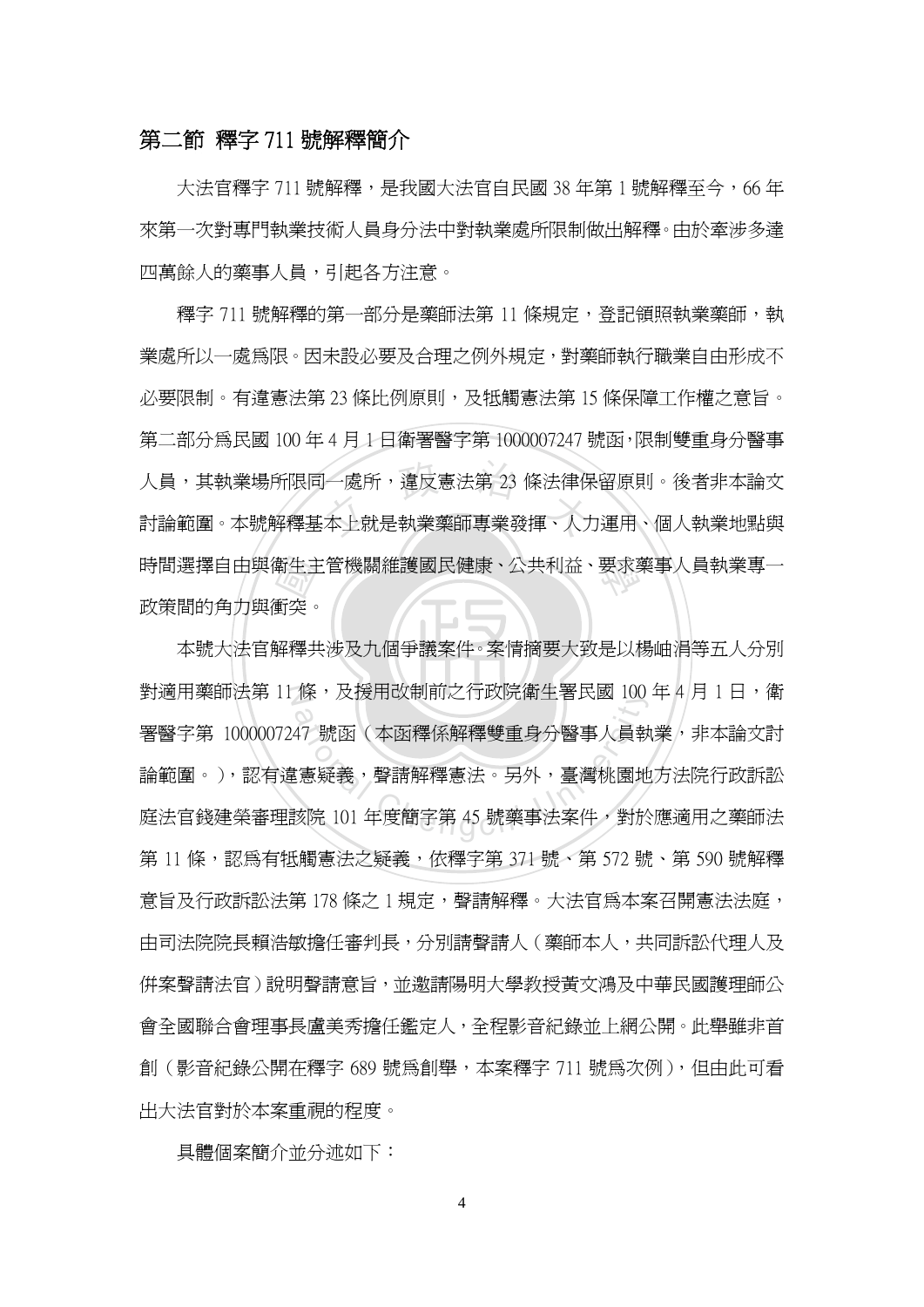1. 聲請釋憲人楊岫涓藥師,執業於嘉義縣布袋鎮祐安藥局,以安字第 990608 號書函,申請支援臺中幸福藥局調劑工作,遭嘉義縣政府 99.06.21 藥食字第 0990096955 號函駁回,訴願亦駁回;不服提告,遭高雄高等行政法院 99 年度訴 字第 487 號判決駁回,上訴亦遭最高行政法院 100 年度裁字第 295 號裁定駁回。

2. 聲請釋憲人蔡美秀藥師,執業於臺南市中西區泰元藥局,申請支援他處 調劑工作,遭臺南市政府駁回,訴願亦駁回;不服提告,遭高雄高等行政法院 100 年度訴字第 427 號判決駁回、最高行政法院 100 年度裁字第 2897 號亦裁定駁 回。

3. 聲請釋憲人陳玲如藥師,執業於臺中市西區幸福大藥局,申請支援他處<br>工作,遭臺中市政府駁回,訴願亦駁回;不服提告,遭臺中高等行政法院 100 年度訴字第 225 號判決駁回、最高行政法院 100 年度裁字第 2861 號亦裁定駁<br>回。 調劑工作,遭臺中市政府駁回,訴願亦駁回;不服提告,遭臺中高等行政法院 回。

一個社会 ‧ 4. 聲請釋憲人林英志藥師,執業於臺中市西區樓麗新健保大藥局,申請支 N 第 225 號判決駁回、最高行政法院 100 年度<br><br>劉泓志醫師,執業於祐民診所,因藥事法第<br>(司田珊維 ) は光中醫症が人世界醫療 援他處調劑工作,遭臺中市政府駁回,訴願亦駁回;不服提告,遭臺中高等行政 法院 100 年度訴字第 225 號判決駁回、最高行政法院 100 年度裁字第 2861 號亦 裁定駁回。

5. 聲請釋憲人劉泓志醫師,執業於祐民診所,因藥事法第 37 條及衛生署訂 定之命令(中醫診所設置標準)特准中醫師於非屬醫療缺乏地區,卻可自行調劑, 不需遵守藥事法第 102、103 條、藥師法第 15 條,中醫師可直接拿藥給病人,不 須聘請藥師,是否違憲?本案與藥師法 11 條無關,非屬本論文討論範圍。

6. 聲請釋憲人錢建榮法官,於桃園地方法院行政訴訟庭因審理 101 年度簡字 第 45 號蕭天佑違反藥師法案件,認為本案應適用之藥師法第 11 條規定係對於職 業選擇自由之客觀限制,違反比例原則;又相對其他同性質之專業人員執業處所 限制,顯有不合理的差別待遇,違反平等原則,侵害原告依據憲法第十五條保障 之工作權。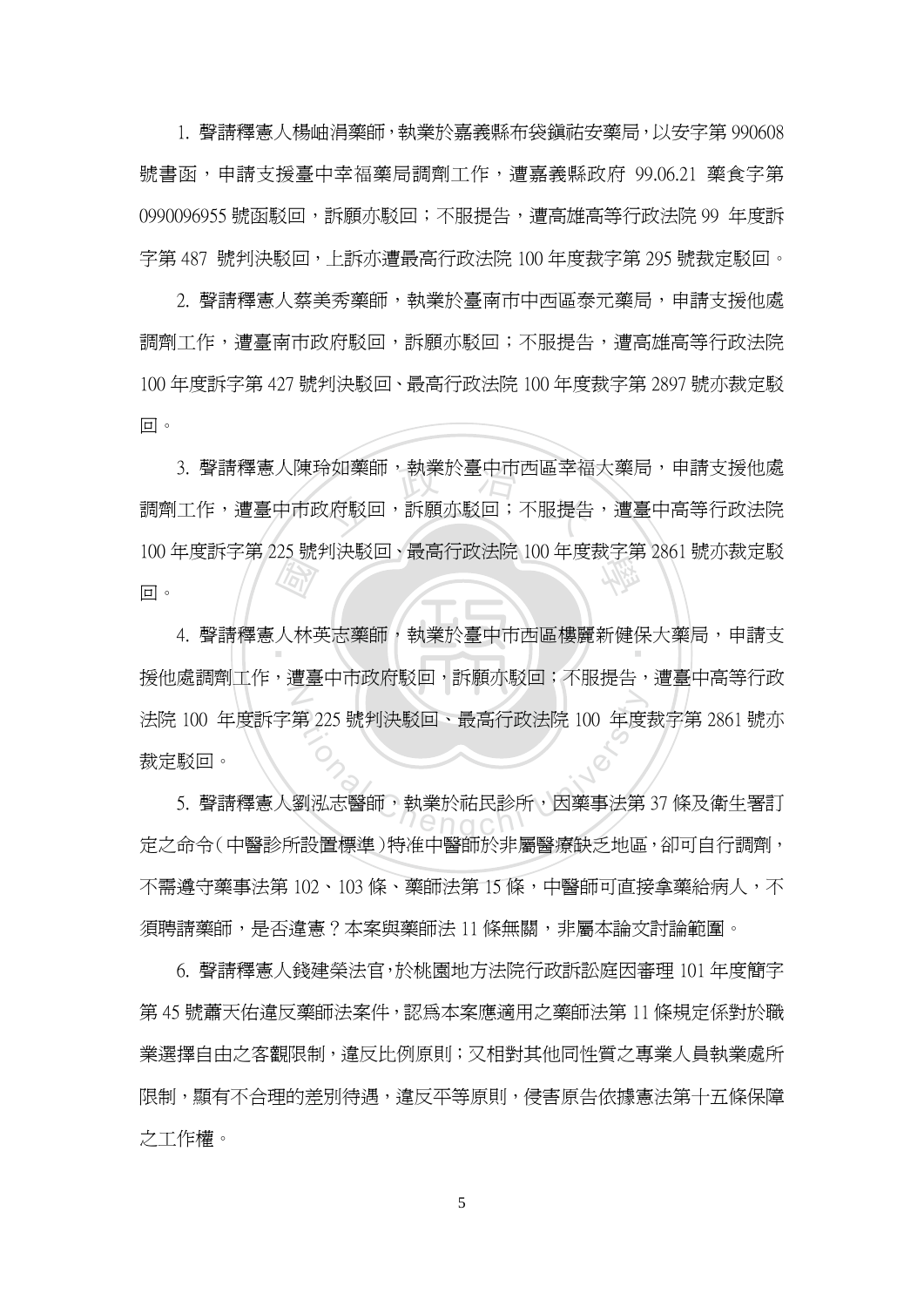本釋憲案經憲法法庭於民國 102 年 6 月 13 日審理,在言辭辯論中,聲請人、 答辯機關提出不同角度之攻防。茲整理摘要如下:

釋憲聲請人的共同或分別提出主張:

藥師法第 11 條限制藥師執業處所為一處(以下稱系爭規定),侵害憲法保障 之工作權。聲請人執業之藥局,如休息不營業,欲支援其他藥局,卻受限於系爭 規定不得為之,侵害其工作權。

報准至他處支援之例外規定。包含醫療機構間會診、應邀出診、急救等情形。系<br>爭規定完全未設有例外規定,違反平等原則。 除藥師與牙體技術師以外,其他 12 類醫事專業人員身分專法,與藥師法同 樣為追求國民健康之公共利益。雖然都有限制執業處所以一處為限,但都有事前 爭規定完全未設有例外規定,違反平等原則。

ポナ焼足立公日的, 社防正案師出祖釈照, 裕員案師等は, 惟フロ主氏庭家<br>保險與醫藥分業制度業已制度化,醫藥政主管機關就醫事人員執業登錄管理系統<br>已使用醫事人員 IC 卡專用憑證, 系爭規定有重新檢討修正之必要。 已使用醫事人員 IC 卡專用憑證,系爭規定有重新檢討修正之必要。<br>-系爭規定立法目的,在防止藥師出租執照,落實藥師專任。惟今日全民健康

N <br><br>日前門診薬師人力尙嫌不足,事實上導致專化<br>全機關對藥事人力之統計,以「領有藥師證書<br>全機關對藥事人力之統計,以「領有藥師證書 系爭規定,導致專任藥師超時工作,有藥師人力需求之醫療機構只能以租借 執照滿足需求,反而不利於民眾接受專業藥師服務。況且藥師人力仍有不足:根 據相關學術研究,目前門診藥師人力尙嫌不足,事實上導致專任藥師超時工作, 危害人民健康。主管機關對藥事人力之統計,以「領有藥師證書人數」 為依據。 惟實際執業人數應以「領有藥師執業執照人數」為計算基礎。「領有藥師證書人 數」與「領有藥師執業執照人數」有高達 12,700 人之落差,以此主張我國藥事人 力充足,不符事實。

聲請人等認為,憲法第 15 條工作權,「保障職業自由為人民充實生活內涵及 自我發展人格所必要。,不因行業別有差異。職業自由包括選擇職業的自由與執 行職業的自由。司法院大法官釋字第 584 號解釋意旨,人民從事應具備之資格或 其他要件一定的職業,在符合憲法第 23 條規定範圍內,才能以法律或法律明確

<sup>6</sup> 司法院,大法官釋字 659 號解釋文理由書,2009 年 5 月 1 日。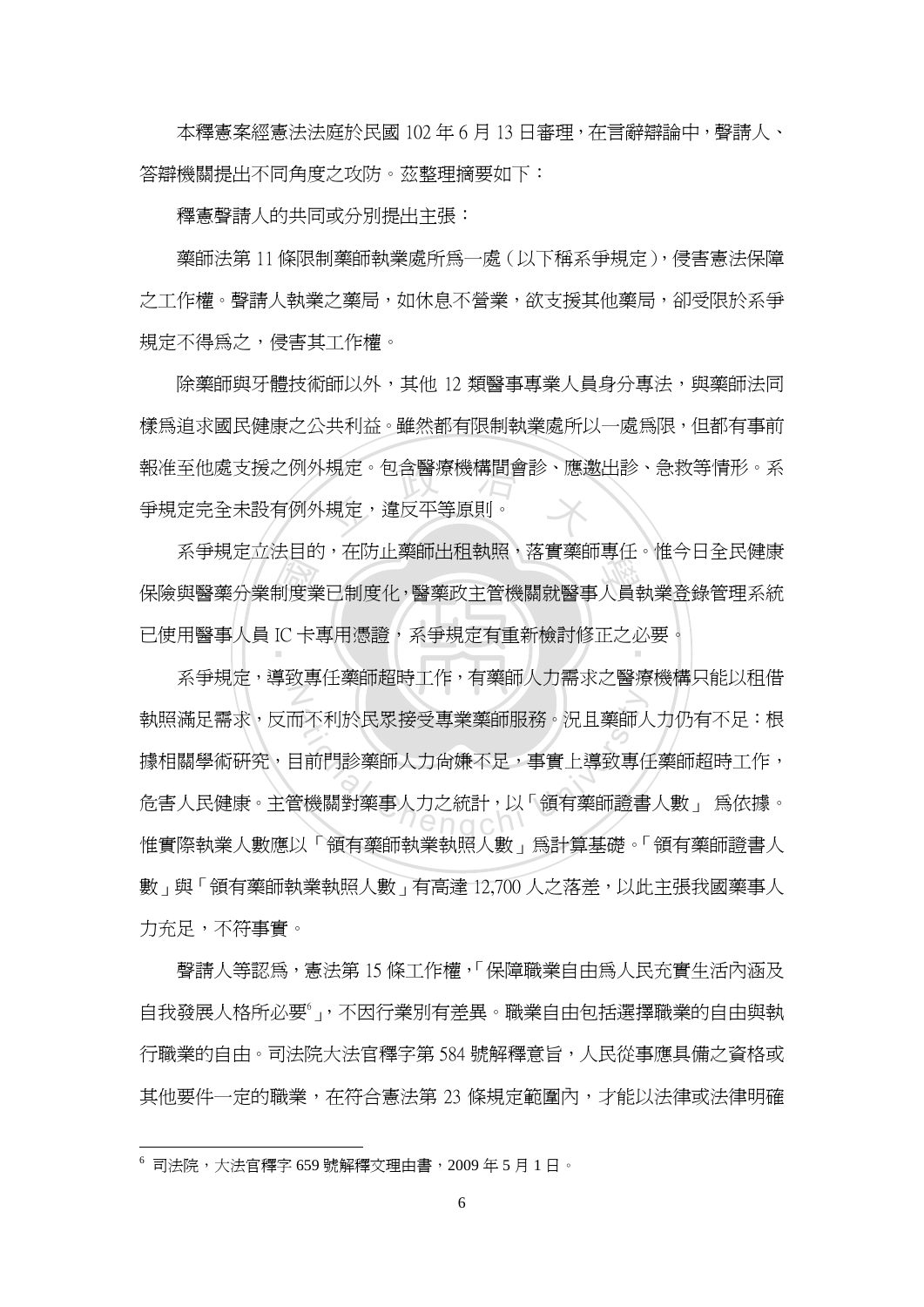授權之命令限制。系爭規定,係屬於對選擇職業自由之客觀限制。其立法目的必 須有重要之公共利益,才能符合憲法第 23 條比例原則之要求。限制藥師執業限 一處,乃是對人民工作權的侵害且違反平等原則。

法者必須為特別重要(極重要)之公共利益,方得在有關職業方法、時間、地點、<br>對象或內容等執行職業自由部分,給予適當限制。但任何形式的限制,採用的手 本案之併案聲請人錢建榮法官,引用 1958 年德國聯邦憲法法院「藥房案」 判決。藉由審查藥房設立數量限制的「藥房案」,類推本釋憲聲請案為我國的「藥 房案」。該案以比例原則建立具體「三階理論」,對於人民職業自由限制,區分為 三種不同階層,即「職業執行自由之限制(職業執行規則)」、「職業選擇自由之 主觀限制(主觀許可要件)」、「職業選擇自由之客觀限制(客觀許可要件)」。立 對象或內容等執行職業自由部分,給予適當限制。但任何形式的限制,採用的手 段除必須符合比例原則,且要適用最嚴格的違憲審查標準。

和冰<br>所有<br>是否合 必須刊 日比阿床別,五安週用取取怕的建憲番且标平。<br><br>平等原則乃所有基本權基礎,法規範是否符合平等原則要求,應判斷該規範 ‧ 差別待遇目的,是否合憲。所有差別待遇,都必須具備憲法上正當性。

答辯機關(即改制前的衛生署)主張:

N

<br><br>新之職業自由有所限制, 目的出於落實藥師<br>益。且限制手段與目的間有合理關聯, 並且是<br>益。且限制手段與目的間有合理關聯, 並且是 對藥師執業處所之職業自由有所限制,目的出於落實藥師專任,達成國民健 康權保障之重大利益。且限制手段與目的間有合理關聯,並且是為重大公共利益 之必要手段。系爭規定侵害人民工作權,並未違反比例原則,仍屬合憲。因為:

- 一. 系爭規定為落實專任藥師駐店(廠)管理及親自主持藥局,乃為民 眾保障用藥安全,維護憲法第 157 條國民健康權之必要措施。禁止 藥師支援,是為了建立藥師專任責任制,有助專業服務品質提升。
- 二. 醫療業務執行具高密度、持續性、專業性及技術性。為維護醫療品 質,現行醫事人員身分法對登記執業處所,概以限一處爲原則。目 的在確保醫療資源妥適運用,只在人力不足或緊急情況下才准予支 援。

三. 藥師除執行調劑業務外,也負擔管理藥品責任。包括產品管理、監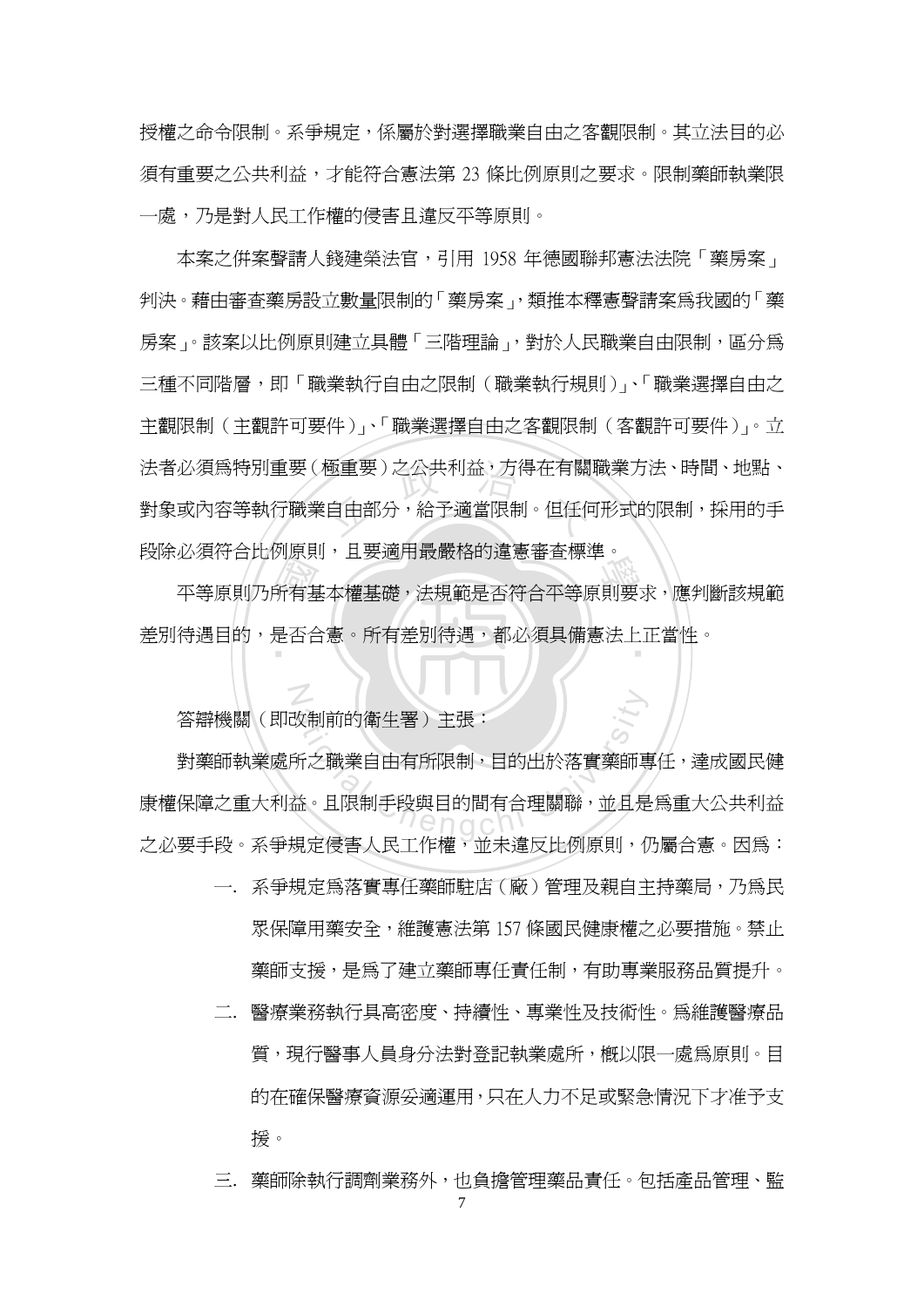製等,其執業場所具有多樣性,因必須專職一處。基於藥品管理安 全,及民眾用藥安全之重大公益,採取之必要手段也是合理的風險 管控措施。

開放藥師支援,其執業處所、是否親自執業、人力分布將無法掌握。也會增 加健保核付勾稽審理作業成本負擔。

基於醫療資源分配及緊急醫療救護,現行實務已經對系爭規定已採取合目的 性之限縮解釋,准許藥師於下述情形,例外前往執行業務,也就是以行政管理手 段達成系爭規定之例外開放:

- <sup>立</sup> <sup>政</sup> <sup>治</sup> <sup>大</sup> 一. 以執業處所之藥局、醫院或診所名義至護理之家、安養機構提供藥 事諮詢服務。
- 二. 參與醫療團體義診服務,推廣公共衛生業務,執行調劑工作。
- 一. 多兴酋源園盟我矽成功, 推演公共開王未功, 秋门調用工作,<br>三. 山地醫療、離島或無藥事人員執業之偏遠地區,執行藥品調劑工,<br>作。 ‧ 作。

N <br>各近45,000人,根據本署委託財團法人國家衛<br><br>白不虞匱乏。<br>出生日見智能は数量大政治と政策、若是四階 我國藥師人力充足,無開放執業限制之必要。根據民國 101 年 12 月為止統 計,我國藥師人力將近 45,000 人,根據本署委託財團法人國家衛生研究院進行之 「藥事人力發展評估計畫」,至民國 109 年我國藥師人力總需求在 35,986 人至 36,321 人之間,人力不虞匱乏。

憲法平等原則並非只是絕對、機械之形式上平等,而是保障人民法律地位之 實質平等。立法機關自得斟酌規範性質之差異而為合理之不同規定。系爭規定未 許可支援或報備許可,是為了健全完整藥品安全管理機制,建立安全的藥事服務 環境,具合理性並未違反平等原則。

釋憲機關的協同意見書與不同意見書摘要整理如下:

協同意見書:

黃茂榮大法官、湯德宗大法官、羅昌發大法官分別認為藥師法第 11 條採原 則得限制,例外才許可之規定模式,不符合人生而自由之基本權利的設定。符合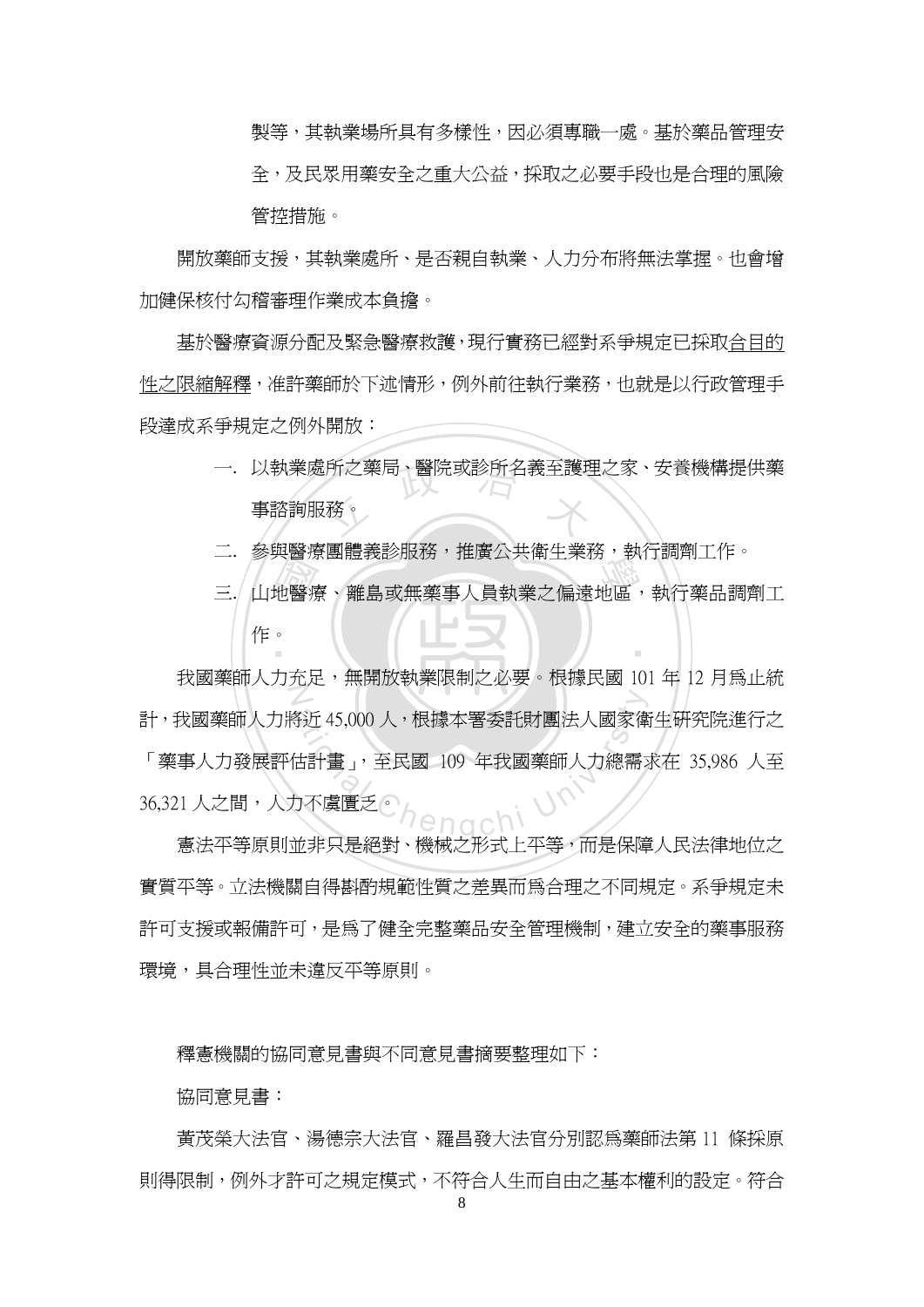之規定模式應為:「藥師固應親自執行業務。但得自由擇定一處或多處為其執業 處所。」

黃茂榮大法官、湯德宗大法官亦認為防止藥師不在登記領照執業之處所,親 自執業,而由他人執業,可以規定藥師在一個處所執行業務時,應以電腦連線通 報其正在執行業務之處所。並在其電腦檔案內依時序記錄事後可供稽核之服務內 容,透過專屬之醫事人員(晶片)卡,即可掌握藥師是否親自服務,甚至可有效 監控「管制藥品」之使用。黃茂榮大法官進一步提出,如有加以限制之必要,應 具體規定其例外加以限制之項目。在這種情形,如果擔心購買方之個人隱私資料 外洩,應在其稽核方法尋求解決方案。

」<br>取達<br>方<br>「你 :尋求解決方案。<br>德宗大法官、羅昌發大法官認爲多 學 公共利益,所採取達成該目的而限制人民工作權之手段為合理,且具有合理關 ‧ 聯,則系爭規定方屬合憲。葉百修大法官、湯德宗大法官進一步闡釋,系爭規定 N ation<br>前達成或可改變之要件。故應採嚴格審査基準<br><br>2系爭規定僅屬執行職業自由之限制。但是限<br>2系爭規定僅屬執行職業自由之限制。但是限 葉百修大法官、湯德宗大法官、羅昌發大法官認爲多數意見認定系爭規定爲 「執行職業自由」之限制,即採取合理審査基準。除非系爭規定係為達成正當之 應已構成「選擇工作及職業之客觀許可要件」之限制。蓋系爭規定之限制,已非 單純限制藥師執行職業之地點,而係透過法律強制規定僅得「同時」於一處執業, 非藥師個人努力所可達成或可改變之要件。故應採嚴格審查基準。三位大法官認 為,多數意見所稱之系爭規定僅屬執行職業自由之限制。但是限制藥師於一處執 業,對於落實專任藥師駐店管理制度、要求藥師親自執業、維護醫療品質、保障 國民健康權,不具合理之關聯性。藥師於不同處所執行其業務,實際上並不影響 其親自主持藥局業務,亦不影響人民用藥安全。限制一處執業,豈能因此便可厚 植藥師專業?本席不認為系爭規定所為之限制手段,與達成所稱公共利益間有其 合理關聯性,因而無法滿足合理審查基準之要件,與憲法第十五條保障工作權之 意旨相牴觸。

葉百修大法官也主張,多數意見對本件解釋之審查標的闡釋不清。 多數意見 之認定,究係以系爭規定限制「一處執業」違憲,抑或是限制「一處執業」合憲, 但「未設例外」違憲?換言之,本件解釋多數意見要求相關機關修法,究竟是增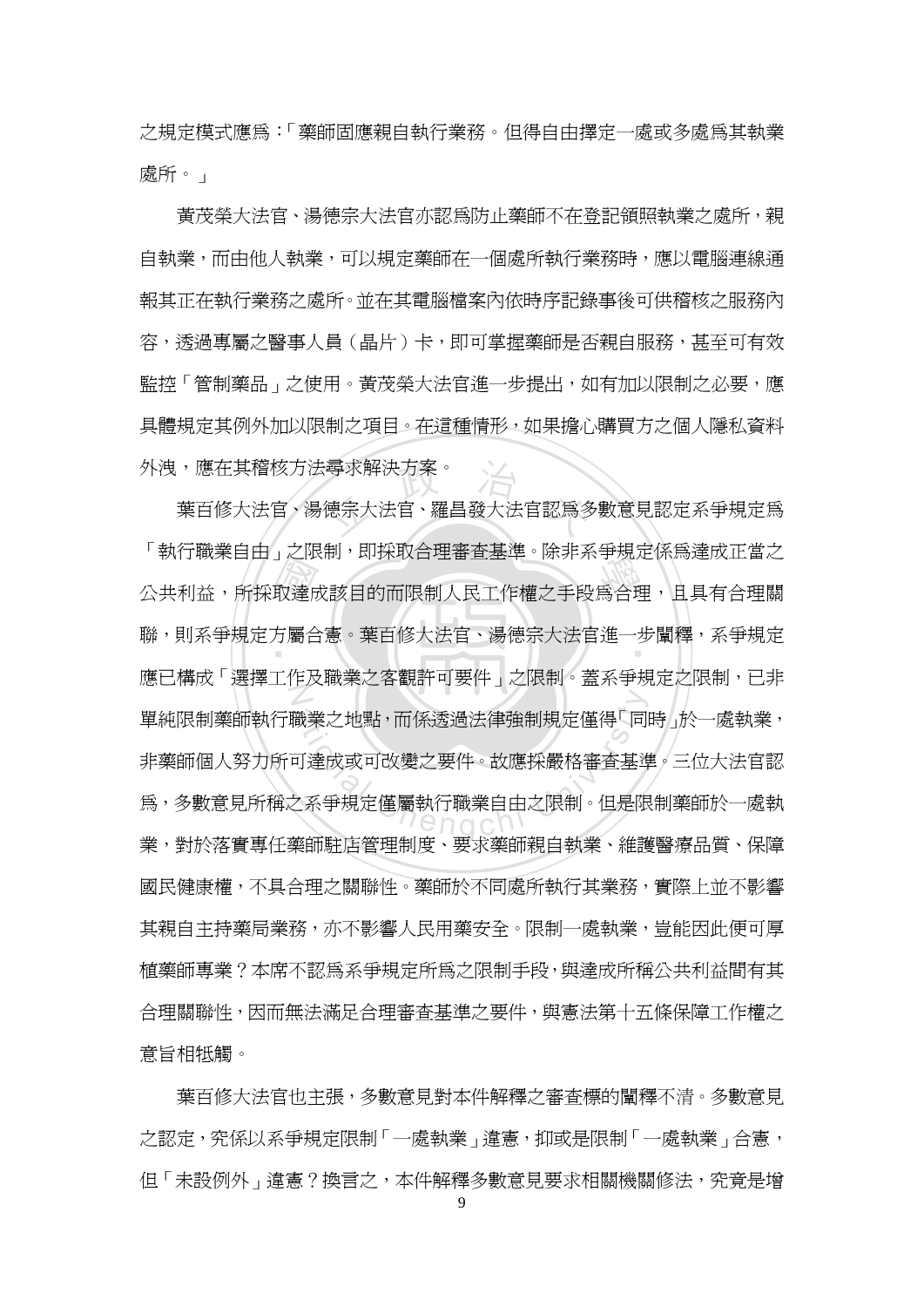加例外規定即屬合憲(例如醫師法第 8 條之二規定),抑或須廢除藥師僅得一處 執業之規定?

陳新民大法官提出,兼任數職的合憲性問題,應以是否存在「性質不相容」 為判斷的基準。在職業自由的限制上,必須在同時執行兩種職業上有無造成「角 色衝突」之情形來審查?也就是從負面的效果對「利益衝突」的可能性做出判斷。

種醫事人員是國民健康權的制度性<br><br><br><br><br><br><br><br><br><br><br><br><br><br><br><br><br><br><br><br><br><br> 學 蘇永欽大法官更是強調,專門職業的公益性和公共性,是憲法第 86 條與公 務員併列的原因。文官體系是民主憲政的基本之一;由歷史發展出來的專門職 業,涉及不同的公益,可個別理解爲不同基本權的制度性保障。如律師是人民訴 訟權的制度性保障、各種醫事人員是國民健康權的制度性保障。親自執業仍是專 門職業其制度性保障的一環,但專任一處的規定是否爲滿足親力親爲要求所必 要,應予反思此制度性保障不意味制度不可變更。

不同意見書:

**国家** Z  $\begin{align*} \nabla \mathbf{E} &\times \mathbf{E} \ \nabla \mathbf{E} &\times \mathbf{E} \ \nabla \mathbf{E} &\times \mathbf{E} \ \nabla \mathbf{E} &\times \mathbf{E} \ \nabla \mathbf{E} &\times \mathbf{E} \ \nabla \mathbf{E} &\times \mathbf{E} \ \nabla \mathbf{E} &\times \mathbf{E} \ \nabla \mathbf{E} &\times \mathbf{E} \ \nabla \mathbf{E} &\times \mathbf{E} \ \nabla \mathbf{E} &\times \mathbf{E} \ \nabla \mathbf{E} &\times$ 大法官不同意見書均以「衛署醫字第 1000007247 號函限制雙重身分醫事人 員,執業場所限同一處所,違反憲法第 23 條法律保留原則」爲討論重心。此部 分非本論文討論範圍,在此均略過。

‧

由大法官釋字 711 號解釋文及各大法官協同意見書可看出,大法官對於藥師 執業處所限制幾乎是一面倒的認為,該限制規定已具有限制「選擇工作及職業之 客觀許可要件」及限制「執行職業自由」。在嚴格審查基準下,與達成所稱之公 共利益間不具有合理關聯性,不僅不符合比例原則,亦無法滿足合理審查基準之 要件,與憲法第十五條保障工作權之意旨相牴觸。就專門職業技術人員與各類醫 事人員執業處所限制而言,亦不符合平等原則。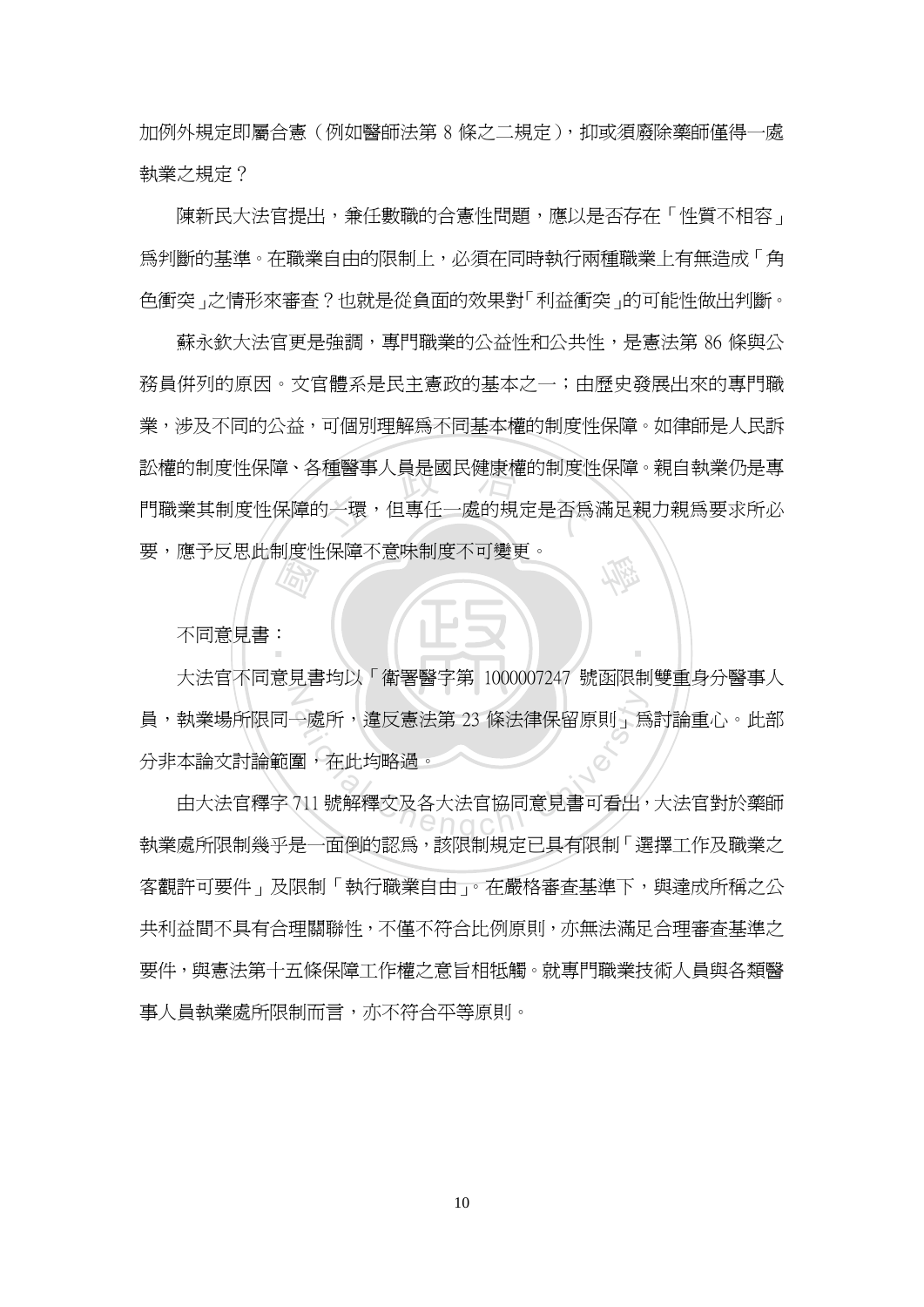## 第三節 藥師執業處所的現實考量

見書一面倒認為行政機關應修改法律,尊重人民工作權、專門職業技術人員之職 從前三<br>津違反<br>行政機 用、不予適用、不生效力及失其<mark>效</mark><br>'者共有 152 個解釋(大法官做成<mark>前</mark> 學 人民聲請案件也從前三屆共 1 件、第四屆 27 件、第五屆 121 件、第六屆 150 件)。 業保障與執業平等。同時也可看出,大法官對於憲法與法律位階有越來越嚴格的 。同時也可有出,人法自到於憲法興法律位確<br>へ<br>越來越入世,貼近社會與人民需要和感受,也<br>否侵害人民之基本權利,其侵害的程度與範<br><br><br>法意旨與法益的價値判斷。醫事人員從事的工 大法官在釋字 711 號解釋中,對於藥師執業處所管制違反憲法精神,從憲法 第 7 條平等原則、第 15 條工作權保障、憲法第 23 條比例原則與國民健康權關係 (憲法第 15 條、157 條),多有闡釋。大法官從不同觀點指出,對於專門執業技 術人員執業限制應考量:單一處所執業與專業親自執業並不具有必然關係、科技 進步對於執業限制方法的應與時俱進、專業服務內容與方法要求應隨時代變遷而 改變、國民健康考量下的公益與執業限制應適時平衡、性質不相容之利益衝突與 迴避。歷年大法官解釋至本號解釋,其中涉及法律違反憲法不再援用(含停止適 用、不再適用、不予援用、不予適用、不生效力及失其效力等)以及由人民聲請 解釋並做成有利於人民者共有 152 個解釋(大法官做成解釋案件,除逐屆增多, 本案除了屬於法律違反憲法,應失其效力外,也是少數大法官解釋文中,協同意 審查,審查過程也越來越入世,貼近社會與人民需要和感受,也更有公民參與的 具體實踐。法律是否侵害人民之基本權利,其侵害的程度與範圍是否能夠被容 忍,取決於法律立法意旨與法益的價值判斷。醫事人員從事的工作性質與服務內 容,涉及高度技術層面,非單純法律文字所能完整涵括。加上接受醫療服務的是 廣大國民及其健康需求,在在都是違憲審查中必須平衡的考量。專門執業的職業 保障與執業限制,正是法律上的不同利益交錯關係的表現,兩者甚至可能衝突。 其中,又夾雜了基本國策中的憲法委託,憲法保障法益與社會立法的觀點,很難 以單一標準或整合性判斷基準直接做成結論。

醫療產業是保守的行業,卻是以追求高度科研水準與先進技術的行動做為外 在表現。醫療產業必須採用最嚴格的倫理標準,審查所有新技術、新觀念、新藥 物及新療法。沒有足夠的臨床實證、足夠大的群體樣本、療效的一致性與再現性、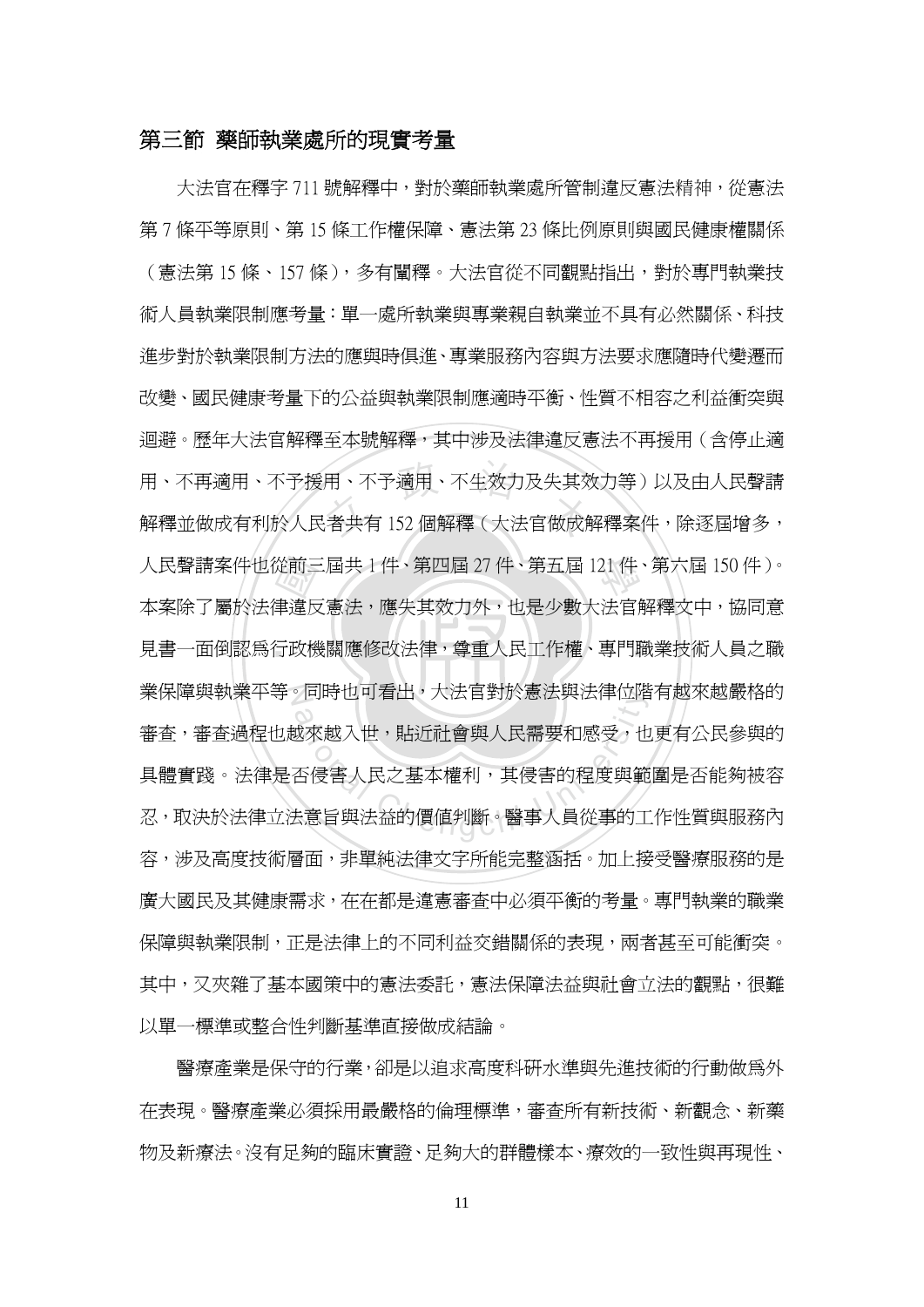長期的安全性追蹤,就無法為臨床所接受。主要原因,除了人命價值的唯一性, 更在於嚴格的醫療法律規範。711 號解釋也是醫事人員首次挑戰比醫療產業更加 保守的衛生主管機關,捍衛自身工作權、執業能力與執業範圍。

女子,<br>古<br>古<br>三治 釋專業問題。可惜的是,大法官並<br>·共利益加以明確定義、藥事人材培<br>· 未八数兴陨砲八数的冶圧,以及孙未积室座王的死員四舞了以沐的。王以恢嗣到<br>於藥師人力的評估,與實務有極大的落差。對於不同類型藥事人員執業內容,可 ‧ 能涉及專業,大法官亦未多所著墨。以至在衛生主管機關主導之修法後,卻修出 N 由本號解釋文中,多位大法官協同意見書的闡述,欣見大法官以優於衛生主 管機關之視野及高度,走在時代之前,充分運用新時代科技(專用身分晶片卡及 即時網路登入),再以外國法的精神與法例,檢驗衛生主管機關之保守定見。本 號解釋中,大法官仍著重於法律層面及管制程度的論述,甚至對於本案釋憲標的 究竟在於系爭規定限制「一處執業」違憲,抑或是限制「一處執業」合憲,但「未 設例外」違憲的憲法解釋專業問題。可惜的是,大法官並未就專業人員執業限制 的背景、所欲保障的公共利益加以明確定義、藥事人材培育、藥師人力供給(執 業人數與領證人數的落差)以及執業類型產生的現實困難予以探討。主政機關對 與大法官期待不同的結果。接著民國 103 年 9 月 24 日公告的「藥師於執業處所 外執行業務管理辦法」,更是仍有違憲疑慮的行政命令。

ま」,更是仍有違憲疑慮的行政命令。<br>ま官 711 號解釋應該創下多項首例,第一個檢<br>憲性、第一次推翻衛生主管機關對於法律授權 綜合以上,大法官 711 號解釋應該創下多項首例,第一個檢驗醫事人員執業 身分與處所限制合憲性、第一次推翻衛生主管機關對於法律授權行政管制的違憲 審查、大法官召開憲法法庭影音紀錄全程上網公開第二案(第一案是釋字 689 號 新聞採訪者跟追行為限制案)、少數大法官邀請非公法學者為鑑定人的案件、少 見的主管機關以實問虛答近乎不作為的姿態答辯、主管機關以職掌藥事行政的前 食品藥物管理局局長(以其藥學系教授身分?)取代主管醫事人員執業法規的醫 事司答辯。本案後,預期未來將會有更多的醫事人員執業相關的法律爭議被提起 違憲審查,多年來對於衛生主管機關百依百順,言聽計從的醫事人員將會以積極 的作為捍衛自身權益,落實憲法職業保障、挑戰逾越法律授權之不當限制、爭取 專門執業與法規限制的平衡。

因此,本論文之撰寫順序與討論主題將分述如下: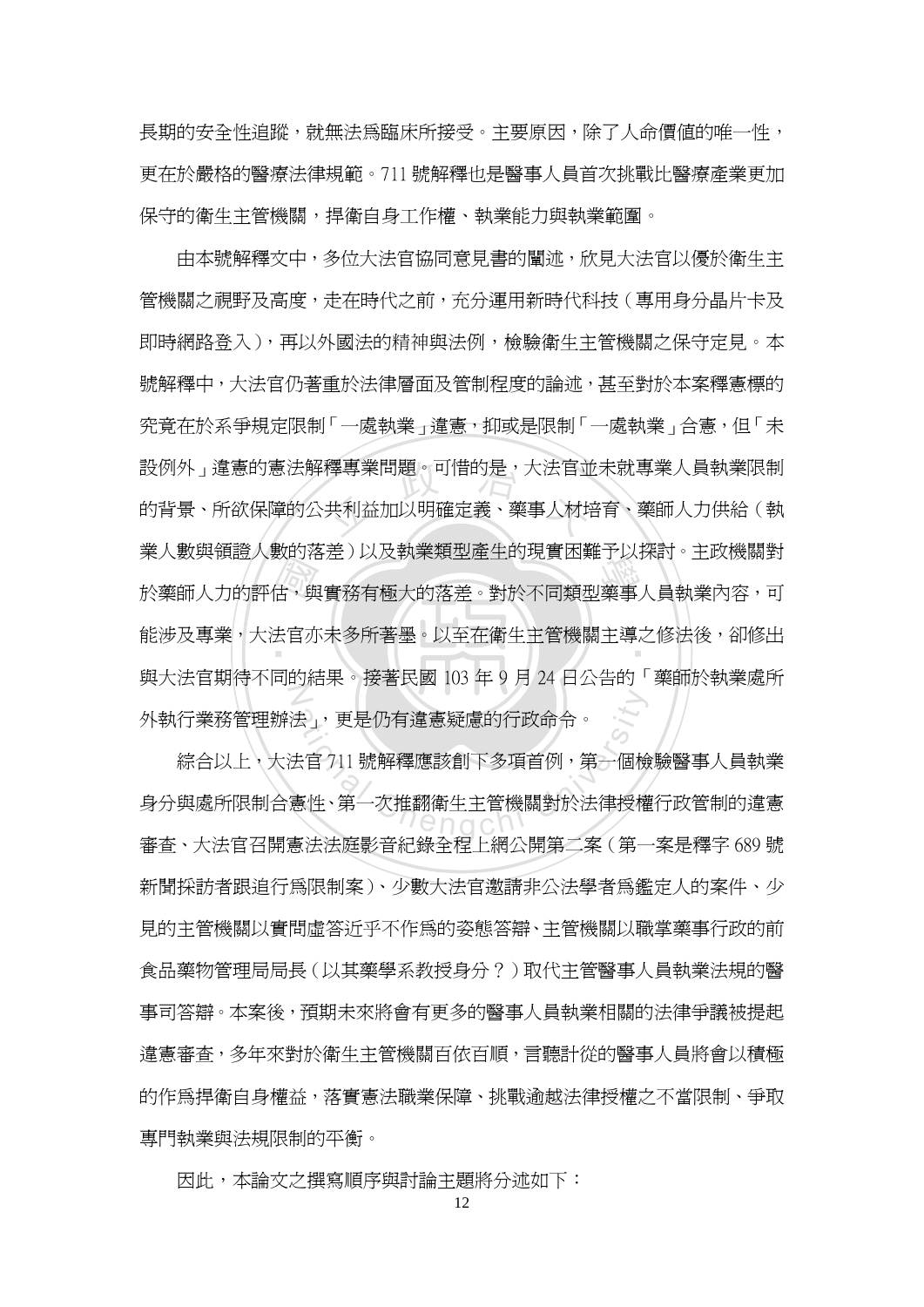第一章,提出主要探討問題,對於大法官釋字 711 號解釋加以討論;

第二章,說明我國醫事人員法規演進,釐清醫事人員法定義務、主要業務與責任, 以及由醫事人員分工說明醫事人員業務差異;藥事人員執業限制之歷史因素、困 難因素、正反面意見、行政管制及是否存在管制之必要,同時也對「性質不相容 性」與「利益衝突」進行討論;

第三章,說明藥師的角色、業務、責任、養成教育;也對於藥師人力供給予以討 論;

最末章,提出本文立場與建議之討論。

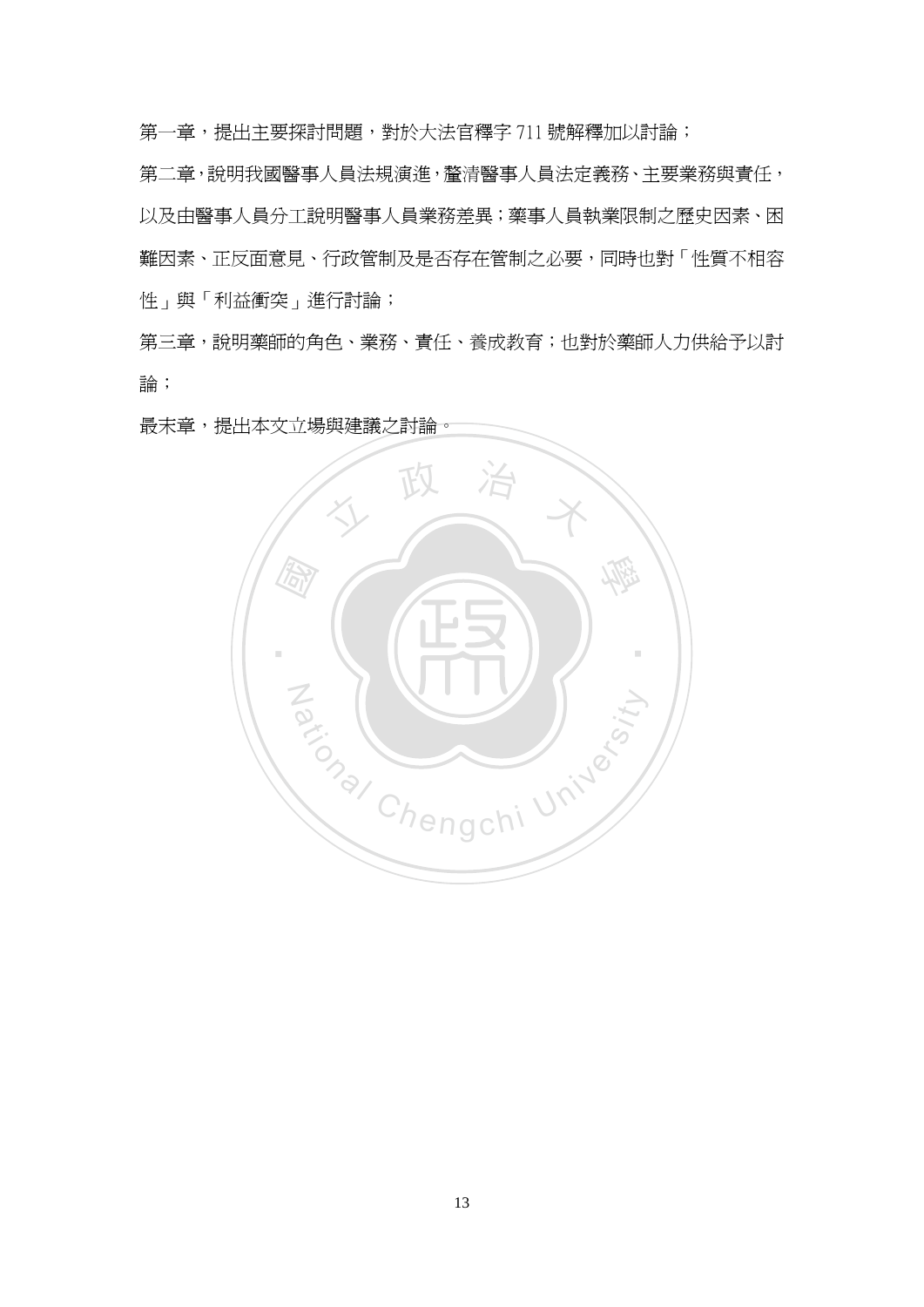## 第二章 醫事人員與藥師之管制

#### 第一節 我國醫事人員法規與分工

‧‧ 看出殖<br>片問題<br>取由政 <sub>は放送された。</sub><br>期,台灣醫療衛生的主體,繫於殖<br>治 。 <sup>殿 舆</sup>邸架的方向、殿院 學 醫療政策,不難看出殖民政府的政治意涵。日治時期,殖民政府將台灣的衛生問 我國立國雖然有百年歷史,但是醫學領域的進步,主要發生在近 $50$ 年間 $^7\, \rm\cdot$ 推翻清朝帝制、民國建國後,連續遭逢軍閥割據,外國勢力瓜分,日本入侵,國 共鬥爭失敗遷台,政府在遷台後長達 20 年間,將施政焦點與各種資源都投注於 反攻大陸之努力與準備,因此施政與政策目標均欠缺長期發展規劃<sup>。</sup>台灣在日 治前期由於民俗醫療及治台政權頻繁更替,當時呈現巫醫、漢醫、西醫或其他民 俗醫療體系併存而多元發展<sup>9</sup>。從某個角度來看,相當原始型態的醫療結構仍存 在社會體系中。日治時期,台灣醫療衛生的主體,繫於殖民統治的需要而不是以 殖民地自身的需要為考量。醫學研究的方向、醫院設置的地點、「抑中揚西」的 題及普遍吸食鴉片問題,列為首要目標。從後藤新平擔任台灣總督府民政長官" 後,對於鴉片採取由政府官賣再逐漸禁絕的政策,促使公醫制度的出現"。

。<br>由附錄表一可看出,民國建立後的前 30 餘年,我國醫事人員分工非常簡單, 看出,民國建立後的前 30 餘年,我國醫事人員<br><br><br><br><br>,還與教育體系有關。固有傳統醫學與西方<br><br>的空白,也都是原因。遲至民國 32 年 9 月 2 只有醫師、藥師及助產士。這當然不是單一因素所造成。醫療體系分工的落後, 除了當時科技狀態,還與教育體系有關。固有傳統醫學與西方引進之醫學的衝 突,公共衛生系統的空白,也都是原因。遲至民國 32 年 9 月 22 及 30 日間,政 府同時公布醫師法、藥師法及助產士法。40 餘年後,民國 73 年 5 月 9 日公布營 養師法,才開始確立我國醫事人員種類與職責的分工。民國 80 年間,總共公布 5 種 醫事人員專法包含護理人員法、物理治療師法、職能治療師法、醫事檢驗師法與 醫事放射師法。民國 90 年代,再確立更精細的 5 種醫事人員專長與分工,分別 是心理師法、呼吸治療師法、語言治療師法、牙體技術師法及聽力師法。目前在

 $^7$ 平島吉,《最新醫療社會學》,頁 $63$ ,2013年9月初版。

 $8$ 同註 7, 頁 204。

 $^9$  葉永文,《台灣醫療發展史》,頁 41,2010 年 9 月初版二刷。

<sup>10</sup> 江玉林,〈後藤新平與傅柯的對話〉,《中研院法學期刊》,7期,頁 41-79,2010年9月。

 $11$  同註 9, 百 60。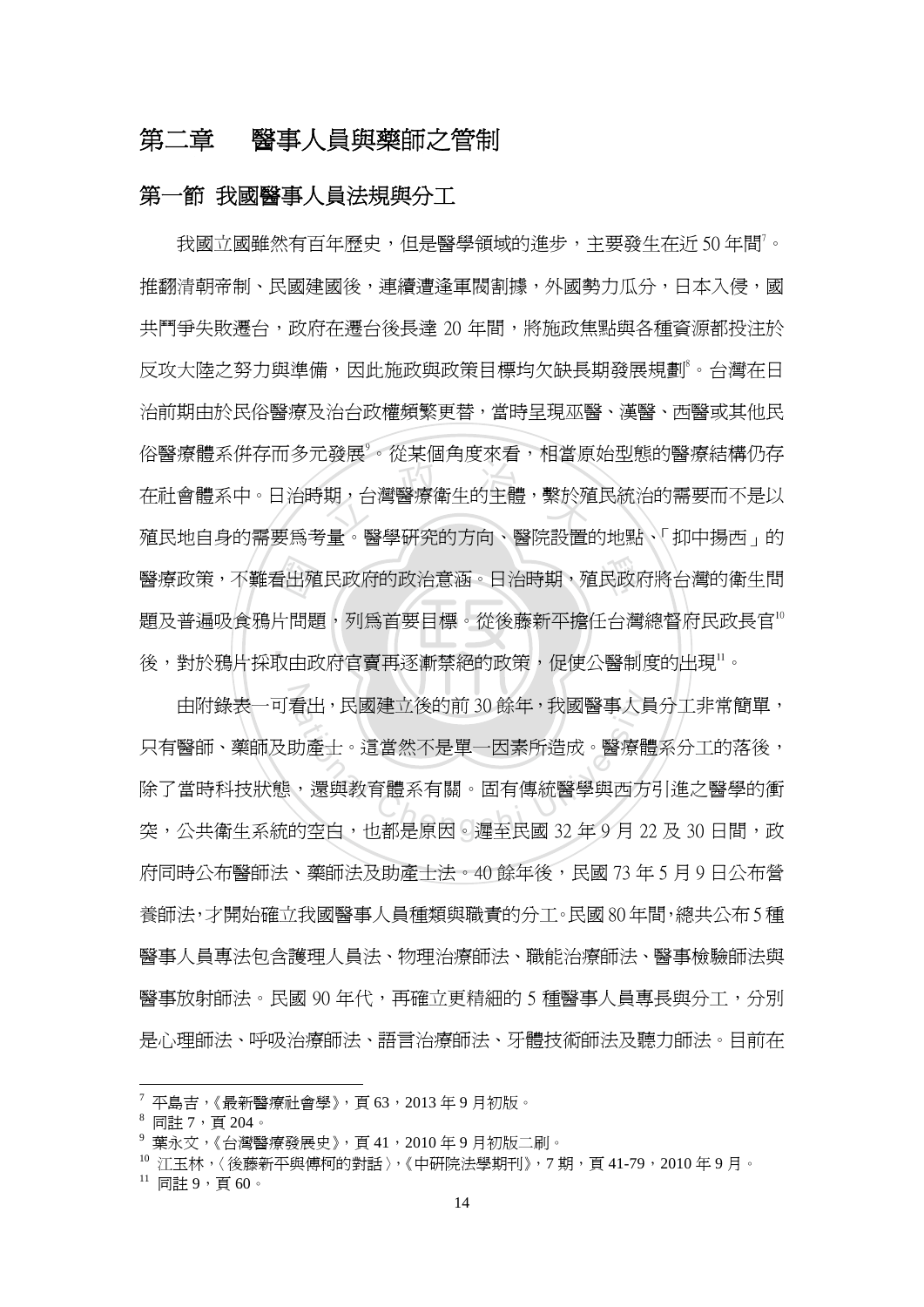行政院完成草案的仍有驗光人員法(視光師、驗光師)等待立法。

目前我國對 14 類醫事人員訂有專法,各類醫事人員執業均有程度不一的限 制與管制,藥師的執業限制並非特例。除醫師以外之各種醫事人員,例如醫事檢 驗師、營養師、物理治療師、職能治療師、醫事放射師等等,都有相同的執業處 所限制一處之規定。但是在藥師法修法前只有藥師與牙體技術師的執業規定,完 全無例外規定(參考附錄表二 A 與表二 B)。

法平氏の進<sup>、内</sup>有出法博列封<sub>督事</sub>入員嘅事典力工、賦」不同審事入員不同的法<br>律責任。簡單而言,以飛行員與乘務員、機務員、運務員和空服組員的組合來比<br>擬醫事人員組成的醫療團隊是非常貼切的例子。在整個飛行團隊中,飛行員是團 醫事人員,依專門職業法律規定執行。除此之外,民俗調理行爲與非醫療行爲,<br><br>自得由非醫事人員執行或提供,但是不得宣稱醫療效能。從我國醫事人員專法立 擬醫事人員組成的醫療團隊是非常貼切的例子。在整個飛行團隊中,飛行員是團<br>-N ,飛行員並無法單獨完成整個飛行任務。飛行<br>服組員的組合,猶如精密機械的每一部分,制<br>光環,卻也要承擔最多的法律責任。今日醫療 醫事人員的分工,主要是基於主要醫療業務與核心醫療業務的區分12。主要 的或核心的醫療業務,必須由醫師親自執行。輔助醫療行為,得由醫師指示其他 自得由非醫事人員執行或提供,但是不得宣稱醫療效能。從我國醫事人員專法立 法年代演進,可看出法律針對醫事人員職掌與分工,賦予不同醫事人員不同的法 隊的核心, 也是靈魂人物。飛行員往往得到最多的關注與資源(報酬), 但是在 今日的商業飛行中,飛行員並無法單獨完成整個飛行任務。飛行員、乘務員、機 務員、運務員和空服組員的組合,猶如精密機械的每一部分,缺一不可。飛行員 仍然是飛行團隊的光環,卻也要承擔最多的法律責任。今日醫療團隊主角仍然是 醫師。法律授予醫師最大的權限。醫師是醫療團隊的領導者,發號施令,取得最 多的資源與報酬,承擔最多的義務與法律責任。隨著不同位階與規模的醫療院 所,醫療團隊的組成與分工差異頗大,但醫療團隊的分工程度與能夠施行的醫療 處置難度成正相關,沒有例外。

在基層醫療院所(診所),最簡單的醫療團隊可以只有醫師一人,或是醫師

<sup>12</sup> 以本次八仙塵爆,外國醫師及燒燙傷醫事人員來台協助為例,衛福部始終堅持政府一貫立場, 外國醫師來台只能參予意見諮詢及技術協助,不能主持核心醫療業務。

陳瑄喻、廖珮妤、張潼,〈外籍醫師來台協助 僅諮詢〉,《中時電子報》,2015年7月6日, https://tw.news.yahoo.com/%E5%A4%96%E7%B1%8D%E9%86%AB%E5%B8%AB%E4%BE%86 %E5%8F%B0%E5%8D%94%E5%8A%A9-%E5%83%85%E8%AB%AE%E8%A9%A2-215007285. html, 最後瀏覽日: 2015年7月10日。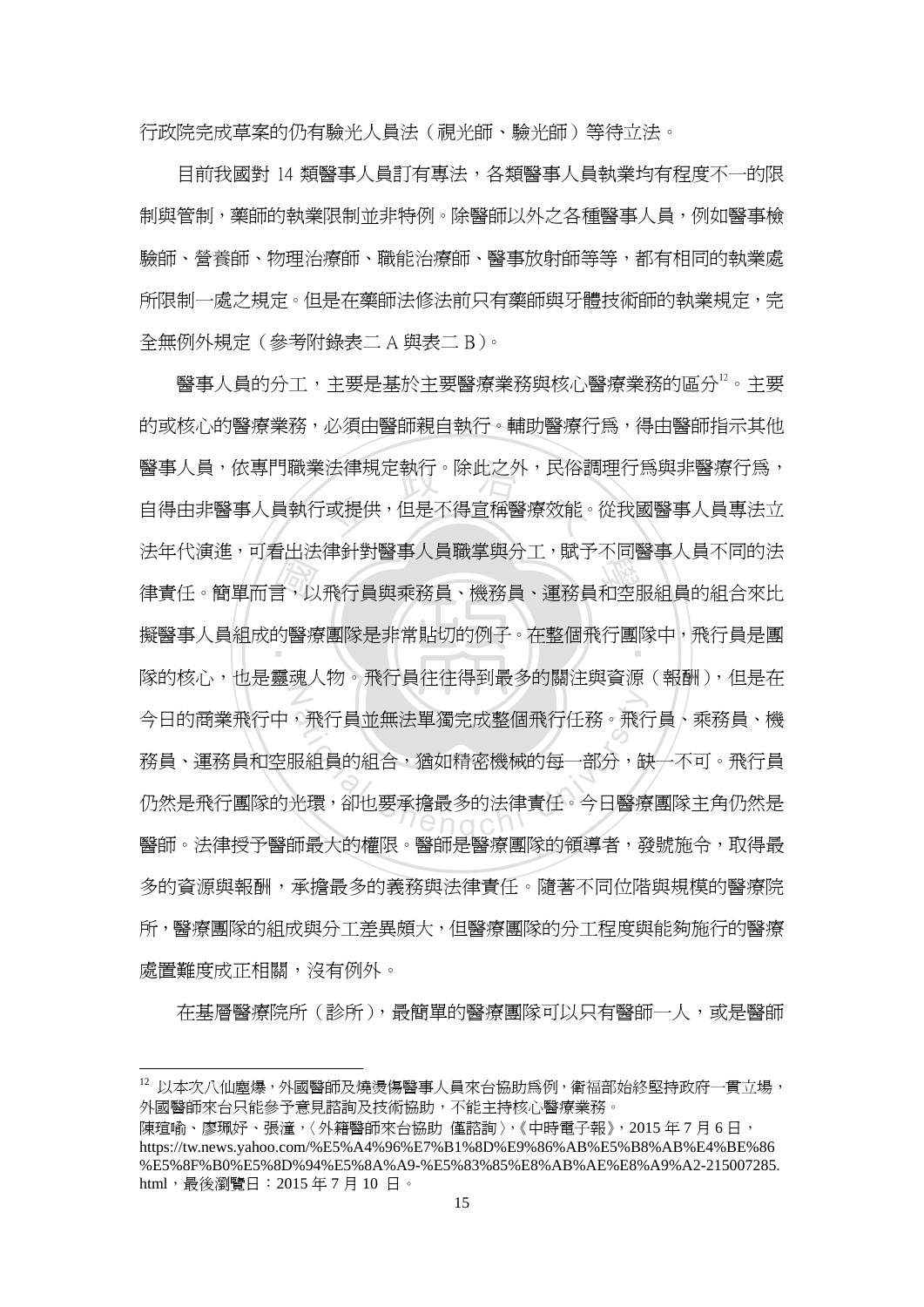加上最基本的護理人員,頂多加上藥師,這種小規模的團隊,能夠施行的醫療處 置,在層次上、精細度上、難度上、甚至於收納病患人數方面都極為有限。比診 所高一級的地區醫院,醫療團隊就有很大的不同,醫師也區分不同專科領域。護 理人員與藥師以外,通常一定會有醫事檢驗師、醫事放射師、營養師,可能會有 職能治療師和物理治療師。這種醫療團隊也能施行各式手術與醫療處置,但是對 急重症或是高難度、高風險的醫療行為,通常是選擇轉介至更上級的醫療機構, 也就是區域級醫院。區域級醫療院所的醫療團隊,通常組織與分工相當完備且細 膩,也能執行包含器官移植等高難度的手術與醫療處置。但是具有實驗性質、教

立凱旋會阮寺寺。敢同寺級的會享中心(共 1,中心 7,即能旋供主力位的會療<br>服務,其醫療團隊的分工更是精密到次次專科。以醫學中心為例,心臟科是內科<br>下的次專科。心臟科下還區分了電氣生理專科、冠狀動脈介入治療、心臟超音波 學性質或是臨床發展仍屬初期的次專科分工,則未必完善。<br>國內也有少數著重於特定專科領域的醫院,例如和信治<br>。 下的次專科。心臟科下還區分了電氣生理專科、冠狀動脈介入治療、心臟超音波<br>-N を薬師、急診薬師・在台大醫院甚至有開刀房<br>・醫學中心的檢驗部門主要區分爲病理與臨床<br>主化檢驗、微生物科、病毒科、肺結核科。病<br> 國內也有少數著重於特定專科領域的醫院,例如和信治癌中心醫院、高雄市 立凱旋醫院等等。最高等級的醫學中心 (共 19 中心13),都能提供全方位的醫療 等次次專科。相同的,在醫學中心的藥師,分工為門診調劑藥師、住院調劑藥師、 臨床藥師、化學治療藥師、急診藥師,在台大醫院甚至有開刀房藥師。再以醫院 常見的檢驗科爲例,醫學中心的檢驗部門主要區分爲病理與臨床檢驗,臨床檢驗 再細分一般檢驗、生化檢驗、微生物科、病毒科、肺結核科。病理也分有一般病 理、細胞病理、外科病理、分子病理等等。

由附錄表三我們可以看出法律規定不同醫事人員的主要業務與責任,但對醫 師所課予的則是義務。因此,要探討藥師的執業限制前,有必要對醫事人員的主 要業務與責任,先有進一步的瞭解。

由前所述的 14 大類醫事人員組成的醫療團隊,對病患所提供廣泛的各項醫 療處置與服務,依業務與服務對象,可以區分為以"人"(病患、受檢者、受試 者、孕婦與新生兒等等)為主要業務與責任,及以"物"(血液尿液等各式檢體、

<sup>13</sup> 衛生福利部公告民國 100-103 年醫院及教學醫院評鑑合格名單,衛生福利部醫事司網站

http://www.mohw.gov.tw/cht/DOMA/DM1\_P.aspx?f\_list\_no=608&fod\_list\_no=897&doc\_no=48171 ,最後瀏覽日:2015 年 2 月 20 日。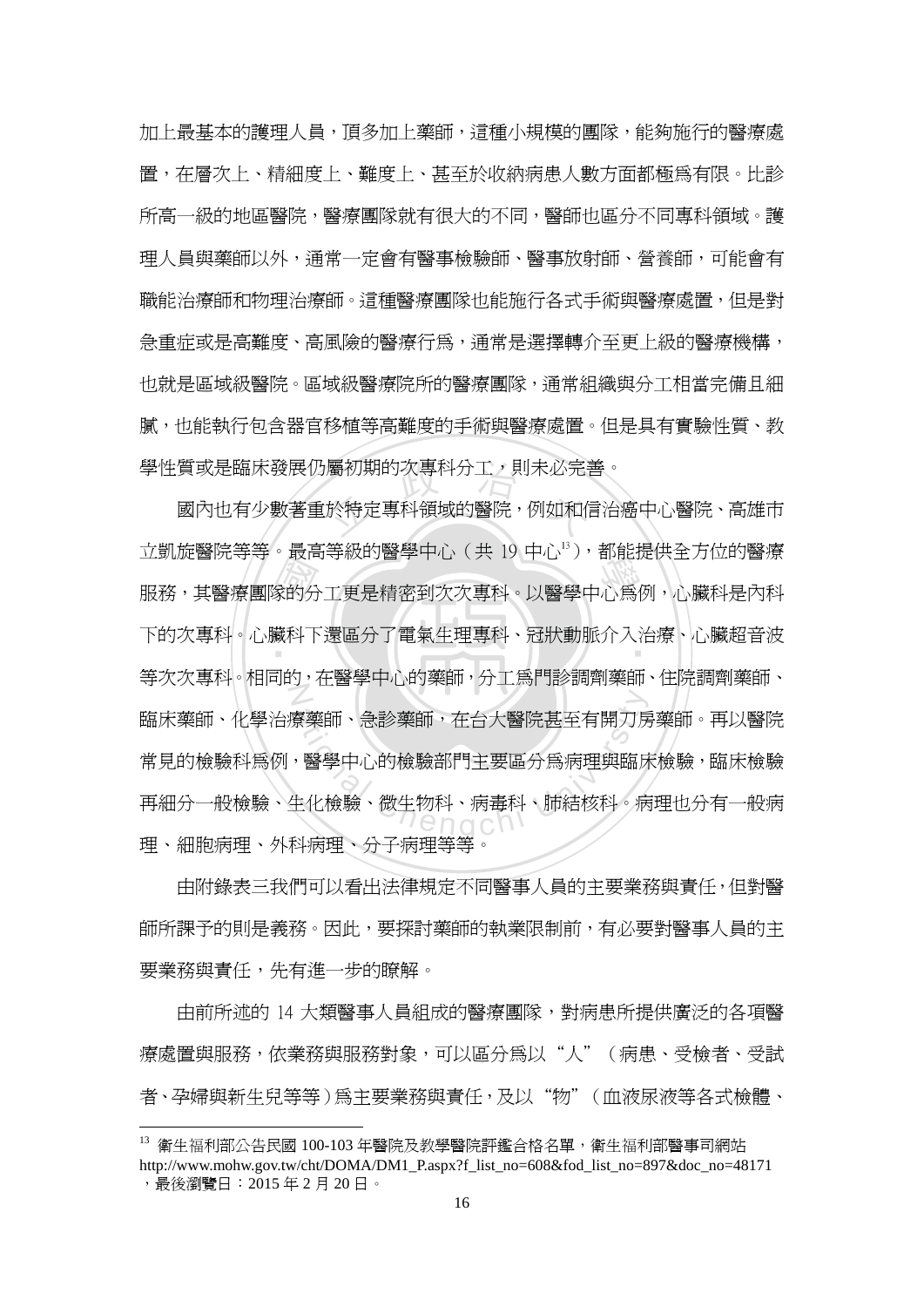藥品、醫療器材、義齒義肢等等)為主要業務與責任的醫事人員。由表四可看出, 絕大多數醫事人員都是以"人"為主要業務對象,而醫事檢驗師及牙體技術師是 依醫師處方(醫囑)而執行其業務,而服務內容的主體則是以"物"為主,且多 數的醫事檢驗師與牙體技術師甚至不會直接面對病患提供服務與諮詢14。只有藥 師依醫師處方(醫囑)執行業務,服務內容的主體雖然是"物",但藥物是給人 為了治療疾病目的而使用。因此服藥指示及相關的藥物諮詢及藥事照護,則是以

是最容易接觸到的醫事人員。醫療團隊任務組合中,醫師、護理人員與藥師,是<br>醫事人員人數最多的三大族群(參見附錄表二,醫師與藥師也是我國醫事人員身 "人"為服務的主體。這也是藥師的主要業務內容及服務主體,兼具"物"與 "人"。在一般民眾生活經驗中,醫師(含牙醫師與中醫師)、護理人員與藥師 醫事人員人數最多的三大族群(參見附錄表二,醫師與藥師也是我國醫事人員身 分專法最早立法的醫事人員)。

法取十五亿的賣事人員)。<br>醫師與藥師的有利地位,來自於醫病關係中彼此交織的三個重要關鍵:第一<br>師與藥師的專業威信,第二是醫療本身崇高的職業權威,第三是病患在醫療 是醫師與藥師的專業威信,第二是醫療本身崇高的職業權威,第三是病患在醫療<br>- $\frac{1}{\sqrt{2}}$ 環境中的依賴性。依據 1989 年美國學者 Roland Robertson 整理社會學大師 Talcott Parsons 在《生病角色》一書中對於病患的概念描述:

- Jengchi University 1. 患者應可尋求合理的專業協助。
- 2. 生病是一種偏差型式。
- 3. 患者宜想盡方法康復。
- 4. 患者可要求免除社會責任。

人生的生老病死過程中,很多患者自身不良的生活行為習慣,違反健康規範 而導致偏差結果(生病),因而患者自然必須尋求合法的醫療專業提供者。而醫 療專業提供者給予患者妥適的技術與診療協助才是合法的。然而全力配合醫囑與 健康行為的規範也是患者應盡的義務。在這裡《生病角色》一書中對病患的概念 描述,呼應前三類醫事人員與患者之間最初級的緊密關係''。

<sup>14</sup> 例外的情況是病患於進行門診抽血檢查時,可能要前往抽血櫃台由醫事檢驗師採血。

<sup>15</sup> 同註 7, 百 140。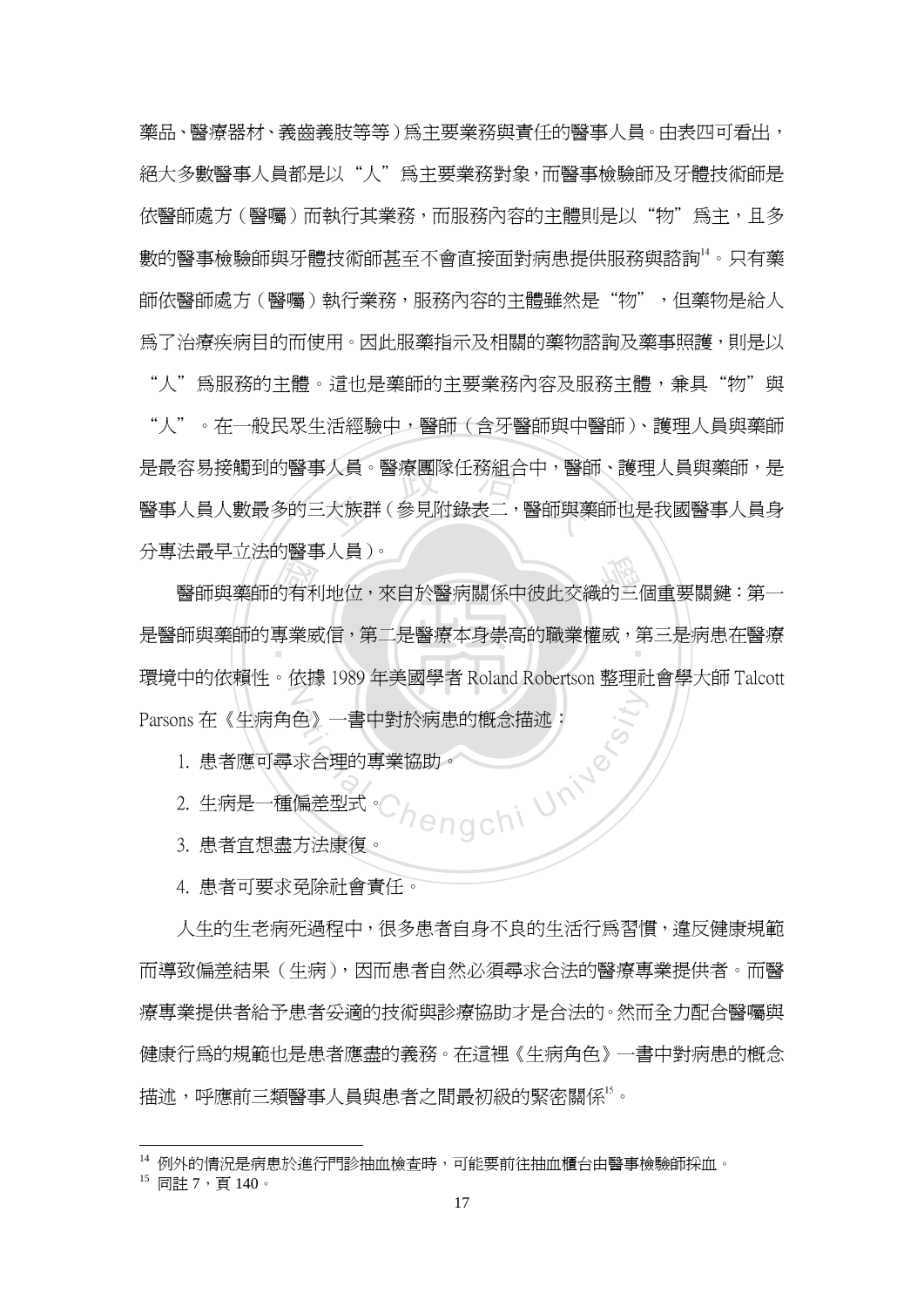由附錄表三的法規文字中,我們可以看出立法者對於不同職業與專業,授予 不同的權力與權利,且隨著核心醫療業務之遠近與病患安全之影響程度,立法者 有不同的要求與期待。有權利就要承擔義務,因此立法者對於醫師賦予最高且最 多的職權,醫師法中第三章授予醫師的是義務,有別於其餘 13 種醫事人員的業 務與責任。立法者對藥師、助產人員及護理人員則在其個別之專業身分法中以專 章明定其業務與責任,但對於包含物理治療師以後立法之其他醫事人員則是在執 業章節中以 1-5 條之法規文字予以說明。

||端水工・八刀高水敢放9,113度生八員・亡制入促設工く同職設収設生料力促升局<br>||護理師(專科或大學護理系),進而更發展爲專科護理師,工作內容也日趨專科<br>|化。民國 87 年,衛生署護理諮詢委員會決議由台灣護理學會籌組「甄審」委員 領域都是近百年來才快速發展的利<br>師/士(歷史上所謂的"產婆")與 化。民國 87 年,衛生署護理諮詢委員會決議由台灣護理學會籌組「甄審」委員<br>- $Z$ )<br><br>而專科護理師分爲內科與外科,除護理專業工<br>在醫師的監督下執行醫療業務<sup>!。</sup><br>生醫師的監督下執行醫療業務<sup>!。</sup> 醫事人員的分工與醫療科技進步,密切相關,特別是醫事檢驗、醫事放射、 物理治療、職能治療等領域都是近百年來才快速發展的科技與分支。從醫療科技 發展史角度來看,助產師/士(歷史上所謂的"產婆")與鑲牙生則已近乎凋零<sup>16</sup>。 臨床上,人力需求最殷切的護理人員,已漸次從護士(高職護校護理科)提昇為 會並提供甄審辦法草案。民國 89 年 10 月 24 日,立法院修正通過護理人員法第 7 條 之 1,護理師經完成專科護理師訓練,並經中央主管機關甄審合格者,得請領專 科護理師證書。目前專科護理師分為內科與外科,除護理專業工作以外,亦得執 行醫療輔助行爲並在醫師的監督下執行醫療業務<sup>!。</sup>

以繼承日治時代台北帝國大學醫學部,也是國內歷史最悠久的台大醫學院而 言,民國 34 年戰爭結束時,當時的檢驗員都是學徒方式養成,由內科醫師輪流 指導<sup>18</sup>。隨著科技發展,許多新的檢驗技術不斷使用於臨床,原本手工操作,以

<sup>16</sup> 助產士與鑲牙生反應出醫療史上不同階段的任務與需求。助產士與鑲牙生在我國都有相當長 久的歷史,從日治時期到 1970 年代初期,台灣的助產士一直擔任大部份的接生工作,但是在 1990 年代卻面臨整個行業「滅亡」的危機。牙醫師起自於日治時期由日本殖民政府引進,台灣牙科醫 療專業化逐漸起步,日治時期有明確的取締密醫規則。戰後,國民政府將其在中國的鑲牙生制度 引進台灣,使非牙醫科班出身者也有看診的途徑,並且被納入衛生署管理的醫事人員項目中。 吳嘉苓,〈醫療專業、性別與國家: 台灣助產士興衰的社會學分析〉,《台灣社會學研究》,第四 期,頁 191-268, 2000 年 7 月。

<sup>17</sup> 資料來源:台灣專科護理師學會網站。

http://www.tnpa.org.tw/papers/papers2.asp?SrhID=7&title=%B1M%AEv%A4%C0%AC%EC%BA% C2%BCf%BF%EC%AAk。

<sup>18</sup> 資料來源:國立臺灣大學醫學院檢驗醫學科網站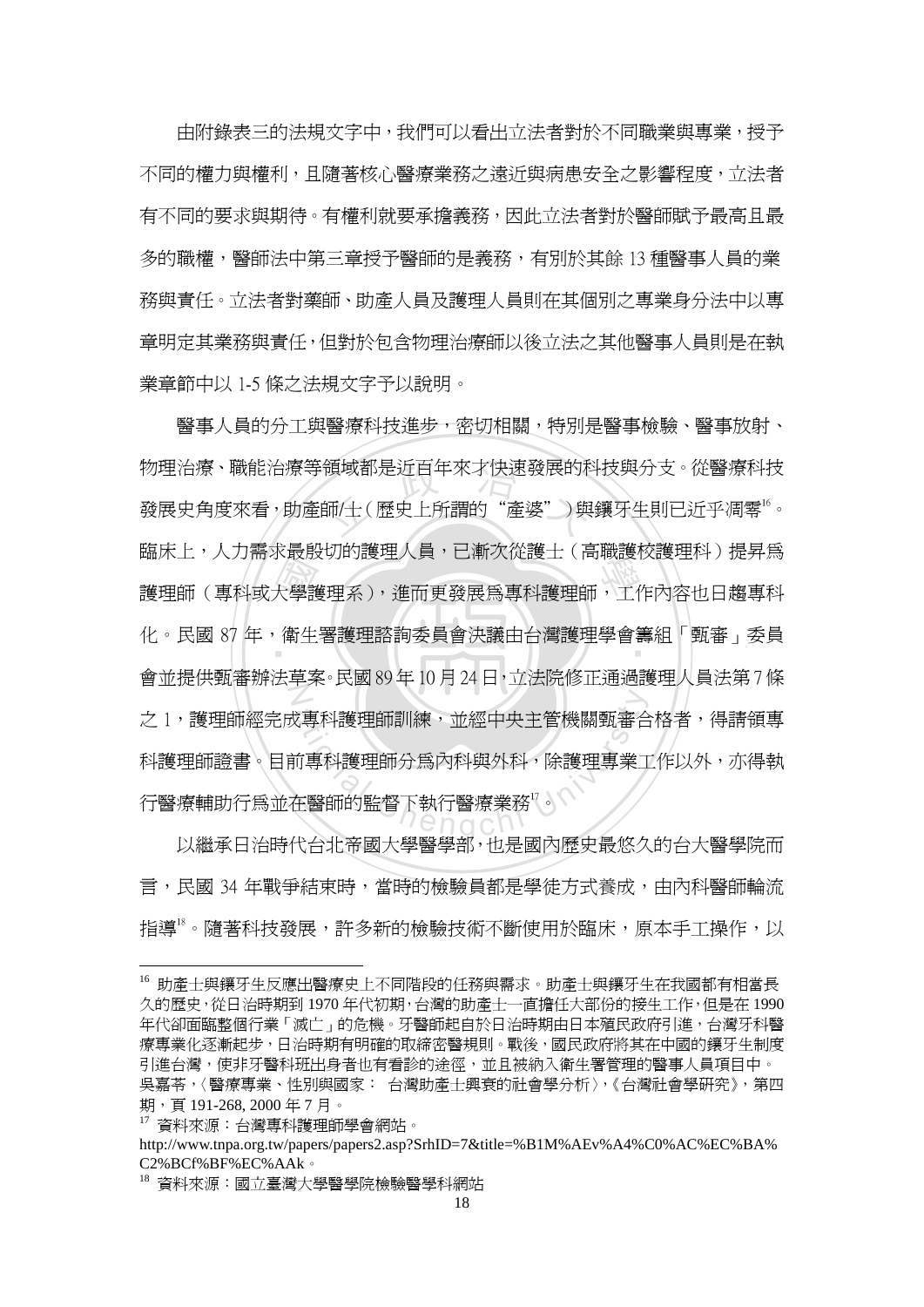化學分析為主的檢驗法逐漸由自動化檢驗設備取代。雖然因為各種自動化設備讓 醫事檢驗的服務能量快速增加,服務項目增多,但是對於實驗室品質要求及實驗 數據的標準日益提昇,反而使醫事檢驗師在醫療團隊地位日益重要並未因設備自 動化而減少對人力與專業度的需求,因此成為今日醫學領域中的獨立專科。

是今日處理各種腫瘤病灶或是組續<br><br>.具、因此,以診斷攝影、核子醫學 的醫事放射師,其人力需求迫切,每年就業人數也快速成長,全國執業人數已近<br>6.000 位。 醫事影像學在近 50 年來有長足的進步,主因在於游離輻射與非游離輻射造 影技術發展與電腦軟硬體的飛躍發展有關。利用各種頻率與能量不同的電磁波 (超音波、X 射線或磁場等)以侵入或非侵入式的方式取得人體病灶、組織或器 官之影像,搭配高速運算電腦系統及影像成像軟體,已經成為臨床上不可或缺的 有力工具。放射治療也是今日處理各種腫瘤病灶或是組織變異與外科治療或化學 治療併列的臨床治療工具。因此,以診斷攝影、核子醫學及放射治療為核心業務 6,000 位。

【原】<br>另一個<br>三、气 ‧ 營養師則是另一個例子。俗諺說「民以食為天」,呼應近年來,日受重視的 N <br>出技術、食物間交互禁忌、食物保存技術與食物<br>含養師是責無旁貸的專業人員。前藥政處處長<br>恵珀即指出。、食物與日常生活關係密切,攝 食品安全議題,吾人每日三餐與人體健康間的關係,密不可分。對於食物的營養 成分組成、食物調理技術、食物間交互禁忌、食物保存技術與食物儲運標準化(食 品 GDP)等專業,營養師是責無旁貸的專業人員。前藥政處處長也是前台北醫學 大學藥學院院長王惠珀即指出<sup>9</sup>,食物與日常生活關係密切,攝取量相較於藥物 更大。藥物雖然都有毒性,但是為了治療疾病,因此有兩害相權取其輕的考量。 食物的攝取及食物來源的安全必須更甚於藥物。很多代謝性疾病的第一線治療策 略,其實都是先從改善飲食習慣與食物內容做起。醫師雖然是醫療團隊的領導 者,對營養學與食物處理的技術,卻是外行。醫師忙於診斷、處置、手術、處方、 研究工作,根本不可能來處理"吃什麼"及"怎麼吃"的議題。因此營養師法在 民國 73 年成為我國第四個立法的醫事人員身分專法,時至今日,許多醫院已經 開設營養師門診或專業諮詢。甚至許多血液透析中心(即俗稱之洗腎室),都設

http://labmed.mc.ntu.edu.tw/main.php?Page=A2,最後瀏覽日: 2015年2月8日。 <sup>19</sup> 王惠珀,〈都是吃的 食品 GMP 應比照藥品〉,《聯合報》,2014 年 9 月 9 日。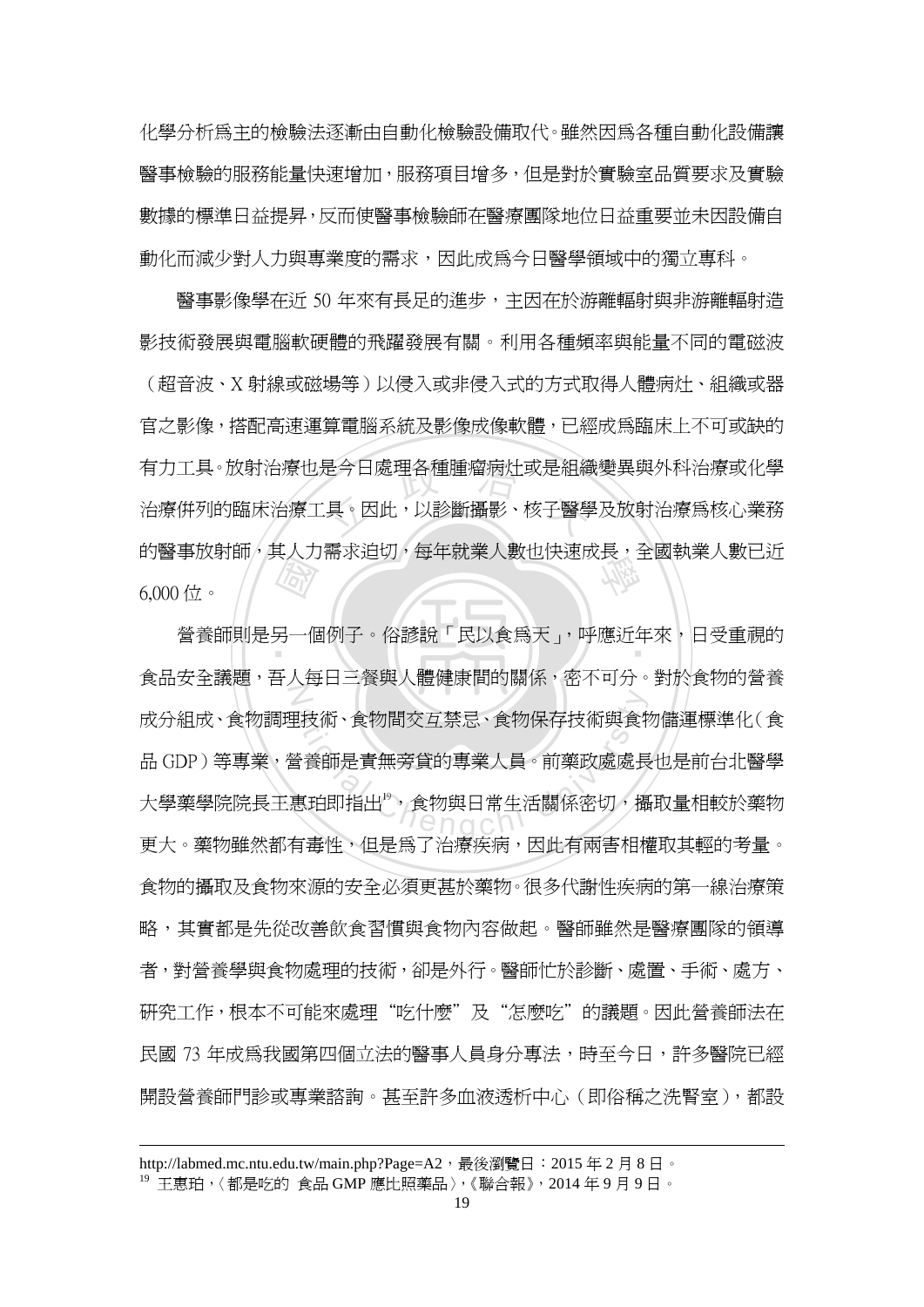有專職營養師,為洗腎病患提供飲食指導。因為血液透析患者的食物攝取,與病 患各項臨床檢驗數值的控制良好與否,密不可分。食物中所含各種離子濃度,例 如磷離子或鉀離子,就有可能影響病患的血壓等生理機能或腎功能疾病的控制; 醣化血色素(HbA1c)與血脂肪表現(三酸甘油、總膽固醇等等)也是三高疾病 控制良好與否的長期指標。

要正成,及而定侵及的辞。 化数週到数個月,也可能安好及平。 信源的評准,經<br>常要有特別的設計與設備(使用具有目的性或功能性的運動或聲、光、電、熱、<br>水等儀器作爲治療方式或媒介),沒有專業的職能治療師與物理治療師提供協 些重大的臨床處置,通常都須要相當長時間的臥床與住院治療。患者有改善肌肉<br>萎縮或重新建立日常生活協調能力的強烈需求。這些治療與訓練過程,相對手術 水等儀器作爲治療方式或媒介),沒有專業的職能治療師與物理治療師提供協<br>-N 的期待下,病患、家屬及社會對於醫學有更高<br>英病、恢復健康、復建肢體功能、重建職場工<br>扁差等等。在這些期待與社會賦予的使命下, 職能治療師、物理治療師也是因爲醫學進步及對於醫療品質要求而產生的專 業醫事人員。患者各種疾病(中風、脊髓損傷、燒燙傷、截肢、移植等等)的臨 床處置(手術、加護觀察、住院等等)完成後,僅僅是系列治療的第一階段。這 萎縮或重新建立日常生活協調能力的強烈需求。這些治療與訓練過程,相對手術 與住院,反而是漫長的路。從數週到數個月,也可能要好幾年。治療的課程,經 助,忙碌的醫師與人力始終吃緊的護理人員,無法滿足這部分的缺口。在搶救生 命與醫療品質成長的期待下,病患、家屬及社會對於醫學有更高的期待。希望醫 療體系能提供治療疾病、恢復健康、復建肢體功能、重建職場工作能力、協助心 理衛生與矯正精神偏差等等。在這些期待與社會賦予的使命下,職能治療師、物 理治療師成為第一線的尖兵。

以上也可以看出醫學的進步沒有終點。臨床醫學提供的服務永遠無法取得滿 足點。以創傷外科而言,在第一次大戰期間,當時著重在搶救人命。只要先把人 命搶救回來,無暇考慮是否有損害較小或是比較沒有後遺症的第二選擇。對外科 醫師而言,只要病患能活著出院,他的使命與責任即告終了,行動與生活能力重 建並不是主要考量。隨著時代進步,二次世界大戰、韓戰與越戰時,對於戰傷或 創傷的醫療策略已有很大的不同20。再以近年的海灣戰爭或阿富汗戰爭為例,現

 $20$ 以席維斯史特龍主演,在 1982年拍攝的"第一滴血"為例,內容係依據 1972年 David Morrell 所著同名小說改編。雖然是小說,但清楚刻劃了戰爭對於參戰人員心理創傷留下無法抹滅的印記。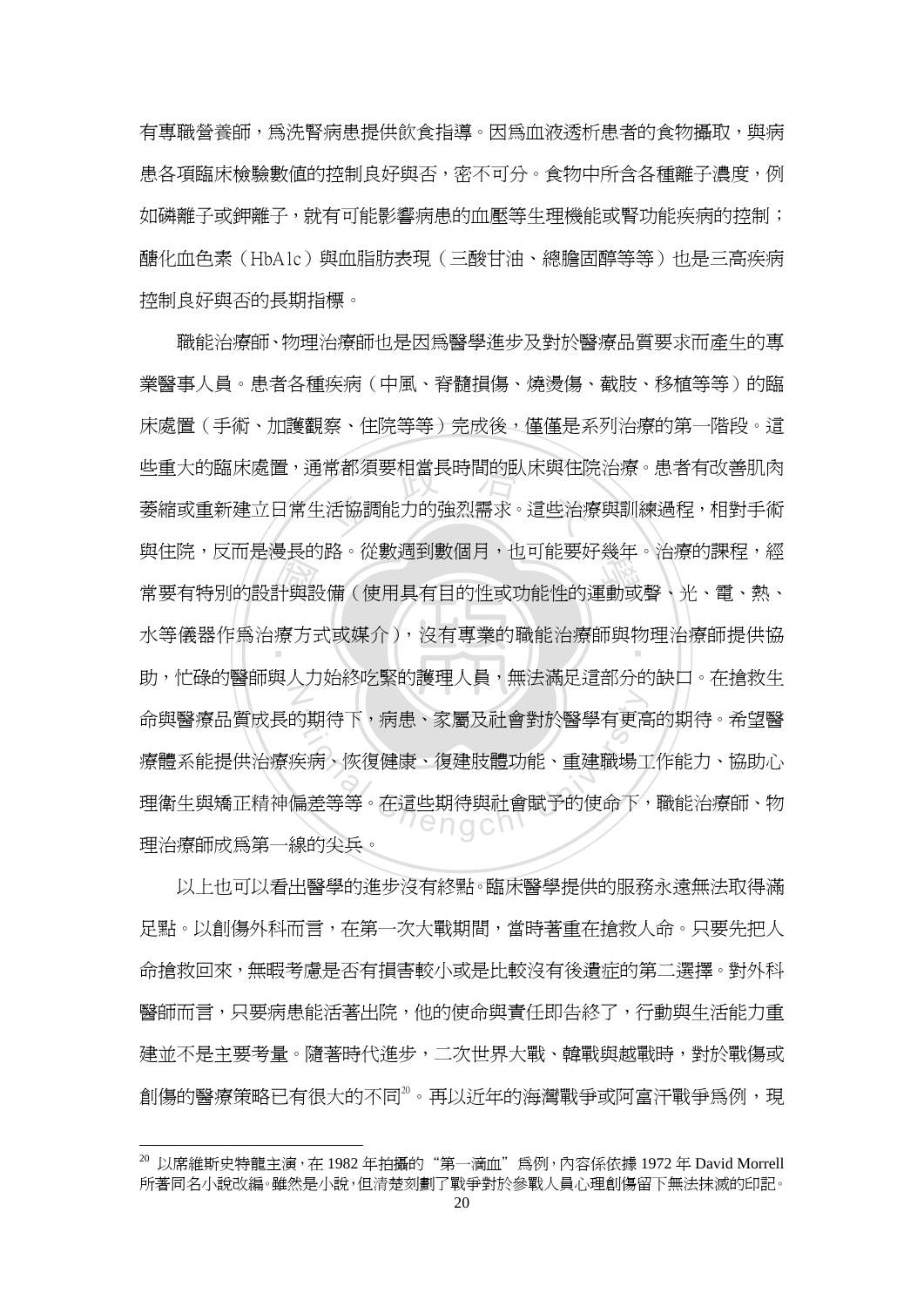分工更趨專業化,因應各種臨床或非臨床、急性或慢性、在院或在家、長照或護<br>理,不同專業知識或技術的資格認定的需求因蘊而生<sub>,</sub>未來還有驗光師與視光師 在戰爭醫療的重點,除了搶救人命以外,讓這些患者能重建肢體功能的健康,以 提供重新回到社會的基本要求,仍尤不足。美國國會甚至在 2015 年國防及退伍 軍人相關預算草案中,計劃在 2016 年編列高達 74 億美元的預算,用於精神層面 的治療,包含軍中性創傷(Military Sexual Trauma;MST)、創傷後壓力症候群(Post Traumatic Stress Disorder;PTSD)<sup>21</sup>。在所有醫事人員分工中,只有心理師是專注於 心理與精神層面健康與治療的領域。心理師是我國第 10 種立法的醫事人員(民 國 90年11月21日),但執業總人數排名爲所有醫事人員類別的第12名。繼心 理師之後,呼吸治療師、語言治療師、牙體技術師與聽力師相繼立法,顯示醫療 理,不同專業知識或技術的資格認定的需求因蘊而生,未來還有驗光師與視光師 等法案尚在折衝與協商立法過程中。

《一》<br>事專<br>去規與 <sub>未回征加國</sub>要<sub>顾问立仏吧住</sub>」。<br>一種新的醫事專業及一種新類別醫事人員證照的產生,多半要經由長時間的 ‧ 演進與努力。在法規與國際接軌的趨勢下,外國及先進國家已有的醫療專業,加  $\sum_{i=1}^{n}$ 会共識後,才容易誕生。某一些還不是國際主<br>・地方特色或侷限性的醫療專業,不容易得到<br>醫師就是最好的例子。也有既有醫事人員擔心<br>※20종廿四左望光留生存密門、ECAE<sup>※177</sup> 上相關醫事團體與公協會、衛生主管機關認同、教育主管機關配合教育資源建立 人才供應與尋求社會共識後,才容易誕生。某一些還不是國際主流趨勢的醫療專 業,具有區域文化、地方特色或侷限性的醫療專業,不容易得到設立支持,在美 國十分普遍的整脊醫師就是最好的例子。也有既有醫事人員擔心新類別醫事專業 或醫事證照的產生將剝奪其既有利益與生存空間,堅決反對設立;或是某些教育 體系所設立之新科系,在未能成熟發展與未能達成共識前,過度要求其專業之被 承認,自然無法順利取得通過。民國 98 年立法通過的牙體技術師及目前還卡在 草案階段的視光師/驗光師法就是很好的對比例證。

<sup>21</sup> *John Culberson, Military contruction, veteransaffairs, and related agencies appropriations bill*, House of representative 2015,33。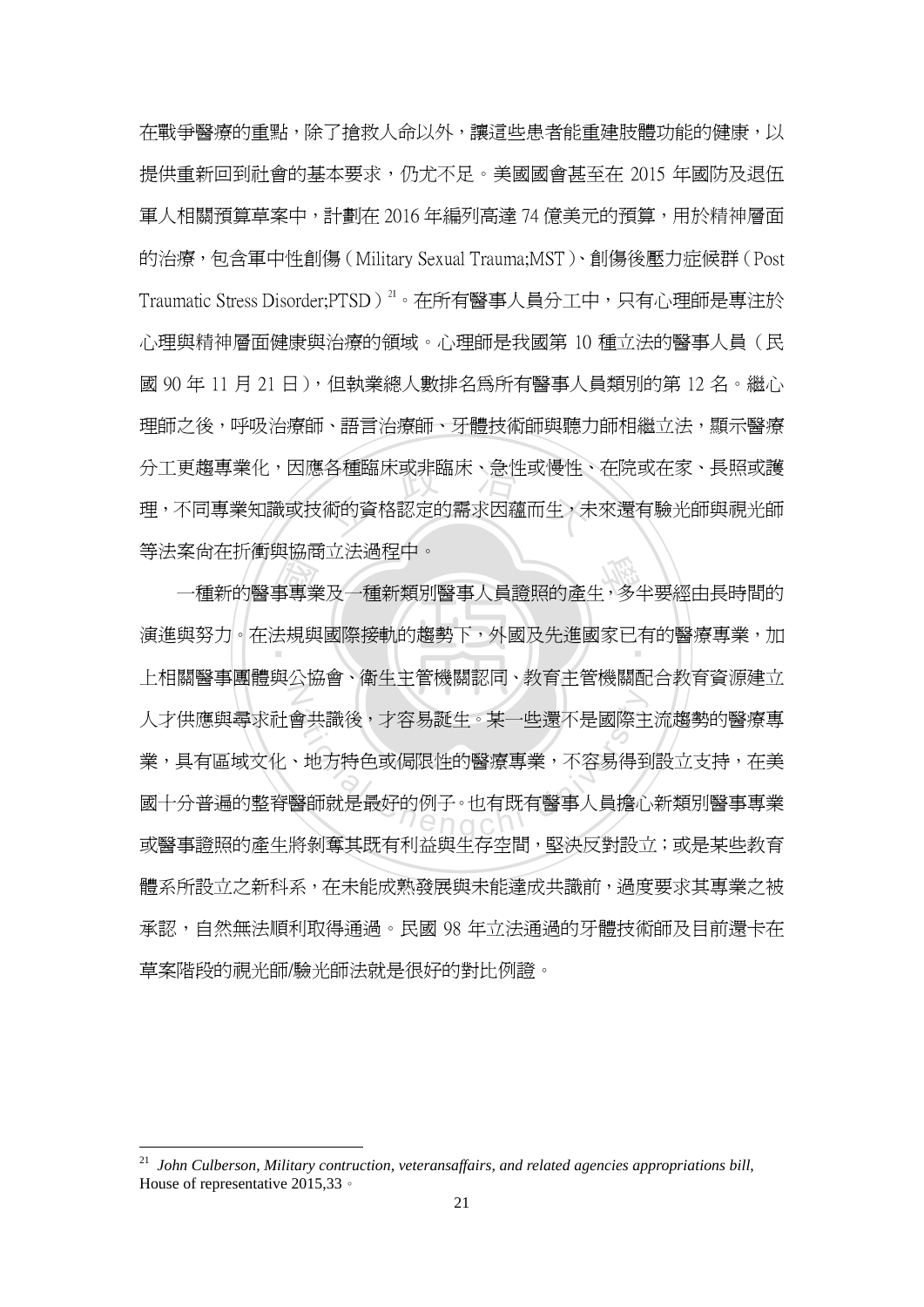#### 第二節 藥師執業處所管制歷史與困境

考試院定之。」鑑於藥師的教育背景和專業智能,與民眾用藥安全關聯甚密,因 事之業<br>去律應<br>監於藥 i技術人員,專門執業技術人員考i<br><br>係指具備經由現代教育或訓練之培 學 技能,且其所從事之業務,與公共利益或人民之生命、身心健康、財產等權利有 N 此藥師身分及執行業務之重要,不言可喻。 藥師執業處所法規與行政管制之由來,與我國醫事人員法規演進有密切關 係。根據立法院法律系統資料庫藥師法沿革查詢,藥師執業處所限制以一處為 限,係起自於民國 32 年 9 月 30 日首次立法時。原法第 9 條規定:「藥劑師一人 不得執行兩處藥房之業務<sup>22</sup>。」民國 68年 3月 16日第二次全文修正時, 第9條 移至第 11 條,改為「藥師經登記領照執業者,其執業處所應以一處為限。」雖 然文字上略有不同,但文義上仍清楚指出,藥師執業只限於一處。探究立法意旨, 應可清楚顯示,立法者對於專門執業技術人員應注重專業並且親自執業之期待與 要求。藥師係專門執業技術人員,專門執業技術人員考試法第 2 條:「本法所稱 專門職業及技術人員,係指具備經由現代教育或訓練之培養過程獲得特殊學識或 密切關係,並依法律應經考試及格領有證書之人員;其考試種類,由考選部報請

<sub>天防/里安</sub>,不言可<sub>啣。</sub><br>◇<br>司金融業和航空業,都屬於特許行業,未符合<br>(<br>業。醫事人員提供之各項醫療服務與民眾生命<br><mark>、息息相關。醫事人員執業資格的認定,</mark>於 醫療事業正如同金融業和航空業,都屬於特許行業,未符合一定資格及人員 條件即不得開設營業。醫事人員提供之各項醫療服務與民眾生命福祉、國民健康 照護、社會安全需求,息息相關。醫事人員執業資格的認定,於各醫事人員身分 專法中,均清楚明訂。對於執業身分既有嚴格的要求,在執業過程中自然不能免 除有關執業道德與倫理規範。法律是最低限度的道德,但是專門執業技術人員執 業,不能只靠最低標準的道德,行使專業職權。因為法律並非萬能,法律也無法 對於所有情境與細節一一規定。在追求專業內涵、社會期待、接受服務者的需求 及人類醫療道德演進的多面向要求下,專門執業技術人員的執業倫理與規範,自 有賴於同儕力量達成自我約束。加上專門執業人員身分團體通過的要求與期待,

 $22$  在 68 年 3 月 16 日修法時,立法院法律系統,藥師法法條沿革,

http://lis.ly.gov.tw/lgcgi/lglaw?@103:1804289383:f:NO%3DE02509\*%20OR%20NO%3DB02509\$\$1 0\$\$\$NO-PD,最後瀏覽日:2015 年 2 月 21 日。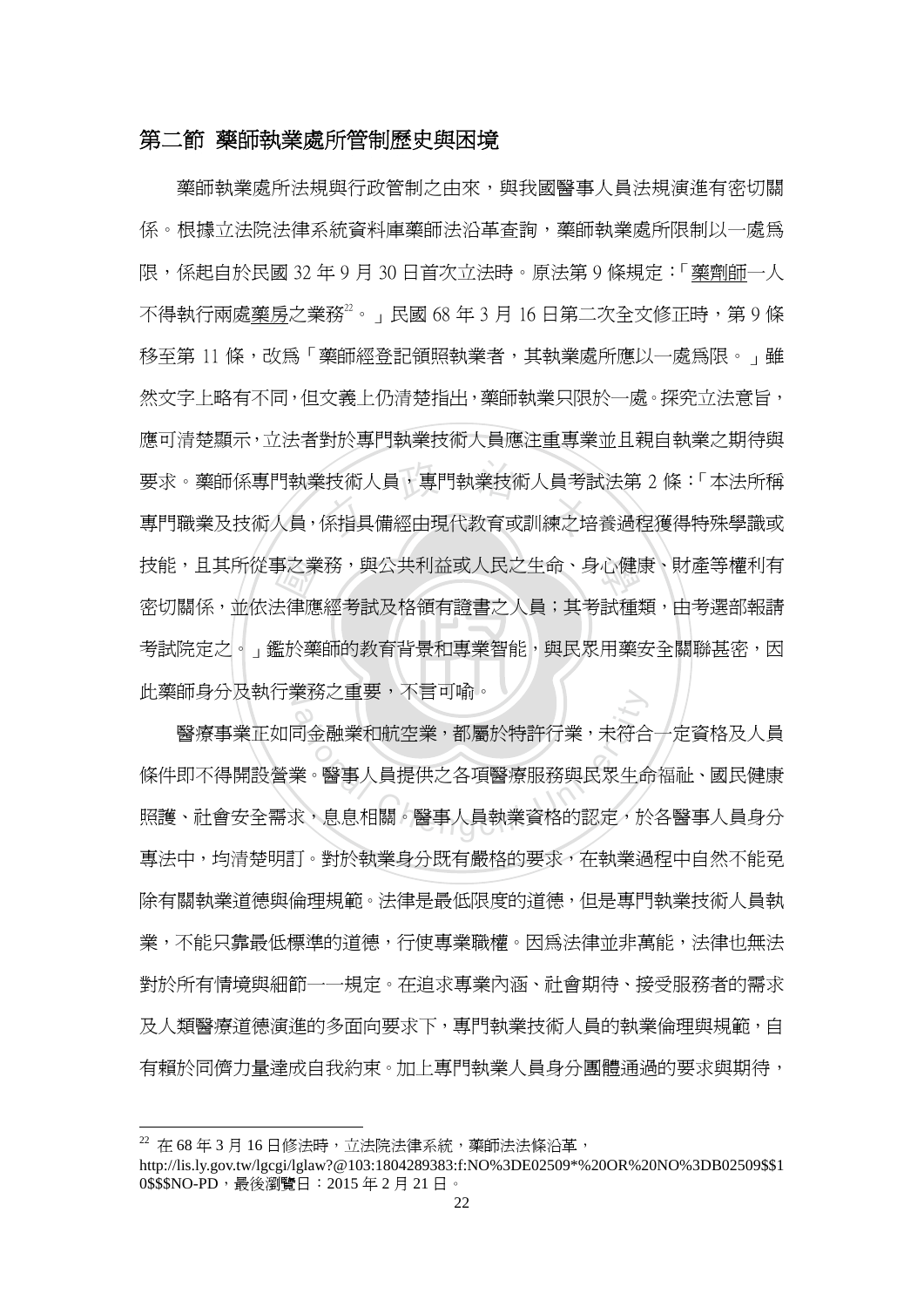產生群體控制的效果,最後加上由產官學界組成的懲戒組織,以評價法律以外事 由的制約或處罰。

員怕央執未職事, 以及案物基本的表題, 臨任、賊員央反用, "國氏政府於 1929年。<br>年, 頒布「管理藥商規則」及「麻醉藥品管理條例」<sup>27</sup>。1929年頒布之「藥師暫<br>行管理條例」,賦予我國藥師合法之專業地位, 定義藥師工作以調劑爲中心<sup>28</sup>。1930 使用<sup>2</sup>。當時的台灣總督府續於 19<br>布「藥事法」。這也是台灣首次以 行管理條例」,賦予我國藥師合法之專業地位,定義藥師工作以調劑爲中心 $^{28}$ 。1930 N を藥劑師一人不得執行兩處藥房之業務,肯定<br>條規定:「醫師以得自行調配藥品以爲診療之<br>守該法所定關於義務及懲處之規定<sup>2。</sup>」明文<br><sub>[1] 文件大王國制造力公</sub>論。 台灣在日治時期,醫事人員極度缺乏,藥師亦無例外。重修之台灣省通志中 提到「本省的醫藥衛生事業遠無可考,即在荷蘭、西班牙佔據時期,至明鄭成功 統治時代,亦無文獻記載,迄至有清一代,雖有若干記錄,惟爲數不多 $^{\scriptscriptstyle 23}$ 。」時 任台灣總督府民政長官的後藤新平24,為防止不良醫藥品濫用,在 1900 年 9 月訂 頒「台灣藥品取締規則」及「台灣藥品巡視規則」。以警察、衛生官員或藥劑師, 視察藥劑師、藥種商、製藥者、醫院、醫師、齒科醫師及獸醫師等執業場所的藥 品販賣、製浩、貯藏及使用<sup>25</sup>。當時的台灣總督府續於 1925 年 4 月,訂頒「藥劑 師法」。1943 年 11 月公布「藥事法」。這也是台灣首次以法律規範藥事人員身分、 資格與執業職掌,以及藥物基本的製造、儲存、販賣與使用26。國民政府於 1929 年,頒布「管理成藥規則」為我國藥事行政推動之起點。1943年,改名為「藥劑 師法」並公布。規定藥劑師一人不得執行兩處藥房之業務,肯定藥師專業之執業 精神。但同法第 33 條規定:「醫師以得自行調配藥品以為診療之用,無須請領藥 劑師證書,但應遵守該法所定關於義務及懲處之規定<sup>29</sup>。」明文賦予醫師藥品調 劑的權利,也種下醫、藥雙方調劑權之爭議<sup>30</sup>。

日治時期,殖民政府曾數次舉辦訓練,以培育「藥種商」代替藥師從事藥品

<sup>&</sup>lt;sup>23</sup> 張加昇,蘇奕彰,〈日治時期前臺灣醫療發展之探討〉,《J Chin Med Special Edition》(2): 309-320, 2014。

<sup>24</sup> 江玉林,〈後藤新平與傅柯的對話〉,《中研院法學期刊》,7期,頁 41-79,2010年9月。

<sup>25</sup> 財團法人鄭氏藥學文教基金會,《台灣藥學史》,頁 5,2001 年 5 月 20 日。

<sup>26</sup> 國家發展委員會檔案管理局,《榮藥濟世台灣藥業發展背景》,頁 27,民國 98 年 12 月。

 $^{27}$  行政院衛生署,《台灣地區公共衛生發展史第一冊》, 頁 345-347, 1995年 10月。

<sup>28</sup> 依民國 30年代的法規,藥事人員係獨立於醫事人員之外。醫事人員中包含了醫師、中醫師、 牙醫師、鑲牙生、助產士、護士及乙種醫師,但藥劑師與藥劑生被歸類於藥事人員。同註 27, 339-345。

<sup>29</sup> 本條文現已移至藥事法第 102 條第 1 項:「醫師以診療為目的,並具有本法規定之調劑設備者, 得依自開處方,親自為藥品之調劑。」

<sup>30</sup> 莊瑞蓉,〈台灣地區藥事人員實施優良執業規範之現況〉,頁 9-10,台中市:中國醫藥大學醫 務管理研究所碩士論文,2004 年。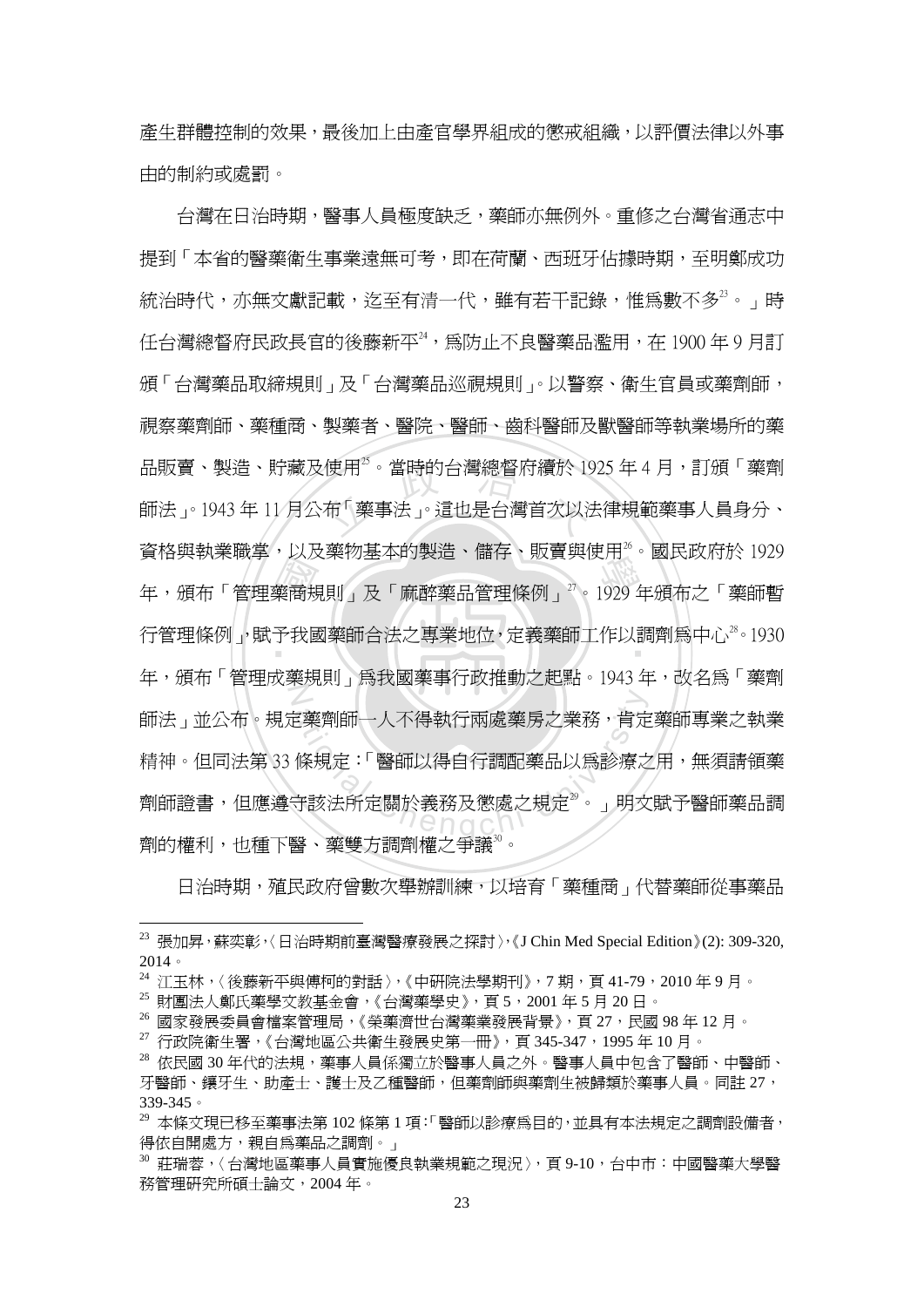以来自二多案方的死足,历不能改奏<del>到府柏府的金風。案前的</del>形象流於尚入,典<br>販賣一般商品無異<sup>34</sup>。這些現象直到民國 62 年,當時的行政院衛生署,訂定「藥<br>商整頓方案」,以分期分區方式,強制藥師不得兼管二處。西藥販賣商才逐漸將 甚,民眾無法感受藥師親自執業的專業價值;醫療團隊中的醫師,亦不對藥師寄<br>予信任,雖然內政部在民國 56 年公布「藥商管理規則」,以專任管理取消藥師可 商整頓方案」,以分期分區方式,強制藥師不得兼管二處。西藥販賣商才逐漸將<br>-N 販賣。台灣光復後,藥種商及藥品零售商,仍可依「台灣省管理藥商辦法」繼續 販售藥品31。1949年國防醫學院遷台時,其藥學系還是全台唯一的正規大學藥學 教育。在 1952 年前後,抗生素等新一代藥物的發明,使藥房數量快速增加。但 藥師人力嚴重不足,爲疏解藥事人力不足困境,台灣省政府衛生處訂定「藥師一 人准予兼理業務辦法」<sup>32</sup>,首開藥師可以掛牌管理二家藥房之先例,遂形成風氣<sup>33</sup>。 同時,因台灣欠缺完整醫療體系及醫療資源,醫療執業普遍以診療同時給藥的型 熊,藥師無法在醫藥分業中取得角色與地位,遂造成劣幣騙逐良幣的效應。在專 業無法發揮的情況下,優秀且專業的藥師,因此退出執業。加上租借牌照風氣更 予信任,雖然內政部在民國 56 年公布「藥商管理規則」,以專任管理取消藥師可 以兼管二家藥房的規定,仍未能改變掛牌租牌的歪風。藥師的形象流於商人,與 藥師執業處所限制一處,加以落實<sup>35</sup>。

a 102 年底藥事人員執業現況可看出, 目前<br>大類:<br>7,993, 藥劑生 2,721, 合計 10,714人) 由附錄表六民國 102 年底藥事人員執業現況可看出,目前國內藥事人員執 業,主要區分為九大類:

- 1. 藥局 ( 藥師 7,993,藥劑生 2,721,合計 10,714 人 )
- 2. 西藥販賣業(藥師 3,900,藥劑生 1,579,合計 5,479 人)
- 3. 西藥製造業(藥師 357 人)
- 4. 中藥販賣業(藥師 151,藥劑生 7,合計 158 人)
- 5. 中藥製造業(藥師 111 人)

 $\overline{a}$ 

35 同註 25,頁 31。

 $31$  根據 1920 年底統計,台灣地區藥種商多達 3,511 家,至 1942 年執業藥種商人數為 2,104 人。 同註 25,頁 17。

 $32$  同註 30, 頁 11。

<sup>33</sup> 在 1942 年時台灣執業的藥師人數僅 355 人,其中服務於醫院僅 50 人,服務公職者 48 人,開 業 257 人。同註 25,頁 17。

<sup>34</sup> 黃文鴻,《行政院衛生署 89 年度科技研究發展計劃「藥事專業人員執業度動與趨勢之研究 第 二年研究報告」》,頁 3,民國 89 年。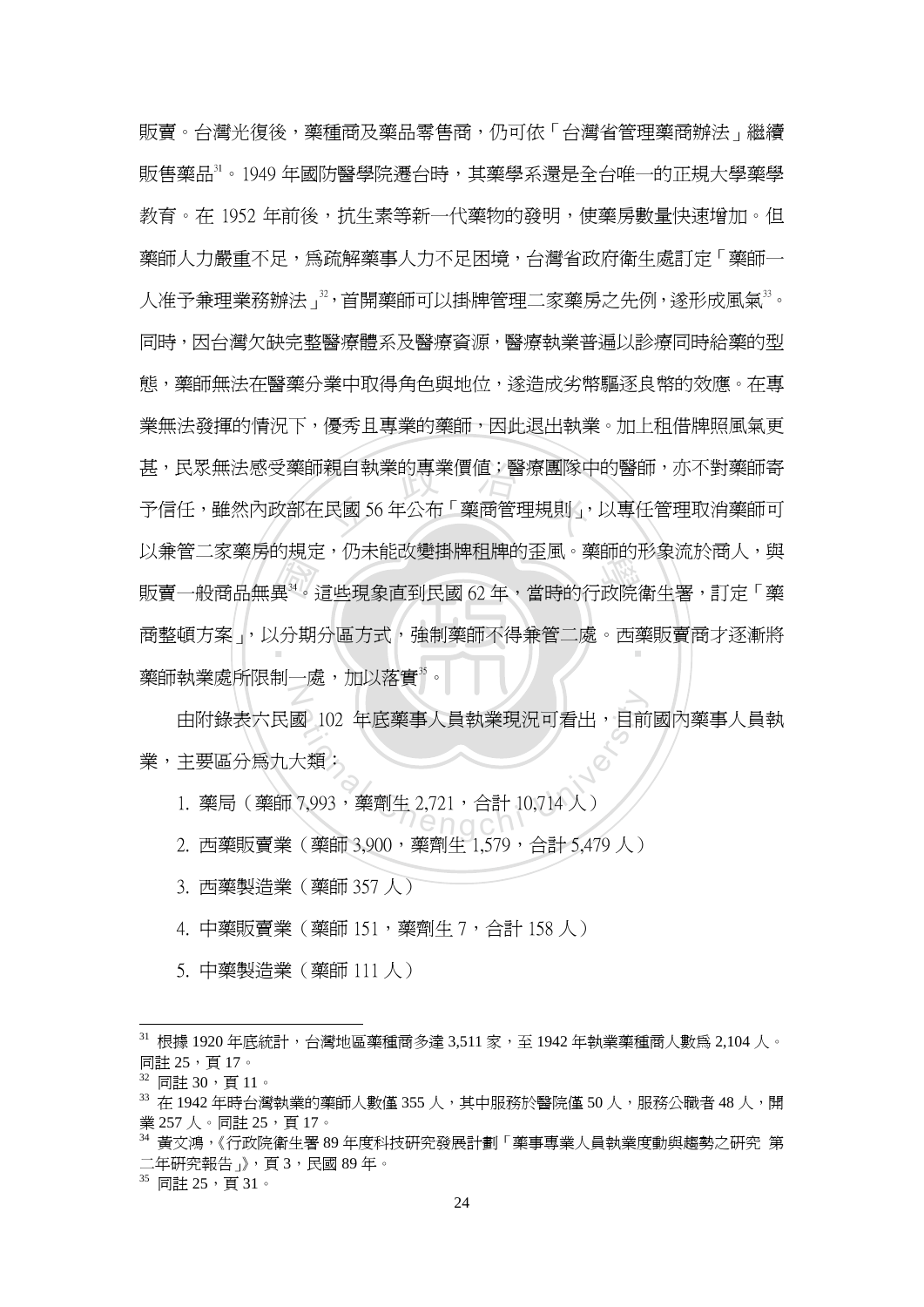6. 化粧品製造業(藥師 178 人)

7. 醫療院所(醫院:藥師 7,379,藥劑生 51,合計 7,430 人)

8. 醫療院所(診所:藥師 6,358,藥劑生 2,231,合計 8,589 人)

9. 其他(藥師、藥劑生合計 130 人)

與其他類醫事人員相比,藥師的執業領域,顯然相對廣泛而且差異甚大。因 為藥師兼具同時以"物"與"人"為服務主體的特性,因此執業類型具有醫療院 所(醫院、診所)、販賣業(西藥、中藥)、製造業(西藥、中藥、化粧品)與其 他類等四大類。就此四大執業類型中「製造業」與「其他」的執業情況與內容都 是相對單純,藥師人數也最少。製造業依藥事法第 29 條規定如下:

!也最少。製造業依藥事法第 29 條<br><br>專任藥師駐廠監製;中藥製造業者<br>| 「西藥製造業者,應由專任藥師駐廠監製;中藥製造業者,應由專任中醫師或修 習中藥課程達適當標準之藥師駐廠監製。

自干案&在建過自保平之案的紅廠血素<br>中藥製造業者,以西藥劑型製造中藥,或摻入西藥製造中藥時,除依前項規定外,<br>應由專任藥師監製。<br>下黨, 中黨制造業者, 調查公療, 但應供給, 再提高對理 ‧ 應由專任藥師監製。

Z 西藥、中藥製造業者,設立分廠,仍應依前二項規定辦理。」

を設廠之藥師人數與家數比爲 468:424。相當<br>與監管,還有相關法規管理(例如藥物製造業<br>PIC/S GMP))、藥物製造工廠設廠標準等等 國內依本條規定設廠之藥師人數與家數比為 468:424。相當於每廠有 1.1 位 藥師。藥廠的生產與監管,還有相關法規管理(例如藥物製造業者檢查辦法、藥 物優良製造準則((PIC/S GMP))、藥物製造工廠設廠標準等等),屬於系統性管 理及廠商之自主管理,所有生產程序與紀錄均必須有紀錄可稽。其他類的執業藥 師包含服務於公職體系(此處謂藥事行政並不含公立醫療院所)、捐血中心等等, 也具有系統性管理制度且不直接服務病患。因此,「製造業」與「其他」這兩種 型態的執業藥師,比較沒有執業上的困難。

在西藥販賣業者部分,西藥販賣業係指藥品貿易商、藥品代理商、經合法登 記之跨國藥廠之台灣分公司、藥品批發商、同時具有西藥販賣資格之藥局等類 型。除兼具藥局身分的業者外,這些西藥販賣業者通常僅從事辦公、行政、臨床 試驗、商情蒐集、經銷商管理及批發業務等且不得對病患或消費者進行調劑行 爲。依藥事法第 30 條規定,目前國內服務於西藥販賣業者之藥師人數與家數比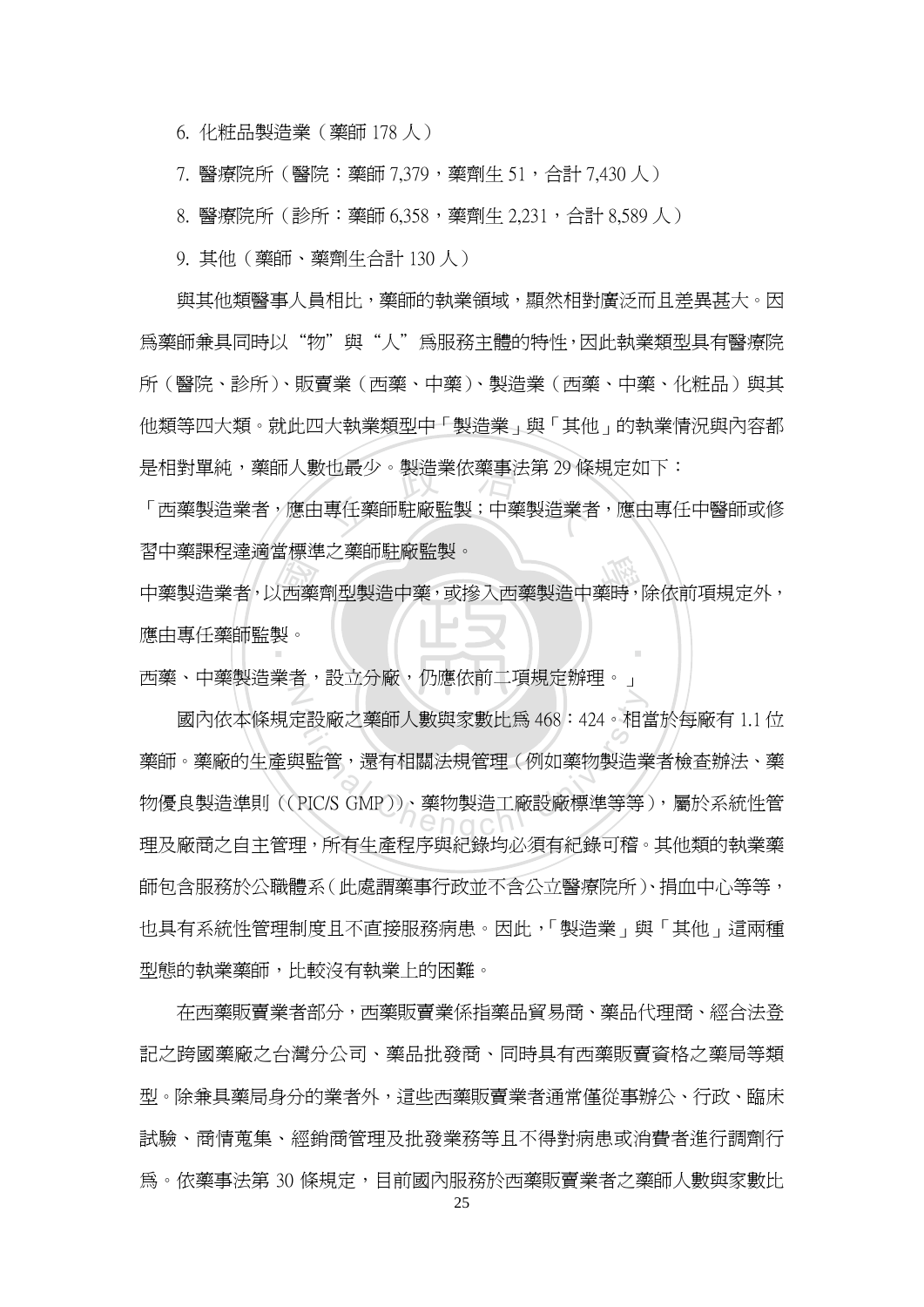為 5,479(藥師 3,900+藥劑生 1,579):5,111 相當於每家有 1.07 位藥師。在中藥販 賣業部分,由於歷史因素以致藥事法仍無法對中藥販賣業者規範強制由藥師駐店 管理。大部分中藥販賣業,仍由家族傳承之經驗傳遞,以列冊管理方式為目前妥 協的現況(參見表十)。中藥販賣業的藥師人數與家數比為 158(藥師 151+藥劑 生 7):10,813。相當於每家只有 0.015 位藥師 $^{36}$ 。

要的藥品調劑量,卻顯示出令人驚訝的數字。根據中華民國藥事品質改革基金會<br>在 2009 年 1 月 19-21 日,對國內 20 家醫學中心所作的藥師交付藥劑諮詢時間之 在醫療機構(醫院)部分,附錄表十及表十一清楚顯示,最高層級醫院至最 低層級醫院之藥師工作負荷及處方調劑量。表面上,醫學中心的床數與藥師比最 低 12.46、次高為區域醫院 17.51、最高為地區醫院的 22。然而藥師工作中,最主 在 2009 年 1 月 19-21 日,對國內 20 家醫學中心所作的藥師交付藥劑諮詢時間之 調查結果:

不<br>「顯示一位藥師最高一天服務 450 位病患領藥,造成有超過四分之一的藥<br>法提供病人領藥時的用藥諮詢,而提供諮詢的藥師中有八成是因為病人主 師無法提供病人領藥時的用藥諮詢,而提供諮詢的藥師中有八成是因為病人主  $\overline{Z}$ 動詢問如何使用藥品才開口說話,其提供諮詢平均時間僅為 35 秒鐘,與實測 充分完成說明義務平均約需 2 分 22 秒相差甚大。

**<br><br>。美國的合理調劑量為30張,日本為40張,<br>0張,行政院衛生署新制醫院評鑑門急診則** 藥改會指出,美國的合理調劑量為 30 張,日本為 40 張,我國中央健康保 險局門診訂為 100 張,行政院衛生署新制醫院評鑑門急診則訂為 70 張至 80 張。但健保藥事服務費與藥費並未同時不予支付,致醫院得以藥費之價差彌補 藥事服務費之虧損;而醫院評鑑「藥事人力及品質」項目不及格(C標以下), 因非屬評分的「必要項目」,所以並不影響醫院評鑑的結果;導致藥師實際執 行調劑數量仍遠遠超過所定之合理量,各項規定形同具文,病人則是最大的受 害者。」 $^{37}$ 

考量醫學中心患者之病情,通常較嚴重,醫師對病患處方藥物的種類亦多,

<sup>36</sup> 由修習符合規定中藥學分之藥師藥局兼營中藥業務者有 917 家,惟該藥師之執業登記仍登記 在藥局,因此中藥販賣業執業藥師人數並未納入計算。

<sup>37</sup> 資料來源:中華民國藥事品質改革基金會網站,

http://www.tqipa.org.tw/news01.php?nid=NID098090900016, 最後瀏覽日: 2015年2月28日。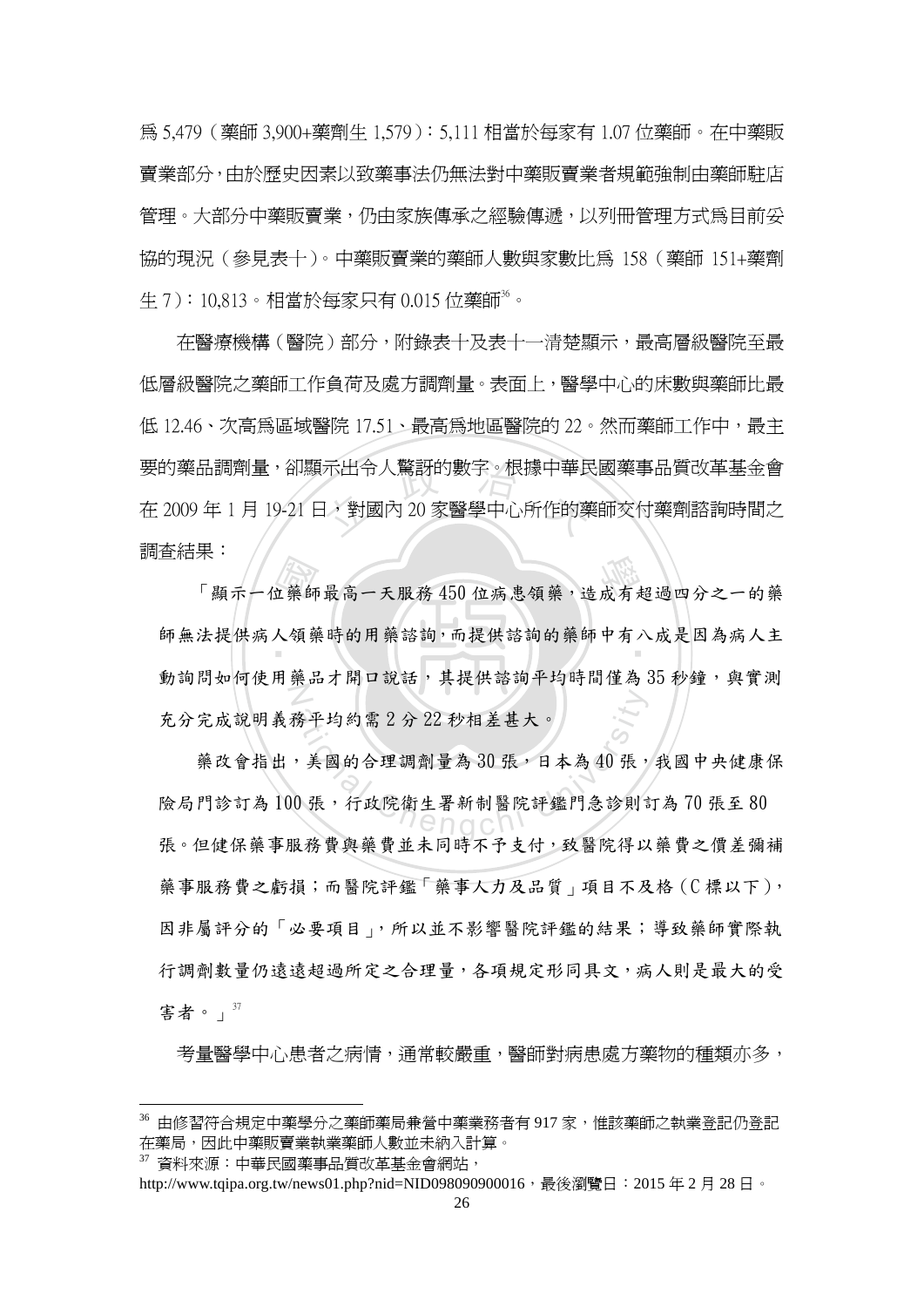區域醫院及地區醫院,患者病情嚴重度及用藥種類漸次降低。再加上醫學中心必 須投入人力於臨床藥學的研究與發展,事實上,真正處於第一線提供藥事服務(藥 品調劑與藥物諮詢等)的人力,遠遠低於醫學中心藥事部門所擁有的藥事人力。

- #1<br>經再生<br>- 第 情況並非如此,因為台北榮民總醫<br>!之 8,000 份處方。服務住院病患部 -<br><br><br>東院藥局服務神經再生中心,急診藥局主要服務急診病患,中正二樓藥局服務中 正樓 11 樓以下(含 11 樓)所有住院病患,中正 13 樓藥局服務中正 12 樓以上所<br>-N Al置較多,再扣除與藥事行政、藥品管理、<br>全控。還有各種補假、休假、病假、公出或進<br>方調劑的人力恐怕要少很多。醫療改革基金<br>ア四性指出 以台北榮民總醫院為例,根據該院藥學部網頁資訊顯示,台北榮民總醫院藥 學部共有 190 位藥師,其中主任 4 位、總藥師 9 位、臨床藥師 36 位、一般藥師 142 位。每日門診近 10,000 病患,調劑處方量近 8,000 份<sup>38</sup> ( 不包含 3,000 床住院 病患處方與調劑)。若是以 8,000 份處方除以所有藥師人數 191 位,每位藥師調劑 量為 41.9 份。若以每日 8,000 份處方除以一般藥師 142 位,每位藥師調劑量即澽 增為 56.33 份。但事實情況並非如此,因為台北榮民總醫院有兩個門診藥局,服 務前述近 10,000 位病患之 8,000 份處方。服務住院病患部分,共有三大衛星藥局, 中正二樓藥局、中正 13 樓藥局 及思源樓藥局 。 榮總另有東院藥局、急診藥局。 有住院病患",思源樓藥局服務所有思源樓病房及長青樓病房。考量急診藥局是 24 小時服務,人力配置較多,再扣除與藥事行政、藥品管理、教學研究、藥物 安全、稽核與品質管控。還有各種補假、休假、病假、公出或進修的人力,真正 能在第一線從事處方調劑的人力恐怕要少很多。醫療改革基金會在 2011 年 4 月 20 日所發布新聞稿及附件指出:

 「台北榮總在該會於民國 100 年 5 月 5 日公開的台灣各大醫學中心血汗指 數排行第二名,其中死當項目為藥師。參考日本醫院標準(日本法規要求),每 位藥師每日合理調劑量為 40 份,相當於每 12 分鐘調劑一份處方;台灣最良好

 $^{38}$  台北榮民總醫院藥學部官方網頁簡介與組織,http://homepage.vghtpe.gov.tw/~pharm/,最後瀏 覽日:2015 年 3 月 2 日。

<sup>39</sup> 服務床數達 910 床。同前註,2007 年大事紀,960917 北總藥字第 0960018136 號院函, http://homepage.vghtpe.gov.tw/~pharm/record-96.htm, 最後瀏覽日: 2015年3月2日。

<sup>40</sup> 服務床數達 769 床。同註 38,2007 年大事紀,960910 北總藥字第 0960017707 號 院函, http://homepage.vghtpe.gov.tw/~pharm/record-96.htm,通後瀏覽日: 2015年3月2日。 <sup>41</sup> 同註 38,2007 年大事紀,960917 北總藥字第 0960018136 號 院函,

http://homepage.vghtpe.gov.tw/~pharm/record-96.htm,遇後瀏覽日: 2015年3月2日。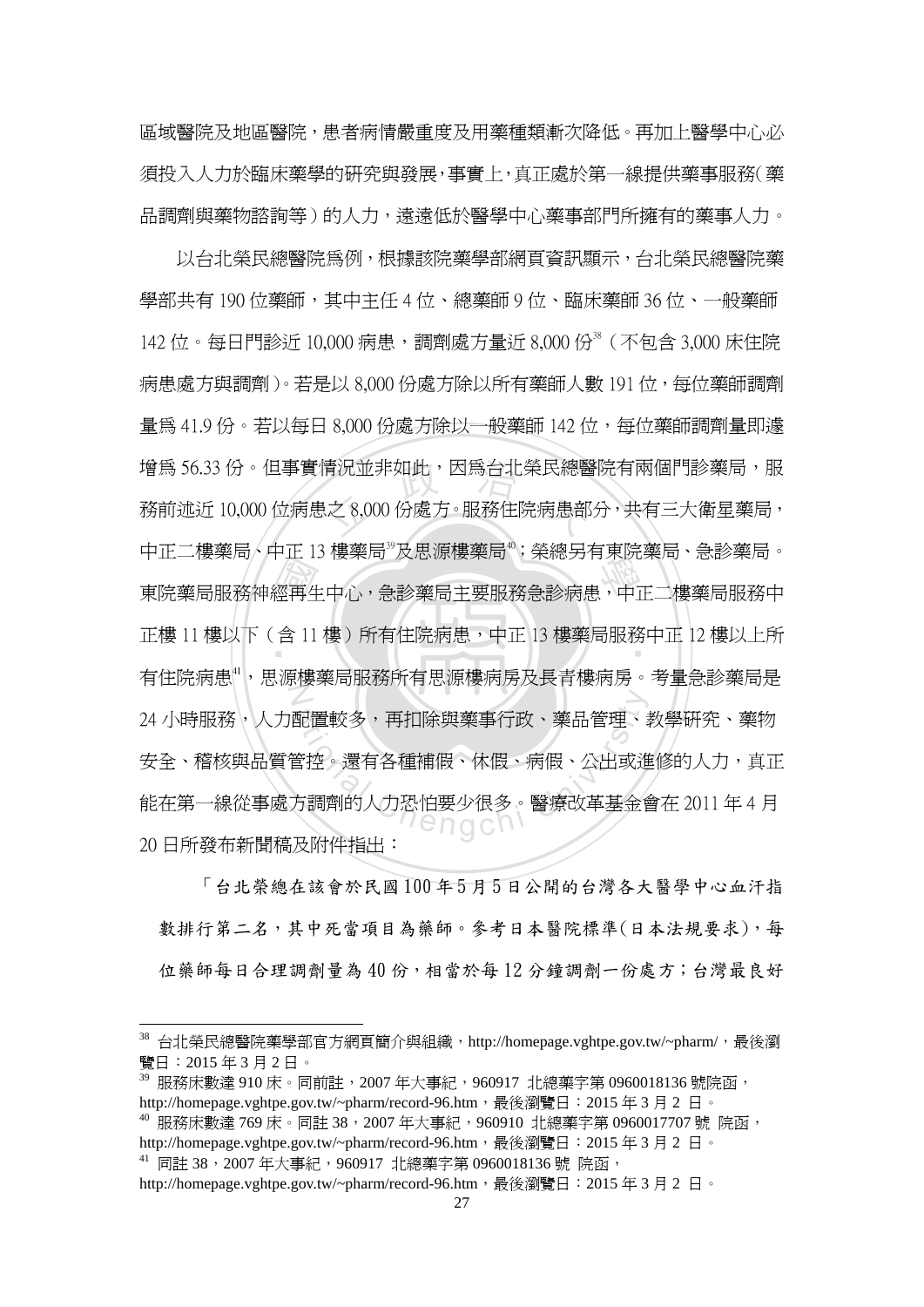的醫學中心為每日調劑 64 份處方包含三總、萬芳、馬偕、國泰、長庚、中山 醫大附設醫院、亞東、成大、彰基、慈濟、高醫大附設醫院;其次為每日調劑 70 份處方有台大、新光、中國、中榮、奇美、高榮;超標最多的是台北榮民 總醫院,每位藥師每日調劑超過100份處方,為日本標準的2.5倍 $^{42}$ 。」

因此,事實的情況是,台北榮總是全國,唯一超過中央健康保險署民國 103 年 3 月 1 日,各級醫院合理調劑量規定 (參見附錄表十一) 的醫學中心。

in (参元的球技ハナ、主國開末来周数局 7,701 多、直執未来師八数六日 10,714<br>人,每家藥局平均人力爲 1.39 人。診所部分,由於醫藥分業不完整,根據衛生<br>福利部公告,藥事法 102 條所稱之無藥事人員執業之偏遠地區,台灣仍有高達 藥師及藥劑生總人數高達 8,589 人,僅次於藥局藥師及藥劑生人數。兩者相加爲<br>19,303 人,佔全國總藥師人數的 59.1% ( 參見附錄表十四 )。根據民國 102 年底統 福利部公告,藥事法 102 條所稱之無藥事人員執業之偏遠地區,台灣仍有高達<br>-N 218 家",但服務於診所的藥師人數只有 8,5%<br><br><br>第該所存在最大的困難,就是服務時間長且人<br>三名共民醫療者中、日常人 最後討論的是藥師服務類型中,人數最多的藥局藥師與醫療院所中的診所藥 師。本節首的統計,顯示藥局藥師及藥劑生總人數高達 10,714 人。服務於診所的 19,303 人,佔全國總藥師人數的 59.1% ( 參見附錄表十四 )。根據民國 102 年底統 計(參見附錄表六),全國開業藥局數為 7,701 家,但執業藥師人數只有 10,714 175 個鄉鎮里存在無藥事人員執業。民國 102 年,衛生福利部醫療院所數統計國 內之診所家數爲 21,218 家",但服務於診所的藥師人數只有 8,589 人,也就是平 均每診所只有 0.4 位藥師。

開業藥局與開業診所存在最大的困難,就是服務時間長且人力極端不足。多 數的藥局及診所,肩負基層醫療需求。事實上,這也是國內醫療體系期待發展的 目標。建立家庭醫師及逐級轉診制度,再加上藥局與診所通常爲醫事人員自營, 普遍存在超長營業時間的現象。依個別藥局公告的營業時間(附錄表十二)都在 12 小時以上。雖有不少藥局週日不營業,但有更多即使週日仍照常營業。甚至 除了春節縮短營業時間以外,幾近全年無休的狀態。診所的情況可能稍為好一

 $^{42}$  〈民國 100 年台灣各大醫學中心血汗指數排行表〉,《財團法人醫療改革基金會網站民國 100 年 4 月 20 日新聞稿》,

http://www.thrf.org.tw/Uploads/%7B3F98DD14-8B85-49B8-A4F4-78A0CD538FC2%7D\_Att1-3.pdf ,最後瀏覽日:2015 年 2 月 28 日。

<sup>43</sup> 衛生福利部,〈民國 102 年各醫療區域醫療院所數、執業醫事人員數、病床數〉,

http://www.mohw.gov.tw/cht/DOS/Statistic.aspx?f\_list\_no=312&fod\_list\_no=5048,最後瀏覽日:2015 年月 3 日。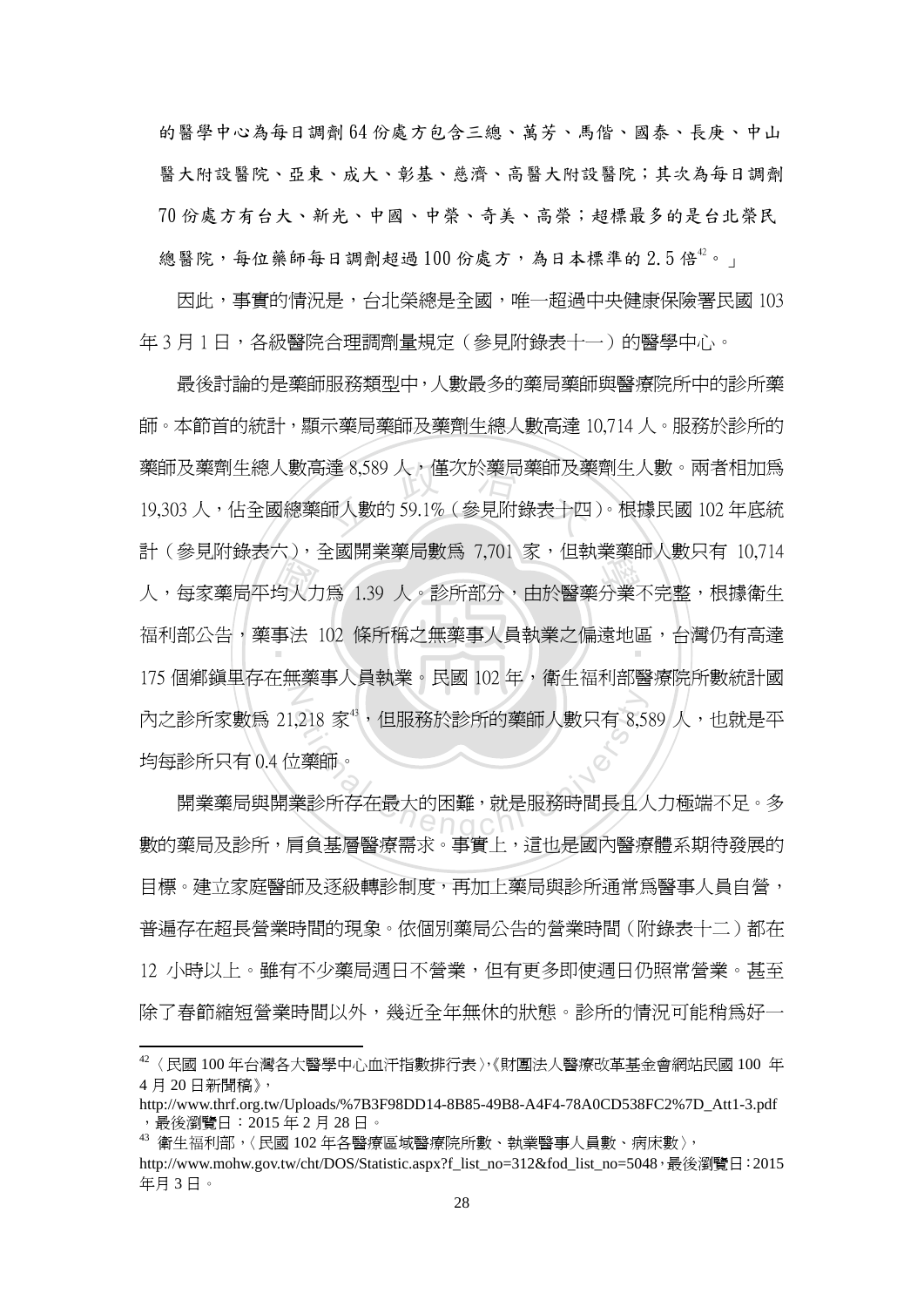德兩國幾乎高了近一倍的藥事人力。再根據莊瑞蓉碩士論文於民國 93 年之研究<br>指出:<br> 些,多數診所為週休二日,但可能是週間休一日及週日休息,但也有少數診所或 新設立的診所,為吸引病患而只休一日。各診所服務時間不一,但通常分為早上、 下午及晩上三個時段,早上至少看診 3 小時,部分診所下午看診 2-3 小時,也有 下午休診,但晩上是黃金時段通常都至少看診 3 小時以上。以德國藥師團體在 2013 年的統計為例,德國藥局總數為 20,662 家(包含聯鎖與分支或分店),服務 於藥局的藥師有 49.288 人",藥師與家數比爲 2.39,平均每家藥局至少都有兩位 以上藥師執業。日本開業藥局數為 57,071, 但服務於藥局之藥師人數為 153,012, 藥師與家數比爲 2.68 甚至高於德國,與台灣藥局平均只有 1.39 位藥師相比,日 指出:

- ^ 4 封<br>親<br>也區<br>は 3 13 面几来中八只祝日扒东比十 03.3% 沙川米中八只祝日扒东比十 30.0%<br>藥局藥事人員親自執業比率 53.2%。羅吉斯迴歸分析顯示醫院藥事人員親自執 業機率以中部地區較北部低及下午較早上高。診所藥事人員親自執業機率以休 N 高,中部及南部地區較北部高,下午較早上他<br>率 63.1%非常不理想"」。<br>
(Aengchi University) 「醫院藥事人員親自執業比率 89.5%,診所藥事人員親自執業比率 53.6%, 假日、非健保特約較低,中部及南部地區較北部高。藥局藥事人員親自執業機 率以健保特約較高,中部及南部地區較北部高,下午較早上低。整體而言藥事 人員親自執業比率 63.1%非常不理想 $45$ , 」。

<sup>&</sup>lt;sup>44</sup> Federal union of German associations of pharmacists,  $\langle$  German Pharmacies figures data fact 2013 $\rangle$ ,  $\langle 08$  Pharmacists and pharmacy students  $\rangle$  , 8-10, 2013.

<sup>45</sup> 同註 30,頁 ii。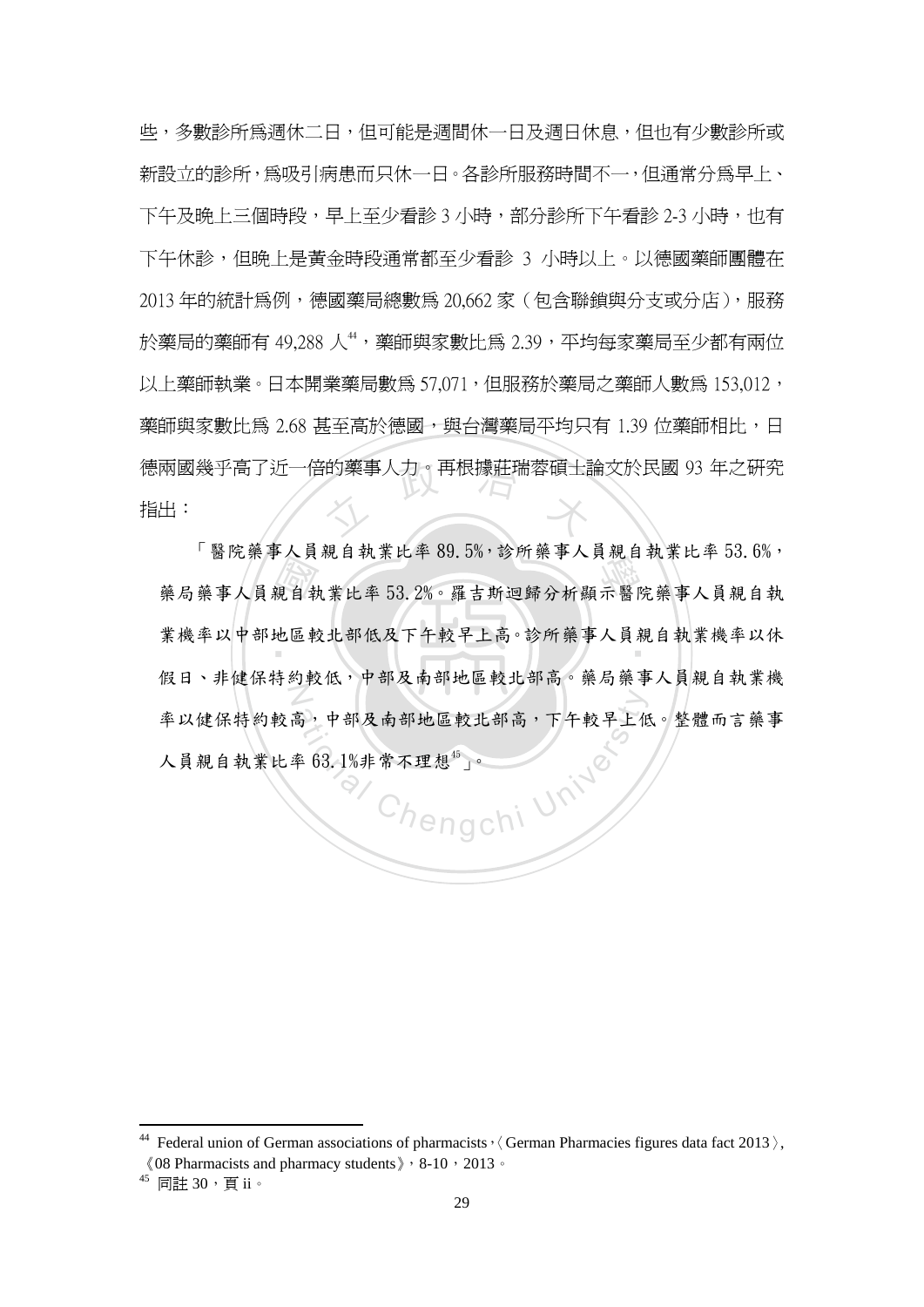#### 第三節 藥師法修法前正反意見

整理前述各種現實原因、法律變更、行政管制及歷史上對藥師得兼管二處藥 房與藥商的惡劣印象,無論產官學界對於藥師執業處所必須限制的心結一直無法 化解。茲將各種正反意見及其不同出發之理由,條列如下:

反對意見:

 $\overline{a}$ 

合理關<br>,亦無<br> 業務而設。是為了保障用藥安全,維持公共衛生體系,並保護憲法第 157 條<br>國民健康權之重大公共利益,採取不得不然之必要措施。況且,限制手段與 自的間具有合理關聯,為保全公共利益而為的必要手段。對藥師工作權,並 從憲法層面:改制前的衛生署主張,藥師執業處所限一處之規定雖然對人民 工作權產生限制,但未違反比例原則,仍屬合憲。從立法理由可知,系爭規 定係為配合並落實專任藥師駐店(廠)管理(監製)之制度及親自主持藥局 業務而設。是為了保障用藥安全,維持公共衛生體系,並保護憲法第 157 條 未過度限制,亦無違背比例原則。

N 從管理層面:改制前行政院衛生署認為,藥師人力充足。至 2012 年 12 月之 <sub>3.</sub>利即行政阮衛生者認鳥,衆即入刀允足。主<br>。<br><br>而人力將近四萬五千人。改制前的衛生署曾委<br><br><br>色行「藥事人力發展評估計畫」,至 2020 年時<br>6 至 36,321 之間,人力不虞匱乏<sup>\*。</sup>且藥師仍 統計,我國藥師人力將近四萬五千人。改制前的衛生署曾委託,財團法人國 家衛生研究院進行「藥事人力發展評估計書」,至 2020年時,我國藥師人力 總需求在 35,986 至 36,321 之間,人力不虞匱乏"。且藥師仍有掛牌、租牌, 未能親自執業的情況,開放藥師執業處所限制,可能導致掛牌、租牌風氣再 起。

‧

改制前行政院衛生署強調,開放藥師支援,將使其真正執業處所無法確定。 形成有登錄之名卻無在場之實之流弊,直接造成醫療資源分布不均、人力分 布無法掌握之窘境。增加健保費用核付勾稽等審理作業成本負擔",影響全 體國民之健康。

<sup>46</sup> 廖又生,張見任,〈試論醫事人員雙重角色競合之執業處所問題-兼評大法官釋字第 711 號解 釋》,《亞東學報》,第33期,頁152,2013年。

<sup>47</sup> 行政院衛生署全民健康保險爭議審議委員會,《全民健康保險爭議審議案例彙編(六)~權益 篇~》,頁 49,2010 年 12 月。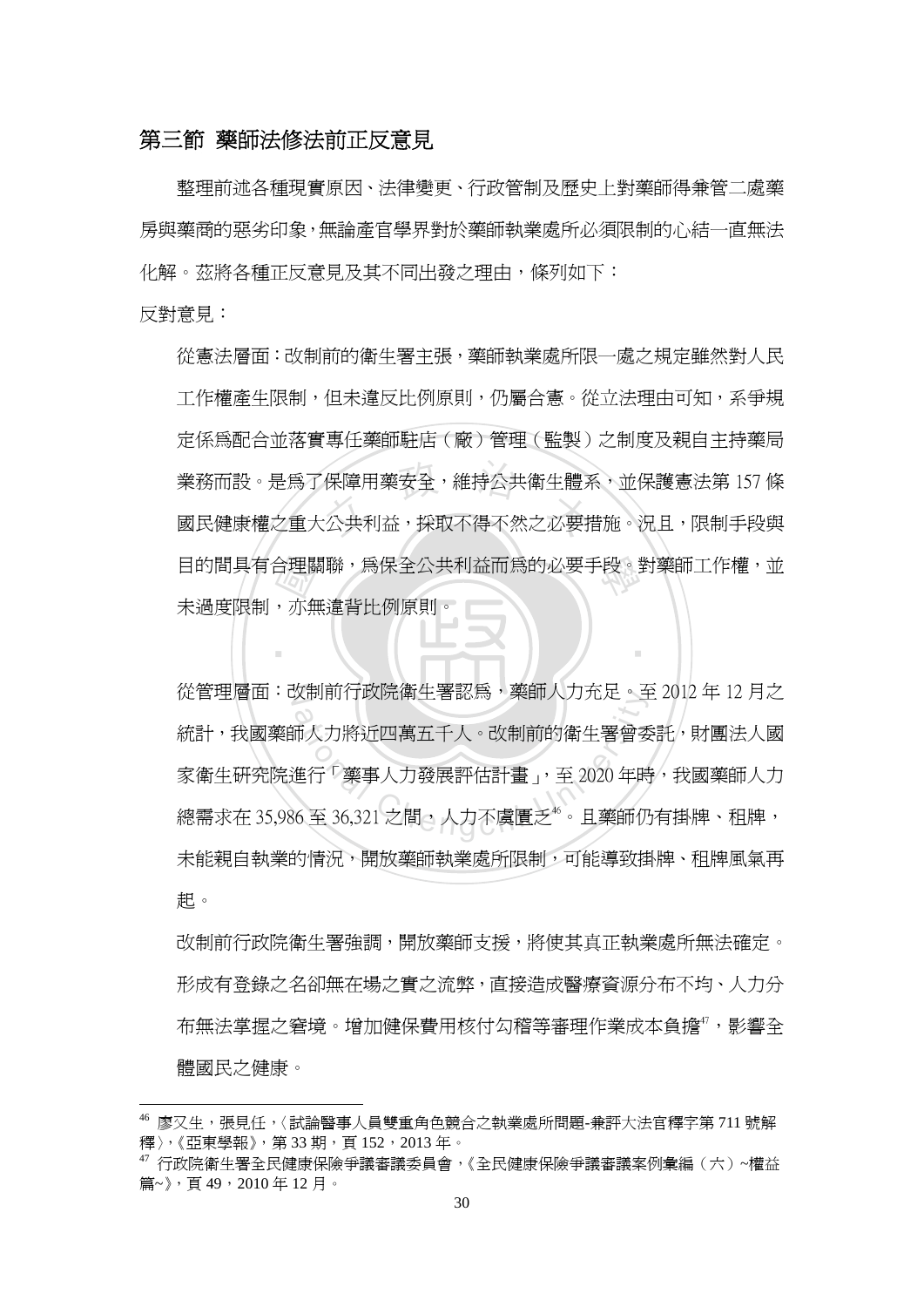從實務層面:藥師公會全國聯合會認為,由於執業處所調劑設備配置不同及 藥品品項不同48。藥師多處執業時,將無法順利完成處方調劑及提供適當之 藥物諮詢服務。

包含台大藥學院等多位教授提出,藥師業務除執行調劑相關業務外,也負擔 管理藥品責仟,包括產品管理、監製等,其執業場所也更具多樣性,因此必 須專職一處以利專業。

金於推廣公共開王白的及我診服物需求,參<del>與西</del>源園題我診服物,執行案品<br>調劑工作。(三)巡迴醫療於山地、離島或於無藥事人員執業之偏遠地區執<br>行藥品調劑工作等。。 彈性准許藥師得例外前往執行以下三種業務:(一) 藥事人員以執業登錄處<br>所之藥局、醫院或診所名義至護理之家、安養機構提供藥事諮詢服務。(二) ‧ 衛生主管機關認為,「現行實務上已對系爭規定採取合目的性之限縮解釋, 所之藥局、醫院或診所名義至護理之家、安養機構提供藥事諮詢服務。(二) 基於推廣公共衛生目的及義診服務需求,參與醫療團體義診服務,執行藥品 行藥品調劑工作等<sup>4</sup>。」

・雖然藉由開放支援可能得以緩解對於基層<br><br>決情況,但除非能吸引已領有藥師證書但未<br>に注 49)藥師人力回流。否則對於已經在其他<br><br>ま然云温然的悖況 8 萬景 - 司符右帶年数 從勞動法層面:雖然藉由開放支援可能得以緩解對於基層藥事人力(開業藥 局及診所)短缺情況,但除非能吸引已領有藥師證書但未執業的 11,700 或 16,859 位(參見註 49)藥師人力回流。否則對於已經在其他領域執業的藥師, 是否造成為了賺錢而過勞的情況?事實上,已領有藥師證書而未執業的藥師 也有可能是多重身分醫事人員<sup>9</sup>、出國淮修、已轉任其他領域專業人員如公 職人員、大學教授、民意代表(例如前警政署長張四良、前衛生署藥物食品 檢驗局局長廖俊亨、前彰化縣衛生局局長許秀夫、前衛生署藥政處處長廖繼

N

<sup>48</sup> 藥品品項不同牽涉到製造廠家不同與成分不同,製造廠家不同但成分相同者,除非經過生體 相等性試驗證實(Bio-Equivalence),否則不應視為兩種藥物相同;成分不同但療效相同的兩種藥 物,必須更加謹慎,因為牽涉到醫師處方目的及藥品交互作用,但無論如何,都必須得到處方醫 師的同意,才能變動處方內容與藥物品項。

 $^{49}$  司法院大法官第 711 號解釋文抄本,頁 5-6,2013 年 7 月 31 日。

<sup>50</sup> 雖然沒有切確的統計數字,但多重身分醫事人員的情況至少佔藥事人力的 2%以上,多數是取 得藥師資格後再考學士後醫學系成為醫師,也有部分是醫學院其他學系(例如護理系或醫技系 等)畢業後再考轉學考進入藥學系就讀。主要原因是在民國 60 年代, 丙組考生在藥學系錄取分數 僅次於醫學系,第三位才是牙醫系。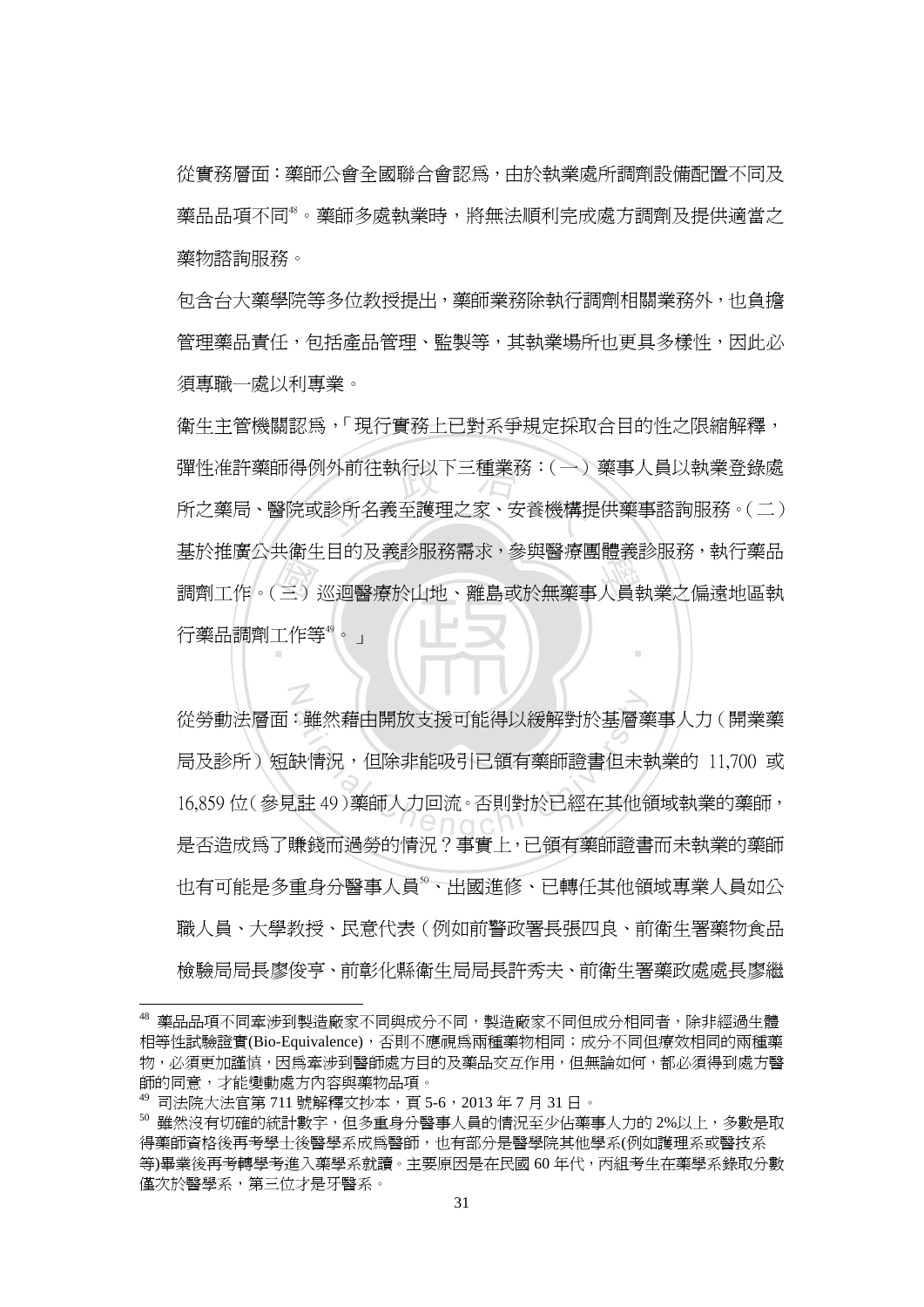洲、前衛生署管制藥品管理局局長簡俊生、前任行政院環保署署長陳重信、 前立委余正道先生、前台北市議員藍世聰先生)等,都是具有藥師資格,但 投身於其他領域的知名人士。因此,這部分的藥事人力,能否回流,未經深 入調查前,恐怕無法期待。

正面意見:

從憲法層面:釋憲聲請人錢建榮認為,限制執業處所規定,已侵害憲法保障 之生存權與工作權,憲法第 15 條對生存權與工作權保障之內涵包括選擇職 業的自由與執行職業的自由。

会<br>幾構間<br>它はE 漢的自由。<br>規定未有例外規定,違反平等原則<br> 真身刀 自生仏:雖勿飮兩秋未處所以,處寫飮,但均政日爭前報性刪反。亚<br><br>可進行醫療機構間會診、應邀出診、急救等例外規定。以我國統計資料可知, 醫師與藥師之領證人數約略相當<sup>51</sup>,但醫師登記執業者猶多於藥師甚多,卻 N 錢建榮主張,系爭規定未有例外規定,違反平等原則。參酌其他各類醫事人 員身分管理法,雖亦限制執業處所以一處為限,但均設有事前報准制度,並 許可醫師於例外時可支援他處醫療機構執行業務,顯見對藥師產生不合理之 差別對待,系爭規定明顯違反平等原則。

<del>。<br>事規定明顯違反平等原則。<br><br><br>各学規定立法目的在落實藥師專任親自執業<br></del> 從管理層面:系爭規定立法目的在落實藥師專任親自執業,防止不肖藥師出 租借牌外,更兼負管理藥商之行政目的。惟今日醫藥分業制度與醫事人員執 業管理系統建立已臻完善,加上全民健康保險對於醫事人員執業之管理與申 報,例外禁止規定有重新檢討修正之必要。

從實務層面:根據學術研究52以及藥師人數與開業藥局和診所的比值顯示, 藥師人力仍有不足。這現象,已導致專任藥師超時工作,危害藥師執業勞動

 $51$ 同註 49, 百 205-207。

<sup>&</sup>lt;sup>52</sup> Yu-Hung Chang, Ming-Neng Shiu, Chao A. Hsiung, Planning and evaluation in health workforce development: Projection for the pharmacy workforce in Taiwan, J. of the Formosan Medical Association (2013) 112, 733-734, 2013。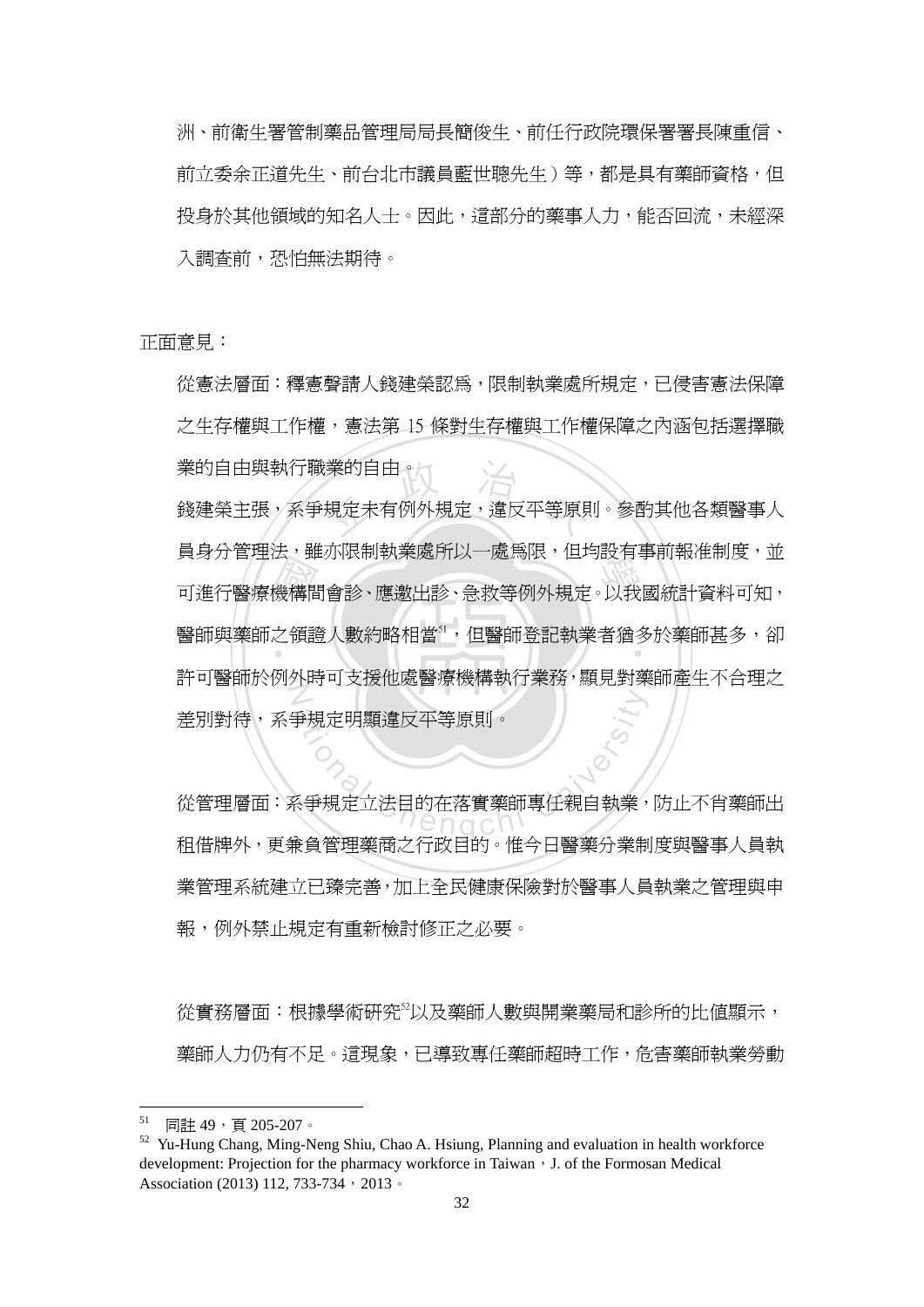權與健康權。需要藥師人力支援之醫療機構迫於成本考量,反使租牌、借牌 情形更加猖獗。偏遠地區民眾由於藥師不足,更無法接受藥師專業服務,更 難以達成保障國民用藥安全之目的。主管機關對於藥事人力之計算乃以領證 人數為基礎,惟領證人數與實際執業人數差距甚大達 12,700 人<sup>53、54</sup>,藥事人 力是否充裕不無可議之處"。

業部的過時工作致足出非案事入員進仏城員<sup>,</sup>甚主調刑案面、費源機構干<br>診所情況更嚴重,每診所只有 0.4 位藥師。先不論病、事、休假,藥師只要<br>上兩個時段,即達到勞動基準法規定工作時數(四週內正常工時不得超過 營業時間都超過 12 小時,甚至有<br><br>(全國開業藥局平均人力 1.39 人) 上兩個時段,即達到勞動基準法規定工作時數(四週內正常工時不得超過<br>-N 未需求。藥師的病、事、休假亦屬勞動權益的<br>緊。實務面上,無論藥局藥師或是診所受聘<br><br>多支援與藥事照護訪視病患的情況,第二藥師 從勞動法層面:藥師自民國 103 年 1 月 1 日已納入勞入適用勞基法之行業人 員56,4 週內正常工時不能超過 168 小時57。由表十二可看出多數藥局(無論 連鎖或藥師自營)營業時間都超過 12 小時,甚至有高達 15 小時者。長時間 工作又無替代人力(全國開業藥局平均人力 1.39 人),很清楚的事實突顯出, 藥師的超時工作或是由非藥事人員違法販賣,甚至調劑藥品。醫療機構中, 168 小時)。即使,診所醫師願意再聘雇第二藥師,恐怕也無法有足夠的藥 事人力滿足臨床需求。藥師的病、事、休假亦屬勞動權益的一部分,藥事人 力只會更加吃緊。實務面上,無論藥局藥師或是診所受聘藥師,都會有其他 持續教育、義診支援與藥事照護訪視病患的情況,第二藥師或是支援藥事人 力需求,實屬殷切。

<sup>53</sup> 同註 49,頁 6。

<sup>54</sup> 根據林振順在台灣藥學教育與藥師執業一文中,截至民國 100 年底領有藥師藥劑生證書人數 為 43,000 人,領有執業執照之藥事執業人數為 26,141 人,差距為 16,859 人。但以表十三同年底 之藥事人力統計為 31,300,差距為 11,700 人。林藥師一文資料來源未詳但仍有高達萬人的落差 是不爭的事實。林振順,〈台灣藥學教育與藥師執業〉,《藥學雜誌》,110 冊,28 卷,No.1,百 11, Mar. 31, 2012。

<sup>55</sup> 同註 52, 733-734。

<sup>56</sup> 勞動部民國 102 年 12 月 30 日新聞稿,

http://www.mol.gov.tw/cht/index.php?code=list&flag=detail&ids=24&article\_id=6504, 最後瀏覽日 2015 年 3 月 1 日。

 $^{57}$  陳清芳,〈醫事人員工時制 護理界贊同〉,中央社,2011年11月17日,

http://www.nurse.org.tw/userfiles/file/News/1001117%E5%8B%9E%E5%9F%BA%E6%B3%95%E5 %85%AB%E5%8D%81%E5%9B%9B%E6%A2%9D%E4%B9%8B%E4%B8%80%E7%9A%84%E7 %9B%B8%E9%97%9C%E6%96%B0%E8%81%9E.pdf,最後瀏覽日 2015年3月3日。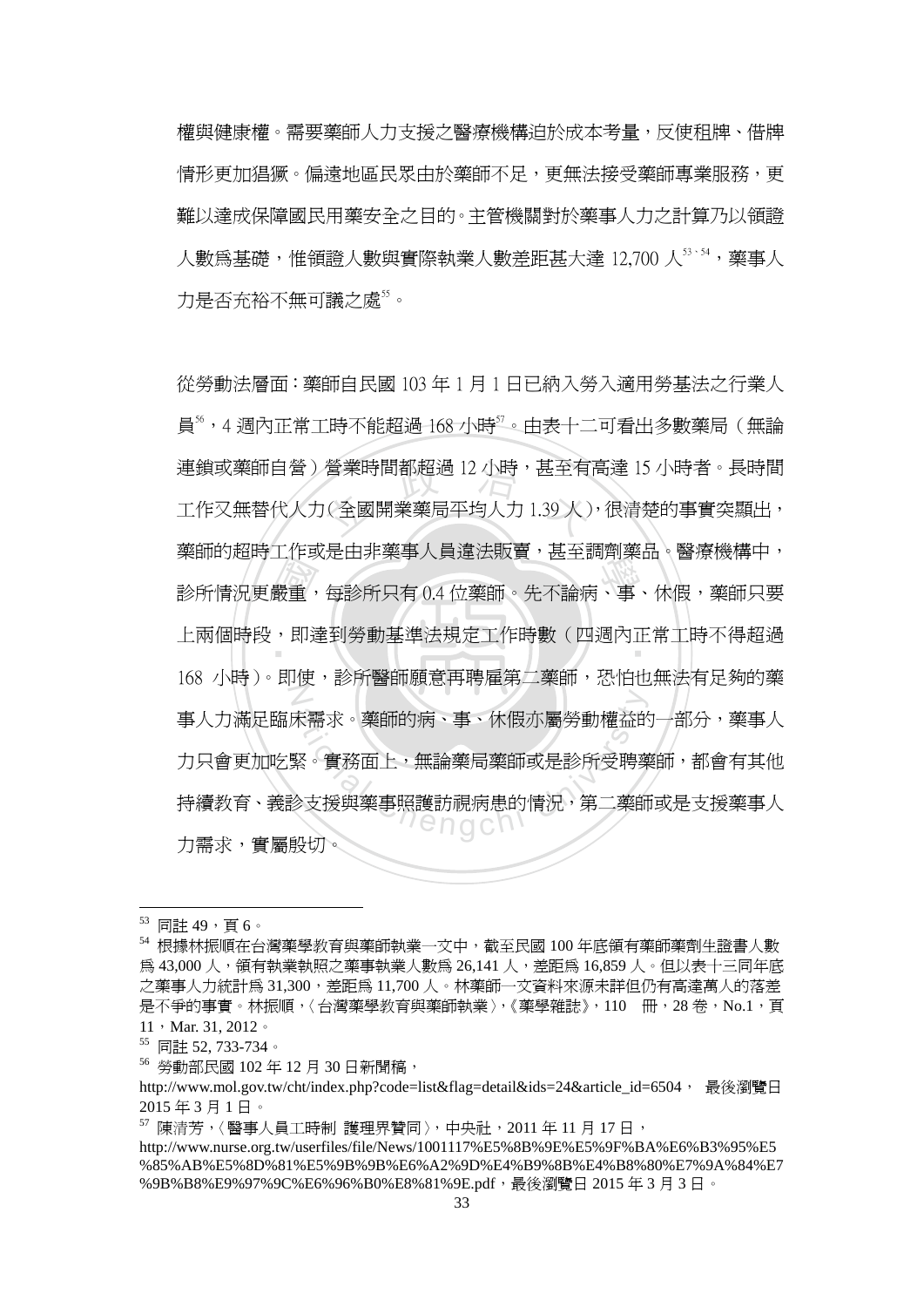包括羅昌發大法官協同意見書在內的部分意見認為,藉由開放支援得以緩解 對於基層藥事人力(開業藥局及診所)短缺情況,同時也是讓藥師們得到, 真正工作上的自由選擇權。

在美國法中,以美國加州之藥事法 1709 節與 1709.1<sup>58</sup>節為例, 1709 節與業主 與責任藥師相關,其中提到每一藥局都要有一位責任藥師(Pharmacist in Charge), 如責任藥師有異動必須在 30 日內通知主管機關。1709.1 節主題是藥局必須指定 責任藥師:

- 
- 1. 要求責任藥師必須親自執業於該藥局且掌理藥局之每日營運。<br>2. 要求藥局之業主應授予責任藥師足夠的權力以確保藥局營運符 2. 要求藥局之業主應授予責任藥師足夠的權力以確保藥局營運符合法律規 定。
- ル<br>3. 責任藥師並不須時時出現於所登錄之藥局且最多可以擔任兩家藥局<br>之責任藥師,但兩家藥局的距離必須不超過駕駛距離 50 英哩(合理<br>……、 ‧ 之責任藥師,但兩家藥局的距離必須不超過駕駛距離 50 英哩(合理控制 N 距離)。
- 得同時兼管藥商、動物藥品或動物食品之零<br><br>藥局可以指定任何一位無論是受僱,主管或<br>的法人,擔任藥局的責任藥師但期限不超過<br>ま数至出立門把出公業。仕藥無签理并擔任 4. 責任藥師不得同時兼管藥商、動物藥品或動物食品之零售商。在責任藥 師懸缺時,藥局可以指定任何一位無論是受僱,主管或藥局管理的藥師 或擁有藥局的法人,擔任藥局的責任藥師但期限不超過 120 天。

由以上文字可清楚看出美國加州允許一位藥師管理並擔任兩家藥局之責任 藥師,等同我國藥師之執業得兼管不超過兩處藥局。

美國加州藥師得兼管兩處藥局並非沒有反對意見,在 2004 年 4 月 21 日舉行 的加州政府公聽會會前聽證資料<sup>99</sup>中提到: Mr. Kenneth E. Sain 在 2004 年 3 月 18 日以書函質疑,允許一位藥師同時擔任兩家藥局責任藥師的理由。加州藥事管理 委員會(Board of Pharmacy)表示,無法認同這個質疑。該會說明,依現行法律

<sup>58</sup> California Government, Department of Consumer Affairs, Board of Pharmacy, 《2015 LAW  $BOOK$  , 153-154, 2015.

 $59$  California Government, Department of Consumer Affairs, Board of Pharmacy,  $\langle$  Final statement of reasons for April 21, 2004〉, 2004.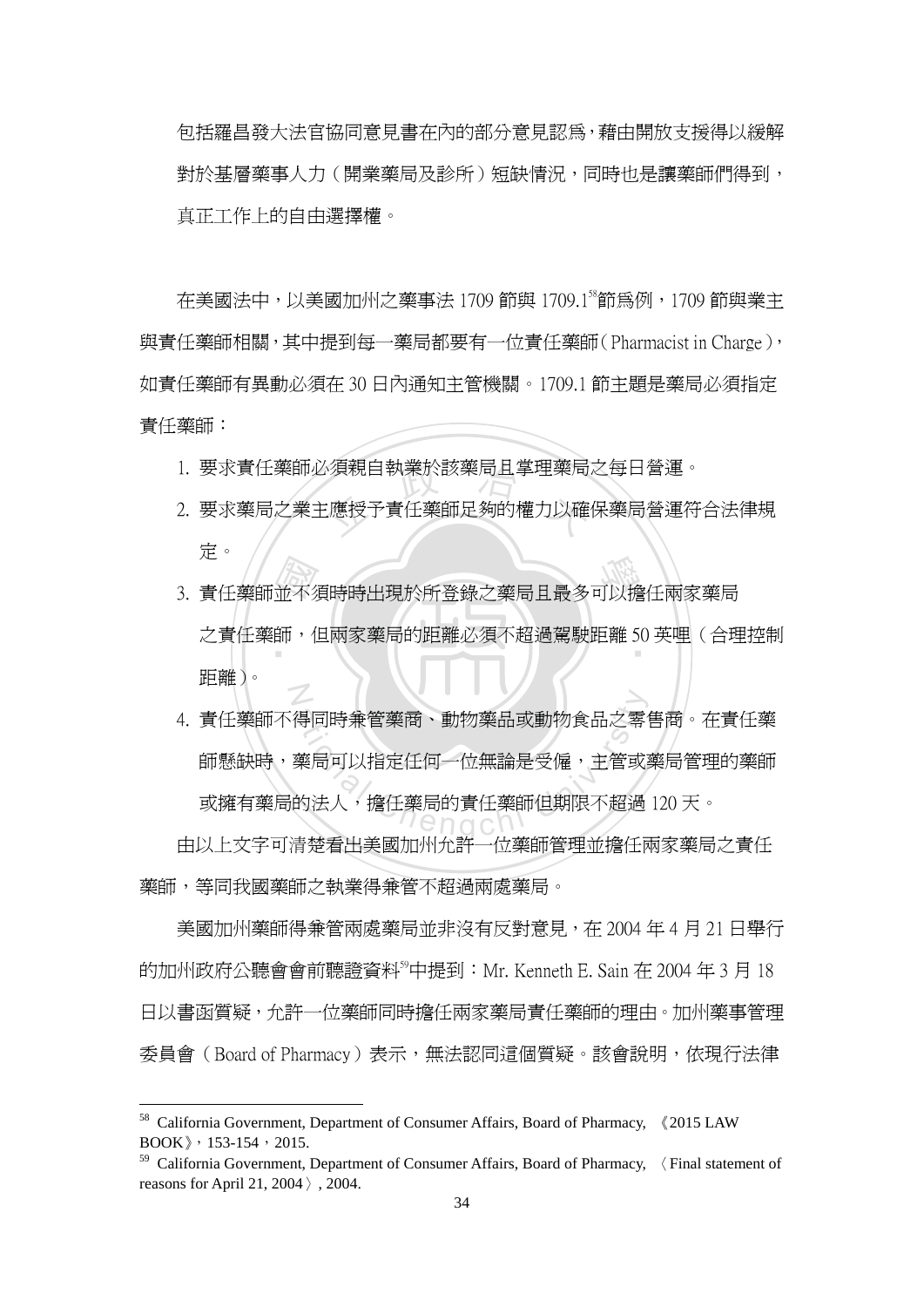規定,責任藥師負責確保藥局依法經營。法規並未規定責任藥師必須在持續出現 於藥局中執業才算是合法。該會進一步解釋,一位藥師有能力管理兩家在合理距 離內的藥局。況且允許一位藥師依本法兼管兩家藥局,將令藥師更專精於這些管 理能力。

Mr. Kenneth E. Sain 進一步質疑,他認為一位藥師得同時兼管兩家藥局也是違 背現行法令禁止一位藥師同時擔任一處藥局與藥商的規定。

|,且是經由不同人的監督與管理。<br>|<br>|利益衝突的風險並可能導至藥品 加州藥師管理委員會表示反對這個質疑。該會進一步闡釋,禁止藥師同時擔 任藥商和藥局的責任藥師,乃是基於不適當的責任範圍。加州法律希望確保藥品 交易係在不同責任範圍,且是經由不同人的監督與管理。倘若授與同一人擔任藥 品交易的兩端,將造成利益衝突的風險並可能導至藥品違規交易。

田夫國仏中,我们可有出夫國仏律誅」案師員は的心有相由發黏,無我國過<br>異。美國法認爲,藥師在合理的情況(例如合理的控制距離),得同時兼管兩家<br>藥局,但是擔負管理責任的責任藥師必須對藥局運作的合法性與合規性,負全部 ‧ 藥局,但是擔負管理責任的責任藥師必須對藥局運作的合法性與合規性,負全部  $Z$ を相關的作爲,必須有其他藥師執行(在此,<br>業資格並且合法登錄執業的藥師,而非僅僅具<br>!責任區分、風險的預防與管控。因此,禁止 由美國法中,我們可看出美國法律課予藥師責任的思考和出發點,與我國迴 責任。責任藥師並非一定要一直在現場才屬於合法或合規,但是受其兼管的藥局 中,所有與藥師業務相關的作為,必須有其他藥師執行(在此,所謂的藥師必須 是具有加州合法執業資格並且合法登錄執業的藥師,而非僅僅具有藥師執照之人 員)。美國法律重視責任區分、風險的預防與管控。因此,禁止藥師同時擔任藥 商與藥局責任藥師的立法意旨,在於藥品供應鏈的環節中,必須由不同人管理與 監督,以防止利益衝突與藥品違規或違法的交易。

陳新民大法官在釋字 711 號解釋之協同意見書提到,「憲法保障人民擁有工 作權與職業自由,是一個廣泛的基本權利。」這個權利對工作權的保障範圍甚廣, 無論是主要職業或兼職、第一個或第二個職業、公職或是非公職,都在保障範圍 內。也就是憲法保障人民從事一個以上的職業的權利。必須要注意,人民同時執 行兩種職業,是否會造成互斥的結果,也就是有無「性質不相容性」的問題。陳 大法官進一步說明,「公務員兼職之限制、監察委員不得兼營事業、法官不得兼 任律師等,都是適例。」職業自由的限制上,必須審查,同時執行兩種職業,有

35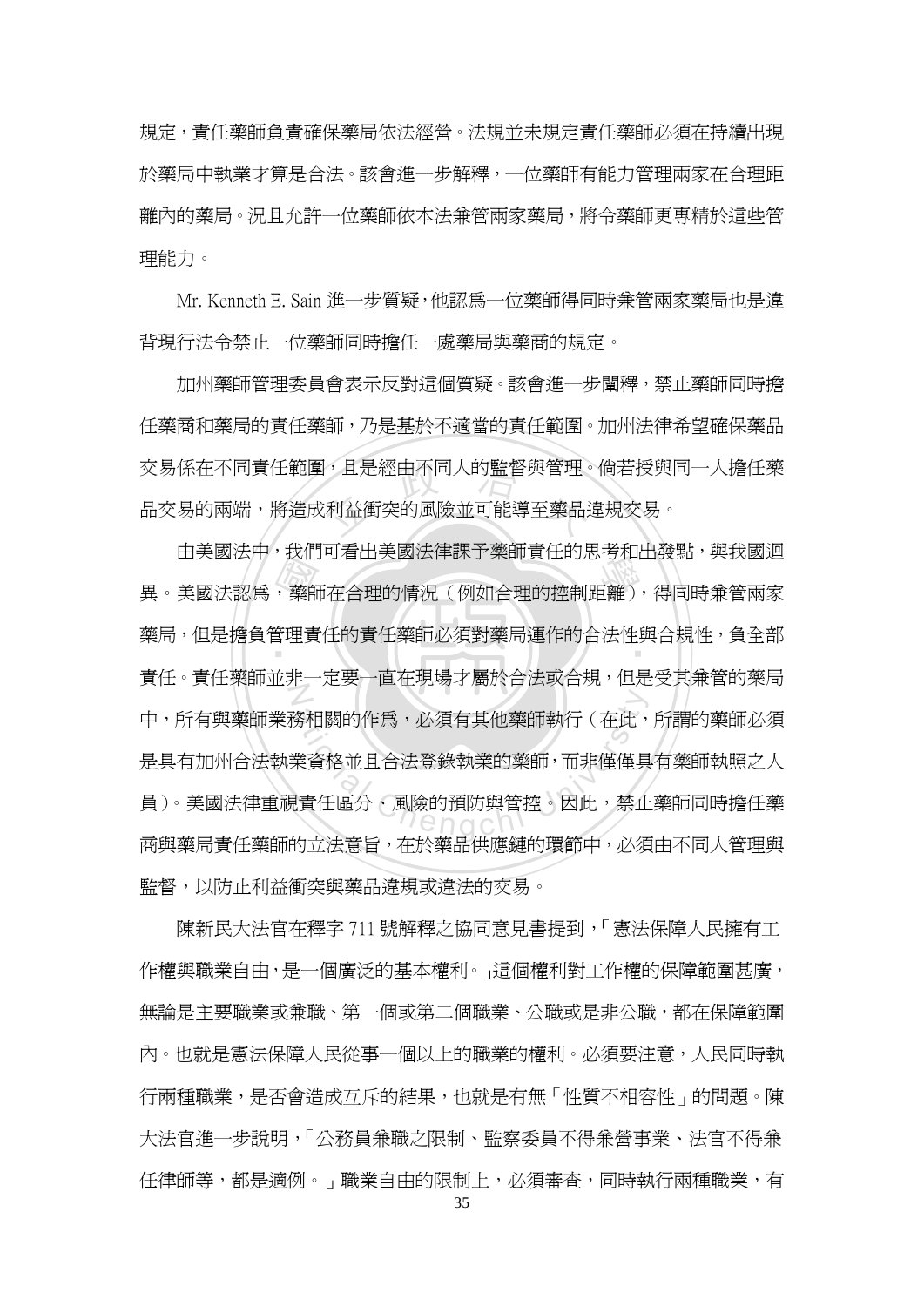怕谷田」と前受設計的自的。在放力有限公司的建作工,由於重事旨定多入組成。<br>搭配股東會權力分配,尙可以系統性管理避免「競業禁止解除」的弊端。即便如<br>此,在 2001 年恩隆案發生後,美國國會於 2002 年提出沙賓法案案(Sarbanes-Oxley !,將立刻造成管理風險的發生。倘<br><br><br><br><br><br><br><br><br><br><br><br><br><br><br><br><br><br><br><br><br><br><br> ‧ 此,在 2001 年恩隆案發生後,美國國會於 2002 年提出沙賓法案案(Sarbanes-Oxley  $\mathbb Z$ <sup>a</sup>t<sup>i</sup>ona<sup>l</sup> <sup>C</sup>hengch<sup>i</sup> <sup>U</sup>nivers<sup>i</sup>t<sup>y</sup> 無浩成「角色衝突」之情形。換言之,就是從負面的效果,來判斷「利益衝突」 的可能性。我國法中,公司法第 32 條,「經理人不得兼任其他營利事業之經理人, 並不得自營或為他人經營同類之業務。但經依第二十九條第一項規定之方式同意 者,不在此限。」或是公司法第 209 條,「董事為自己或他人為屬於公司營業範 圍內之行為,應對股東會說明其行為之重要內容,並取得其許可。」這種「利益 衝突」與「競業禁止」正是對「性質不相容性」的呼應。在醫療領域中,最明顯 的例子,莫過於醫師兼任藥師的情形。雖然雙重身分醫事人員執業問題(司法院 大法官釋字 711 號解釋的第二個主題)不在本論文探討的範圍,但以醫師兼任藥 師對於管制藥品之管理,將立刻造成管理風險的發生。倘若有醫師自己濫用管制 藥品<sup>60・61、62</sup>,在醫師兼藥師雙重身分醫事人員上,將喪失的原本爲防範「性質不 相容性」之制度設計的目的。在股份有限公司的運作上,由於董事會是多人組成, Act),規定公開發行公司應設置完全由獨立董事組成之審計委員會,以強化公司 內部監控機制。為求與國際法規接軌,我國金融監督管理委員會也推動我國證券 交易法於 95 年引進獨立董事及審計委員會制度,並允許公司可擇一選擇採現行 董事、監察人雙軌制。但是終極目標仍是以審計委員會取代容易產生弊端及功能 可能不彰的監察人制度。但是醫療領域講求安全性、專業性及技術性,在我國實 施「醫藥分業」制度後,藥師除依醫師處方為患者提供藥物及藥事照護外,也擔 任確保用藥安全,再次確認醫師處方的角色。在暫不考慮藥事人力供給因素之 外,許可醫師兼任藥師,除了違反「性質不相容性」與「利益衝突」原則,更不 諦造成監督失調的後果。

<sup>60</sup> 東森新聞生活中心,〈開嗎啡替 70 多歲母親治「經痛」?食藥署揪濫用管制藥〉,《東森新聞 雲》http://www.ettoday.net/news/20140315/334977.htm, 2014年 3 月 15 日。

<sup>61</sup> 黃靜宜,〈止痛藥 Tramadol 濫用 醫護人員也上癮〉,《民生報》,

http://intermargins.net/intermargins/IsleMargin/DrugLib/discuss/who08.htm,2003 年 1 月 21 日。 <sup>62</sup> 黃靜宜,〈醫護也淪落毒海? 非法挪用管制藥品 去年查獲 6 件〉,《民生報 A7 版》, http://intermargins.net/intermargins/IsleMargin/DrugLib/discuss/who08.htm,2003 年 10 月 6 日。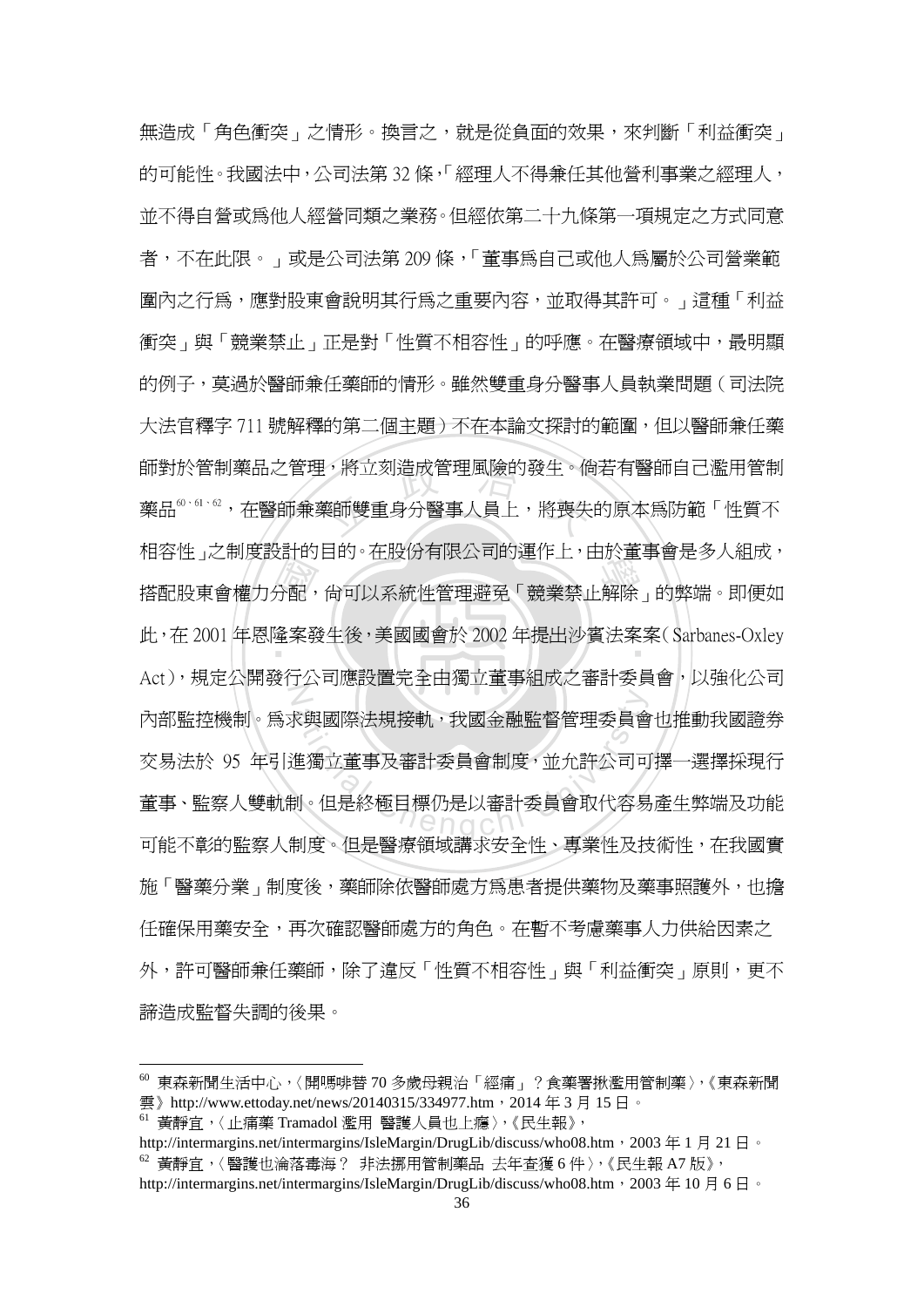藥師公會全國聯合會經由多種管道(藥師週刊、新聞媒體、民意代表等等) 極力反對藥師執業處所例外開放。醫政與藥主政機關採取多一事不如少一事的心 態,能不變更現狀就不要變更。一旦開放後有關事前報准(報備支援)的管理將 吃力不討好,也是額外的工作負擔。醫師公會及具有多重醫事人員身分的醫師兼 藥師,透過醫師公會全國聯合會屢屢發表權益受侵害與不平等對待的言論,究竟 各方所持的論點除了前一節的正反意見以外,還有那些情況呢?

了方式<br>出此<br> 才在政治角力與限實妥協下,實施<br>《醫師爲了各種原因(例如避免處) <sub>内心事来力医守守、那足影所向放此就尹的于投力、自将来帥我们調別未妨。<br><br>是以幕後老闆的方式,開設門前藥局,來達成表面上醫藥分業規定的畸型現象。</sub> 由附錄表九可看出比較日德加三國",各先進國並無在診所執業的藥師(落實醫 N 218 家",藥師人力不足也是理所當然。因此<br>句診所將處方籤釋出至社區藥局,如此一來不<br>也可以將高達 8,589 的診所藥師人力,釋出至<br>人会的士児並不能沿革毛存帶無始想法,投促 藥師公會全國聯合會一直希望能落實醫藥分業,受限於歷史因素及早年藥事 人力不足,民眾與患者亦習慣於看診完畢順便拿藥的方便心態,主管機關一直到 民國 86年3月1日,才在政治角力與限實妥協下,實施全球獨一無二的雙軌制 醫藥分業 $^{63}$ 。其中,開業醫師爲了各種原因(例如避免處方內容外洩、利潤考量、 病患拿藥方便等等,都是診所間彼此競爭的手段),自聘藥師執行調劑業務,或 藥分業的基本表現),也沒有出現由醫師出資設立門前藥局的現象。台灣基層醫 療診所家數高達 21,218 家",藥師人力不足也是理所當然。因此,藥師公會全國 聯合會希望藉此導向診所將處方籤釋出至社區藥局,如此一來不僅解決診所藥師 人力不足的問題,也可以將高達 8,589 的診所藥師人力,釋出至藥事服務體系。 但藥師公會全國聯合會的立場並不能代表所有藥師的想法。換個角度,可能只是 藥師公會全國聯合會自己的主張與訴求。對於部分開業的社區藥局藥師、部分診 所藥師及部分前述兩者以外的藥師而言,相當程度上是贊成開放藥師執業處所限 制的。其理由如下:

1. 開放藥師執業處所限制,確實能紓解開業社區藥局人力不足的問題。

<sup>63</sup> 楊百文,〈醫藥分業法制之研究〉,頁 2,高雄市:國立中山大學法律學系研究所碩士論文, 2014 年 5 月。

<sup>64</sup> 美國的情況為接近 100%之醫藥分業,但有少數例外情況。楊宗翰,〈台灣西醫診所設置「門 前藥局」因素之分析〉,台北市:國立陽明大學醫務管理研究所碩士論文,頁 5,2005 年 7 月。 <sup>65</sup> 民國 102 年底醫政統計,〈衛生福利部統計處醫療機構現況及服務量統計分析〉,

http://www.mohw.gov.tw/cht/DOS/Statistic\_P.aspx?f\_list\_no=312&fod\_list\_no=5126&doc\_no=46170 ,最後瀏覽日 2015 年 3 月 1 日。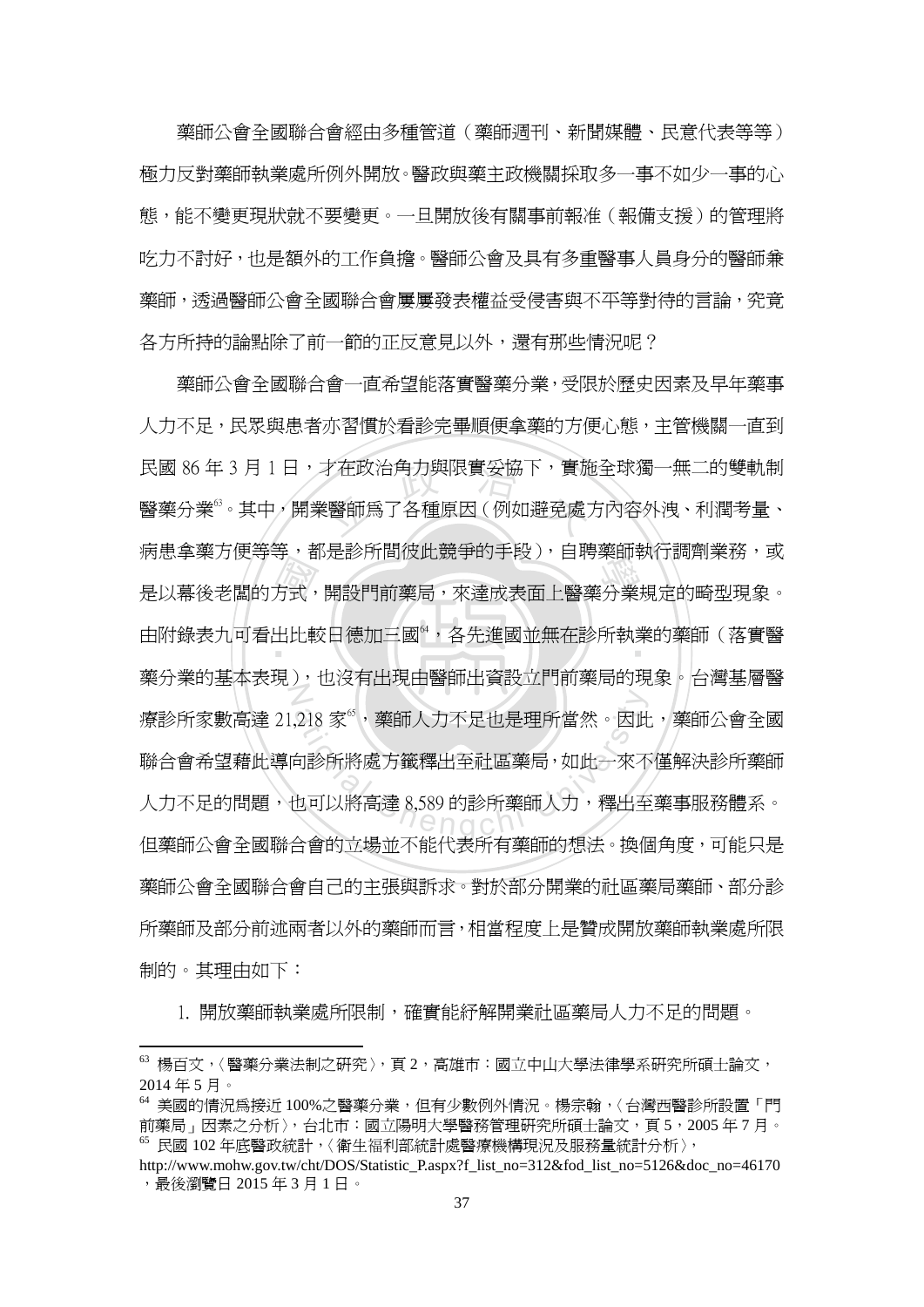- 2. 開放藥師執業處所限制,確實能紓解診所藥師人力不足的問題。
- 3. 開放藥師執業處所限制,確實能提供藥師部分工時(part time)的工作機 會,能夠有效運用藥師人力,也增加藥師額外收入的機會"。

〒 72~1日前超過 70%以上員成 7 診所案師有 77%員成 7 社画案周案師有 72%員<br>成,其他機構藥師有 81%贊成。這也顯示前面所述的三個理由,符合實際情況。<br>醫院藥師反對者達 45%,但反對者有可能是必須專任或是因爲必須値班、輪班等 相當大,因此仍有相當之參考價值。調查結果參見附錄表十三。基本上,包含醫<br>院、診所、社區藥局或其他機構藥師,都有超過 50%以上同意開放執業限制。其 醫院藥師反對者達 45%,但反對者有可能是必須專任或是因爲必須值班、輪班等<br>-N 根據林義龍與林妍如聯合發表在台灣醫界的研究<sup>67</sup>。該研究團隊,以掛題方 式於 2009 年 5 月至 12 月底,對全台灣藥事人員進行採自填且無記名之問卷調查。 本研究樣本在醫院藥事人員受訪比例較高,診所藥事人員受訪比例較低;且台灣 中區及東區受訪藥事人員人數亦較高。由於回收高達 2,367 份有效問卷,樣本數 院、診所、社區藥局或其他機構藥師,都有超過 50%以上同意開放執業限制。其 中,後三者都超過 70%以上贊成,診所藥師有 77%贊成,社區藥局藥師有 72%贊 現實因素,認為不切實際因此給予否定的意見。

218 家診所,扣除 8,589 位已受聘於診所之藥<br>75 個鄕鎭里是無藥事人員執業區域,仍有相<br>方籤釋出(2011 年處方籤釋出率爲 24.5%<sup>%</sup>), 台灣目前有 21,218 家診所,扣除 8,589 位已受聘於診所之藥師(假設一人受 聘一家診所),及 175 個鄉鎮里是無藥事人員執業區域,仍有相當數量之診所未 聘請藥師而是將處方籤釋出(2011 年處方籤釋出率爲 24.5%<sup>%</sup>),這些釋出處方籤 的診所醫師,有可能是因爲請不到藥師,或是診所醫師認爲賺取掛號費、診杳費 及處置費即可,不需要賺藥費及藥價差的蠅頭小利,也可以減少診所內各項管理 作業及成本。但是,這些順應趨勢釋出處方籤的診所醫師,通常也是比較沉默的 一群,在消極的心態下,比較不會發表反對意見。醫師公會中比較會發聲的醫師

<sup>66</sup> 根據 2014 年 3 月 31 日台北市藥師公會會員代表選舉名冊,台北市藥師男女性別比約為 42.5%:57.5%,由台北市推估全國藥師男女性別比約為 4:6。對於已婚未在職但從事家庭照顧的 女性藥師,部分工時的工作制度應有助於吸引部分藥事人力回流執業。

台北市藥師公會,〈2014 年會員代表選舉名冊性別統計〉,2014 年 3 月 31 日。

 $\frac{67}{3}$  林義龍,林妍如,〈藥事人員跨機構支援意向調査〉,《台灣醫界》, 第 55 卷, 第 11 期, 頁 593-97,2012 年。

<sup>68</sup> 相較於日本 2001 年處方釋出率為 56.6%與韓國 2005 年為 95%。台北市藥師公會,《台北市藥 師公會六十週年特刊》,2006 年 6 月 29 日。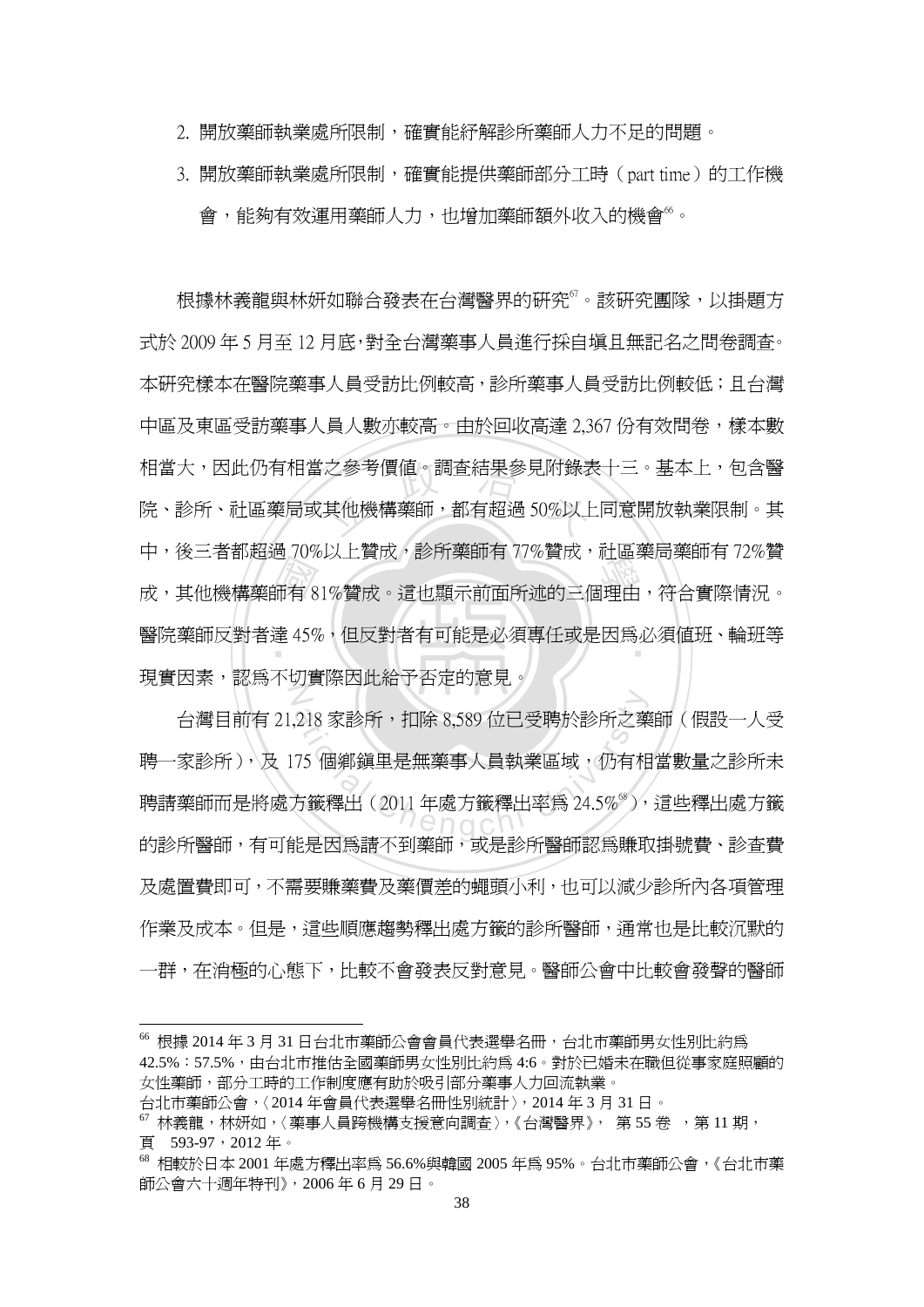(但無法確認是否為多數)認為,大多數小型醫療機構和藥局,通常只有一位執 業藥事人員。依法,只要有提供藥事服務的時段,藥事人員就必須在場執行業務。 當醫療機構只有一名藥事人員,且當該名藥事人員因故請假時,便可能造成該醫 療機構無法執行既有的醫療相關藥事服務。雖說小型醫療機構在藥事人員請假 時,也能以釋出處方箋,因應藥事服務需求。然而,在不改變小型醫療機構既有 **藥事服務的架構下,進行「跨機構」藥事人員報備支援制度,自然就是診所醫師** 極力主張且希望達成的期待。

師法規的演進也有具體的介紹。<br><br><sup>5</sup>,由於藥師兼具兼具"物"與 本章對於醫事人員的業務、職掌與其在醫療團隊中的分工與責任有基本的說 明,對於我國藥事及藥師法規的演進也有具體的介紹。藥師的執業困難與藥師擔 負執業角色有密切關係,由於藥師兼具兼具"物"與《"人"的雙重服務標的, 也形成了藥師兼具專業人員與商品販賣商人的雙重角色。

成」案部森兵寺未入員央問品販員問入的支重角色。<br>受限於歷史現實,我國醫療發展過程中的欠缺規劃,法制上的落後,人力無<br>足需求的各種不良條件,使藥師的專業地位在我國醫療發展中一度蒙塵。這 ‧ 法滿足需求的各種不良條件,使藥師的專業地位在我國醫療發展中一度蒙塵。這 N ー、其目的雖然出自於維護藥師執業尊嚴的善意,其目的雖然出自於維護藥師執業尊嚴的善意。<br><br>是昇管理的完整性,自我約制的限縮,忽略了<br>發聲。藥師團體應注意自身在醫療團隊中應具 個歷史上的印記,導致藥師執業時必須承受不平等的限制與嚴格的檢視。藥師群 體中自我約制的力量,其目的雖然出自於維護藥師執業尊嚴的善意,但是隨著法 規進步與科技能力提昇管理的完整性,自我約制的限縮,忽略了職業自由、工作 選擇及執業平等的發聲。藥師團體應注意自身在醫療團隊中應具備之功能與角 色,並以國際先進國家相關法規為借鏡,注重執業服務中的專業內容與品質,避 免商品販賣中商人角色與專業形象的不當利益的交疊。藥師團體也要突破民眾的 迷思,藥師非以商品銷售成為唯一的收入或服務內容,知識與專業也可以是另一 種建構服務內容與差異化競爭的方法(對比韓國健保藥局的收入只來自處方籤調 劑費與藥事諮詢費)。

39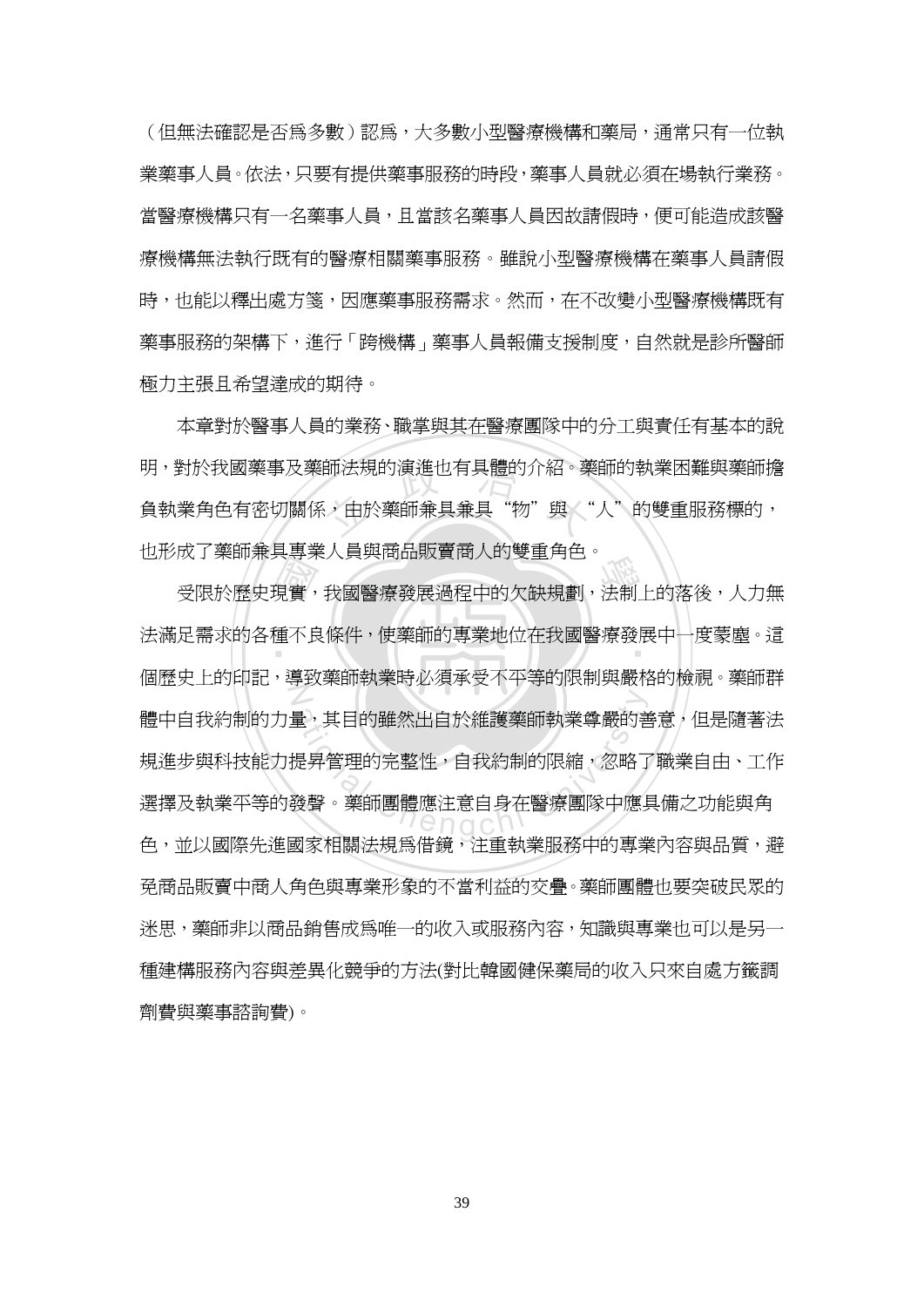## 第三章 藥師的角色、業務、責任與養成教育

#### 第一節 藥師在醫療團隊中分工的角色

<sup>立</sup> <sup>政</sup> <sup>治</sup> <sup>大</sup> 從歷史的角度而言,人類醫療的演進也是"醫"與"藥"密不可分。在各種 從立法時間與順序而言,藥師與助產人員之醫事人員身分專法,制定於民國  $32 \pm 9$  月 30 日(民國 68 年 3 月 26 日第二次修法後,由藥劑師法正名爲藥師法 $^{\circ}$ )。 藥師執業人數佔所有醫事人員總數之第3位,約為所有醫事人力之 15%,僅次於 護理人員與醫師(包含牙醫師與中醫師)。如果把醫師看成是與疾病對抗的戰士, 藥師的角色可比擬為武器與軍火供應鏈。無論戰士訓練再精良,戰術戰法再優 越,沒有武器來協助作戰,終究有其極限與困境。藥物正是對抗疾病作戰所需要 的武器與彈藥。

‧‧ 疾病中,觀察、歸納、統計與實證後,產生有關健康身體運作的生理學、疾病病<br>因與分類的病理學、藉由表徵判斷疾病的診斷學、運用物理與化學方法治療疾病<br>的治療學等大方向。早期的醫者,身兼多種角色。既是醫師問診、把脈、察顏觀 色,亦熟知百草金石,以用來治療疾病。在林昭庚所著《中國醫藥發展史》敘明,<br>中國醫藥發展,有文字記載可考,就超過有 5,000年的歷史。<br>「夏商西周時期,醫巫並存,在卜筮史料中記載了大量的醫藥產生內容,<br>對人體生理、解剖、疾病及其症狀的描述比較直觀具體,累積較多對病因、診 因與分類的病理學、藉由表徵判斷疾病的診斷學、運用物理與化學方法治療疾病 的治療學等大方向。早期的醫者,身兼多種角色。既是醫師問診、把脈、察顏觀 中國醫藥發展,有文字記載可考,就超過有 5,000 年的歷史。

「夏商西周時期,醫巫並存,在卜筮史料中記載了大量的醫藥產生內容, 對人體生理、解剖、疾病及其症狀的描述比較直觀具體,累積較多對病因、診 療的經驗,懂得植物、動物、礦物及酒的藥用,廣泛應用針灸、推拿、導引、 湯液、外治等方法,經由醫學與哲學的聯盟,陰陽五行的整體觀念、預防思想 均被引進醫學,逐漸出現醫學的雛形。春秋戰國之際,是中國學術界百家爭鳴 的時期,醫巫分離,醫學具有更顯明的科學性、實用性和理性,並佔據了醫療 產生事業的主導地位,此時期出現醫緩、醫和及秦越人(扁鵲)等著名醫家,

<sup>69</sup> 同註 25,頁 5。亦可參考:

行政院函,立法院關係文書,院總第 1006 號 政府提案第 1686 號,1978 年 5 月 12 日。 及〈立法院內政、司法兩會委員第一次聯席會議紀錄(第 61 會期)〉,《立法院公報》,第 67 卷, 第 87 期, 1978年。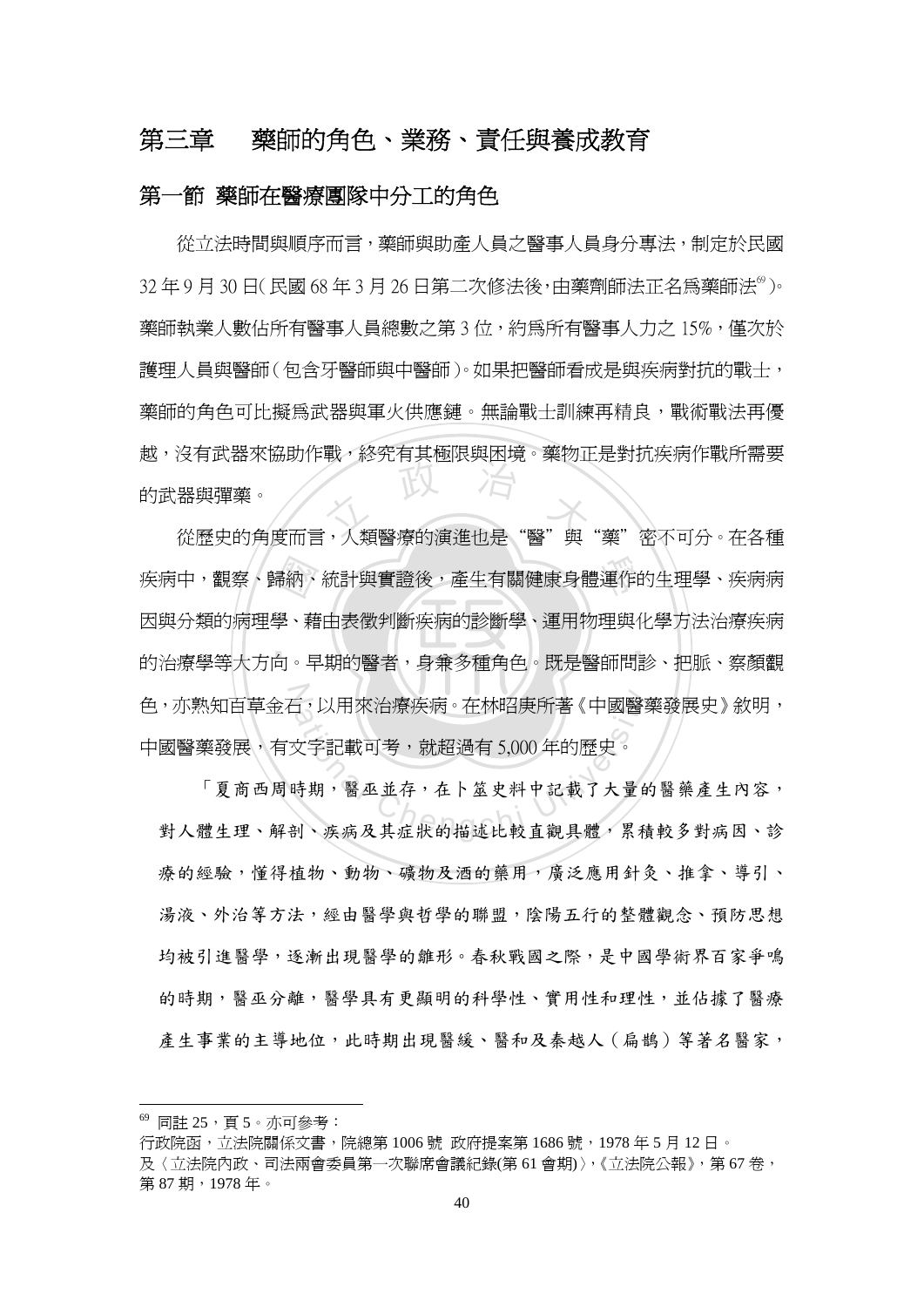並留下一些醫藥產生資料,《黃帝內經》是中國醫藥學的重要標誌,至今仍指 導中醫藥學理論研討和臨床實踐 $0$ 。」

已經無法滿足於時代的需求。藥物研究的新觀念,目前著重於以藥物動力學<br>(Pharmacokinetics)的觀點,研究單一成分進入人體後的吸收、分佈、代謝與 隨著 19 世紀初的工業革命,藥物發展開始進入以單一化學成分為主的時 代。原本來自於自然本草礦物的中草藥轉變成傳統醫學或是自然療法的配角。 單一成分化學藥物(所謂的單方藥品71),容易在大量生產與品質管理上,取得 令人滿意的水準。在療效評估方面也可以將藥物單一成分,藥理作用,予以明 確化。過去醫者自行調配藥物(草藥、中藥或來自於動物與礦物)的經驗醫學 與藥物學,很多是基於經驗的累積但是在今日科學精進且嚴格的評量標準下, (Pharmacokinetics)的觀點,研究單一成分淮入人體後的吸收、分佈、代謝與 排洩(參見圖一)。

→<br>學不<br>疇 、<br><sub>参加的</sub><br>藥物動力學不只應用於臨床給藥及處方的審核,也可以應用到藥物開發的 ‧ 各個階段與範疇。例如對藥物成分的評價、化學結構的設計、藥品劑型修改以 N 、量下,複方藥品已重回醫師處方的選擇<br>ics)的觀點研究藥物的作用與機轉、不良反<br><br>C清楚界定個別成分的作用與副作用,單一成 及處方的優化等具有重要價值。雖然在臨床上,為了藥事照護、病患遵囑性及 保險經濟學的考量下,複方藥品已重回醫師處方的選擇,但是以藥效學 (Pharmacodynamics)的觀點研究藥物的作用與機轉、不良反應。影響藥物作 用的因素時,為了清楚界定個別成分的作用與副作用,單一成分藥物是惟一的 選項。在非標靶性藥物的研發與臨床應用上,透過藥物動力學與藥效學,取得 各項生物體參數後,結合藥物化學對官能基的修飾,與藥劑學對藥物進行劑型 設計,藥學家可以將藥物成分毒性降到最低,血中濃度有效率提升到最高(參 見圖二)。給藥頻次,設計成最接近使用者的生活習慣,以提高患者的遵囑性; 在臨床實踐的觀點,等同於提高藥品安全性及疾病的臨床治癒率,也降低藥品

<sup>70</sup> 林昭庚,〈前言〉,《中國醫藥發展史》,2011 年 11 月 8 日。

http://ejournal.nricm.edu.tw/nricm2/pages/show.php?qry\_dtnbr=23&qry\_dsnbr=7, 最後瀏覽日: 2015 年 2 月 8 日。

<sup>71</sup> 單方藥品是指藥品中,只有一項具有主要藥理活性的成分(**A**ctive **P**harmaceutical **I**ngredient; API),雖然可能含有其它化學成分但是使用做防腐劑、賦型劑、矯味劑或安定劑等用途。相反的 複方藥品,可能含有兩項或兩項以上具有主要藥理活性的成分,用以達成多重治療目的,例如降 血壓藥內含利尿劑及血管擴張劑或同時含有降血壓藥及降膽固醇成分藥品。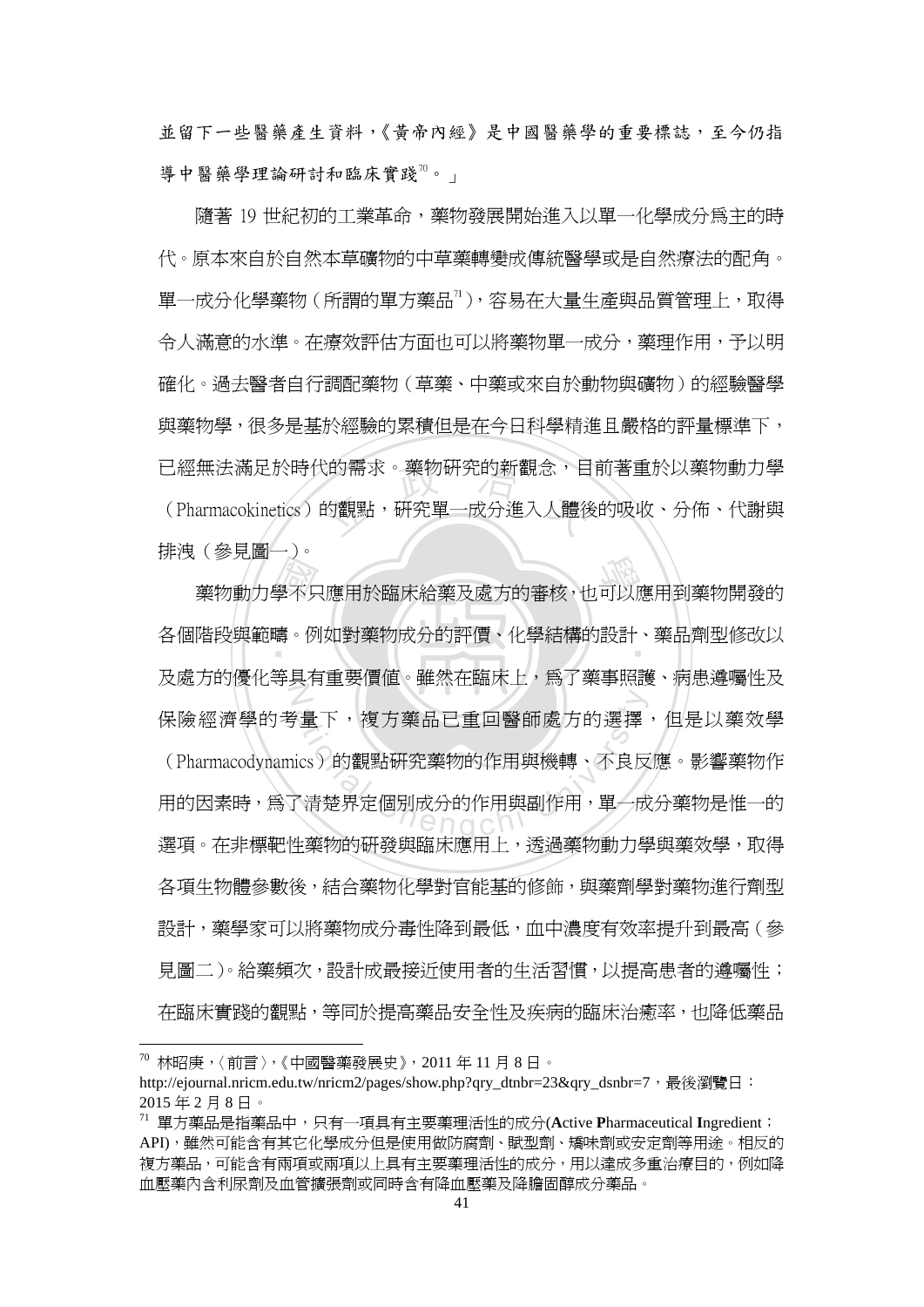不良反應發生的機率。





<sup>&</sup>lt;sup>72</sup> Saladax Biomedical Inc.,  $\langle$  Pharmacokinetic Profile of a Plasma Concentration-Time Curve  $\rangle$ , http://www.mycaretests.com/hcp-center/mycare-learning-center/pharmacology/,最後瀏覽日: 2015 年 2 月 21 日。

 $^{\prime\prime}$  同前註。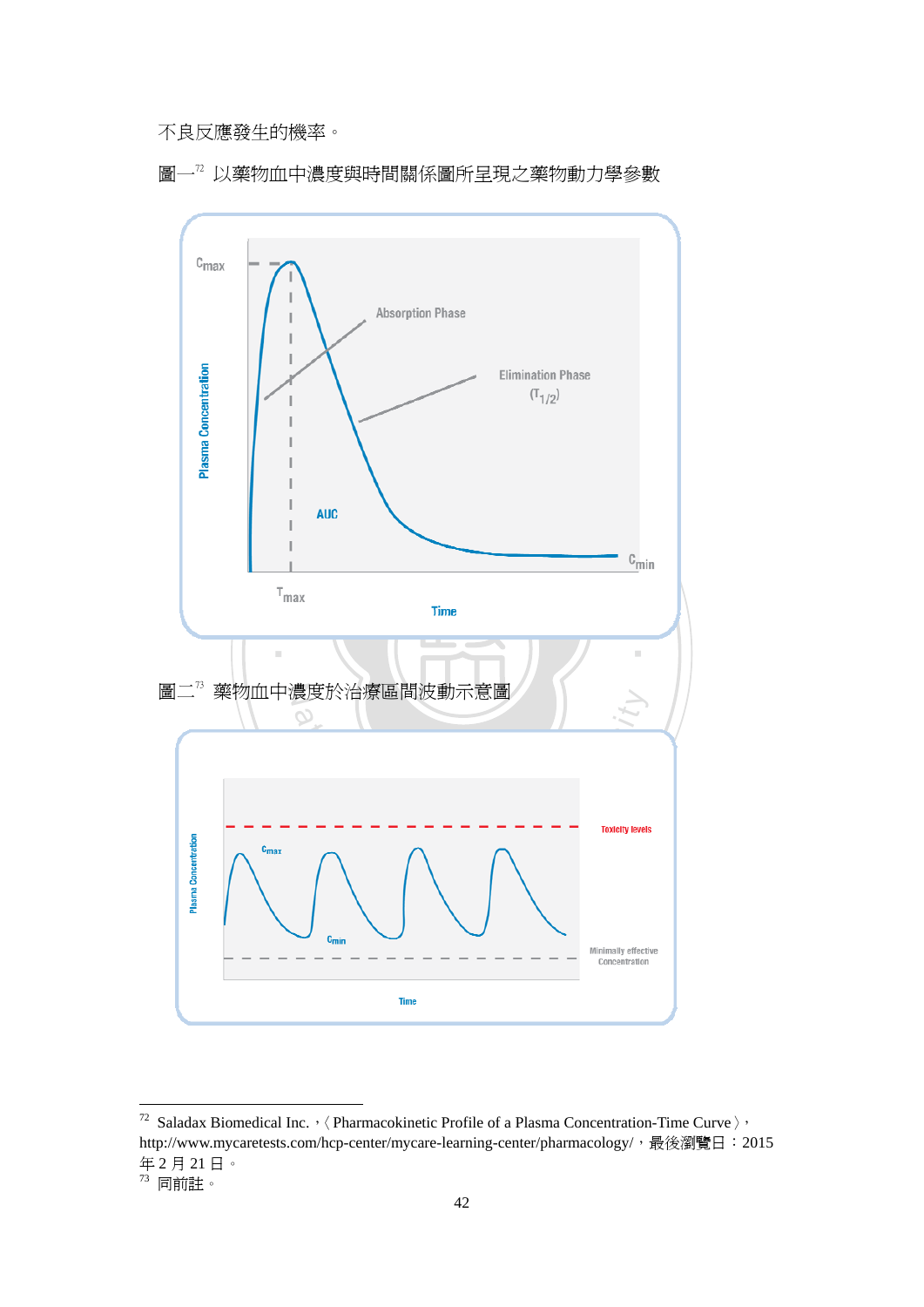#### 第二節 藥師的主要業務、責任與藥政管理

‧生對其<br>供者的<br>商品们 權的實施與限縮,而是要說明藥品調劑是在個別醫事人員身分專法中,唯一賦予<br>藥師的專門業務與責任。但也因爲藥師從事"物"的管理與交付,使得醫師爲醫 療團隊主導者產生對其他醫事人員專業自主性的排擠,也模糊了一般醫療專業主 ‧ 藥師在販售具有商品價值的藥品時,銷售的利益,會誘導藥師賺取藥品銷售利 益,而稀釋藥師在醫療專業的神聖使命。 藥師法第 15 條(參考附錄表三),清楚說明法律授與藥師的主要業務與責 任,包含有 1. 藥品販賣或管理、2. 藥品調劑、3. 藥品鑑定、4. 藥品製造之監製、5. 藥品儲備、供應及分裝之監督、6. 含藥化粧品製造之監製、7. 依法律應由藥師 執行之業務、8. 藥事照護相關業務。前面六項都是以"物"爲主體,最後一項 藥事照護與"人"相關。這也是所有醫事人員中唯一同時兼具"人"與 "物" 為主要業務與責任的醫事人員。從民國 86 年實施醫藥分業至今,仍有許多醫師 認為,醫藥分業,剝奪醫師調劑權及既有的利益74。本文不欲討論有關醫師調劑 權的實施與限縮,而是要說明藥品調劑是在個別醫事人員身分專法中,唯一賦予 要以專業知識提供者的角色而攙雜商品販賣的商人形象"。不可誨言,其中也有

<sub>會療 导</sub>来旳伸室便而。<br>◇<br>與責任,從第 1 項到第 5 項,其實也就是完整<br>脏品在此視同第 4 項之藥品製造)。藥品的製<br>端倪,許多早期設立的藥廠命名是 XX 化學 藥師主要業務與責任,從第 1 項到第 5 項,其實也就是完整藥品生產鏈的過 程(第 6 項含藥化粧品在此視同第 4 項之藥品製造)。藥品的製造與生產,從許 多藥廠名稱可看出端倪,許多早期設立的藥廠命名是 XX 化學工業股份有限公 司、XX 製藥股份有限公司。因為化學性藥品無論從原料、製程、品管都需要由 化工人材參與。今日的藥廠命名,已經隨著藥品發展由化學性藥品轉變成生物性 藥品,多半會以 XX 生物科技股份有限公司、XX 生物醫學股份有限公司或 XX 醫藥生技股份有限公司為名。藥品與一般化學產品最大的差異在於是否應用於人 體,也是藥師與化學化工人材關心議題的最大不同。

<sup>74</sup> 認為醫藥分業剝奪醫師專有權利,或是認為藥師水準不足,以應付醫藥分業所面對需求的主 張與文獻相當多,但值得省思的是這些主張的目的性及背後所隱含的意圖。由世界各大先進國普 遍實施醫藥分業可看出,爲提升醫療品質,醫藥分業是不可缺少的一環。同註 7,頁 120。 <sup>75</sup> 詹麗珍,〈醫藥分業後社區藥局藥師執業現況〉,頁 10,高雄市:國立中山大學人力資源管理 研究所在職專班碩士論文,2002 年。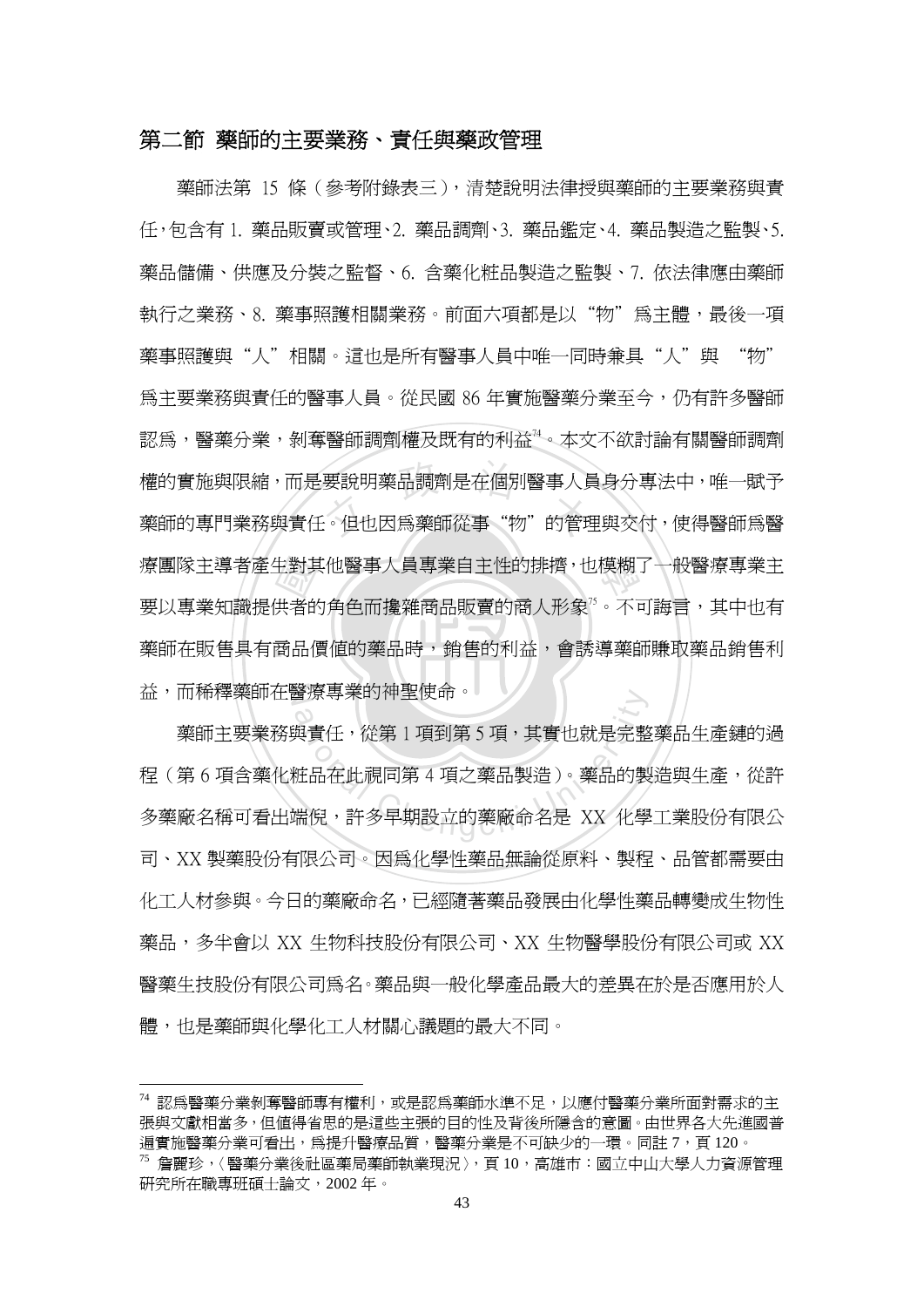·<br>·理署<br>redien (Pharmaceutical Inspection Co-operation Scheme Good Manufacturing Practice;PIC/S<br>GMP)希望法規上與國際接軌,期許我國藥品品質能與國際競爭。同時主管機關 也別知辰開案品不及及應通報 及案言教讲 刪反的進動 自以國 105 平 1 月 1 日<br>起,食品藥物管理署更進一步要求所有輸入原料藥(即藥品主成分;Active Pharmaceutical Ingredient;API)均必須符合 GMP,進而要求全面實施原料藥主檔 N 早期衛生主管機關及藥事法規對於藥品的管理重點,只放在藥品製造。民 國 50 及 60 年代,有 749 家大小不一的藥廠<sup>76</sup>,很多是家庭式生產。所生產的產 品,原料來源混雜、作業人員職責不清、生產方法與設備未經確效、生產批次紀 錄不完整、品管無法落實甚至沒有標準作業程序可言。民國 71 年,改制前的衛 生署頒布與實施藥品優良製造標準(Good Manufacturing Practice;GMP)<sup>77</sup>。民國  $77 \text{ } 4$ , 完成實施藥品  $\text{GMP}^{\text{78}} \circ \text{R}$ 國 84 年, 實施無菌藥品確效, 民國 88 年, 實 施 cGMP,至民國 93 年,所有藥品全面實施確效作業。民國 96 年 12 月,公告實 施 PIC/S GMP,也就是引入國際醫藥品稽查協約組織的藥品優良製浩指引 GMP)希望法規上與國際接軌,期許我國藥品品質能與國際競爭。同時主管機關 也開始展開藥品不良反應通報 $^{79}$ 及藥害救濟 $^{80}$ 制度的推動。自民國 105 年 1 月 1 日 (Drug Master File; DMF)制度。

ま進可看出,藥品的管理,從民國 70 年代著<br>備管理),民國 80 年代著重於藥品製造過程的<br>國 90 年著重於藥品製造水準與國際標準接動<br>國 90 年著重於藥品製造水準與國際標準接動 由藥政管理的演進可看出,藥品的管理,從民國 70 年代著重於製藥工廠現 場(現址與硬體設備管理),民國 80 年代著重於藥品製造過程的確效管理(軟體 及可信度管理),民國 90 年著重於藥品製造水準與國際標準接軌(制度與系統性 管理)到今日藥品製造向前延伸至原料藥的管理,並且向後延伸至使用於人體後 出現的不良反應通報,以及藥物不良反應造成損害之救濟。事實上,食品藥物管 理署也在施政目標上,強調未來的施政重點,將包含藥品儲存與流涌

 $76$  同註  $25$ , 頁  $30$ 。

 $^{\prime\prime}$  許明滿,胡幼圃,康照洲,〈台灣食品藥物管理制度之演進與展望(一):組織及管理制度面〉, 《醫學與健康期刊》,第2卷,第2期,頁11-21,2013年。

 $^{78}$  實施 GMP 前國內藥廠家數爲 750 家, 民國 77 年實施完成後爲 232 家。民國 88 年實施 cGMP 後藥廠家數為 168 家,截至民國 103 年 12 月 31 日完成 PIC/S GMP 認證藥廠家數為 99 家,未取 得 PIC/S GMP 之藥廠均不得再生產。江秀彥,〈台灣藥業發展中國家角色之分析〉,頁6,高雄市: 國立中山大學政治學研究所碩士在職專班碩士論文,2014 年 5 月。

 $^{79}$  民國 93年4月21日增訂藥事法第 45-1條,係藥事法第七次修訂。資料來源:全國法規資料 庫, http://law.moj.gov.tw/, 最後瀏覽日: 2015年2月8日。

<sup>80</sup> 民國 89 年 5 月 31 日總統令制定實施並自同日起施行藥害救濟法。資料來源:全國法規資料 庫, http://law.moj.gov.tw/, 最後瀏覽日: 2015年2月8日。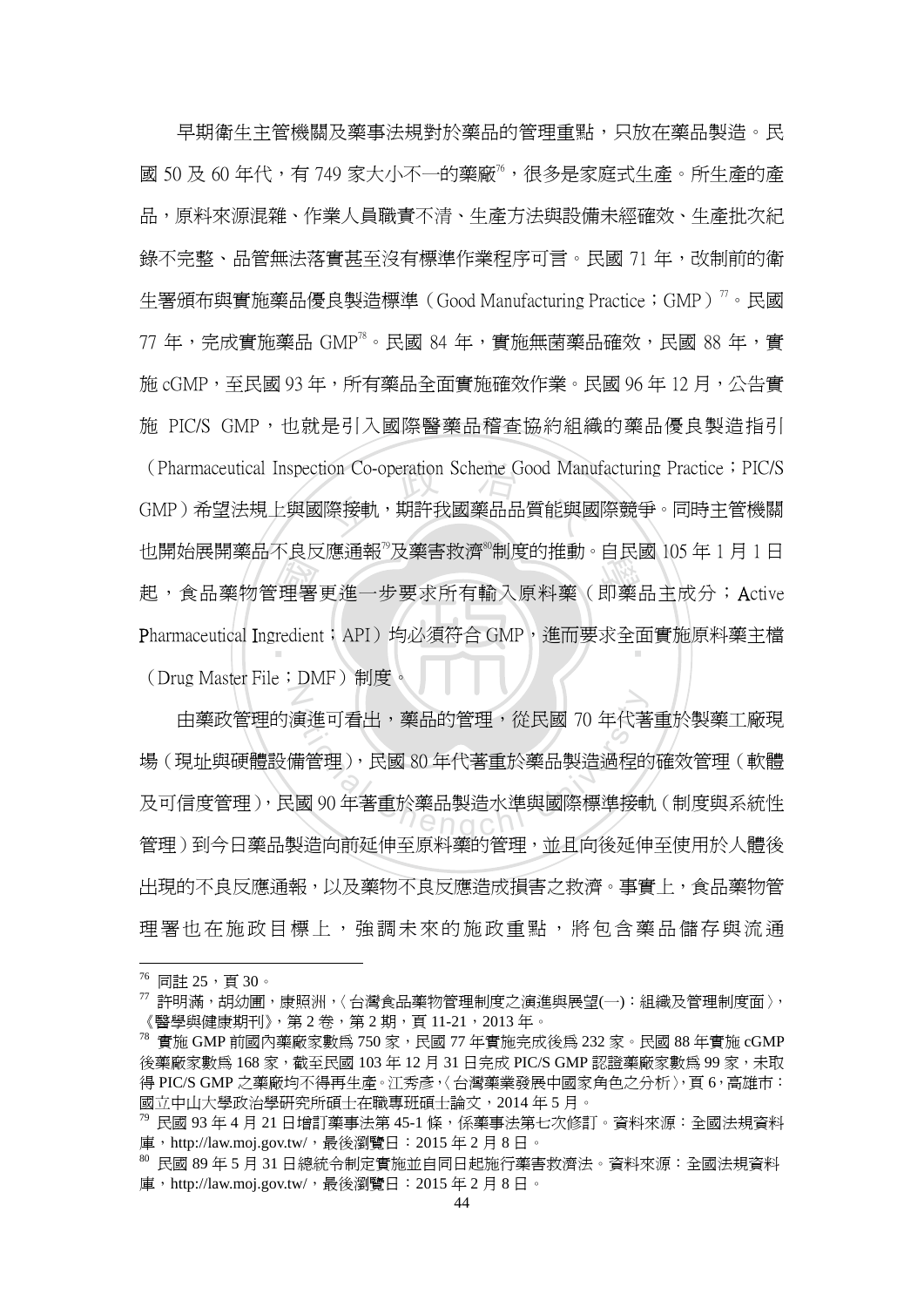(Good Storage Practice and Good Distribution Practice;GSP/GDP)與上市後變更(Post Marketing Change Control)。這一切都是將我國藥品製造與產銷,導向正面的基本 法規設計與執行。唯一的問題是來的太慢,若不是過去主管機關怠於執行的魄 力、歷任首長推動不足,就是執政者在政治考量下的妥協。

因此,藥師的主要業務與責任,依序從藥師法第 15 條第 1 項規定藥師業務 的第4項、第5項、第2項、第1項、第8項,正好就是藥品從製造到最終使用 者的完整生命鏈,也就是在藥品從生產端到投入人體,期待發揮藥品治療效果的 每一環節,都是由藥師主導、監製、參與及負責。

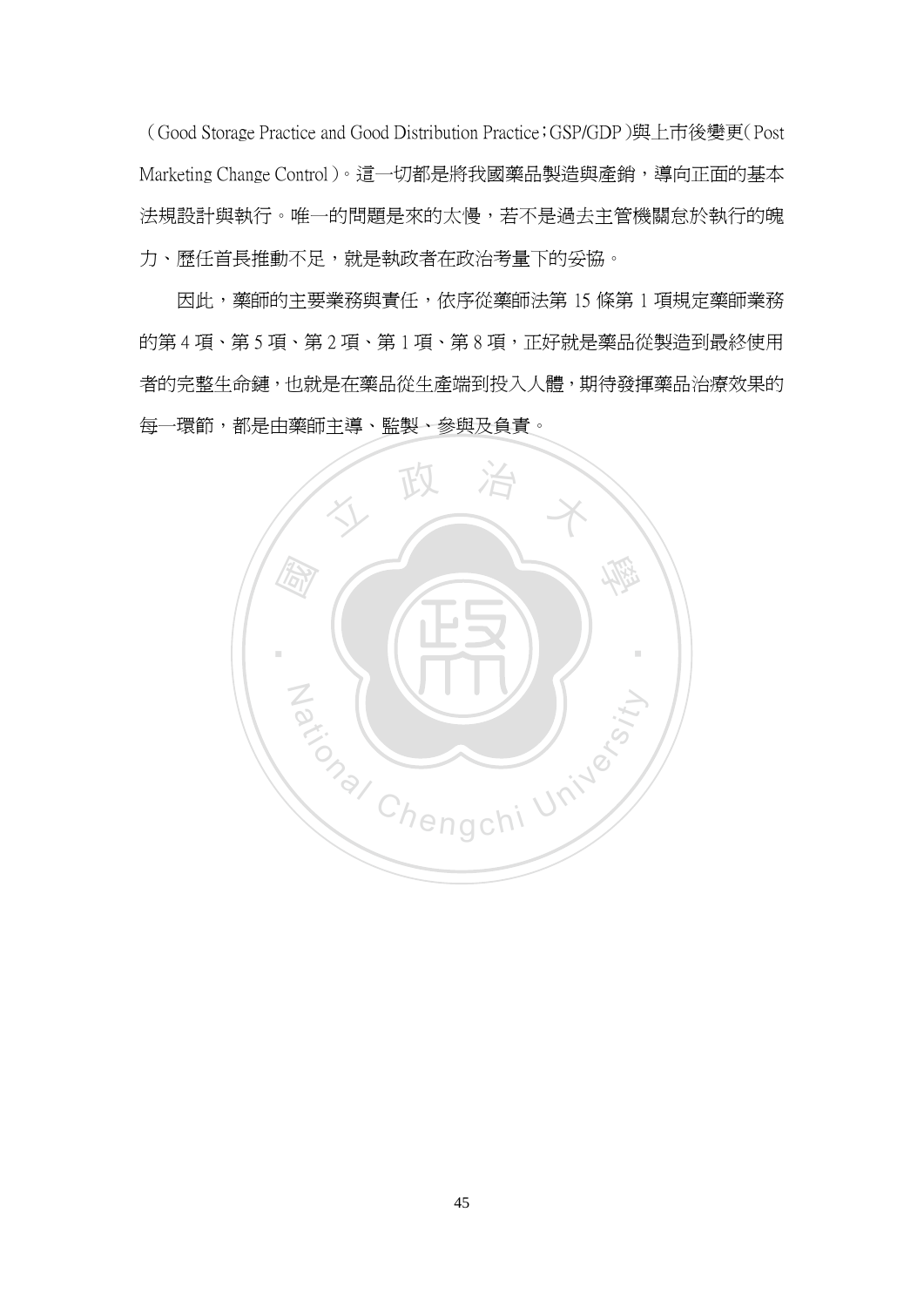#### 第三節 我國藥學教育發展及藥學人才培育

成立藥學系,已經是國內第五所提供藥學教育的大學。1966年,教育部開放設立 也校士<br>僧列中<br>堅是國 <sub>1</sub>時,國防醫學院藥學系還是台灣™<br>立藥學系,1953 年開始招生。師資 學 老師都必須支援他校上課。1957 年高雄醫學院成立藥學系,次年中國醫藥學院也 藥學專科學校。由於招收初中畢業生,因此學制延長爲六年,分別是位處台南的 <sup>a</sup>t<sup>i</sup>ona<sup>l</sup> <sup>C</sup>hengch<sup>i</sup> <sup>U</sup>nivers<sup>i</sup>t<sup>y</sup> 在我國醫療史的演進過程中,由於時代背景、統治權不斷更替、法規體系、 醫療教育體系的貧乏、醫事人力素質及醫療資源分布等諸多環節的不健全,造成 醫師成為醫療團隊唯一代表的畸形現象81。當時的藥學畢業生人數少的可憐,連 教育體系的傳承,及公務系統都沒有足夠的藥學人力,怎能期待在臨床層面及基 層醫療體系還有藥學畢業生的參與?以承襲清代北洋軍醫學堂,也是我國首開完 整藥科大學學制的國防醫學院而言,1902 年設立招收醫科學生後,才在 1908 年 設立藥科。當時仿效日本藥學教育採修學三年制度,第一期學生畢業於宣統三 年。在 1949 年遷校來台時,國防醫學院藥學系還是台灣唯一的大學藥學系。1951 年,台灣大學醫學院成立藥學系,1953 年開始招生。師資極端缺乏,僅有的幾位 成立藥學系,並增列中藥課程,學制延長爲五年。隨後在 1960 年,台北醫學院 嘉南藥專,及坐落於屏東的大仁藥專。早年因應藥事人力不足,曾經輔導設立仁 德高級藥劑職業學校及樹人高級藥劑職業學校,並設置藥學科,畢業後得應考藥 劑生。2001 年,台灣藥學會藥學教育委員會為了提昇國內藥師素質和高等教育等 問題,決定裁撤高職 $^{\circ}$ 及專科的藥學科。最後一屆的五專部藥學科學生,已在 2004 年走入歷史<sup>83</sup>。

台灣的藥師養成教育屬於通才教育,前兩年為共同基礎課程,後兩年是藥學 專業課程。現行四年制大學學程,因為授課時間不足,造成臨床藥學專業課程無

<sup>81</sup> 事實上,當時只有醫學教育並沒有藥學教育。當時的藥學人材都是遠赴日本求學。同註 25, 頁 3。

 $82$  高職藥學科已於民國 69年全面停招。同註 54,頁 11。

<sup>83</sup> 事實上,自民國 75 年起高職體系學校,已無藥劑科畢業生,復經主管機關調查,藥劑生人力 顯已過剩,經考試院決議,藥劑生舉辦至 82 年止,83 年起停辦。日後,藥劑生須經由進修管 道取得大專藥學系畢業之學歷,得報考藥師國家考試。〈考選部部史〉,《考選部》,頁 500,2013 年 10 月。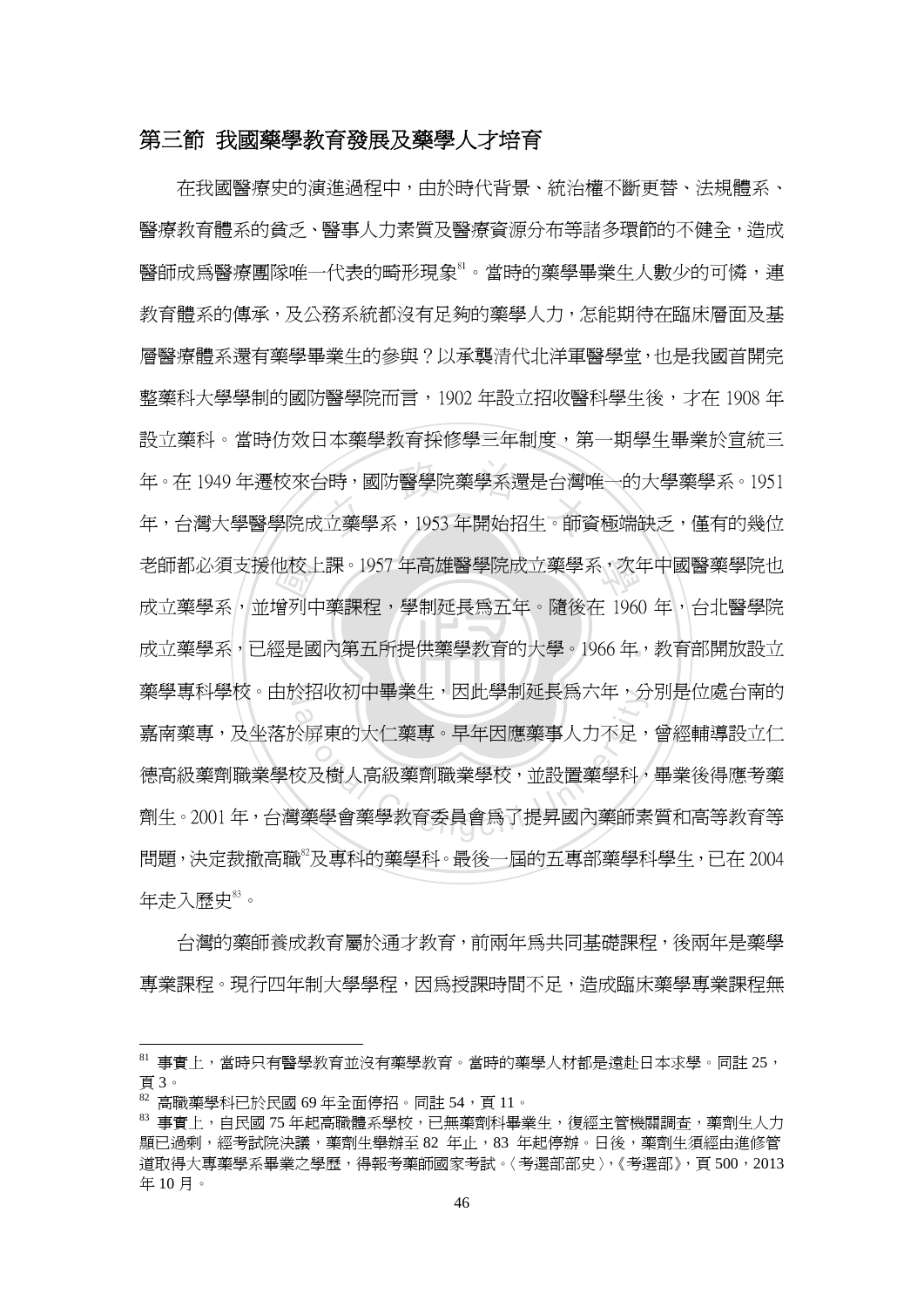法完整納入,很難培育學生成為具備有完整執業能力的藥師。這也是我國藥事人 力供給,雖已符合供需,但是高素質及高品質藥事人力仍十分不足的重要原因。

我國的近鄉日本 实辖國,也分別社 2000 平央 2006 平,開始員施八平刪案字教<br>育制度。這也說明藥學人材與化工人材的不同。藥學教育除了藥品的研發與製<br>造,更重視藥物進入人體後的表現、路徑、安全性、合理性與不同種藥物間交互 法滿足完整臨床藥學所必須提供的<br>全面實施六年制 Pharm D 制度・歐 ‧ 造,更重視藥物進入人體後的表現、路徑、安全性、合理性與不同種藥物間交互 N 有鑑於藥師的核心價值在於保障民眾的用藥安全、有效及合理性,根據歐美 先進國家的經驗,經過臨床藥學訓練的藥師,能夠銜接醫療團隊中對於病患使用 藥物所需要的各項指導、資訊提供、藥物諮詢、協助選擇最適合藥品、劑量、療 程及交互作用與不良反應監測。這些任務是病患得到完整醫療服務中,非常重要 且不可或缺的一環。最終的目的,在於發揮藥物治療病患得到應有的療效反應, 並保障安全。我國傳統四年制藥學教育<sup>84</sup>中,涵蓋藥物開發、製藥工業、醫院藥 學與社區藥學,其實無法滿足完整臨床藥學所必須提供的課程內容。相較於美國 藥學教育從 2003 年起全面實施六年制 Pharm D 制度,歐洲為五年制藥學制度, 我國的近鄰日本 $^8$ 與韓國,也分別在 2006 年與 2008 年,開始實施六年制藥學教 的影響。

会灣臨床藥學會,於 2005 年 7-12 月間召開匹<br><br>學實習標準化」工作以外,也發表「2005 年台<br>《學教育白皮書,正是台灣藥學教育的重要變 台灣藥學會與台灣臨床藥學會,於 2005 年 7-12 月間召開四次聯席會議。除 持續進行「醫院藥學實習標準化」工作以外,也發表「2005 年台灣藥學教育白皮 書」。這一部台灣藥學教育上皮書,正是台灣藥學教育的重要變革。台大藥學系 自民國 98 年起,開始招收六年制藥學系學生,更進一步在民國 103 年全面實施, 也就是台大藥學系不再招收四年制藥學系學生(參見附錄表十四)。台北醫學大 學藥學系隨後在民國 102 年,開始招收六年制藥學系學生,學制上採取雙軌並 存,也就是將藥學系區分為藥學系藥學組及藥學系臨床藥學組。藥學組總招生人 數爲 176 名,臨床藥學組招生人數爲 30 名 $^{8}$ 。

<sup>84</sup> 中國醫藥大學藥學系因為加入中藥課程,因此為五年制,但在中藥課程以外的學科與學分數, 與其他大學藥學系並無不同。

 $85$  日本藥劑師會,〈藥學教育制度〉,《日本藥劑師會的現況 2014-2015 annual report》, 頁 22, 2015 年。

<sup>86</sup> 沈育如,〈北醫大 6 年制藥學系首招生 躍龍頭〉,《聯合報》,2013 年 8 月 10 日。

http://mag.udn.com/mag/vote2005/storypage.jsp?f\_ART\_ID=470904,最後瀏覽日:2015年5月2日。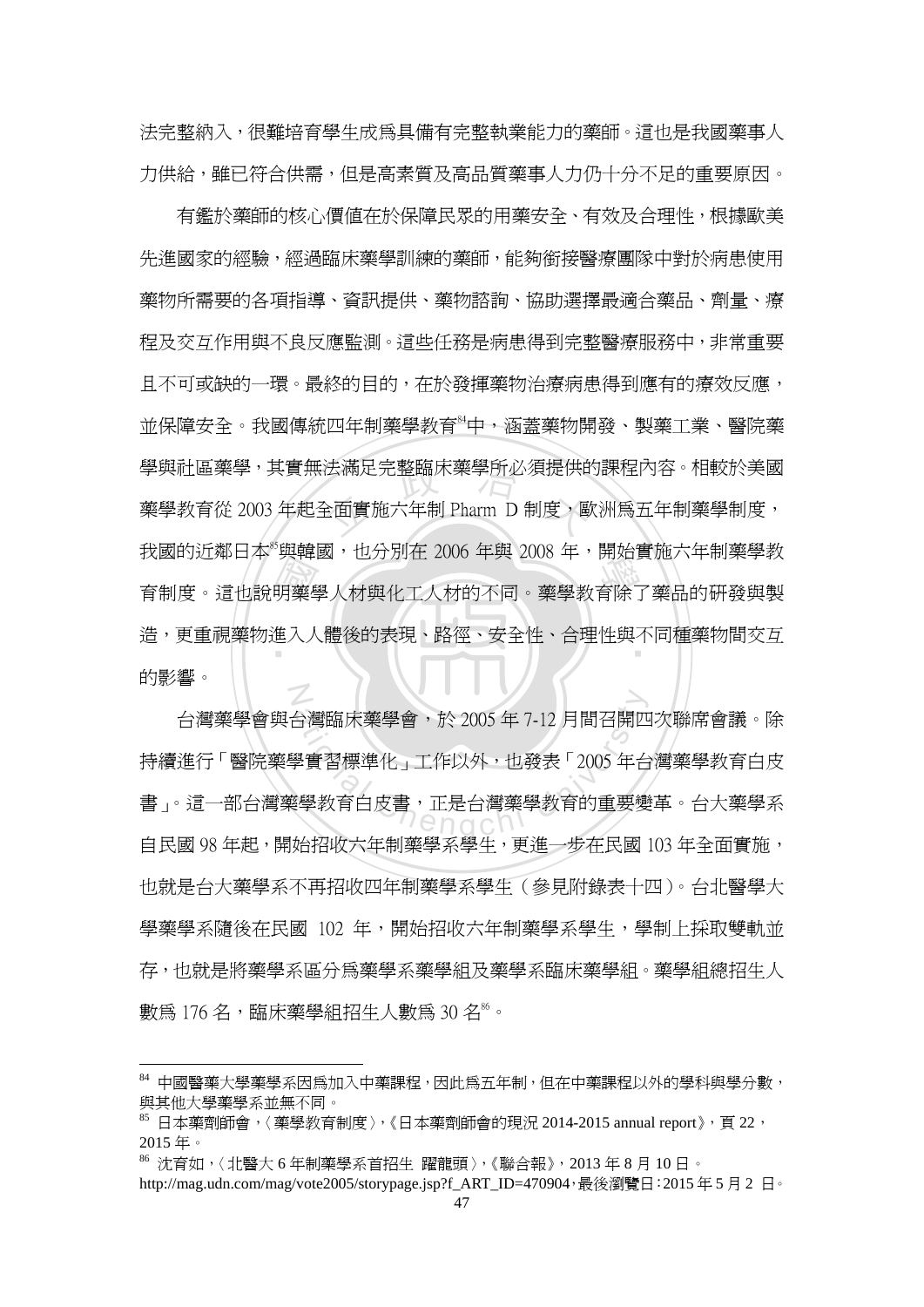實驗、普通化學實驗、有機化學實驗、分析化學實驗、生物化學實驗、藥物化學<br><br>實驗、藥劑學實驗、炮製學實驗及藥理學實驗,相較於一般大學科系畢業學分數 藥學系可能是所有大學學系中,除了化工系與化學系之外,修習最多化學課 程的科系。普通化學、有機化學、分析化學、生物化學、物理化學、藥物化學及 食品化學共七種化學課程(尚不包含選修課程中與化學相關之科目)。尤有甚者, 所有化學課程,都另外搭配必修的實驗課。藥學系的實驗課程,原則上,以每三 小時計算一學分。因此,即使是四年制藥學系學生,要完成所有畢業學分所需要 修習的時數,非常驚人。台大藥學系四年制規定之畢業學分數為 140 學分,六年 制之畢業學分數為 214 學分<sup>87</sup>;台北醫學大學藥學系四年制之畢業學分數為 147 學 分88,六年制畢業學分數為 206 學分。倘若加上各種實驗課程,例如普通生物學 實驗、藥劑學實驗、炮製學實驗及藥理學實驗,相較於一般大學科系畢業學分數 為 128 學分,藥學系學生在四年修業期間,確實是非常緊湊而且充實的。

8年),来学未学王任四平修未期間,確員定升市系接而五九員的。<br>2003年7月,台灣藥學會就四年制藥學系核心課程達成共識<sup>89</sup>,確定藥學養<br>育需加強專業經驗教育。例如:健康照護經濟學、藥學社會行爲學等。這些 ‧ 成教育需加強專業經驗教育。例如:健康照護經濟學、藥學社會行為學等。這些 N 課程的目標,在於培養學生成為專業藥師,並具有以下專業核心執業能力:

- 療相關人員合作,根據可靠的治療原則及臨<br>定、社會風俗、文化習慣、經濟效益與不同!<br>能的新科技、生物醫學及臨床科學,以提供?<br>たて醫療切問!日へ次、担供安へ、下次 1. 與病患及醫療相關人員合作,根據可靠的治療原則及臨床實證,考慮倫 理、法律規定、社會風俗、文化習慣、經濟效益與不同專業,加上可能 影響治療效能的新科技、生物醫學及臨床科學,以提供**藥事照顧**。
- 2. 與病患、行政及醫療相關人員合作,提供安全、正確、即時的藥品配送, 改善藥物治療成效,達成醫療體系及醫療資源的管理與應用。
- 3. 與病患、社區、高風險族群及醫療團隊合作,以促進大眾健康與預防疾 病。

 $87$  102 年台大選課系統,黃料來源:台大選課系統網站,

http://140.112.161.31/NTUVoxCourse/index.php/uquery/tc?QPYEAR=102&DPRNDPT=4031+, 最後瀏覽日:2015 年 2 月 10 日。

<sup>88</sup> 台北醫學大學藥學系課程概述 100 年入學學生適用,但對於 102 年入學新生已改為最低畢業 學分數為 156 學分, 資料來源: 台北醫學大學藥學系網站,

http://pharmschool.tmu.edu.tw/course/super\_pages.php?ID=course1&Sn=14,最後瀏覽日: 2015年2 月 10 日。

 $89\,$  林慧玲等,〈2005年台灣藥學教育白皮書〉,《醫學教育》,第10卷,第3期,頁178, 2006年。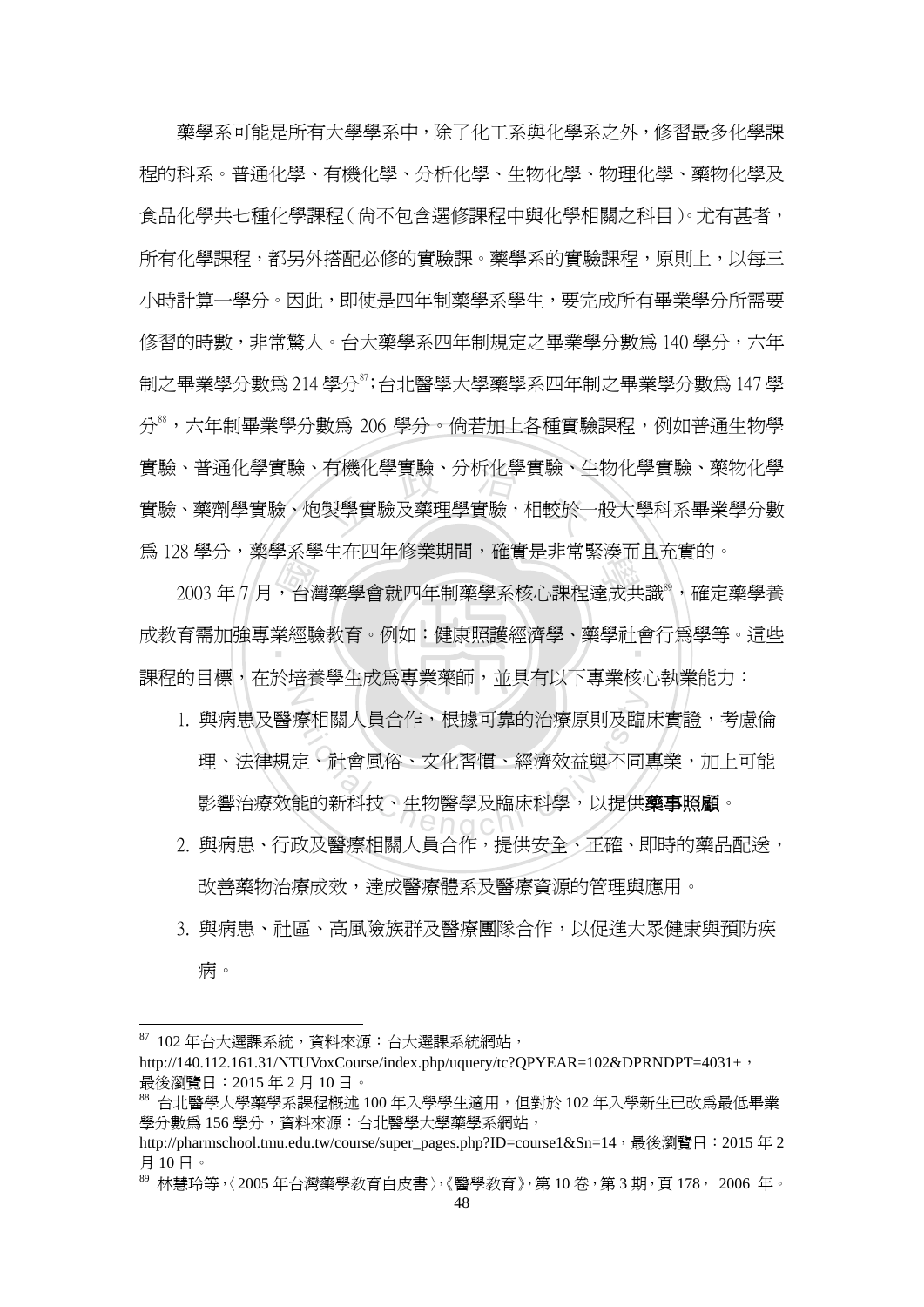但四年制藥學課程,尤有不足。還需補強,包括藥品資訊與分析(drug information & analysis services)、公共衛生及流行病學(public health & epidemiology)、社會學 及行為科學(social & behavior sciences)、健康照護體系經濟學(health policy &health economics)、治療學(therapeutics)及進階藥學專業實習。希望在藥師執業專業能 力部分,能夠建立並且包括:

- 1. 能評估藥品處方、依處方調製藥品並提供妥適的藥品包裝與標示。
- 2. 依優良藥品儲存規範 (Good Storage Practice; GSP) 及優良藥品調劑規範 (Good Dispensing Practice;GDP),管理藥品儲存、製備及調劑系統,督 導其他技術人員執行業務。
- 』執行業務。<br><br>「藥局及藥事執業的行政管理(包 學 3. 依法律規定執行藥局及藥事執業的行政管理(包含電腦確效及個人資料 保護)。
- 業中期 4. 在藥事執業中導入並應用新科技與電腦資訊。
- 5. 與醫療相關人員及病患溝通,提供合理的藥物治療。
- N 6. 規劃、評估、監測及調整藥物治療計畫,提供意見,確保有效、安全且 符合經濟效益的藥事照護。

‧

- る<br>放解決與藥品有關之問題,依據臨床經驗判<br>之藥物治療計畫,並評量預期成效。<br>之藥物治療計畫,並評量預期成效。 7. 偵測、評估及解決與藥品有關之問題,依據臨床經驗判斷,提供依個人 化醫療觀念之藥物治療計畫,並評量預期成效。
- 8. 評估患者病情,依據藥物或疾病治療準則,建議處方與配套之實驗室檢 驗。
- 9. 評估患者病情或問題,適時提供轉介建議。
- 10. 提供患者所需要的藥品與監測諮詢服務,包含使用藥物的目的、給藥方 式、藥物治療效果及有關的治療。
- 11. 熟悉飲食、營養及藥物以外的治療方式。
- 12. 提供病患使用非處方藥品適當的建議與諮詢。
- 13. 提供緊急醫療照護。
- 14. 蒐尋並管理專業文獻資料。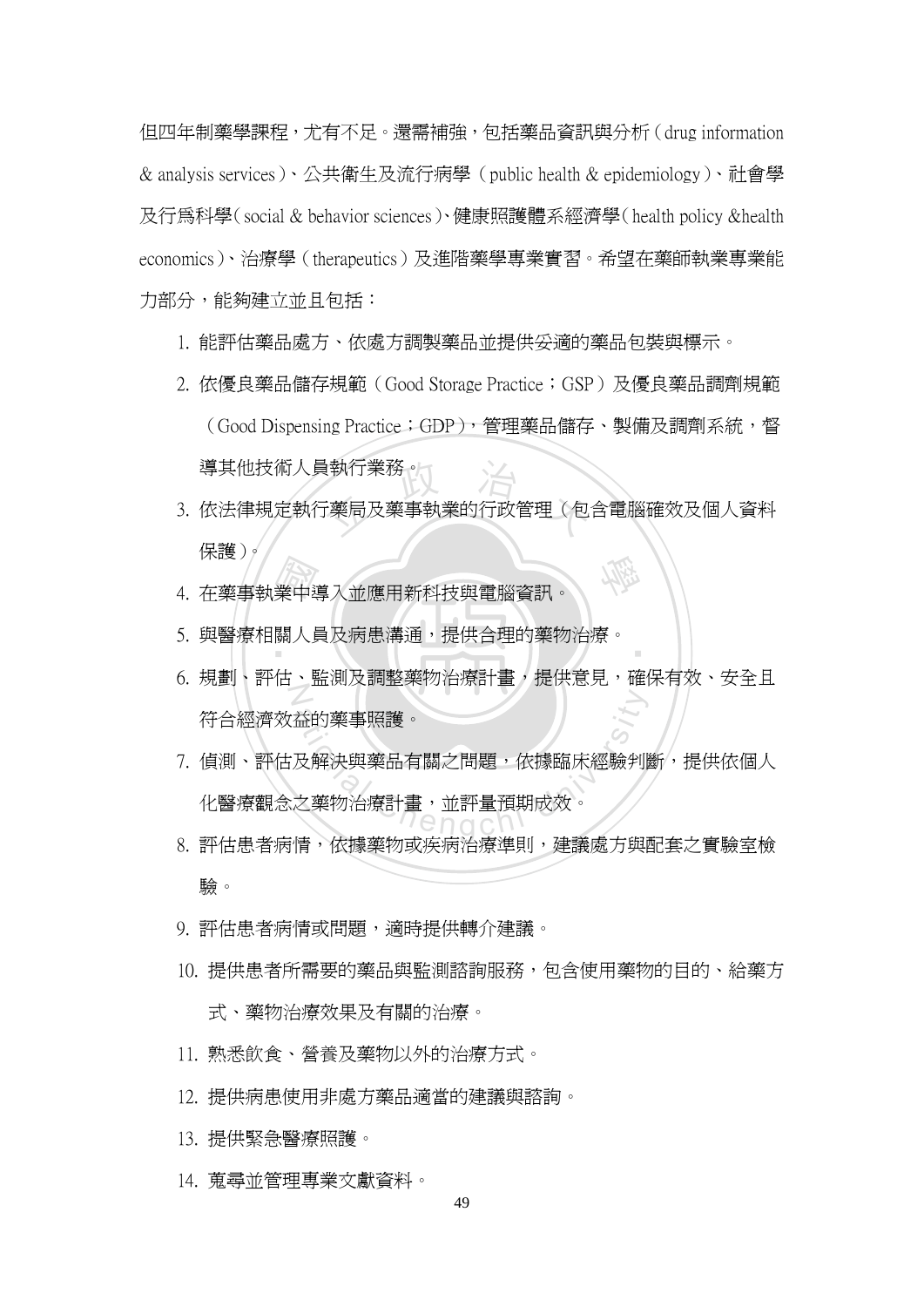15. 能夠評估並記錄參與臨床藥事照護工作時,介入處置的質與量,及所達 成之結果。

、山人<br>期待能<br>だだい !溝通。因此無論四年制藥學教育<br><br>具備保障病患與民眾藥物治療安全 <sub>頃 値・巴定安特食山丈シ度方的来字入物 - 自遍建市広台圏泉恢特に輸水来字央<br><br>藥事照護,並且期待能直追世界水準,我國藥學教育的投資仍非常不足。由我國</sub> ‧ 各大學藥學系與美國大學藥學系之師生比即可看出(參見附錄表十五)。綜合以 N 六年制藥學教育的課程範疇及內容,涵蓋學生於建構核心知識、技術、能力、 態度與價值時,所有必要的學識。藥師在評估病人的藥物治療,必須有解剖、生 理、病理生理、檢驗數值、微生物免疫及身體診察的背景知識,熟悉藥品的化性、 構效關係、藥理、劑型、生物藥劑學、藥品動態學、調劑與治療學觀念。經過這 些課程培養出來的藥師,有能力判讀各種臨床數據及病歷資料,也將足以與醫師 及醫療團隊成員討論與溝通。因此無論四年制藥學教育,或是六年制藥學教育, 都將使新一代的藥師,具備保障病患與民眾藥物治療安全、有效及合理性的核心 價值。但是要培養出更多優秀的藥學人材,普遍運用於各醫療機構之臨床藥學與 上,台灣藥學教育的課程現況相較於國內大學醫學系(附錄表十六)而言,其實 已非常接近,也就是除了課程核心內容暨專業的法定職責不同以外,培養藥學系 學生為專業醫事人員,將足以擔負未來執業所需的各項專業知識、技術與能力。

Chengchi Un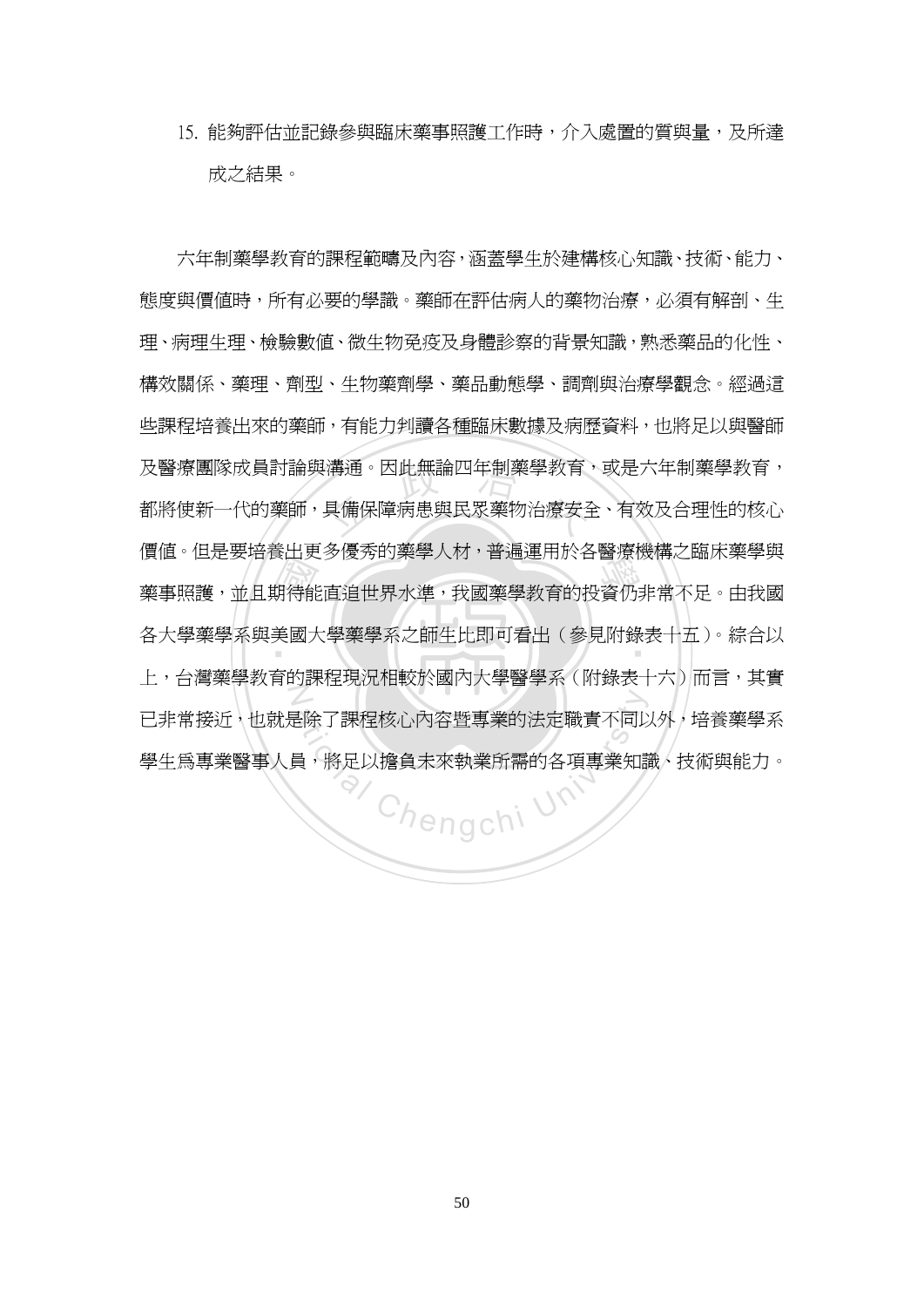#### 第四節 藥師人力供給與執業

我國從 1966 年開放藥專成立至今,維持七所大專院校,長達 48 年沒有新設 大學藥學系<sup>90</sup>,每年培養藥學畢業生,約 900 餘人<sup>91</sup>。每年參加專門執業技術人員 高等考試及格,領取藥師証書者介於 900-950 人。根據藥師公會全國聯合會統計, 每年新增的執業藥師人數,約在 500-600 人間,佔通過專技高考並領取藥師證書 人數之 63% $^{\mathrm{92}}$ 。

烏德國每十萬人口藥師人數的 1.84 倍,相對於地廣人稀的加拿大,也是該國每 再興<br>「人數<br>「薬師」 六(民國 102 年底藥事人員執業現況)、附錄表七(民國 102 年我國藥事人力於<br>各種藥事機構執業現況)及附錄表八(我國藥事人員於民國 90 至 102 年間執業 學 人數消長統計),再與日本、德國、加拿大、美國與我國之藥事人力比較(附錄 十萬人口藥師人數的 1.28 倍,但只為日本的 0.63 倍。這樣的供給趨勢,在未來 f) 1.28 倍,但只烏日本的 0.63 倍。這傢的供<br>「很多文獻,對於台灣醫師人力過剩所發出的<br>「很多文獻,對於台灣醫師人力過剩所發出的<br>「平並不危急。相反的,可能有助於提高我國<br>「聖需求的臨床藥師(附錄表十),再考量執 根據衛生統計資料顯示,至民國 102 年底每十萬人有 111.16 位藥師,佔各類 醫事人員執業比例(每十萬人口)之第三名(參見附錄表五)。分別參考附錄表 六(民國 102 年底藥事人員執業現況)、附錄表七(民國 102 年我國藥事人力於 表九),台灣藥師人數及人力供給面,其實已呈現趨於平衡狀態。台灣藥師人數 十年中,是否會如同很多文獻,對於台灣醫師人力過剩所發出的警訊(醫師失業 年代),目前看來似乎並不危急。相反的,可能有助於提高我國藥事人員品質, 特別是因應醫院大量需求的臨床藥師(附錄表十),再考量執業人數高達 6,591 人的藥劑生由於年事漸高,漸趨凋零所形成的人力缺口。從另一個角度而言,面 積僅有 36,000 平方公里且高達 46%面積屬於高山地區的台灣,雖然具有很高的人 口集中性,但根據衛生福利部所公告的藥事法 102 條所稱之無藥事人員執業之偏 遠地區93,台灣仍有高達 175 個鄉鎮里,存在無藥事人員執業的窘境,迫使主管 機關不得不在醫藥分業的政策下,顧及現實的狀況,例外允許診所醫師自行調劑。

<sup>90</sup> 成功大學於 2014 年獲准設立藥學系並開始招生,這是我國過去 48 年來唯一獲准設立的大學 部藥學系,資料來源:成功大學網站,http://web.ncku.edu.tw/files/14-1000-127780,r1569-1.php, 最後瀏覽日:2015 年 2 月 10 日。

<sup>&</sup>lt;sup>91</sup> 同註 54,頁 11。<br><sup>92</sup> 由此可看出,藥學系畢業生執業率約爲 2/3,其餘 1/3 可能轉往其他領域發展或是繼續進修。

<sup>93</sup> 食品藥物管理署部授食字第 1031410550 號公告附件檔,民國 103 年 10 月 20 日。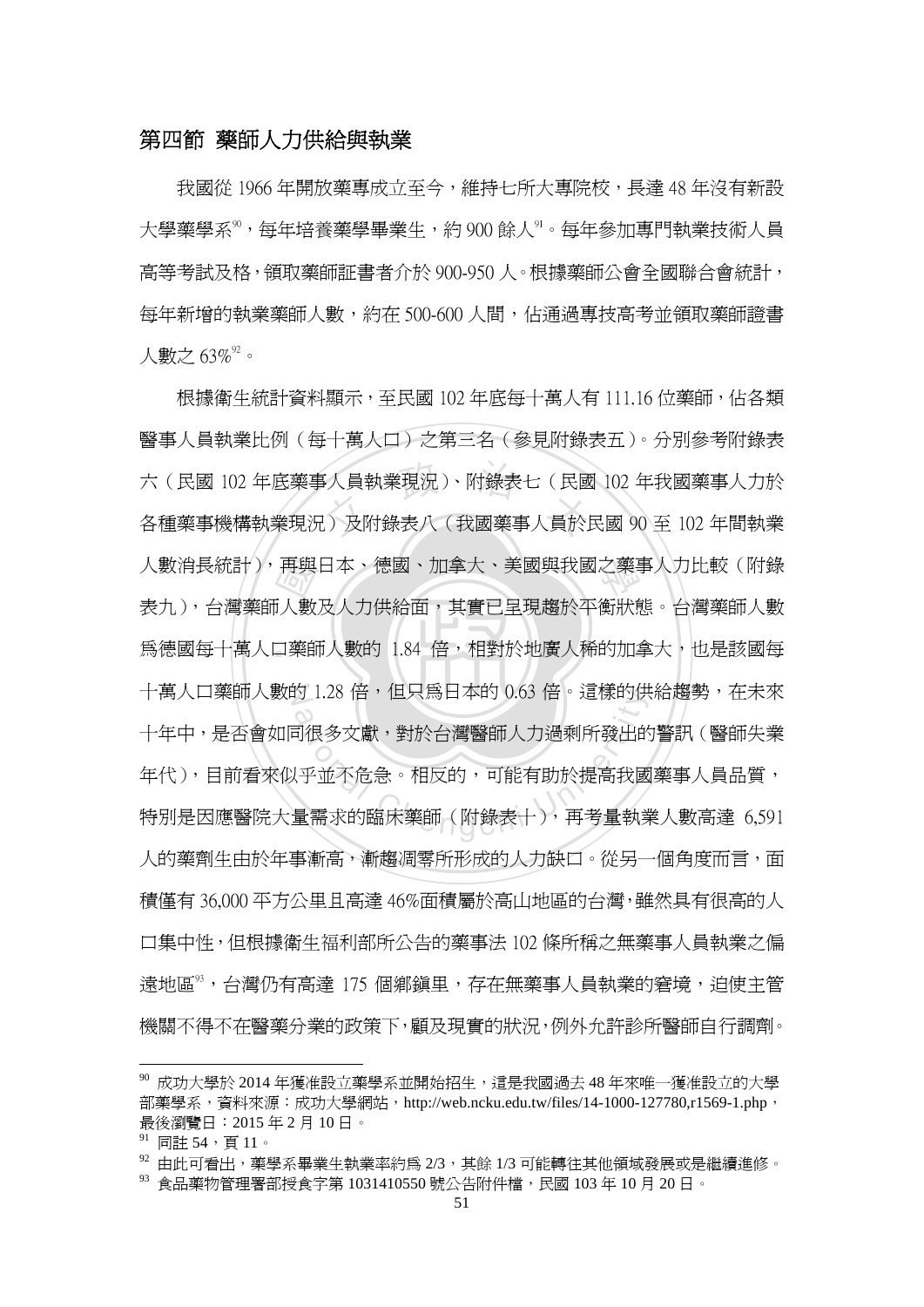。<br>習所在<br>技大學 制藥學生之養成,或是除台灣大學藥學系與台北醫學大學藥學系以外(兩校合計<br>每年培養 70 名六年制藥學生),中國醫藥大學或是高雄醫學大學藥學系,也應考 <sub>應以而,致以支<sub>制的地 医文</sub>クハ+中需字 エと食 。<br><br>練,與臨除床實習所在之醫院系統,密不可分,對於尙無附屬醫院之嘉南藥理科</sub> 技大學及大仁科技大學而言,要提供六年制藥學教育,實有困難。<br>| 以上也可看出,如同今日醫師人力供需已呈現飽合,非僅僅地理上分布不 均,城鄉差距大,而且專科人力嚴重失衡,藥事人力也存在著嚴重分布不均現象。 不過這也不是台灣獨有的現象,無論日本、韓國,或是東南亞、西亞、中南美洲 國家,都有相同的問題。依據附錄表八,我國藥事人員於民國 90 至 102 年間執 業人數消長統計,每十萬人口藥師人力供給為年成長歷年平均為 3.31%,扣除每 十萬人口藥劑生人力供給歷年成長-1.92%,藥事人力淨成長 1.39%,相當於每年 新增 360 位藥師。這樣的藥事人力供給,若希望填補大量臨床藥師之需求,恐怕 仍存在相當大的缺口。因此在藥學教育體系部分,應該思考是否能提供更多六年 每年培養 70 名六年制藥學生),中國醫藥大學或是高雄醫學大學藥學系,也應考 慮改制,或以雙軌制提供更多六年制藥學生之養成。受限於臨床藥師的養成訓

Z 師部分, 非常明顯的低於德加美三國<br>日]: 80.64%[德]: 62.2%[加]: 72.9%[美])。由於<br>類, 若將亞伯達省執業藥師共 4,673位, 依相 由附錄表九比較日本、德國、加拿大、美國與我國之藥事人力執業情況,我 國在社區藥局藥師部分,非常明顯的低於德加美三國,但高於日本 (59.1%[台] : 54.6%[日] : 80.64%[德] : 62.2%[加] : 72.9%[美])。由於加拿大統計數據 欠缺亞伯達省之分類,若將亞伯達省執業藥師共 4,673 位,依相同比例修正至全 國統計中,將會得到 59.1%[台] : 54.6%[日] : 80.64%[德] : 69.72%[加] : 72.9%[美]。 在醫院藥師部分,也非常明顯的高於日德加美四國 22.74%[台] : 18.8%[日] : 3.49%[德] : 14.67%[加] : 20.7%[美],或是修正後的 22.74% [台]: 18.8%[日] : 3.49%[德] : 16.44%[加] : 20.7%[美]。在其他類藥師的比較,則是 19.6%[台] : 26.5%[日] : 15.87%[德] : 10.99%[加] : 6.46%[美]。由於我國實施的是所謂「半套的 醫藥分業」,我國藥局藥師的 59.1%,實際上是藥局藥師(32.8%)與受聘診所藥師 (26.3%)的總合,仍然遠遠低於德加美三國但高於日本 4.5%。就醫院藥師人力來 看,我國醫院藥師執業人數,為日本的 1.21 倍、德國的 6.52 倍與加國的 1.55 倍、 但與美國相距不遠。由這些數據可能推出幾項假設:

52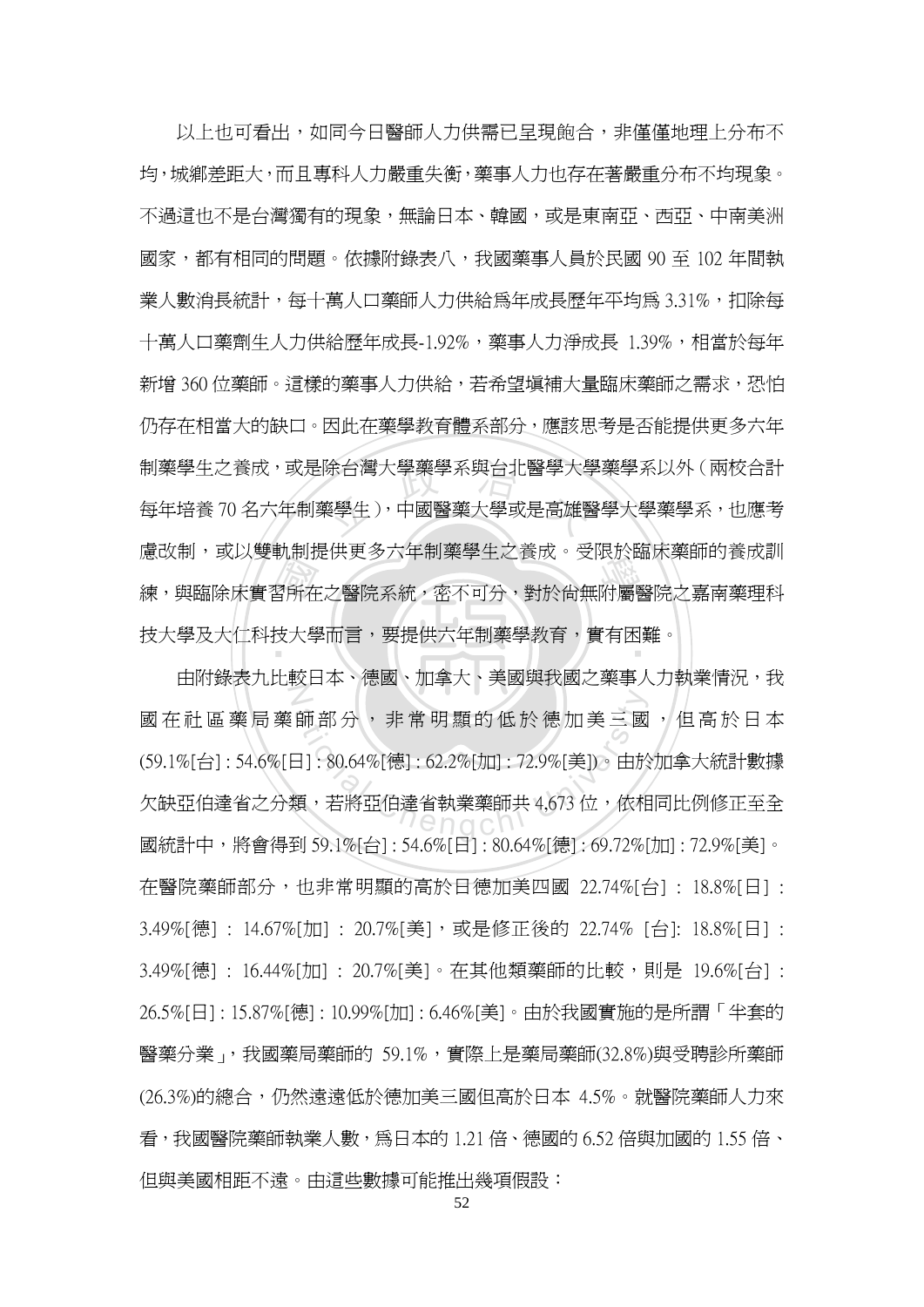- 1. 我國處方釋出率仍低,相較於鄰國日本與韓國,具有類似的醫藥分業發 展背景與歷史,卻遠遠落於其後,顯示我國的醫藥分業制度仍然需要積 極且持續的努力及推動。
- 2. 我國醫療體系在基層醫療及家庭醫師的轉診體系,可說是非常失敗。民 眾就醫,仍偏好前往醫院,衛生主管機關怠於行事與全民健保系統政策 引導推動不足,難辭其究。主管機關在政策宣導上,雖然經常性的以口 號方式鼓吹民眾依病情就醫,實際上未能有具體作為,以強力推動轉診 體系的建立。主要原因應該與不願得罪各中大型醫療系統有關,因為歷
- 到於金層會療影所入砍旧心。金層會療體來,僅僅分配到健休総确的<br>分之一,應該如何利用部分負擔等手段,及更積極的政策工具,來推動<br>完整的分級就診及轉診制度,基層醫療體系取得更多之健保資源,與相 任最高衛生首長多數來自於醫界,而且都是大型醫療體系。<br>3. 民眾就醫行為,經歷近 20 年的健保教育後仍未被導正、這也 完整的分級就診及轉診制度,基層醫療體系取得更多之健保資源,與相  $\mathbb Z$ 3. 民眾就醫行為,經歷沂 20 年的健保教育後仍未被導正、這也反應出民眾 對於基層醫療診所欠缺信心。基層醫療體系,僅僅分配到健保總額的四 對負擔更多的醫療照護責任時,也可以因勢利導,將醫藥分業完整落實。
- 、<br>動不完整,及醫院及診所的處方籤釋出比例<br>仍依循陋規,以「藥價差」<sup>9</sup>彌補健保總額導<br>醫院必須依賴各項藥品,取得「藥價差」爲 4. 醫藥分業推動不完整,及醫院及診所的處方籤釋出比例始終偏低,源自 於多數醫院仍依循陋規,以「藥價差」"彌補健保總額導致收入不足的缺 口。因此,醫院必須依賴各項藥品,取得「藥價差」為利潤填補總額缺 口,或為營利之來源。即使是政府所屬的部立醫院(如衛生福利部所轄的 台北醫院等 27 家醫療院所)釋出之處方籤,仍為盞盞之數(2011 年健保資 料顯示醫院處方釋出率爲 $0.41\%$ ) $^{\rm 95}$ 。
- 5. 依附錄表十二可以看出,台灣各級醫院,仍以醫學中心擁有最豐富的藥 事人力,病床與藥師比爲 12.46,也就是每位藥師依比例負責 12.46 床;

<sup>94</sup> 本文作者認爲「藥價差」來自於商業行爲中依據採購能力多寡與付款期限長短,自然產生的 價格優惠效果(量價關係),許多反對意見以「藥價黑洞」稱之。事實上全民健康保險對於藥價採 取單一價格認定本來就違反商業交易的本質,也違反公平交易的基本原則。以藥價黑洞形容對於 藥品供應商是一種沉重的道德枷鎖。

 $^{95}$  王惠珀,〈全人教育是藥學教育制度改格的前題〉,《藥學雜誌》,110期,28卷,No.1,頁 7-10, Mar. 31,2012。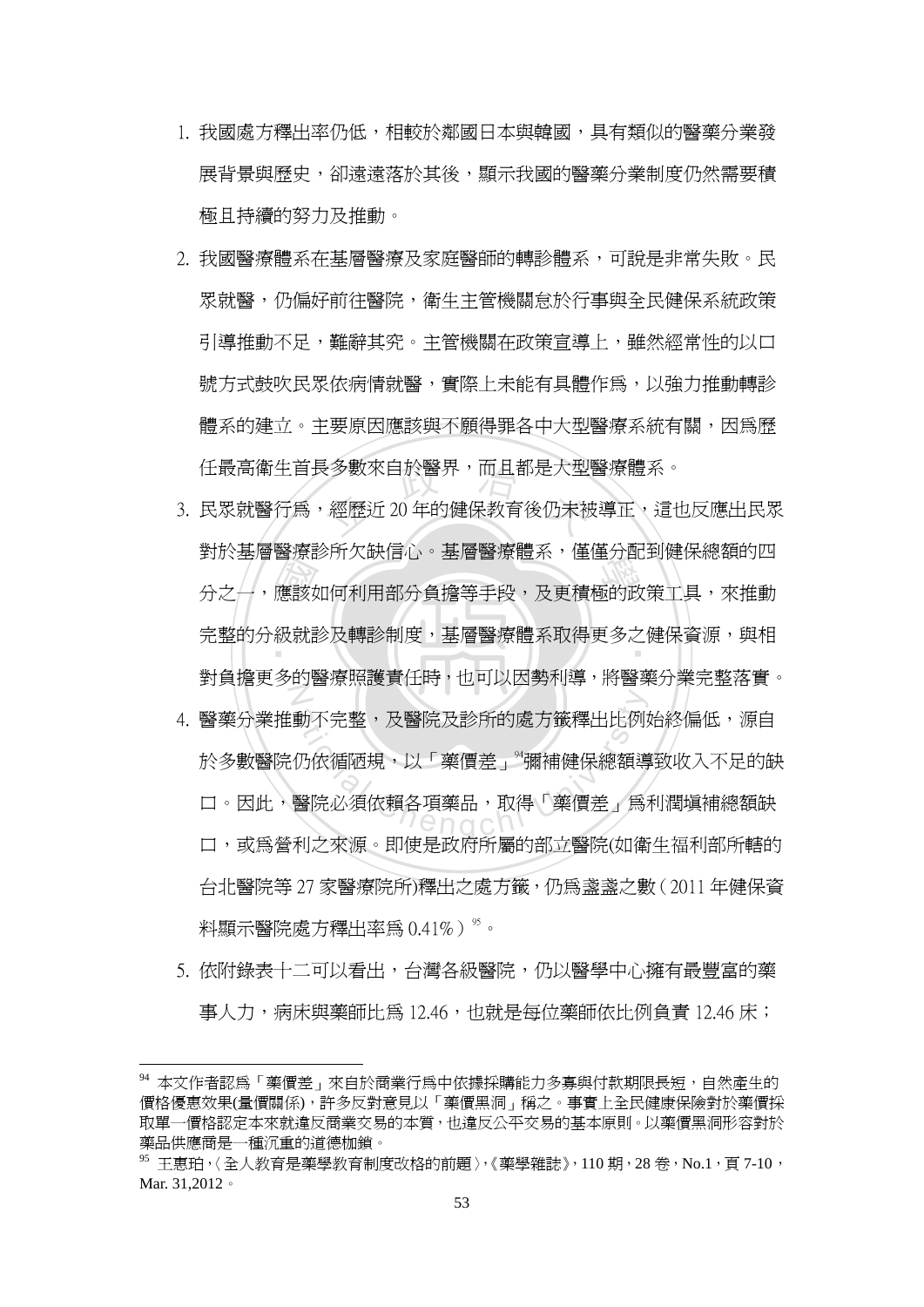在次一級的區域醫院則成為 17.51 床,更次級的地區醫院增加為 22 床。 但事實上,醫學中心的藥事人力,存在著嚴重的血汗壓榨情況。原因在 於醫學中心必須將相當大量的藥事人力,運用於臨床與研究發展,還有 高標準的藥事行政管理。第一線的調劑藥師,無論是門診或是住院部門, 都呈現調劑量嚴重超標的情況。

理、藥品物流管理、藥品供應、藥品再包裝、藥物不良反應通報及臨床<br>研究發展等功能。因此,即使該醫院的藥事人力,表面上符合規定,但 學 從事藥事服務的藥師工作量或調劑量,往往都要再增加 40-60%。 6. 全民健康保險署曾於民國 103 年公告療院所藥師合理調劑量(參見附錄 表十一)。但是,無論衛生福利部或中央健康保險署,都有意無意的忽視 醫院藥事人力,必然會有相當比例被使用於藥事服務以外的藥事行政管 研究發展等功能。因此,即使該醫院的藥事人力,表面上符合規定,但

■<br>音音, ‧ 藥事人材的培育,基於法定業務與責任,其範圍自藥品研發與製造,經過儲 N <sup>a</sup>t<sup>i</sup>ona<sup>l</sup> <sup>C</sup>hengch<sup>i</sup> <sup>U</sup>nivers<sup>i</sup>t<sup>y</sup> 運及調劑過程,傳遞給最終使用者的完整生命周期,都是由藥師主導、監製、參 與及負責。由附錄表三可看出,藥師執業範圍之大,內容之廣泛,無論臨床與非 臨床都必需具備高度的知識與專業內涵,因此對於藥學人材培育必須以非常積極 的政策與態度進行籌劃及執行。多數藥師受限於過去藥學教育之內容不夠廣泛及 整體資源不足,無論在執業容的專業程度與高度,都有持續加強的必要。

除了藥事法規與國際接軌的趨勢,臨床藥學人力的需求,加上高品質藥事人 力仍然極端缺乏,在在都使得藥事人力的供給與培育,並不能僅就數據上的人口 數比例已達先進國家水準而應減緩。相反的,對於藥學生的培養人數,仍應考慮 適量的增加,亦應鼓勵並加強投資新一代藥師之跨領域專長培養及出國進修(與 國際接軌)。行業與專業的競爭力應構築在知識內容的提昇,而非已人力供需為 保障專業的唯一手段。藉由法規鬆綁對於藥師執業的限制,其實更有助於藥師的 專業表限,正如同前章第三節所述,美國加州藥事管理委員會認為擴大藥師執業 處所得兼管兩處藥局,其實更能強化藥師的管理能力。這就是藥師專業與管理專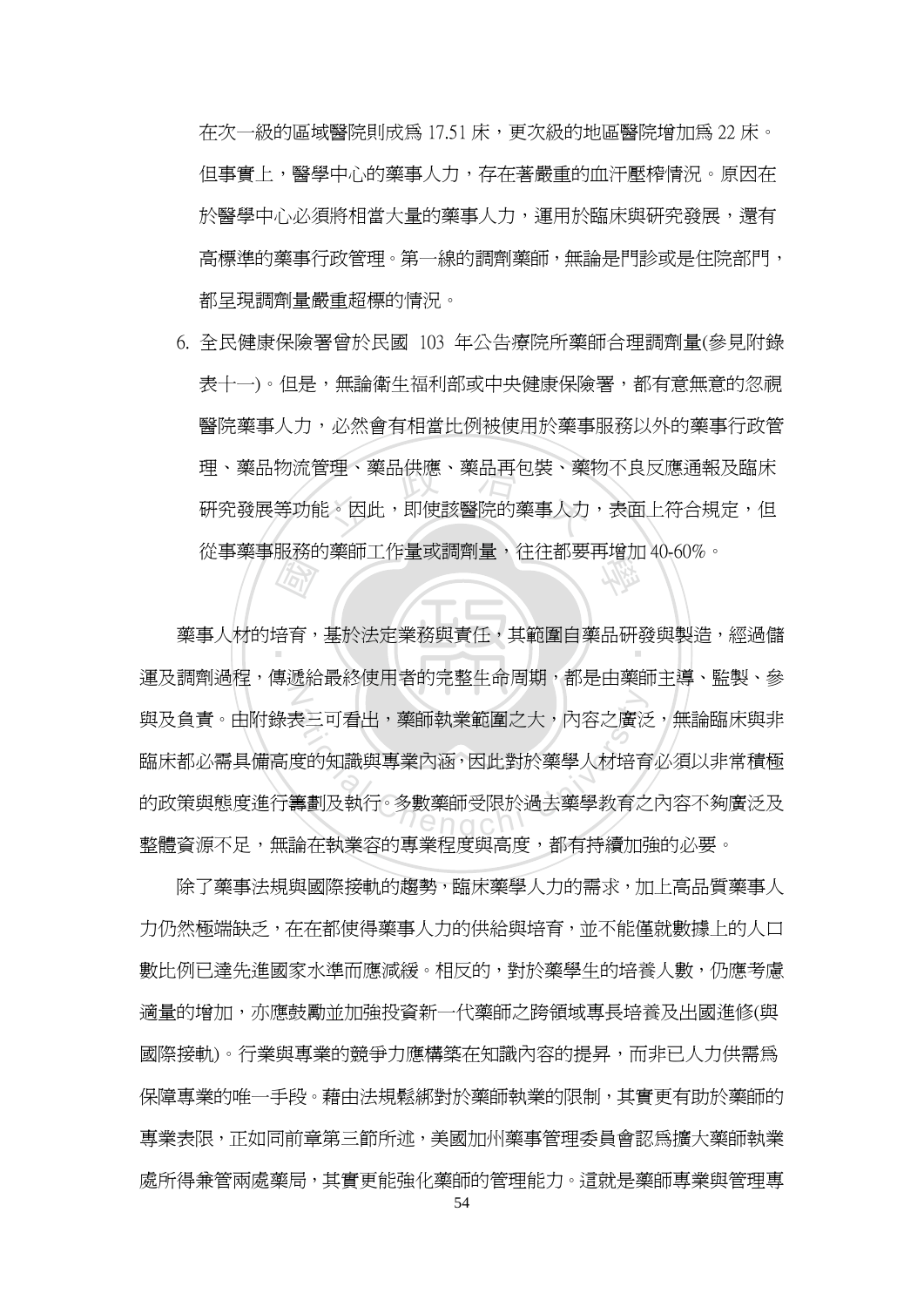業的跨領域專長發揮。德國藥師會在 2013 年年報中也以明確數據指出,單點的 藥師個人執業藥局的競爭力與服務能力是在衰退中,2-3 家的小型連鎖藥局或品 牌藥局能提供更優質的服務內容及競爭能力。

之上,特別是被高度期待結果的醫療產業,實無法以低廉的成本構建可以期待的<br>優良人力。<br> 對於在職藥師的持續教育,應該擴大專業範圍及內容強度。雖然藥師專科化 的趨勢尙未形成,但是藉由醫師、牙醫師及專科護理師的進步趨勢,藥事人力的 專科化應該勢在必行。也就是未來應該是,特定的業務只能由特定專科的藥師來 執行。藥事人力專業化,其實有助於醫療產業的進步,也有助於提昇藥師平均薪 資及收入,與國際水準相近。必須要注意的是,任何的品質都是建築在一定成本 優良人力。

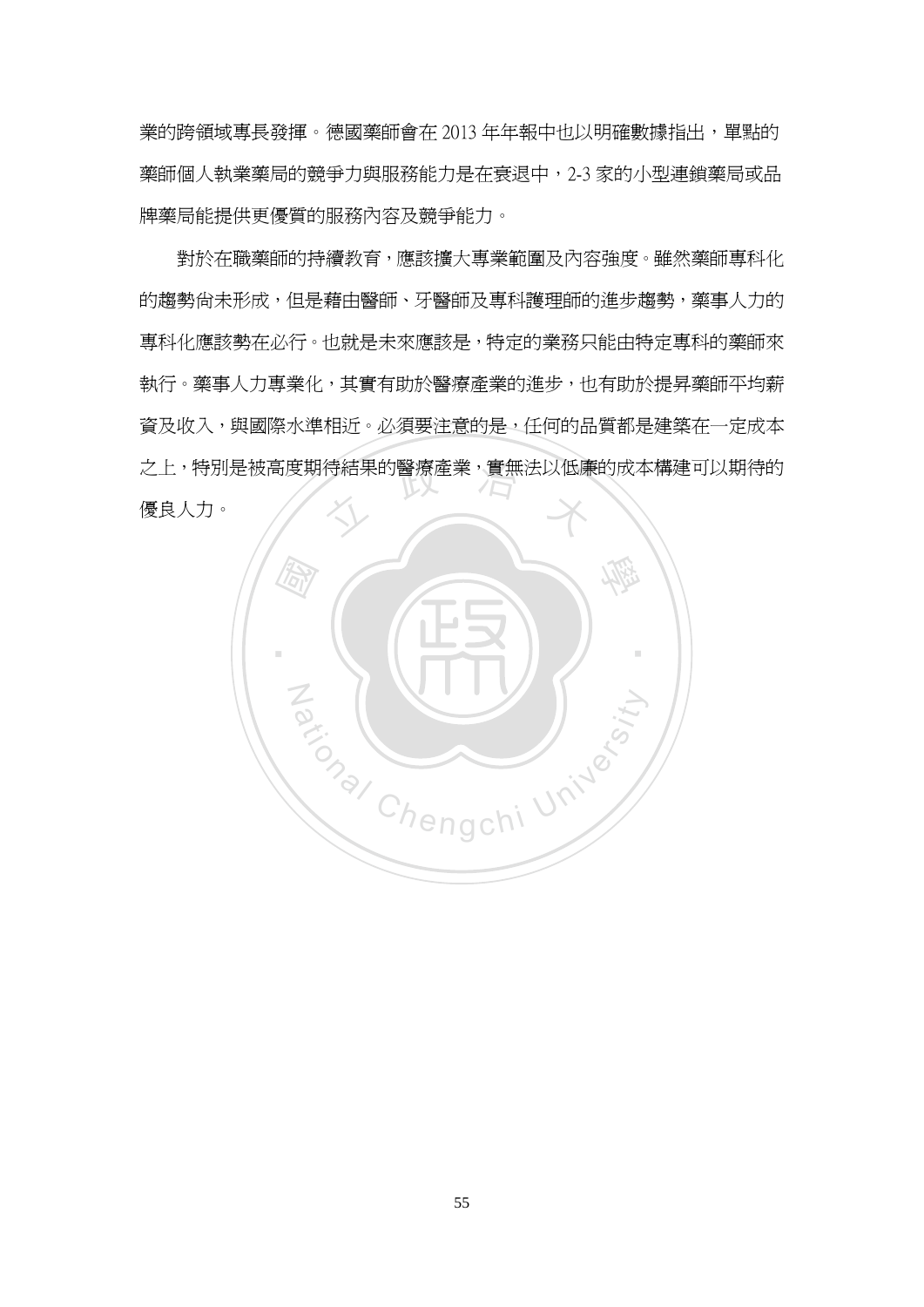### 第四章 結論與建議

#### 第一節 結論

 $\overline{a}$ 

人。在<br>任主<br>釋憲案 、131上 - 1315年119人5月及米郎 1920<br>新建立清新與社會信賴度的藥師<br>[的, 险了代実毆師的毆師八命全同 學 師團體及藥師個人。在立法院第 8 屆第 5 會期,社會福利及衛生環境委員會舉行 第二章第三節所述的正反意見,主要取自於醫師公會全國聯合會、新北市醫 師公會、醫療法律學者、中華民國基層醫療協會、台灣醫師兼藥師醫療協會等醫 藥事公協會專業團體的公開發言、立法院公聽會表述、期刊上發表意見及憲法法 庭上之表示等等。反對開放例外規定的主要是衛生主管機關(改制前的衛生署) 及藥師公會全國聯合會、多位大學藥學系教授,基本的理由就是基於藥師兼具 "物" 與"人"的執業特性,不希望再次引發藥師不親自執業與和牌借牌的否 風,可能重創近年來重新建立清新與社會信賴度的藥師形象。有趣的是,主張開 放的藥師執業處所限制的,除了代表醫師的醫師公會全國聯合會,也包括次級藥 由劉建國委員擔任主席的「藥師法第十一條條文修正草案」公聽會 $^{\circ}$ 。

‧‧ 變,實有調整的必要。醫師公會全聯會法規召委陳夢熊醫師及新北市醫師公會理<br>事長張嘉訓醫師均指出,現行電腦與網路科技,再搭配衛生福利部建構的醫事人<br>員憑證 IC 卡,與健保署的醫事人員執業登入系統,要檢視藥事人員出勤,勾稽<br>是否親自執業,實在不是困難。黃茂榮與湯德宗大法官在協同意見書中指出,人 公聽會邀請釋憲案鑑定人,陽明大學教授黃文鴻表示,很多限制因為時空改 事長張嘉訓醫師均指出,現行電腦與網路科技,再搭配衛生福利部建構的醫事人 員憑證 IC 卡,與健保署的醫事人員執業登入系統,要檢視藥事人員出勤,勾稽 是否親自執業,實在不是困難。黃茂榮與湯德宗大法官在協同意見書中指出,人 民基本權利保障,應起自人民本來是自由人。代表行使國家權力的機關,在自由 人的基礎上提出具體正當理由,才能以憲法肯認的方式,並且遵守比例原則,來 制定法律加以限制。「其限制規定之規範設計不應當是:原則限制,例外許可; 而應當是:原則自由,在具體情形,例外加以限制。」因此,符合規定的藥師執 業限制模式應是:「藥師固應親自執行業務。但得自由擇定一處或多處為其執業 處所。為防止藥師不在登記領照執業之處所,親自執業,而由他人執業,可以規

<sup>96</sup> 劉建國,〈立法院第 8 屆第 5 會期社會福利及衛生環境委員會舉行「藥師法第十一條條文修正 草案」公聽會會議紀錄〉,《立法院公報》,第103卷,第42期,2014年5月22日。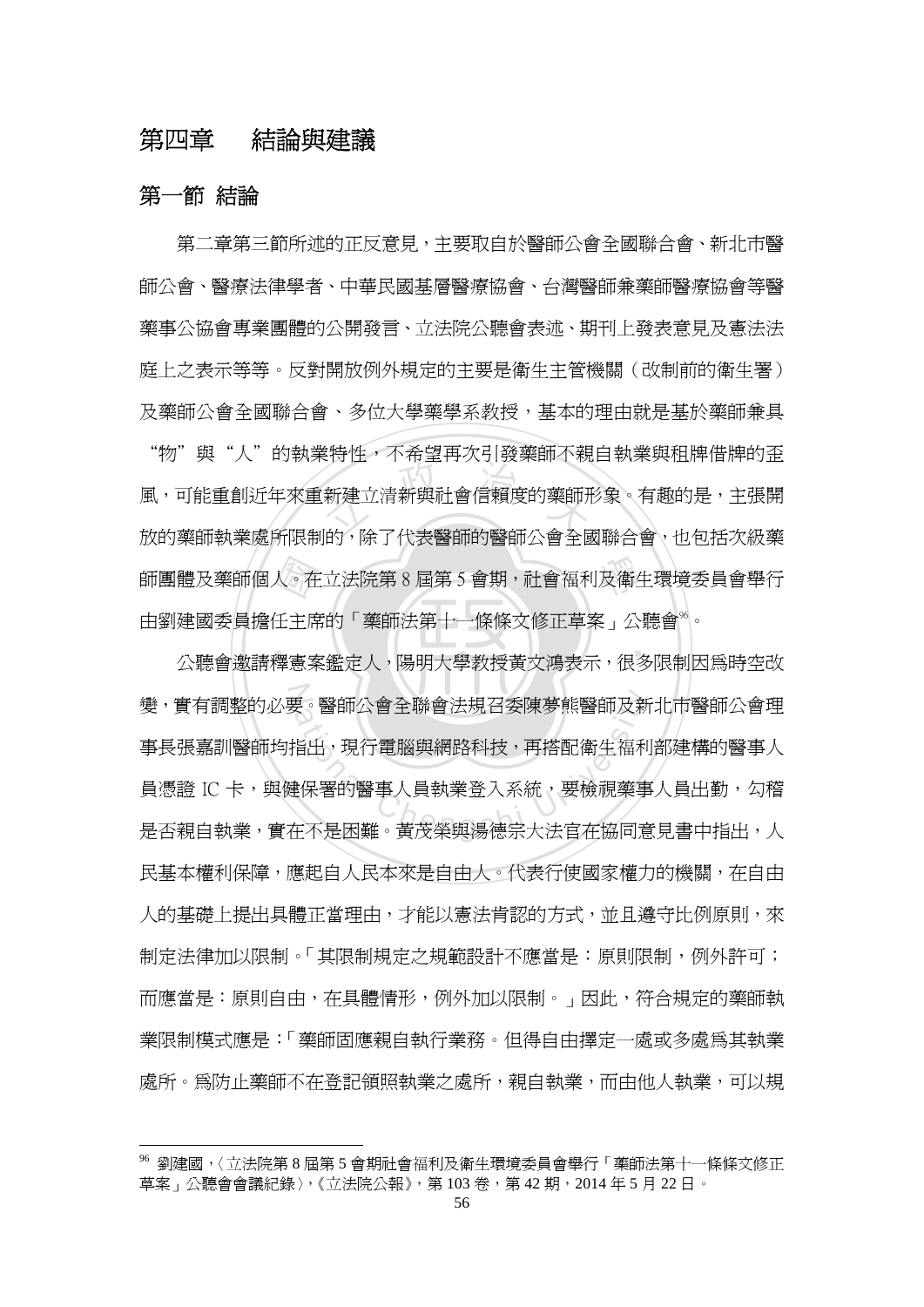定藥師在一個處所執行業務時,應以電腦連線通報其正在執行業務之處所,並在 其電腦檔案內依時序記錄事後可供稽核之服務內容<sup>97</sup>。」

ポ 日北<del>國字八字案字示八中而</del>及在夜輪水案字町先所), 國內以四力會字為王<br>體的態勢,已相當清楚,中西醫藥之權利義務與限制已臻分明;藥學體系日趨健<br>全, 藥師修習學分及教學內容, 已大幅提昇, 與過去不可同日而語。改制前的衛 利部之醫事目法規,即多達 110 部,食品藥物管理目亦高達 147 部;目前教育體<br>系每年可以培養近千名藥學生,其中還有超過百名的臨床藥學人材(台大藥學 ‧ 全,藥師修習學分及教學內容,已大幅提昇,與過去不可同日而語。改制前的衛 N <sup>a</sup>t<sup>i</sup>ona<sup>l</sup> <sup>C</sup>hengch<sup>i</sup> <sup>U</sup>nivers<sup>i</sup>t<sup>y</sup> 從歷史的角度回顧,早年藥師未能親自執業乃自於 1. 法規體系未健全、 2. 教育體系無法供應最起碼的藥學人力、3. 傳統醫學與西方醫學系統尚未調和、 4. 藥師學養不足,特別是法治、專業與執業倫理觀念的欠缺、5. 人民對於接受 專業藥事服務素養不足、6. 整體醫療環境仍在混亂中,無照密醫,無照藥房混 雜,製藥業亦無合理之品質與流向管制系統,無照藥商充斥等多種因素。然而這 些種種的亂象,已不復當年,我國醫藥體系法規已相當完整且成熟,僅僅衛生福 系每年可以培養近千名藥學生,其中還有超過百名的臨床藥學人材(台大藥學 系、台北醫學大學藥學系六年制及各校臨床藥學研究所);國內以西方醫學為主 牛署於民國 98年 12月 31日,以衛署藥字第 0980302525 號令<sup>8</sup>,發布施行藥師執 業登記及持續教育辦法,規定所有藥事人員必須於六年內修習 150 持續教育學 分,始得換發執業執照,以維持執業所需之專業知識,及更新科技與法規發展相 關能力。對於提升執業藥師水準與能力及汰除未能與日精進之藥事人員有一定之 幫助。今日社會中,不具合格身分醫事人員已相當少,密醫、密牙醫、無照藥局 或無照藥商等情況,亦不多見。製藥產業由於數十年來階段性強制提昇水準,由 GMP 至 c-GMP 再至 PIC/S GMP。再向前後延伸至原料藥 API GMP、優良藥品儲 存/運送規範 (Good Storage Practice/Good Distribution Practice, GSP/GDP), 以及優 良藥品調劑規範 (Good Dispensing Practice,GDP),汰劣留強,品質管理系統與 藥物流向管制,已與國際法規水準接軌 。

從科技面而言,衛生福利部為搭配電子病歷與健保 IC 卡的使用,已對於臨

<sup>97</sup> 李志宏,施肇榮,〈違憲藥師法第 11 條修法(上)─執業自由仍未解、法官憂再度違憲〉,《台 灣醫界》, 57 卷, 8 期, 百 42, 2014年。

<sup>98</sup> 行政院衛生署衛署藥字第 09803012525 號公告,2009 年 12 月 31 日。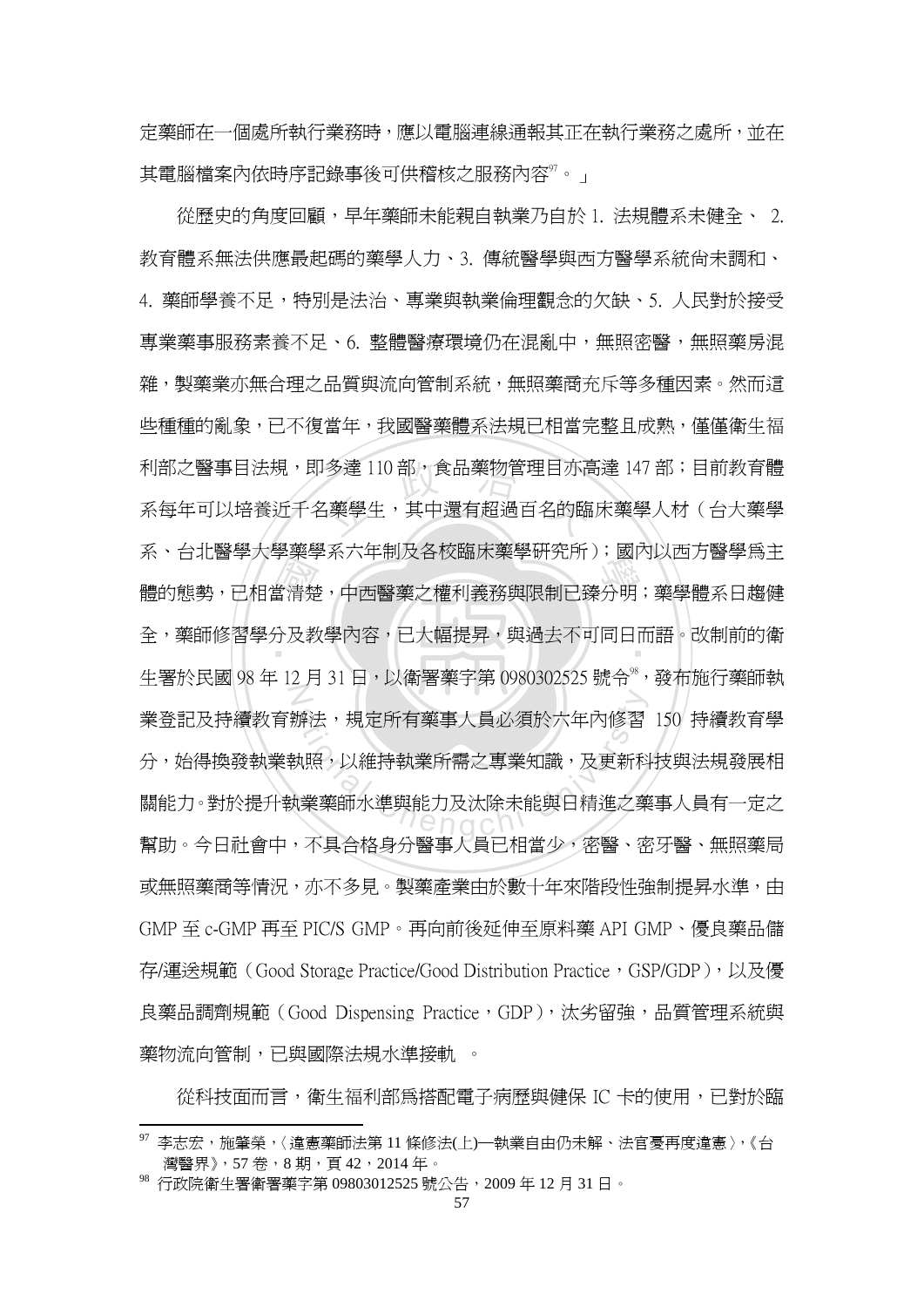床執業醫事人員提供「醫事人員憑證」IC 卡。如同自然人憑證,一人一卡,醫 事人員親自執業的監督機制已然完成。使用「醫事人員憑證」IC 卡登入時,執 業處所、地點與登入、登出時間都能清楚紀錄。以前,擔心醫事人員未親自執業 而無法監督與查核的情況,藉由醫事人員身分憑證與網路建設的發達,已不復存 在。

了<br>一應在<br>微關認 大法官第 711 號解釋出爐後,因與<br>宣告,應自該解釋公布之日起,至 フ・南王福智的?力返廻修仏宿加邑貴力式?府来師仏弟 II 床修正局・ 来師教<br>業以一處爲限,並應在所在地主管機關核准登記之醫療機構、依法規定之執業處 所或其他經主管機關認可之機構爲之。但於醫療機構、藥局執業者,有下列情形<br>-N 醫師以外之所有醫事人員執業在其身分專法中,均明訂限一處執業,惟醫師 只被限定在所在地主管機關核准登記之醫療機構為之。並無明文規定"限一處 "。除藥師與牙體技術師以外,其他醫事人員執業限制也都有例外規定。藥師執 業處所限制, 在司法院大法官第 711 號解釋出爐後, 因與憲法第十五條保障工作 權之意旨相牴觸,已被宣告,應自該解釋公布之日起,至遲於屆滿一年時失其效 力。衛生福利部,乃透過修法增加但書方式,將藥師法第 11 條修正為:「藥師執 之一,並經事先報准,得於執業處所外執行業務:

- 一、藥癮治療或傳染病防治服務。
- 二、義診或巡迴醫療服務。
- 三、藥事照護相關業務。
- Chi University 四、於矯正機關及經中央主管機關公告之無藥事人員執業之偏遠地區, 執行調劑業務。
- 五、其他經中央主管機關認定之公益或緊急需要。

前項但書執行業務之辦法,由中央主管機關定之」。

衛生福利部續於民國 103 年 9 月 24 日,以衛部醫字第 1031665757 號令,頒 布「藥師於執業處所外執行業務管理辦法」,內容如下:

第一條 本辦法依藥師法(以下稱本法)第十一條第二項規定訂定之。

第二條 藥師有本法第十一條第一項但書各款情形之一,於執業處所外執行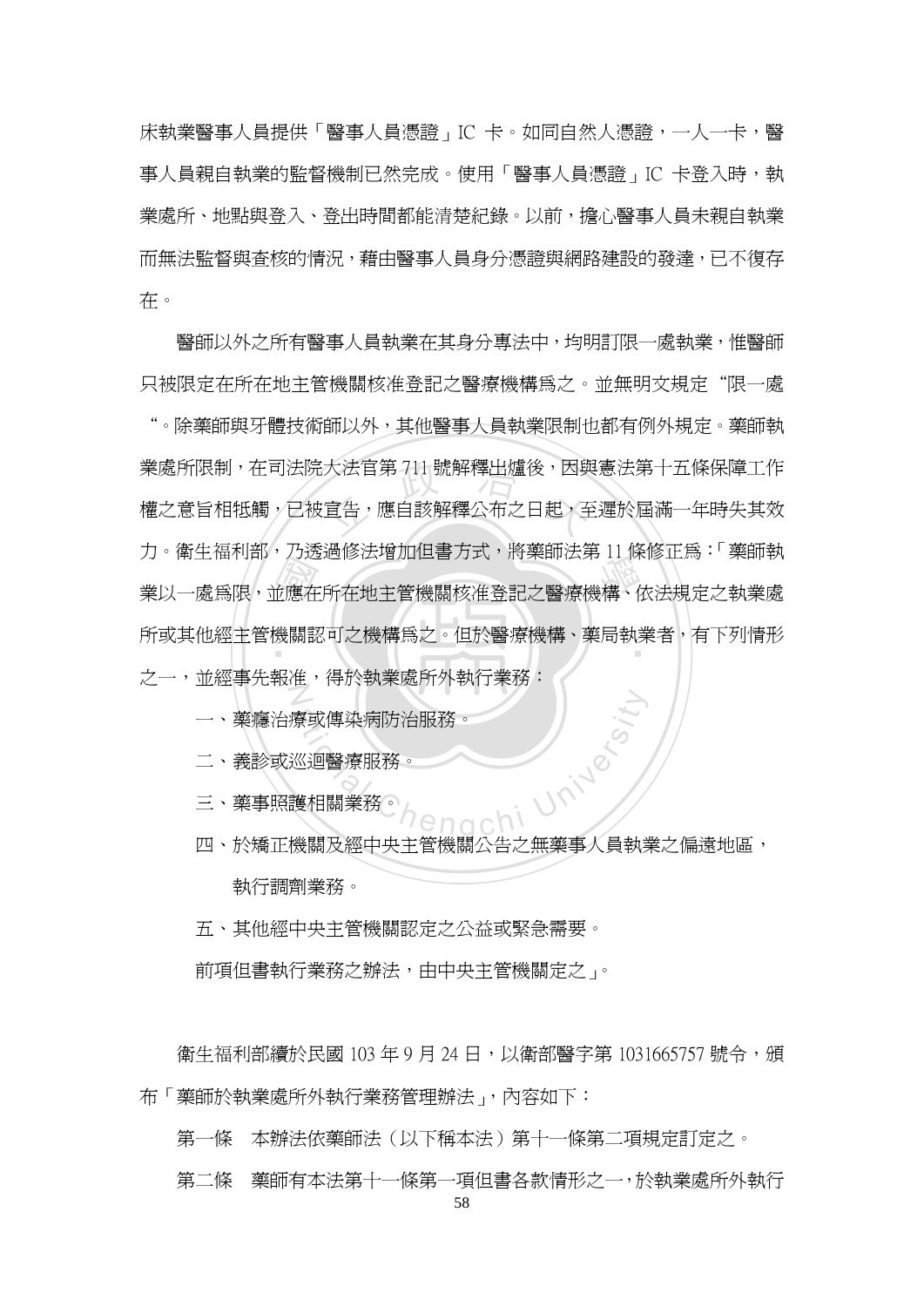業務(以下簡稱支援)者,應事先報請所在地直轄市、縣(市)主管機關核 准。所在地直轄市、縣(市)主管機關於審理前項申請時,應考量申請人原 執業處所之人力配置、業務執行、支援者工作時數分配之適當性、支援期間 是否過長及支援之必要性等因素。所在地直轄市、縣(市)主管機關核准第 一項申請後,其為越區者,並應副知支援地直轄市、縣(市)主管機關。 第三條 執業於醫療機構或藥局之藥師,經事先報准於執業處所外執行業務 者,應依下列規定為之:

一、被支援之醫療機構或藥局,除有藥事法第一百零二條規定所定情形

外,應已聘有至少一名專任藥師或藥劑生。

!聘有至少一名專任藥師或藥劑生<br>執業之醫療機構或藥局,除暫時停 二、支援者原執業之醫療機構或藥局,除暫時停止藥師業務者外,應至 少留有一名藥師或藥劑生於醫療機構或藥局執行業務。

ッ<br>ローコントの<br>ニーエ作時數,應依勞動基準法相關規定,且其時數應加總計算。

一作時數<br>作時第二章 第四條 本法第十一條第一項第一款及第二款所稱服務,指執行本法第十五<br>————————————————————  $\overline{Z}$ 條第一項第二款所定藥品調劑業務。

<sup>a</sup>t<sup>i</sup>ona<sup>l</sup> <sup>C</sup>hengch<sup>i</sup> <sup>U</sup>nivers<sup>i</sup>t<sup>y</sup> 第五條 本法第十一條第一項第五款所定緊急需要,包括專任藥師因傷病或 其他個人因素。

本文認為藥事人員執業限制的修正,應符合多數藥師的利益,且能維護社會 大眾之健康利益並有助國民健康權。保障民眾使用藥物時,接受專業人員服務的 權利。諸多正反意見中,我們應該注意的是,專門職業技術人員之所以成為專家, 日受到法律的保障,也正是其專業。因此,專門職業技術人員的執業倫理,與執 業道德,應該時時銘記在心。其基本原則,應該就是「親自執業」及「利益衝突」 (conflicts of interest)。親自執業,不只適用藥事人員,其他醫事人員也有相同的適 用。藥師以外,各類醫事人員,都存在著未親自執業的問題。密醫和牌看診,無 照醫事人員,提供服務與治療的現象仍然存在,雖然不能說是比比皆是,但業界 時有耳聞,日大家心中有數。藥師,因爲存在開業與受聘的問題,又夾雜醫藥分

59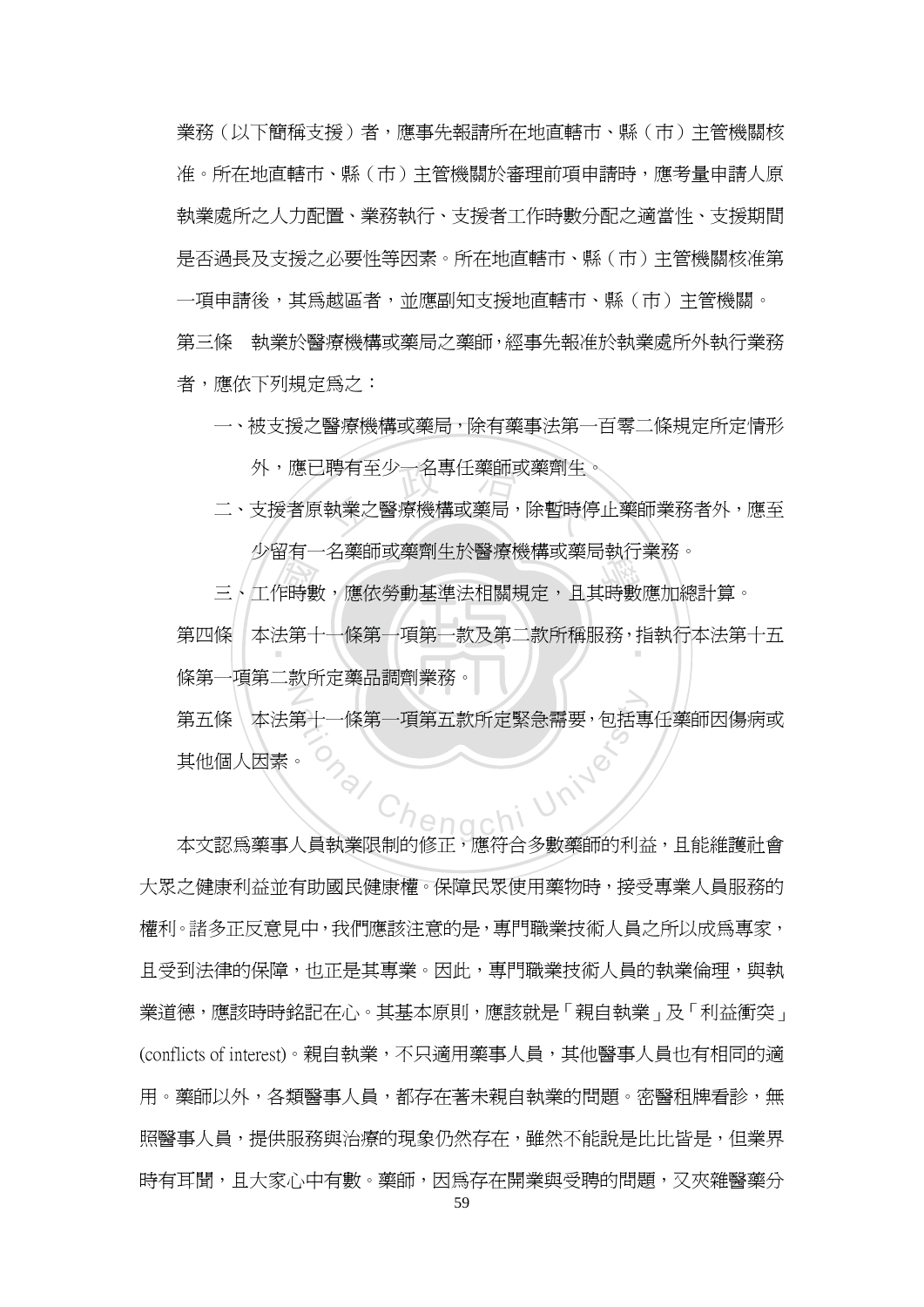業的利益問題,所以特別受到矚目。在不同行業別中,我們也可以看到類似的例 證,即使是身為法律人的德國律師,於 19 世紀時也有從屬單一邦高等法院的限 制,也不能在登錄執業所在地以外開設分所;過去香港計程車也有執業牌照總量 管制的限制,這些都是專業人員執業限制的一種。蘇永欽大法官在 711 號解釋一 部協同一部不同意見書中表示,制度性保障不謂不能改變。換言之,制度性的限 制也有可能隨著時代而改變,但不會改變的是專業服務內涵中的「親力親爲」, 也就是「親自執業」。

 國 :不應該擁有藥局。無論是門前藥局<br>這也是另外一種權力分立原則。 <sub>内志・矽剛大内・斑足向源來帽及開立案初處力、罾帥窓相迫三寻来、<br><br>以掛號費、診査費與處置費爲報酬外,應該避免觸及藥物的調配與買賣<sup>99</sup>。因此,</sub> ‧ 在迴避「利益衝突」的原則下,對於病患是否方便,或是服務品質的問題,都不 Z ■<br>全国無法或不願承接釋出之處方等事實,也不<br>全國聯合會、台灣藥學會及各地方藥師公會,<br>全國聯合會、台灣藥學會及各地方藥師公會, 「利益衝突」,主要是提醒開業診所醫師、醫師公會及衛生主管機關,具有 開立處方權利之人,就不應該擁有藥局。無論是門前藥局,或是聘用藥師調劑, 都是擁有藥局的型態。這也是另外一種權力分立原則。醫師所持的專業是,診察 病患、診斷疾病、擬定治療策略及開立藥物處方。醫師憑藉這些專業,救人濟世, 應該成為反駁的理由。反而應該針對問題,設計制度,逐一解決。在立法院舉行 的公聽會中,開業醫師所舉出的多項理由,例如藥事支援人力平台、社區藥局備 藥品項不足、社區藥局無法或不願承接釋出之處方等事實,也不容藥事相關公協 會迴避。藥師公會全國聯合會、台灣藥學會及各地方藥師公會,都必須協助解決。 否則沒有立場主張醫藥分業,也沒有立場反對藥師執業處所限制的開放。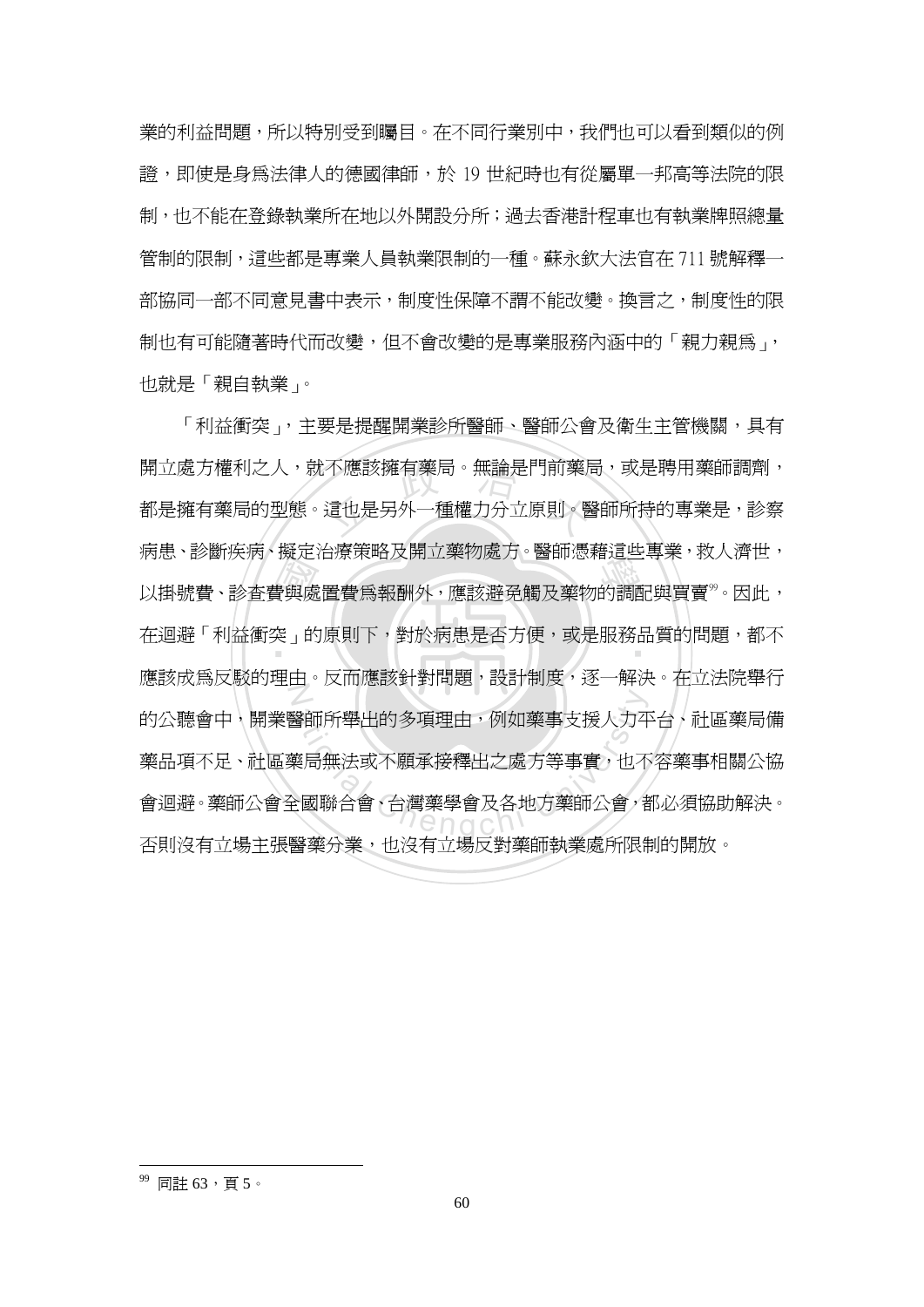#### 第二節 建議

<sup>立</sup> <sup>政</sup> <sup>治</sup> <sup>大</sup> 美國至今仍無法律強制規定醫藥分業。但是,醫藥雙方都知道要合作,以增 進病人健康。1986年美國醫學協會的倫理及公平委員會才要求,"敦促"醫師「對 於藥局中已供應的藥物或輔具避免調劑及零售,但是在某些狀況醫師在道德上可 以介入100。」「正如同美國藥局歷史機構總裁(Robert Zellmer, 1991)說:『歷史顯示 兩個職業向和諧進展。過去的進步可以增進未來的發展,尋得並保留現狀與力量 向提供病患最佳照顧之路邁進 $^{\text{\tiny{[0]}}}$ 。』我國目前存在的雙軌制醫藥分業,是醫藥 歷史進步中的過渡性階段,同時也對於社會現實的承認。基於現況,藥事人力的 普及與運用,不應該因推動醫藥分業的目標而被有意無意的忽視。本文主張並提 出以下建議:

- ‧處所附<br>執行<br>自執 1. 藥師執業處所限制應予與更大幅度之解除。利用現今科技已能達成藥師 高藥師親自執業比例與執業內容之水準。因此採用資格認定 $^{\text{lo2}}$   $^{\text{lo3}}$  , 與及時 登入與登錄(On-line Log-in) $^{\text{104}}$ ,得以確認藥師之執業地點與時間。 是否親自執行業務之紀錄與查核,輔以健保特約藥局制度,將有助於提
- (On-line Log-in) ,侍以帷認衆即之執耒地點<br>「前藥師報備支援制度,排除藥品製造身<br>「前藥師報備支援制度,排除藥品製造<br><br>發而非目前修法理由謂之,「不開放藥品製造 2. 本文支持目前藥師報備支援制度,排除藥品製造業與藥品批發業 (Wholesaler)藥師。但本文認為藥師執業處所限制應參考美國法,以利 益迴避為出發而非目前修法理由謂之,「不開放藥品製造業藥師支援之理 由是考量藥師於執行藥品、含藥化粧品監製、藥品儲備、供應及分裝等

 $100$  同註 63,頁 20。

<sup>101</sup> 同註 64,頁 5。

<sup>102</sup> 藥師法施行細則第 7 條規定:「藥師執行本法第十五條第一項第二款所定藥品調劑業務,除依 照本法第十二條、第十六條至第二十條及藥事法相關規定辦理外,並應在其作業處所標示受理調 劑作業時間及佩戴藥師執業執照。其不在時,應有暫停受理調劑之標示。」

<sup>103</sup> 全民健康保險醫事服務機構特約及管理辦法第 21 條規定:「特約醫院及診所如聘有藥事人員 提供藥事服務者,其調劑部門之設置標準準用本保險特約藥局之規定;其藥事人員至少應有一人 符合本保險特約藥局主持藥師或藥劑生之資格及條件,始得為本保險提供藥事服務。特約醫院及 診所之藥事人員,應於特約期間完成符合中央衛生主管機關規定之繼續教育,始得為本保險提供 藥事服務。」;第 40 條規定「藥局得申請為本保險之特約藥局,但其負責藥師或藥劑生須執業二 年以上,且於特約前二年內曾接受中央衛生主管機關認可之繼續教育四十八小時以上。前項所稱 執業,以從事藥品調劑相關工作為限。」

<sup>104</sup> 行政院衛生福利部中央健康保險署健保醫字第 1010087824 號函, 2012 年 5 月 30 日。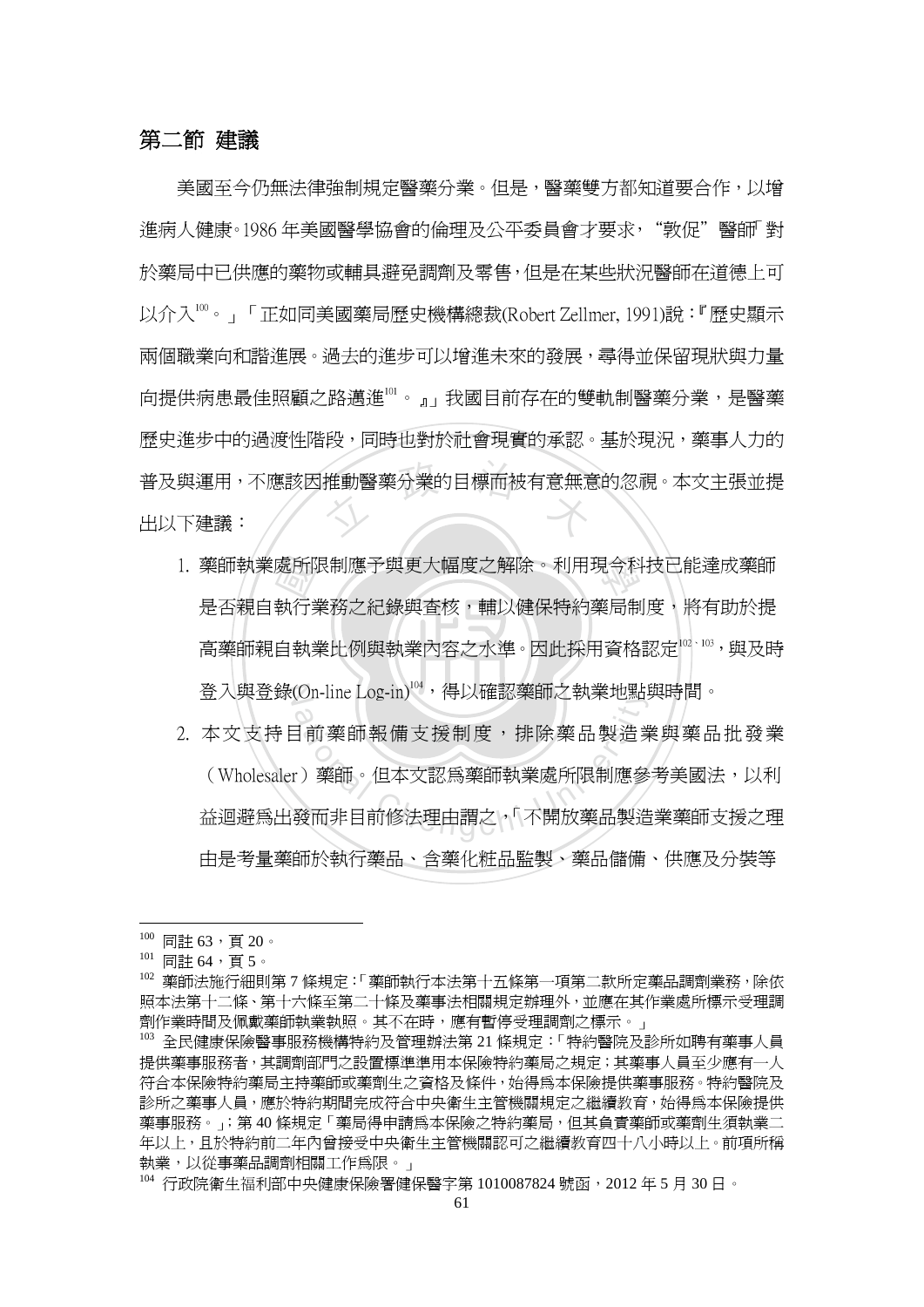業務時,應確保藥品滴合其預定用涂,符合上市許可要求,俾免由於安 全性、品質或有效性之不足而使病人或使用者陷於危險。」因此,基於 公共利益考量,要求藥品製造業藥師,執業應限於一處。以今日的科技 與品質標準,藥品製造、分裝、儲備與供應等業務,早已高度科技化及 標準化,屬於系統性管理,藥師屬於法令上必須的監督,與負責角色。 在藥物生產過程中,並非全部由藥師親自執行。因此,原修法理由欠缺 實益,對於製造業以外藥師,例如服務於教育界、行政管理、研究機構 或實驗室的藥師,仍存在職業自由遭受不合理限制之違憲可能性。

- "真人"<br>「在大人" <sup>.</sup><br>修正爲事前登錄制而非事前報准<br><mark>。同意見書中指出,人民基本權利</mark> 日田八,凶武政制死足的政計不應定,床則政刑,例不計当,而應由<br>原則自由,在具體情形,例外加以限制。因此,對於藥師執業限制的 符合規定模式應是:藥師應親自執行業務,但得自由選擇一處或多處為 N を通りている。<br>通りは、對於藥師加強親自執業之專業<br>施り其實可以有效防杜主管機關與學界之憂<br>體公共衛生體系,及有害憲法第 157 條國民健<br>《公共定體定答 710 時智體點於「焦合進行 3. 藥師執業限制應修正為事前登錄制而非事前報准制。黃茂榮大法官在釋 字 711 號解釋協同意見書中指出,人民基本權利保障,應起自人民本來是 自由人。因此限制規定的設計不應是:原則限制,例外許可;而應當是: — 其執業處所。如同建議 1 所述,今日電腦網路與醫事人員 IC 憑證,已能 達成紀錄與追蹤的功能,對於藥師加強親自執業之專業與倫理觀念及違 規懲戒的實施,其實可以有效防杜主管機關與學界之憂慮。事實上並不 存在傷及整體公共衛生體系,及有害憲法第 157 條國民健康權之重大公共 利益情況。從大法官釋字第 718 號解釋對於「集會遊行法申請許可規定 未排除緊急性及偶發性集會遊行之部分違憲,應自民國 104 年 1 月 1 日起 失其效力。」可以投射至藥師執業處所限制以事前登錄制,才是符合憲 法對於人民與專門執業人員職業管制的比例原則。
- 4. 本法第 11 條修正條文,應將前三款合倂,刪除第 4 款及修正第 5 款文字。 茲說明如下:前三款包含藥癮治療、傳染病防治服務、義診、巡迴醫療 服務及藥事照護相關業務,由於具有非固定處所執業的特性,因此明文 規定,事前報准仍屬合理,可考慮予合併保留。第4款謂「於矯正機關 及經中央主管機關公告之無藥事人員執業之偏遠地區,執行調劑業務。」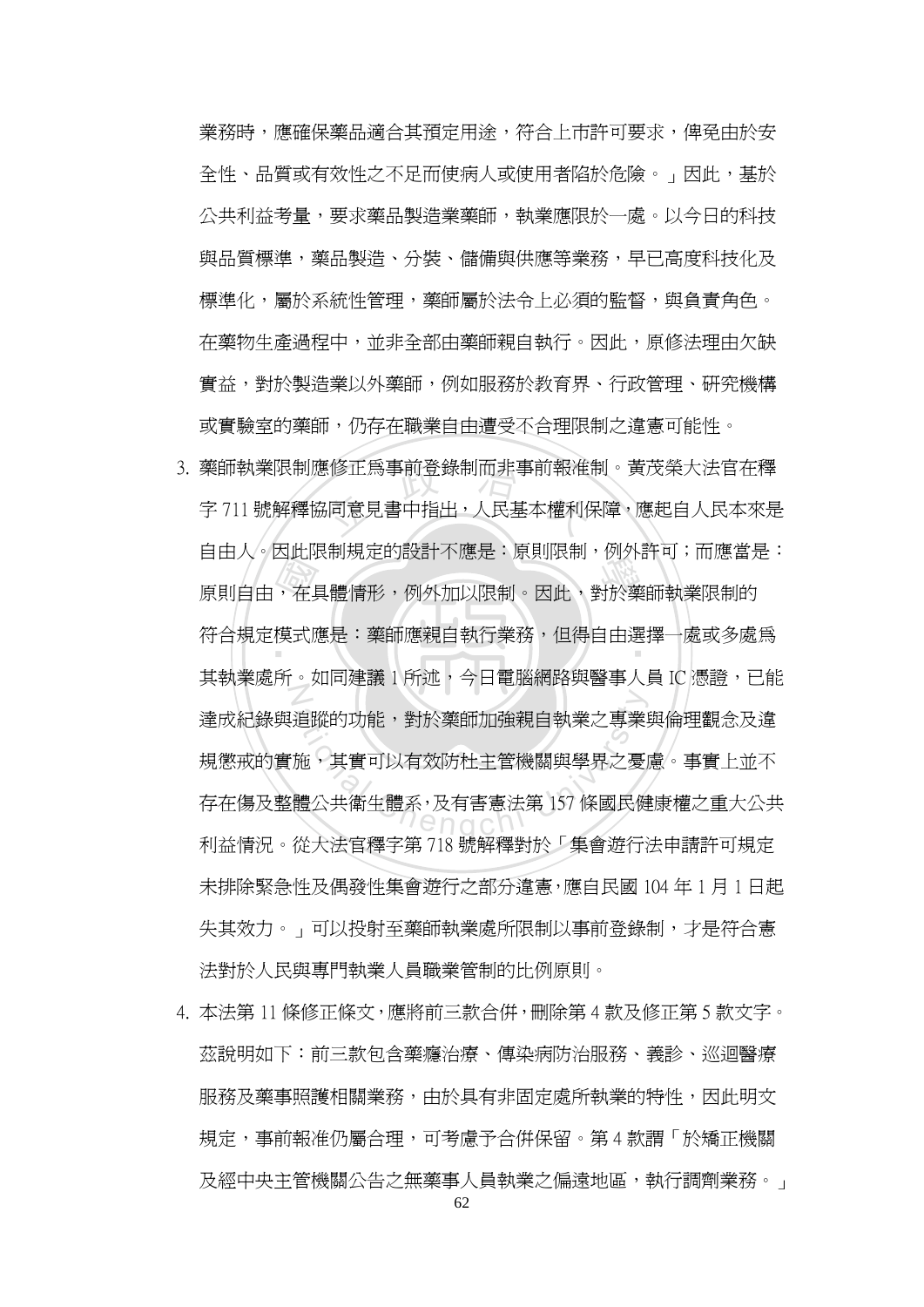城」 時況及日向寺的与重。 為自家病正候論 《秦品旨生女主任』 社文及<br>條件下沒問題,一般支援的管理就有問題? <sup>105</sup>」 修法目的,主要就是要解<br>決藥事人力不足,以支援方式,達成充分運用藥事人力的目的。 無論矯 -般病人卻沒有這樣的必要性?矯<br><br><br><br>「可以報備支援,一般小型醫療機 決藥事人力不足,以支援方式,達成充分運用藥事人力的目的。無論矯  $\sum$ 、其他經中央主管機關認定之公益或緊急需<br><br>3賦予法律彈性,避免掛一漏萬,爰增列其他<br>情形,所指緊急需要應包含專任藥事人員,<br>4時で、《四位員士法理士與法族大宮大衆 實為畫蛇添足。藥事法第 102 條第 2 項清楚規定,無藥事人員執業之偏遠 地區,得免實施醫藥分業。既然如此,何須再為「提升該等地區之藥事 品質,爱增訂藥師得以報准支援方式執業。」這理由等同指稱現行由醫 師進行調劑行為是不理想的藥事品質。既然認為醫師無法提供理想的藥 事品質,應該設計政策及方案,誘導藥事人員前往這些地區執業並取消 因現實而妥協的「無藥事人員執業之偏遠地區,得免實施醫藥分業」,而 非任由不理想藥事品質存在,讓這些區域的居民享受次等醫療品質。同 款中有關矯正機關的報備支援,更令人無法理解。收容人用藥安全與及 時性是必要,一般病人卻沒有這樣的必要性?矯正機關藥師「請假」或 「請調出缺」時可以報備支援,一般小型醫療機構藥師「請假」或「離 職」時就沒有同等的考量。「為什麼矯正機關『藥品管理安全性』在支援 正機關,一般醫療院所及社區藥局均應涵蓋,沒有強調矯正機關之必要。 第 5 款規定「其他經中央主管機關認定之公益或緊急需要」, 相對於其立 法理由:「為賦予法律彈性,避免掛一漏萬,爰增列其他經中央主管機關 認定之例外情形,所指緊急需要應包含專任藥事人員,因傷病或其他個 人因素請假之情形。」卻像是立法理由與法條文字之倒置。其實第 5 款 條文,只須立法授權主管機關做必要的認定,或是加上同其他醫事人員 執業限制之但書:「但機構間之支援或經事先報准者,不在此限。」即可 完整涵蓋所有情況。將專任藥事人員,因傷病或其他個人因素請假之情 形列,認定為公益或緊急需要,實有削足適履的感覺。

綜合以上,本文於結尾時擬再次強調,藥師的業務基本上分爲對"物"的藥 品管理與供應的商品服務與對"人"的藥事專業服務。無論是針對"物"或

 $105$  同註 2, 百 36。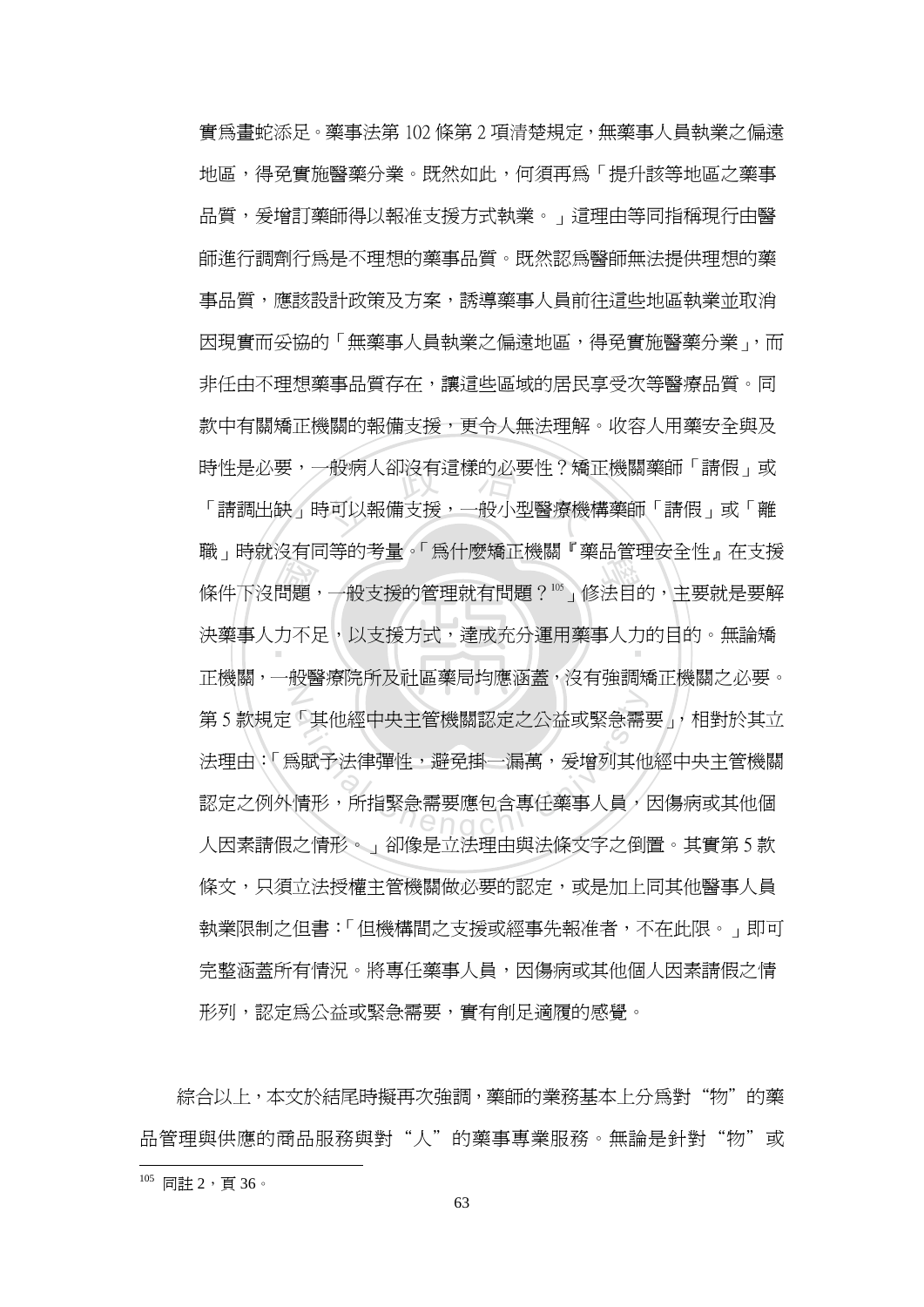"人"提供專業服務之藥師,在一定配套措施下,應無限制執業一處之必要。其 次,專業服務必須由專業人員親自為之,就是親自執業。在專業人員身分法律及 專業人員執業的倫理與道德規範要求下,親自執業是實踐專業的基本條件。同 理,藥師報備支援或接受支援的雙方,都應該具備身分與資格上的適格。基於利 益衝突迴避的考量,排除藥品製造業藥師及販賣業藥師之報備支援,但基於職業 平等原則,仍應儘快修法開放其他執業類別藥師適用報備支援制度。

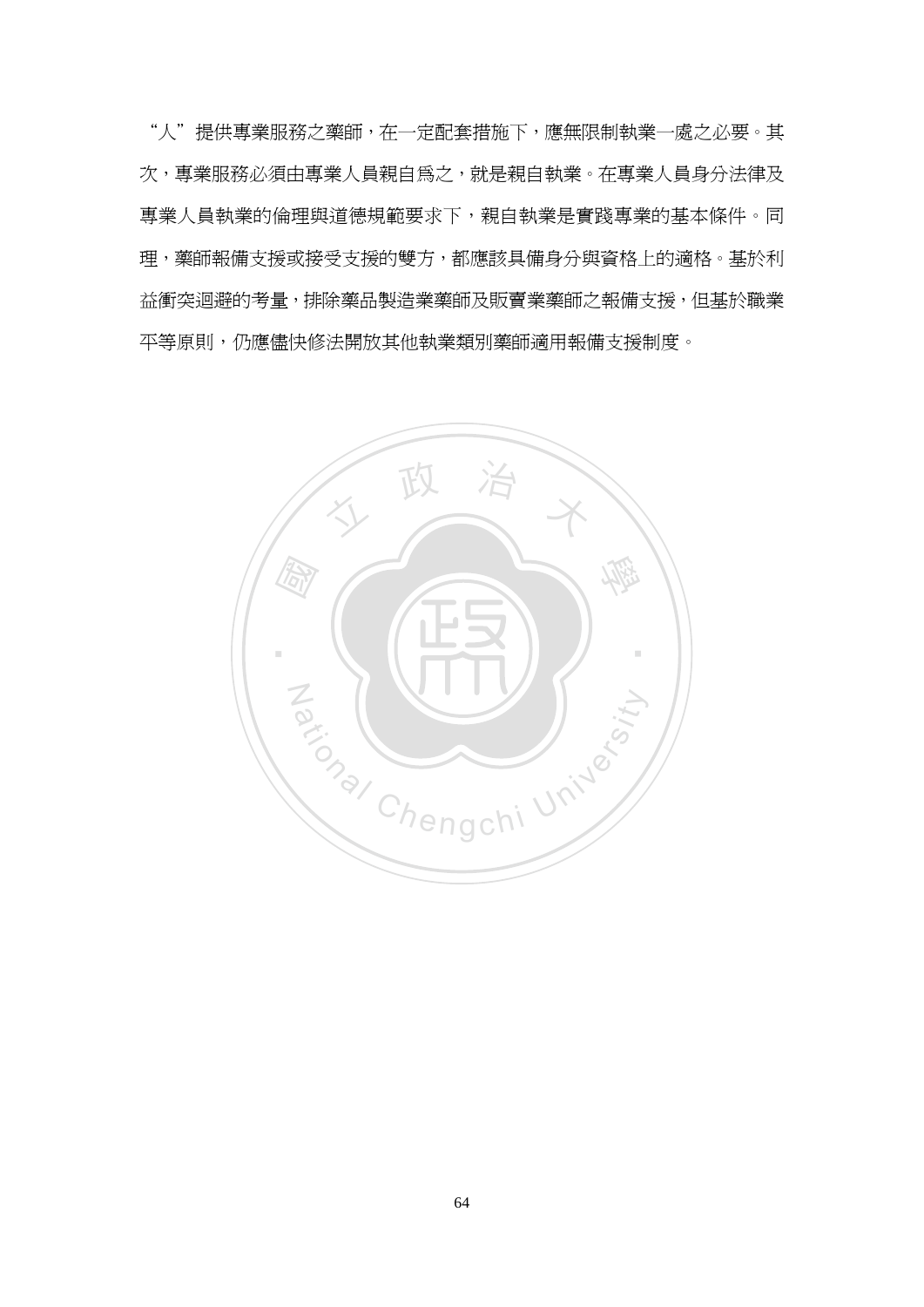# 附錄 一、 表格

 $\overline{a}$ 

|  |  |  |  | 表一 <sup>106</sup> 各類醫事人員專法立法時間、修法次數及立法順序 |
|--|--|--|--|------------------------------------------|
|--|--|--|--|------------------------------------------|

|                | 醫事人員專法                        | 立法時間              |  |  |  |  | 修法次數 | 立法順序                 |                |
|----------------|-------------------------------|-------------------|--|--|--|--|------|----------------------|----------------|
| $\mathbf{1}$   | 醫師法                           | 民國 32 年 09 月 22 日 |  |  |  |  |      | $10 \times \times E$ | 1              |
|                | 牙醫師(適用醫師法)                    |                   |  |  |  |  |      |                      |                |
|                | 中醫師(適用醫師法)                    |                   |  |  |  |  |      |                      |                |
|                | 藥師法(民國 68年 3                  |                   |  |  |  |  |      |                      |                |
| 2              | 月 26 日第二次修正 民國 32 年 09 月 30 日 |                   |  |  |  |  |      | 8次修正                 | $\overline{2}$ |
|                | 前爲藥劑師法)                       |                   |  |  |  |  |      |                      |                |
| 3              | 助產人員法(助產                      | 民國 32年 09月 30日    |  |  |  |  |      | 6次修正                 | $\overline{2}$ |
|                | 師、助產士)                        |                   |  |  |  |  |      |                      |                |
| $\overline{4}$ | 護理人員法(護理                      | 民國 80 年 05 月 17 日 |  |  |  |  |      | 6次修正                 | 5              |
|                | 師、護士)■                        |                   |  |  |  |  |      |                      |                |
| 5              | 物理治療師法                        | 民國 84 年 02 月 03   |  |  |  |  | E.   | 3次修正                 | 6              |
| 6              | 職能治療師法                        | 民國 86 年 05 月 21 日 |  |  |  |  |      | 3次修正                 | $\overline{7}$ |
| $\tau$         | 醫事檢驗師法                        | 民國 89年 02月 03日    |  |  |  |  |      | 3次修正                 | 8              |
| 8              | 醫事放射師法                        | 民國 89年 02月 03     |  |  |  |  | 日    | 2次修正                 | 8              |
| 9              | 營養師法                          | 民國 73 年 05 月 09 日 |  |  |  |  |      | 4次修正                 | 4              |
| 10             | 心理師法                          | 民國 90年 11月 21日    |  |  |  |  |      | 未修正                  | 10             |
| 11             | 呼吸治療師法                        | 民國 91 年 01 月 16 日 |  |  |  |  |      | 1次修正                 | 11             |
| 12             | 語言治療師法                        | 民國 97 年 07 月 02 日 |  |  |  |  |      | 未修正                  | 12             |
| 13             | 牙體技術師法                        | 民國 98年 01月 23日    |  |  |  |  |      | 未修正                  | 13             |
| 14             | 聽力師法                          | 民國 98年 01月 23日    |  |  |  |  |      | 未修正                  | 13             |

 $^{106}$  資料來源:全國法規資料庫,http://law.moj.gov.tw/,最後瀏覽日:2015 年 1 月 20 日。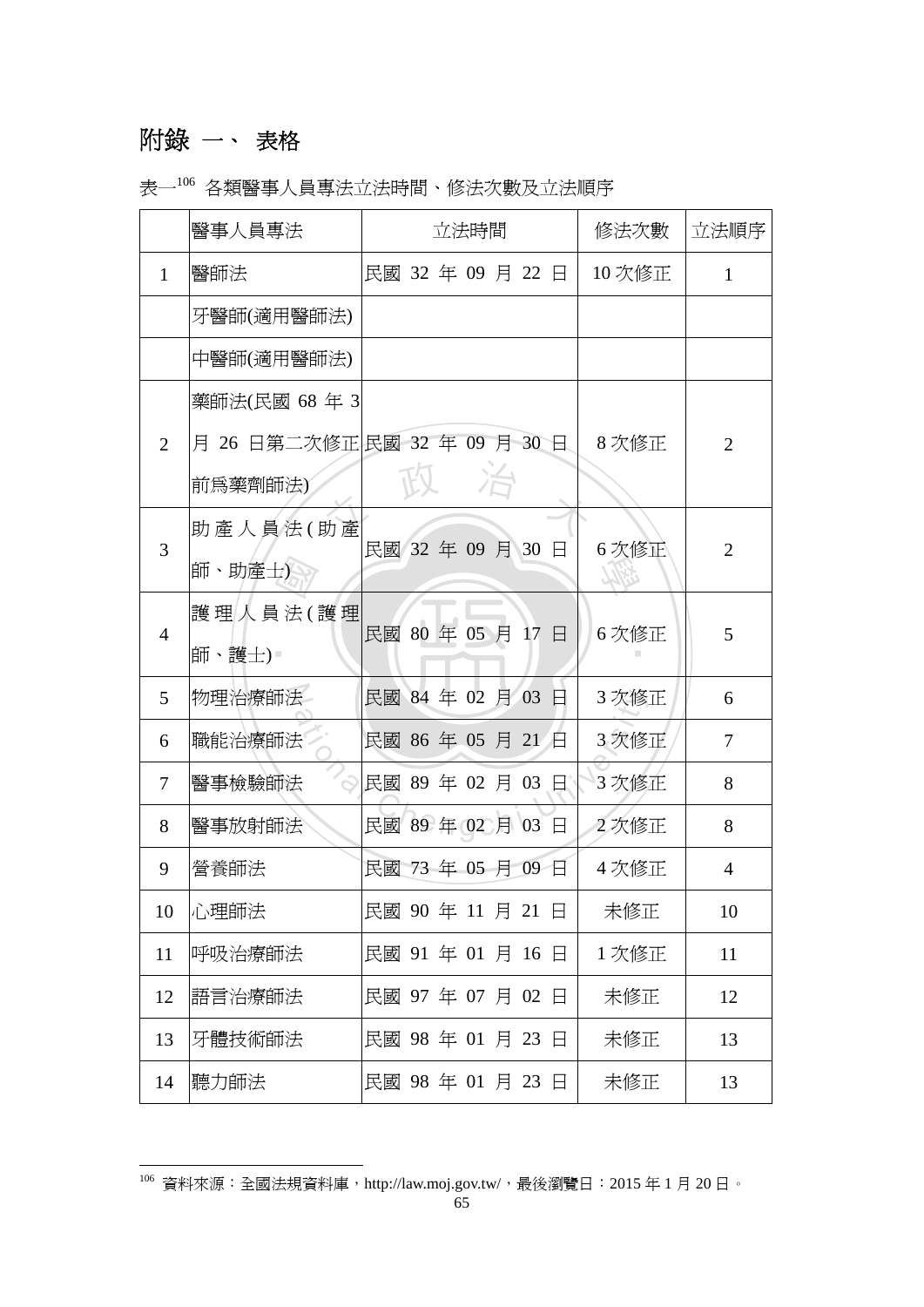## 表二 A107 各類醫事人員執業限制

|     | 醫事人員類別  執業處所限制 法條 |                                            | 執業處所限制之補充與例外                                                                                                                                                                                                                                              |
|-----|-------------------|--------------------------------------------|-----------------------------------------------------------------------------------------------------------------------------------------------------------------------------------------------------------------------------------------------------------|
| 醫師  | 無                 | 醫師法 8-2 條                                  | 醫師執業,應在所在地主管<br>機關核准登記之醫療機構爲<br>之。但急救、醫療機構間之<br>會診、支援、應邀出診或經<br>事先報准者,不在此限。                                                                                                                                                                               |
| 牙醫師 | 無                 | 同醫師法 8-2 條                                 | 同上                                                                                                                                                                                                                                                        |
| 中醫師 | 無                 | 同醫師法 8-2 條                                 | 同上                                                                                                                                                                                                                                                        |
|     | 限一處               | 藥師法 11 條(原法)                               | 藥師經登記領照執業者,其<br>執業處所應以一處爲限。                                                                                                                                                                                                                               |
| 藥師  | Z<br>處<br>限       | 藥師法 11條 $^{108}$<br>(民國 103年6月<br>27 日修正後) | 藥師經登記領照執業者,其<br>執業處所應以一處爲限。<br>但於醫療機構、藥局執業<br>者,有下列情形之一,並經<br>事先報准,得於執業處所外<br>執行業務:<br>藥癮治療或傳染病防治<br>服務。<br>二、義診或巡迴醫療服務。<br>三、藥事照護相關業務。<br>四、於矯正機關及經中央主<br>管機關公告之無藥事人員執<br>業之偏遠地區,執行調劑業<br>務。<br>五、其他經中央主管機關認<br>定之公益或緊急需要。<br>前項但書執行業務之辦法,<br>由中央主管機關定之。 |

 $^{107}$  資料來源:全國法規資料庫,http://law.moj.gov.tw/,最後瀏覽日:2015 年 1 月 20 日。 108 藥師法第 11 條立法理由為:「一、增列藥師執業處所類別,另參酌司法院釋字第七一一號解 釋意旨,為衡平藥師與其他醫事人員執業之限制,並考量藥師人力不足之偏遠、離島地區醫療服 務之實務需要等,爱增列但書規定,使藥師得合法於執業登記處所以外之處所執業。惟考量藥師 業務之差異性及專業性,限於執業登記於醫療機構或藥局之藥師始得例外於執業處所外執行業 務。二、但書規定之例外情形共計五款,以下節略。」

資料來源:立法院法律系統,

http://lis.ly.gov.tw/lgcgi/lglaw?@28:1804289383:f:NO%3DE02551\*%20OR%20NO%3DB02551\$\$10  $$$ \$\$NO-PD,最後瀏覽日: 2015年2月28日。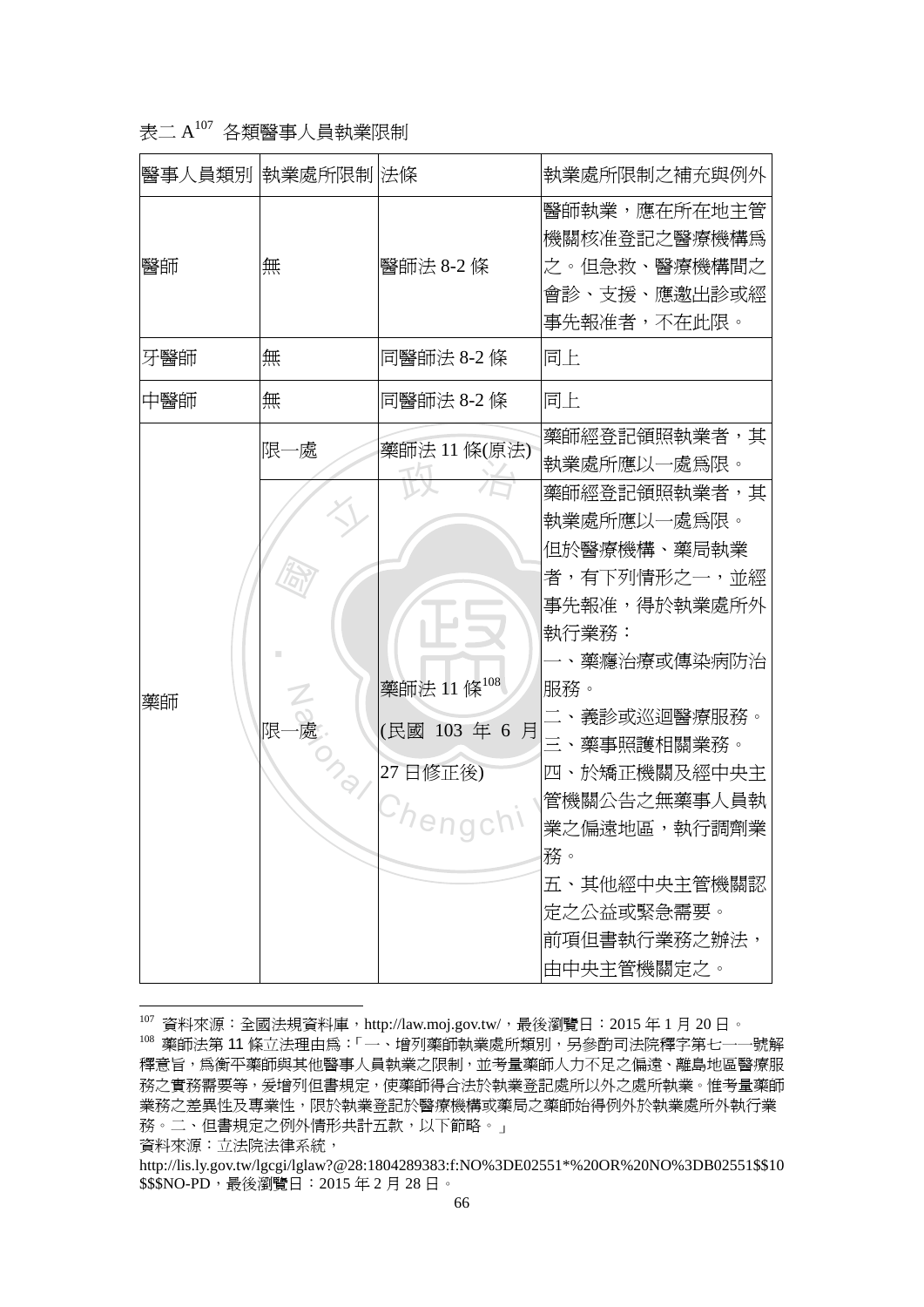|         |     |  |              | 同條同項後段:助產人員執    |
|---------|-----|--|--------------|-----------------|
|         | 限一處 |  | 業以一處爲限,並應在所在 |                 |
| 助產人員(助  |     |  | 助產人員法12條     | 地主管機關核准登記之助產    |
| 産師、助産士) |     |  |              | 機構或醫療機構爲之。但急    |
|         |     |  |              | 救或應邀出外執行業務者,    |
|         |     |  |              | 不在此限。           |
|         |     |  |              | 同法 12 條:護理人員執業, |
|         |     |  |              | 應在所在地主管機關核准登    |
| 護理人員(護  |     |  |              | 記之醫療機構、護理機構或    |
|         | 限一處 |  | 護理人員法 13 條   | 其他經中央主管機關認可之    |
| 理師、護士)  |     |  |              | 機構爲之。但急救、執業機    |
|         |     |  |              | 構間之支援或經事先報准     |
|         |     |  |              | 者,不在此限。         |
|         |     |  |              | 同條後段:物理治療師執業    |
|         |     |  |              | 以一處爲限,並應在所在地    |
|         |     |  |              | 衛生主管機關核准登記之醫    |
| 物理治療師   |     |  | 物理治療師法9條     | 療機構、物理治療所或其他    |
|         | 限一處 |  | 經衛生主管機關認可必須聘 |                 |
|         |     |  | 請物理治療師之機構爲之。 |                 |
|         |     |  | 但機構間之支援或經事先報 |                 |
|         |     |  |              | 准者,不在此限。        |
|         |     |  |              | 同條後段:職能治療師執業    |
| 職能治療師   | 限   |  | 職能治療師法9條     | 以一處爲限。但機構間之支    |
|         |     |  |              | 援或經事先報准者,不在此    |
|         |     |  | 限。           |                 |
|         |     |  | Tenaci       | 同條後段:醫事檢驗師執業    |
|         |     |  |              | 以一處爲限,並應在所在地    |
|         |     |  |              | 衛生主管機關核准登記之醫    |
| 醫事檢驗師   | 限一處 |  | 醫事檢驗師法9條     | 療機構、醫事檢驗所或其他    |
|         |     |  |              | 經衛生主管機關認可必須聘    |
|         |     |  |              | 請醫事檢驗師之機構爲之。    |
|         |     |  |              | 但機構間之支援或經事先報    |
|         |     |  | 准者,不在此限。     |                 |
| 醫事放射師   |     |  | 醫事放射師法9條     | 同條後段:醫事放射師執業    |
|         | 限一處 |  |              | 以一處爲限,並應在所在地    |
|         |     |  |              | 衛生主管機關核准登記之醫    |
|         |     |  | 療機構、醫事放射所或其他 |                 |
|         |     |  |              | 經衛生主管機關認可之機構    |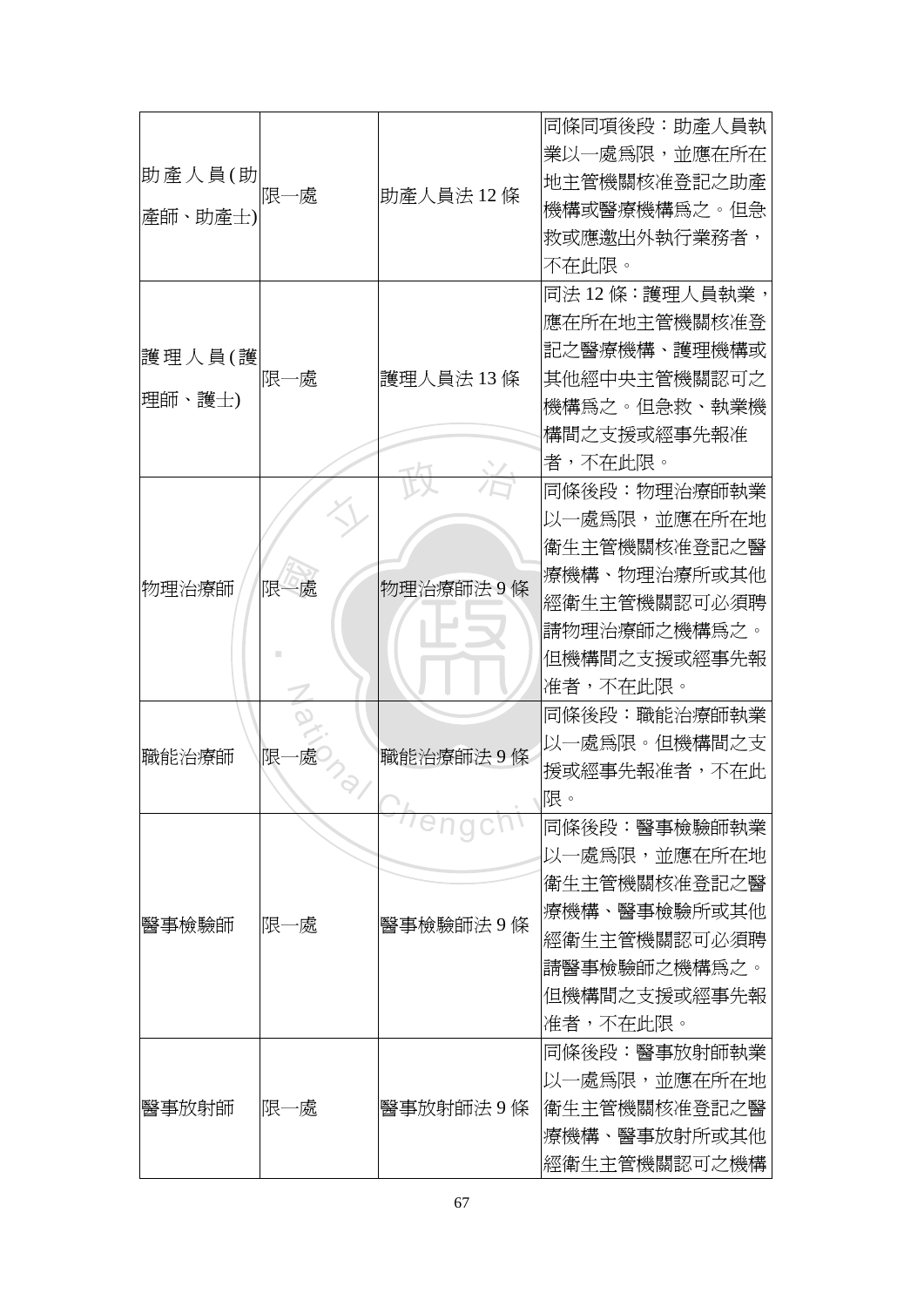|       |          |           | 爲之。但機關間之支援或經             |
|-------|----------|-----------|--------------------------|
|       |          |           | 事先報准者,不在此限。              |
|       |          |           | 同條後段:營養師執業以              |
|       |          |           | 處為限,並應在醫療機構、             |
|       |          |           | 營養諮詢機構、學校或其他             |
| 營養師   | 限一處      | 營養師法 10 條 | 經主管機關認可之機構、場             |
|       |          |           | 所爲之。但機構、場所間之             |
|       |          |           | 支援或經事先報准者,不在             |
|       |          |           | 此限。                      |
|       |          |           | 同條後段:心理師執業以              |
|       |          |           | 處爲限,並應在所在地直轄             |
|       |          |           | 市、縣 (市) 主管機關核准登          |
| 心理師   | 限-<br>−處 | 心理師法 10 個 | 記之醫療機構、心理治療              |
|       |          |           | 所、心理諮商所或其他經主             |
|       |          |           | 管機關認可之機構爲之。但             |
|       |          |           | 機構間之支援或經事先報准             |
|       |          |           | 者,不在此限。                  |
|       |          |           | 同條後段:呼吸治療師執業             |
|       |          |           | 以一處爲限,並應在所在地             |
|       |          |           | 主管機關核准登記之醫療機             |
| 呼吸治療師 | 限一處      |           | 呼吸治療師法 10 條 構或其他經主管機關認可必 |
|       |          |           | 須聘請呼吸治療師之機構爲             |
|       |          |           | 之。但機構間之支援或經事             |
|       |          |           | 先報准者,不在此限。               |
|       |          |           | 同條後段:語言治療師執業             |
|       |          | Chengch!  | 以一處爲限,並應在所在地             |
|       |          |           | 直轄市、縣(市)主管機關             |
| 語言治療師 | 限一處      | 語言治療師法9條  | 核准登記之醫療機構、語言             |
|       |          |           | 治療所或其他經中央主管機             |
|       |          |           | 關認可公告之機構爲之。但             |
|       |          |           | 機構間之支援或經事先報准             |
|       |          |           | 者,不在此限。                  |
|       |          |           | 牙體技術師執業以一處爲              |
|       |          |           | 限,並應在所在地直轄市、             |
| 牙體技術師 | 限一處      |           | 牙體技術師法 11 條 縣(市)主管機關核准登記 |
|       |          |           | 之醫療機構、鑲牙所或牙體             |
|       |          |           | 技術所為之。                   |
| 聽力師   | 限一處      | 聽力師法9條    | 同條後段:聽力師執業以-             |
|       |          | 68        |                          |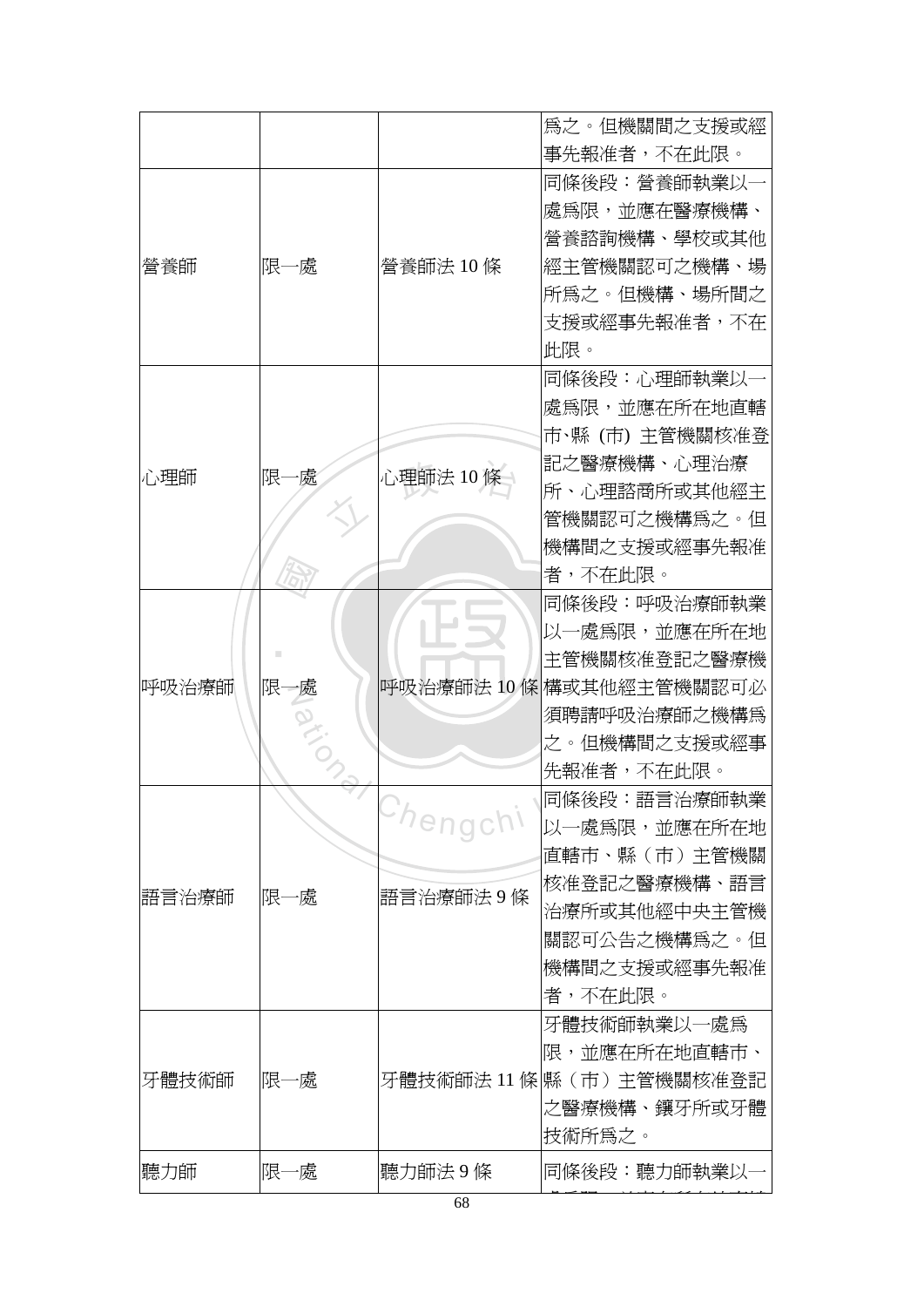|  | 處爲限,並應在所在地直轄 |  |
|--|--------------|--|
|  | 市、縣(市)主管機關核准 |  |
|  | 登記之醫療機構、聽力所或 |  |
|  | 其他經中央主管機關認可公 |  |
|  | 告之機構爲之。但機構間之 |  |
|  | 支援或經事先報准者,不在 |  |
|  | 此限。          |  |

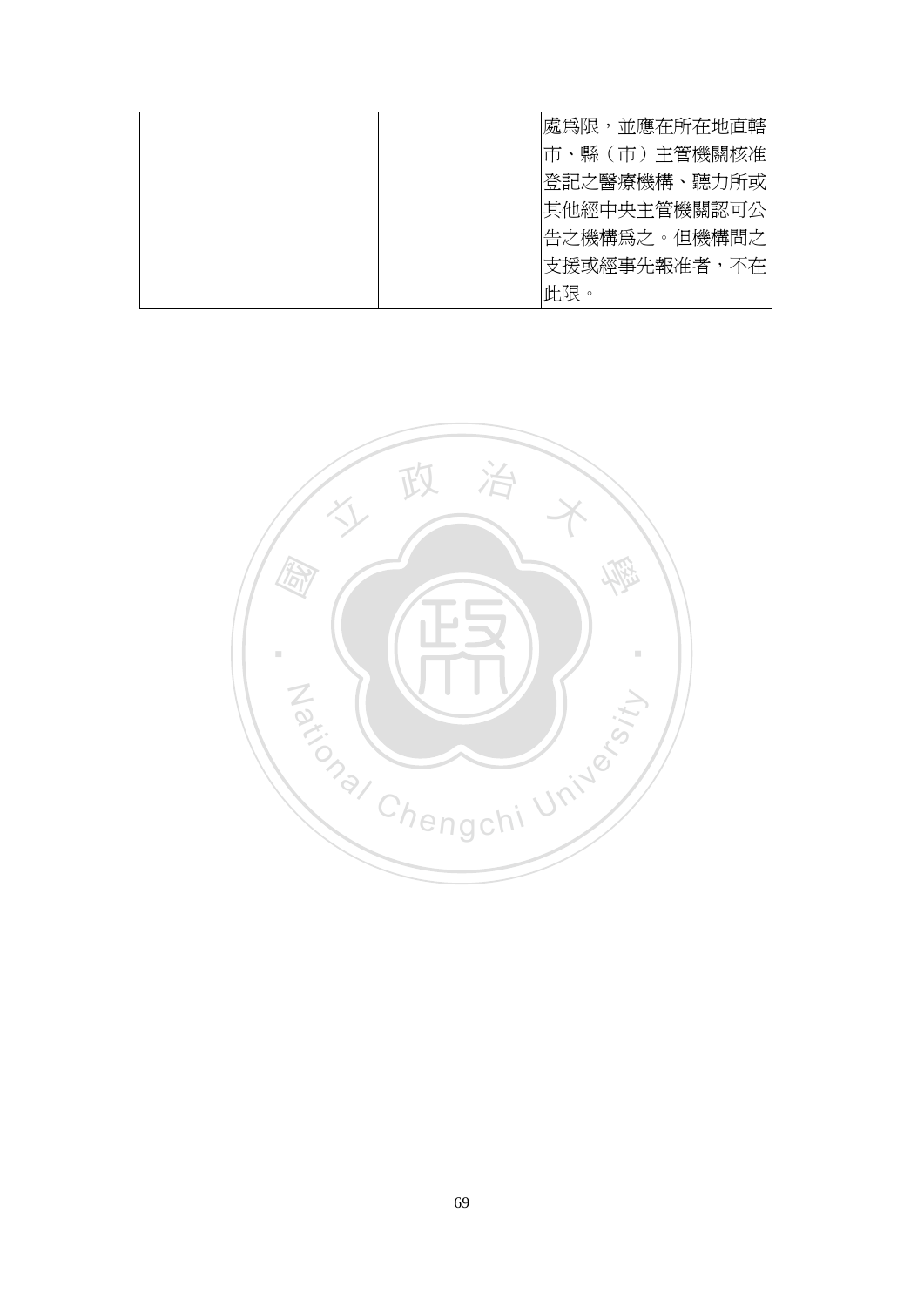表二 B 各類醫事人員執業限制之例外

 $\overline{a}$ 

| 執業限制例外之比較及立法理由   | 醫事人員類別                                                    |
|------------------|-----------------------------------------------------------|
| 只限應在所在地主管機關核准登記之 | 醫師、牙醫師、中醫師                                                |
| 醫療機構爲之。但急救、醫療機構間 |                                                           |
| 之會診、支援、應邀出診或經事先報 |                                                           |
| 准者,不在此限。         |                                                           |
| 限一處,特定執業型態藥師,得在五 | 藥師                                                        |
| 種特定情況,事前報准於執業處所以 |                                                           |
| 外執行業務(修法後)。      |                                                           |
| 但急救或應邀出外執行業務者,不在 | 助產人員(助產師、助產士)                                             |
| 此限。              |                                                           |
| 但急救、執業機構間之支援或經事先 | 護理人員(護理師、護士)                                              |
| 報准者,不在此限。        |                                                           |
| 但機構間之支援或經事先報准者,不 | 物理治療師 <sup>109</sup><br>職能治療師110、醫事<br>$\bar{\mathbf{v}}$ |

<sup>a</sup>t<sup>i</sup>ona<sup>l</sup> <sup>C</sup>hengch<sup>i</sup> <sup>U</sup>nivers<sup>i</sup>t<sup>y</sup> <sup>109</sup> 物理治療師法第 9 條立法理由為:「加強執業管理,有必要嚴格限制物理治療師之執業處所, 爰明定本條。」資料來源:立法院法律系統,

http://lis.ly.gov.tw/lgcgi/lglaw?@28:1804289383:f:NO%3DE02551\*%20OR%20NO%3DB02551\$\$10 \$\$\$NO-PD,最後瀏覽日: 2015年2月28日。

<sup>110</sup> 職能治療師法第 9 條立法理由為:「為加強執業管理,有必要嚴格限制職能治療師之執業處 所, 爱明定本條。」 資料來源: 立法院法律系統,

http://lis.ly.gov.tw/lgcgi/lglaw?@28:1804289383:f:NO%3DE02553\*%20OR%20NO%3DB02553\$\$10 \$\$\$NO-PD,最後瀏覽日: 2015年2月28日。

<sup>111</sup> 醫事檢驗師法第 9 條立法理由為:「為加強執業管理,有必要嚴格限制醫事檢驗師之執業處 所,爱明定本條。」資料來源: 立法院法律系統,

http://lis.ly.gov.tw/lgcgi/lglaw?@28:1804289383:f:NO%3DE02540\*%20OR%20NO%3DB02540\$\$10 \$\$\$NO-PD,最後瀏覽日: 2015年2月28日。

<sup>112</sup> 醫事放射師法第 9 條立法理由為:「為加強執業管理,有必要嚴格限制醫事放射師之執業處 所,爱明定本條。」資料來源:立法院法律系統,

http://lis.ly.gov.tw/lgcgi/lglaw?@28:1804289383:f:NO%3DE02552\*%20OR%20NO%3DB02552\$\$10 \$\$\$NO-PD,最後瀏覽日: 2015年2月28日。

113 營養師法第 10 條修法理由為:「參照醫事放射師法第九條及醫事檢驗師法第九條法例,增列 本條規定,以限制營養師之執業處所,提高其服務品質。」資料來源:立法院法律系統, http://lis.ly.gov.tw/lgcgi/lglaw?@28:1804289383:f:NO%3DE02514\*%20OR%20NO%3DB02514\$\$10 \$\$\$NO-PD,最後瀏覽日: 2015年2月28日。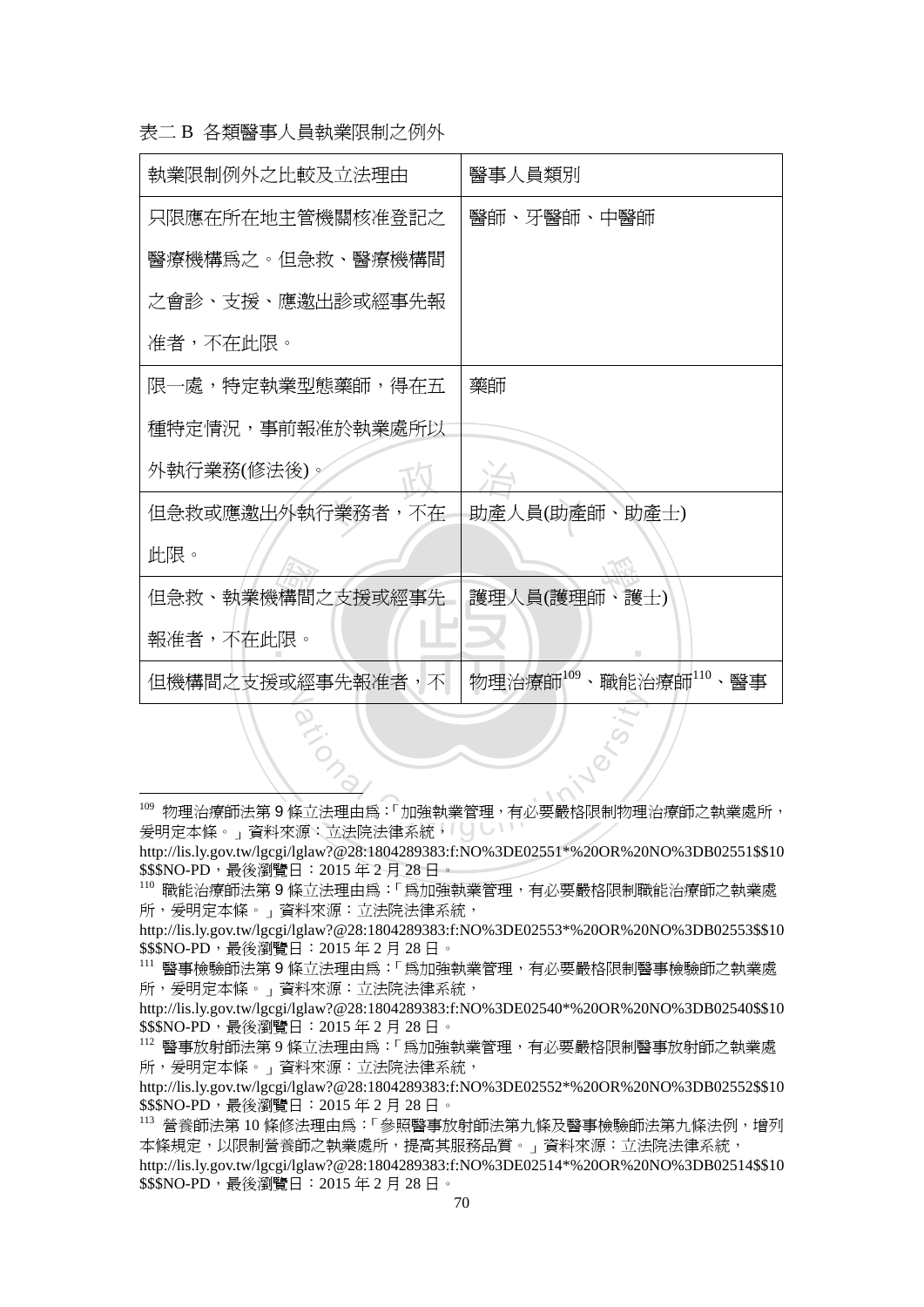| 在此限。                      | 檢驗師111、醫事放射師112、營養師113                          |
|---------------------------|-------------------------------------------------|
| 為加強執業管理,有必要嚴格限制 <b>該</b>  | │心理師 <sup>114</sup> 、呼吸治療師 <sup>115</sup> 、語言治療 |
| <b>種醫事人員</b> 之執業處所,爰明定本條。 | 師 <sup>116</sup> 、聽力師 <sup>117</sup>            |
| ' 限一處,無例外                 | 牙體技術師                                           |

\* 醫事放射師法中的執業例外「但機關間之支援或經事先報准者,不在此限。」 與其他使用機構字眼不同但意義相同,很有可能是立法時的文字性瑕疵。

\*\* 該種醫事人員係指在專法中之專門醫事人員名稱。



 114 心理師法第 <sup>10</sup> 條立法理由為:「為加強執業管理﹐有必要嚴格限制心理師之執業處所﹐爰為 本條規定。」資料來源:立法院法律系統,

http://lis.ly.gov.tw/lgcgi/lglaw?@28:1804289383:f:NO%3DE02566\*%20OR%20NO%3DB02566\$\$10 \$\$\$NO-PD,最後瀏覽日: 2015年2月28日。

<sup>115</sup> 呼吸治療師法第 10 條立法理由為:「為加強執業管理﹐有必要嚴格限制呼吸治療師之執業處 所, 爱為本條規定。」資料來源: 立法院法律系統,

http://lis.ly.gov.tw/lgcgi/lglaw?@28:1804289383:f:NO%3DE02574\*%20OR%20NO%3DB02574\$\$10 \$\$\$NO-PD,最後瀏覽日: 2015年2月28日。

<sup>116</sup> 語言治療師法第 9 條立法理由為:「為加強語言治療師執業管理,爰規定其執業以一處為限, 並應於主管機關核准登記或認可公告之機構為之。」資料來源:立法院法律系統,

http://lis.ly.gov.tw/lgcgi/lglaw?@28:1804289383:f:NO%3DE02584\*%20OR%20NO%3DB02584\$\$10 \$\$\$NO-PD,最後瀏覽日: 2015年2月28日。

<sup>117</sup> 聽力師法第 9 條立法理由為:「為加強聽力師執業管理,爰規定其執業以一處為限,並應於主 管機關核准登記或認可公告之機構為之。」資料來源:立法院法律系統,

http://lis.ly.gov.tw/lgcgi/lglaw?@28:1804289383:f:NO%3DE02586\*%20OR%20NO%3DB02586\$\$10 \$\$\$NO-PD,最後瀏覽日: 2015年2月28日。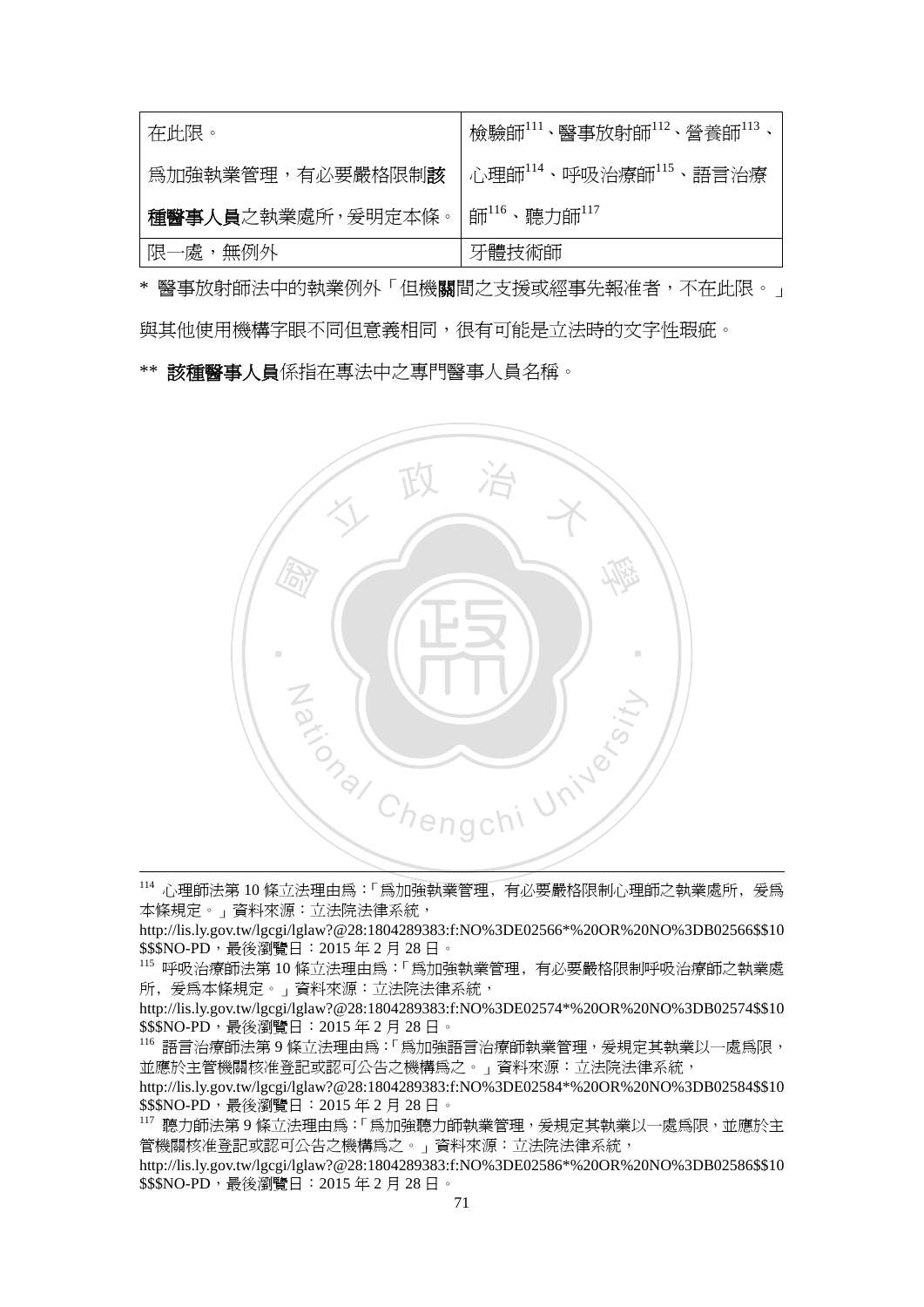# 表三<sup>118</sup> 各類醫事人員主要業務與責任

|   | 醫事人員類別     | 主要業務與責任(醫師法對醫師業務與責任課予義務)     |
|---|------------|------------------------------|
|   |            | 第 11 條:醫師非親自診察,不得施行治療、開給方劑或  |
|   | 醫師         | 交付診斷書。但於山地、離島、偏僻地區或有特殊、急     |
|   | (醫師法第三     | 迫情形,爲應醫療需要,得由直轄市、縣 (市) 主管機關  |
| 1 |            | 指定之醫師,以通訊方式詢問病情,爲之診察,開給方     |
|   | 章 義務,第     | 劑,並囑由衛生醫療機構護理人員、助產人員執行治療。    |
|   | $11-24$ 條) | 前項但書所定之通訊診察、治療,其醫療項目、醫師之     |
|   |            | 指定及通訊方式等,由中央主管機關定之。          |
|   |            | 第 11-1 條:醫師非親自檢驗屍體,不得交付死亡證明書 |
|   |            | 或死產證明書。                      |
|   |            | 第 12 條:醫師執行業務時,應製作病歷,並簽名或蓋章  |
|   |            | 及加註執行年、月、日。                  |
|   |            | 前項病歷,除應於首頁載明病人姓名、出生年、月、日、    |
|   |            | 性別及住址等基                      |
|   |            | 本資料外,其內容至少應載明下列事項:           |
|   |            | 一、就診日期。                      |
|   |            | 二、主訴。                        |
|   |            | 三、檢查項目及結果。                   |
|   |            | 四、診斷或病名。                     |
|   |            | ∾ 五、治療、處置或用藥等情形。             |
|   |            | 六、其他應記載事項。                   |
|   |            | 病歷由醫師執業之醫療機構依醫療法規定保存。        |
|   |            | 第 12-1 條:醫師診治病人時,應向病人或其家屬告知其 |
|   |            | 病情、治療方針、處置、用藥、預後情形及可能之不良     |
|   |            | 反應。                          |
|   |            | 第 13 條:醫師處方時,應於處方箋載明下列事項,並簽  |
|   |            | 名或蓋章:                        |
|   |            | 一、醫師姓名。                      |
|   |            | 二、病人姓名、年齡、藥名、劑量、數量、用法及處方     |
|   |            | 年、月、日。                       |
|   |            | 第 14 條:醫師對於診治之病人交付藥劑時,應於容器或  |
|   |            | 包裝上載明病人姓名、性別、藥名、劑量、數量、用法、    |
|   |            | 作用或適應症、警語或副作用、執業醫療機構名稱與地     |
|   |            | 點、調劑者姓名及調劑年、月、日。             |

 $^{118}$  資料來源:全國法規資料庫,http://law.moj.gov.tw/,最後瀏覽日:2015 年 1 月 20 日。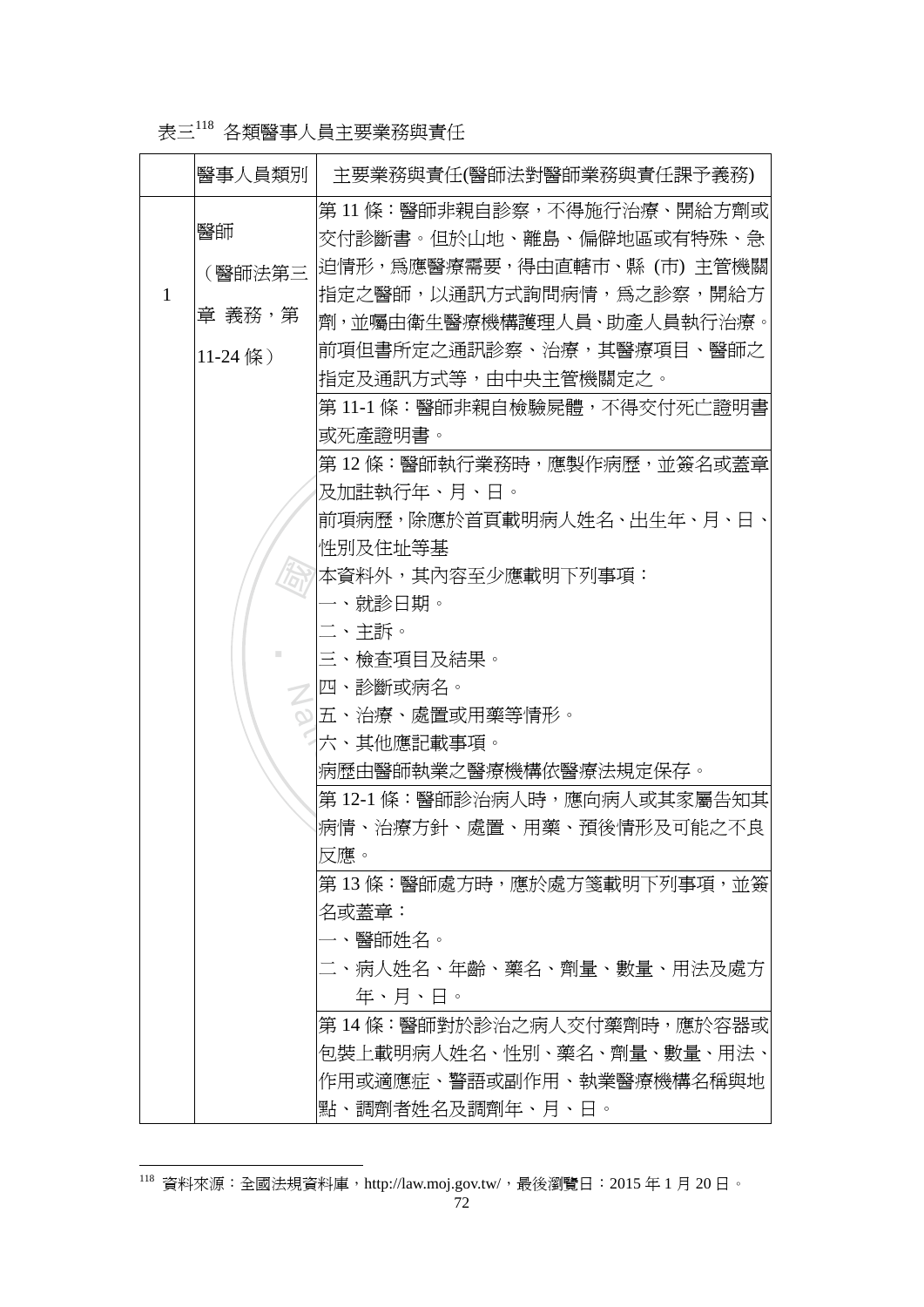|                |             | 第 15 條:醫師診治病人或檢驗屍體,發現罹患傳染病或  |
|----------------|-------------|------------------------------|
|                |             | 疑似罹患傳染病時,應依傳染病防治法規定辦理。       |
|                |             | 第16條:醫師檢驗屍體或死產兒,如爲非病死或可疑爲    |
|                |             | 非病死者,應報請檢察機關依法相驗。            |
|                |             | 第 17 條:醫師如無法令規定之理由,不得拒絕診斷書、  |
|                |             | 出生證明書、死亡證明書或死產證明書之交付。        |
|                |             | 第 19 條:醫師除正當治療目的外,不得使用管制藥品及  |
|                |             | 毒劇藥品。                        |
|                |             | 第 20 條:醫師收取醫療費用,應由醫療機構依醫療法規  |
|                |             | 規定收取。                        |
|                |             | 第 21 條:醫師對於危急之病人,應即依其專業能力予以救 |
|                |             | 治或採取必要措施,不得無故拖延。             |
|                |             | 第 22 條:醫師受有關機關詢問或委託鑑定時,不得爲虛  |
|                |             | 僞之陳述或報告。                     |
|                |             | 第 23 條:醫師除依前條規定外,對於因業務知悉或持有  |
|                |             | 他人病情或健康資訊,不得無故洩露。            |
|                |             | 第24條:醫師對於天災、事變及法定傳染病之預防事     |
|                |             | 項,有遵從主管機關指揮之義務。              |
| 2              | 牙醫師         | (適用醫師法)                      |
| 3              | 中醫師         | (適用醫師法)                      |
|                |             | 第15條:藥師業務如下:                 |
|                |             | ・、藥品販賣或管理。                   |
|                |             | 二、藥品調劑。                      |
|                |             | 三、藥品鑑定。                      |
|                | 藥師          | 四、藥品製造之監製。                   |
|                | (藥師法第三      | 五、藥品儲備、供應及分裝之監督。             |
|                |             | 六、含藥化粧品製造之監製。                |
| $\overline{4}$ | 章 業務及責      | 七、依法律應由藥師執行之業務。              |
|                | 任, 第15-20.1 | 八、藥事照護相關業務。                  |
|                |             | 中藥製劑之製造、供應及調劑,除依藥事法有關規定辦     |
|                | 條)          | 理外,亦得經由修習中藥課程達適當標準之藥師爲之;     |
|                |             | 其標準由中央主管機關會同中央教育主管機關定之。      |
|                |             | 藥師得販賣或管理一定等級之醫療器材。           |
|                |             |                              |
|                |             | 前項所稱一定等級之醫療器材之範圍及種類,由中央主     |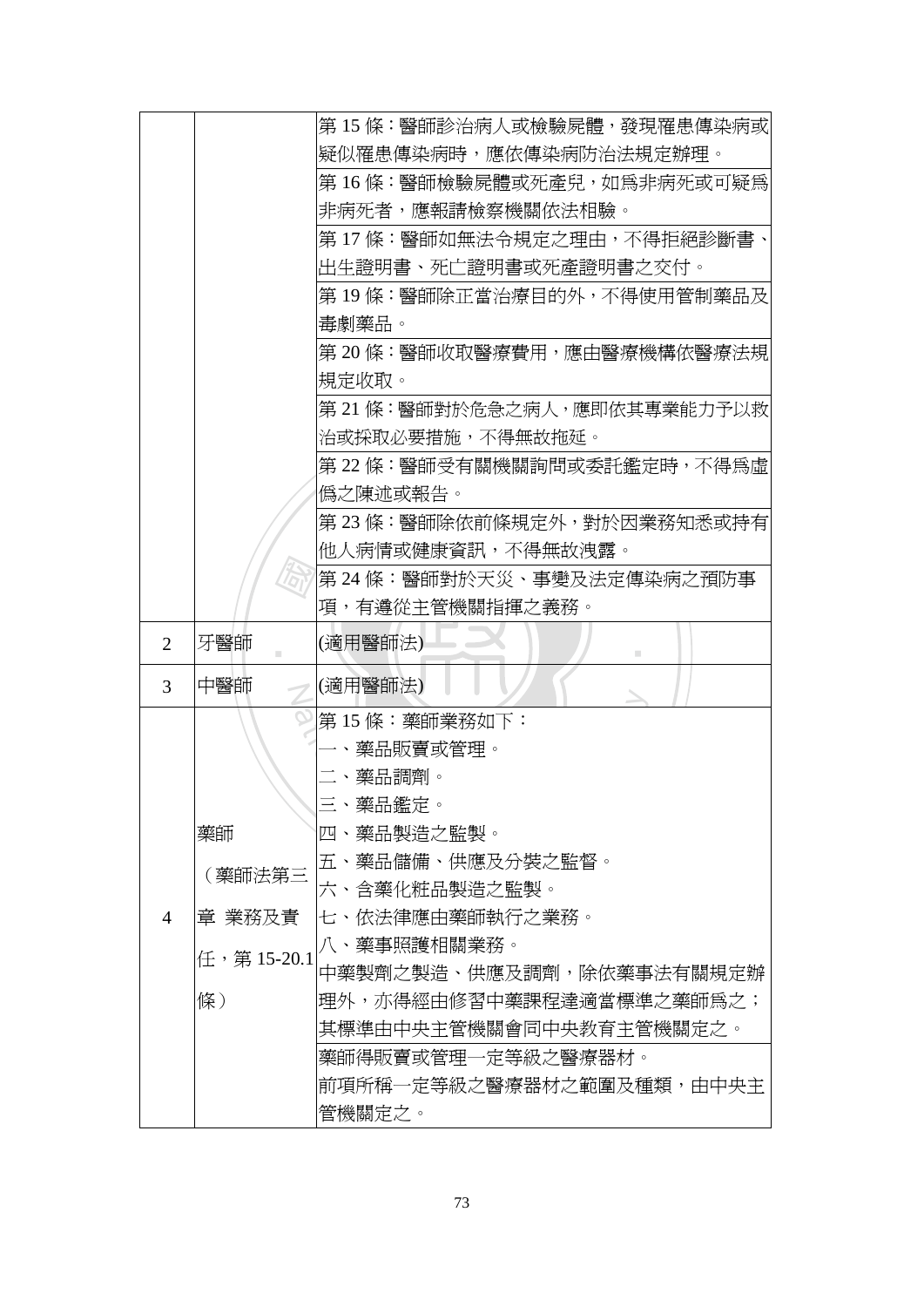|   |          | 第25條:助產人員業務如下:                 |
|---|----------|--------------------------------|
|   |          | 一、接生。                          |
|   |          | 二、產前檢查及保健指導。                   |
|   |          | 三、產後檢查及保健指導。                   |
|   |          | 四、嬰兒保健指導。                      |
|   |          | 五、生育指導。                        |
|   |          | 六、其他經中央主管機關認定之項目。              |
|   |          | 助產人員執行相關業務,應製作紀錄。              |
|   | 助產人員     | 前項紀錄,由該助產人員之執業機構保存,並至少保存       |
|   |          | 十年。                            |
|   | (助產人員法   | 第 26 條:助產人員執行助產業務時,發現產婦、胎兒或    |
| 5 | 第四章 業務   | 新生兒有危急狀況,應立即聯絡醫師,並予必要之急救       |
|   | 及責任,第    | 處置。                            |
|   |          | 第 27 條:助產人員於執行正常分娩之接生時,得依需要    |
|   | 25-31 條) | 施行灌腸、導尿、會陰縫合及給予產後子宮收縮劑等必       |
|   |          | 要事項。                           |
|   |          | 第 28 條:助產人員非親自接生,不得出具出生證明書或    |
|   |          | 死產證明書。                         |
|   |          | 第 29 條:助產人員不得無故拒絕或遲延接生。        |
|   |          | 第 30 條:助產人員接受衛生、司法或司法警察詢問時,    |
|   |          | 不得爲虛僞之陳述或報告。                   |
|   |          | ◎  第 31 條:助產人員或助產機構之人員,對於因業務而知 |
|   |          | 悉或持有他人之秘密,不得無故洩漏。              |
|   |          | 第 24 條:護理人員之業務如下:              |
|   |          | 一、健康問題之護理評估。                   |
|   | 護理人員     | 二、預防保健之護理措施。                   |
|   | (護理人員法   | 三、護理指導及諮詢。                     |
|   |          | 四、醫療輔助行爲。                      |
| 6 | 第四章 業務   | 前項第四款醫療輔助行爲應在醫師之指示下行之。         |
|   | 及責任,第    | 專科護理師及依第七條之一接受專科護理師訓練期間之       |
|   |          | 護理師,除得執行第一項業務外,並得於醫師監督下執       |
|   | 24-28 條) | 行醫療業務。                         |
|   |          | 前項所定於醫師監督下得執行醫療業務之辦法,由中央       |
|   |          | 主管機關定之。                        |
|   |          | 第 12 條:物理治療師業務如左:              |
| 7 | 物理治療師    | 一、物理治療之評估及測試。                  |
|   | (物理治療師   | 二、物理治療目標及內容之擬定。                |
|   |          | 三、操作治療。                        |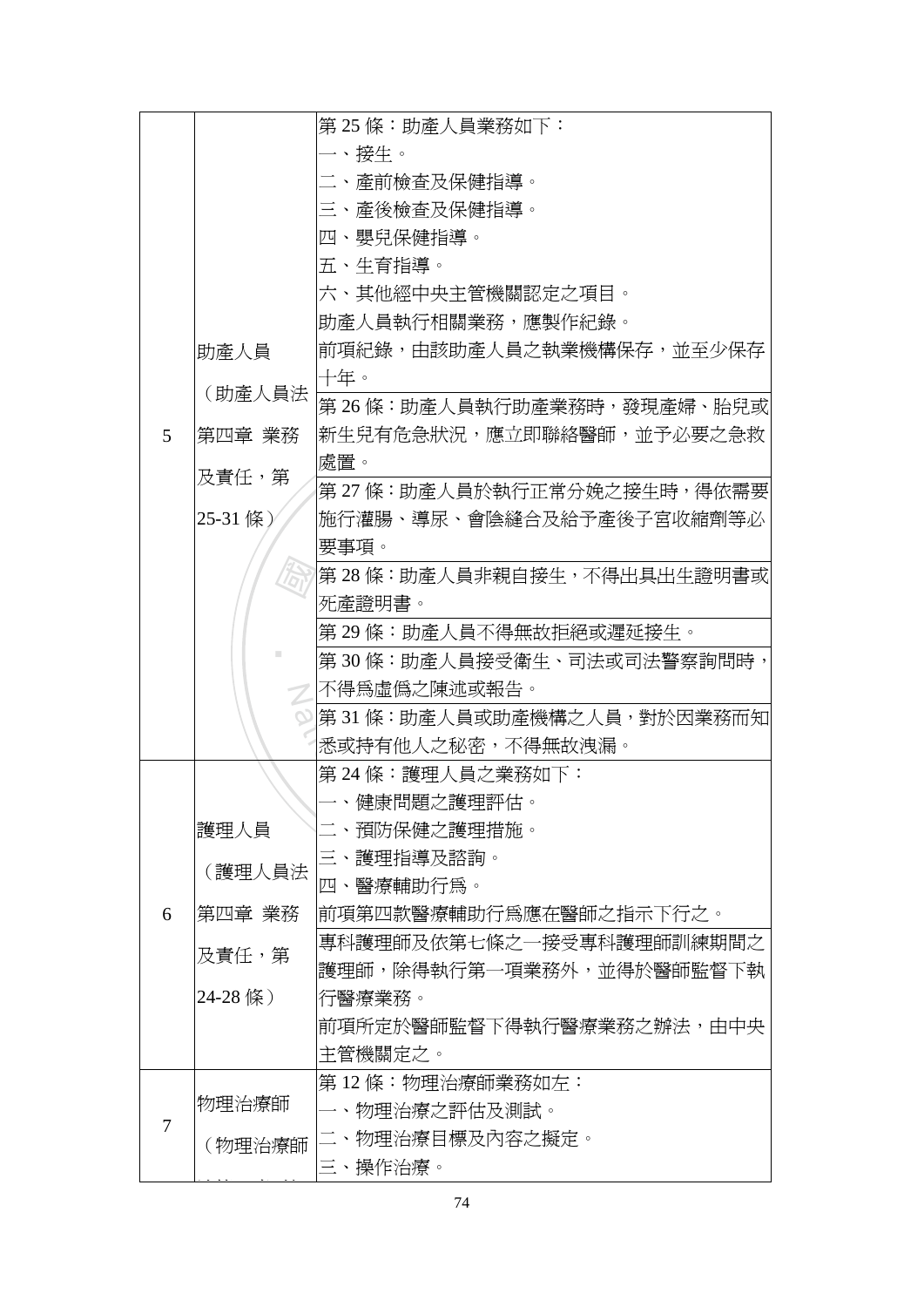|    | 法第二章 執          | 四、運動治療。                      |
|----|-----------------|------------------------------|
|    |                 | 五、冷、熱、光、電、水、超音波等物理治療。        |
|    |                 | 業,第 12 條 )  六、牽引、振動或其他機械性治療。 |
|    |                 | 七、義肢、輪椅、助行器、裝具之使用訓練及指導。      |
|    |                 | 八、其他經中央衛生主管機關認可之物理治療業務。      |
|    |                 | 物理治療師執行業務,應依醫師開具之診斷、照會或醫     |
|    |                 | 囑爲之。                         |
|    |                 | 第 12 條:職能治療師業務如下:            |
|    |                 | 一、職能治療評估。                    |
|    |                 | 二、作業治療。                      |
|    | 職能治療師           | 三、產業治療。                      |
|    | (職能治療師          | 四、娛樂治療。                      |
| 8  |                 | 五、感覺統合治療。                    |
|    | 法第二章 執          | 六、人造肢體使用之訓練及指導。              |
|    | 業, 第12條)        | 七、副木及功能性輔具之設計、製作、使用訓練及指導。    |
|    |                 | 八、其他經中央衛生主管機關認可之職能治療業務。      |
|    |                 | 職能治療師執行業務,應依醫師開具之診斷、照會或醫     |
|    |                 | 囑爲之。                         |
|    |                 | 第 12 條:醫事檢驗師業務如下:            |
|    |                 | ·般臨床檢驗。                      |
|    |                 | 二、臨床生化檢驗。                    |
|    |                 | 三、臨床血清檢驗。                    |
|    |                 | 四、臨床免疫檢驗。                    |
|    |                 | 五、臨床血液檢驗。                    |
|    | 醫事檢驗師           | 六、輸血檢驗及血庫作業。                 |
|    | (職能治療師          | 七、臨床微生物檢驗。                   |
| 9  |                 | 八、臨床生理檢驗。                    |
|    | 法第二章 執          | 九、醫事檢驗業務之諮詢。                 |
|    |                 |                              |
|    |                 | -○、臨床檢驗試劑之諮詢。                |
|    | 業,第12條)         | -、其他經中央衛生主管機關認可之醫事檢驗業務。      |
|    |                 | 醫事檢驗師執行業務,應依醫師開具之檢驗單爲之。但     |
|    |                 | 經中央衛生主管機關指定或自費至醫事檢驗所檢驗之項     |
|    |                 | 目,不在此限。                      |
|    |                 | 前項但書規定於本法公布施行之日起,試行五年,屆期     |
|    |                 | 重新檢討。                        |
|    |                 | 第 12 條:醫事放射師業務如下:            |
| 10 | 醫事放射師<br>(醫事放射師 | -、放射線診斷之一般攝影。                |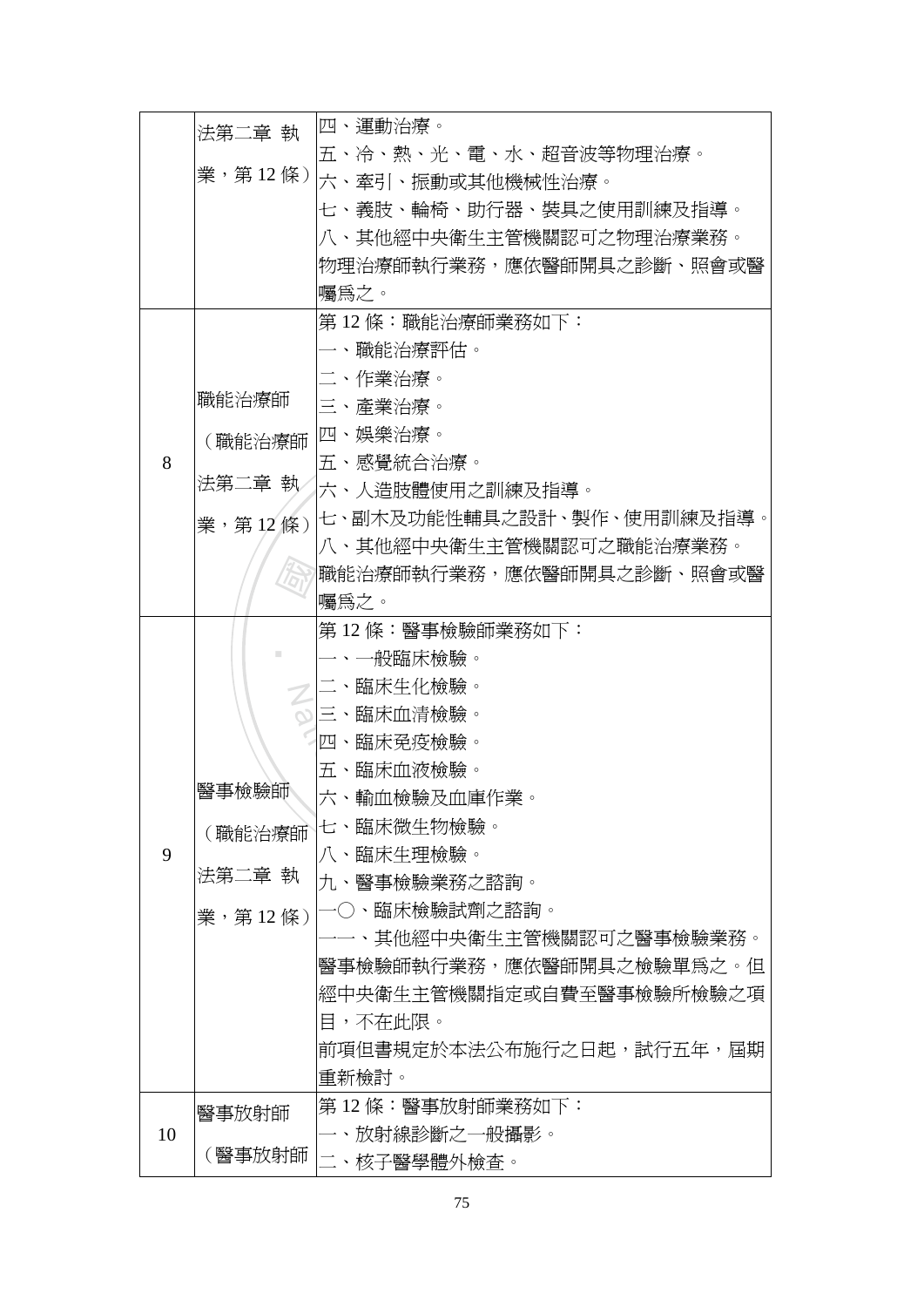|    | 法第二章 執            | 三、放射線診斷之特殊攝影及造影。                                    |
|----|-------------------|-----------------------------------------------------|
|    |                   | 四、放射線治療。                                            |
|    |                   | 業,第12條)  $\overline{\mathrm{h}}$ 、核子醫學診斷之造影及體內分析檢查。 |
|    |                   | 六、核子醫學治療。                                           |
|    |                   | 七、磁振及非游離輻射診斷之造影。                                    |
|    |                   | 八、其他經中央衛生主管機關認定之項目。                                 |
|    |                   | 醫事放射師執行前項第一款、第二款業務,應依醫師開                            |
|    |                   | 具之會檢單爲之。                                            |
|    |                   | 但自費至醫事放射所檢查者,不在此限;執行前項第三                            |
|    |                   | 款至第八款業務,應配合醫師行之。                                    |
|    |                   | 第一項各款所稱之攝影及造影,包括其影像之獲取、處                            |
|    |                   | 理及品質管理。                                             |
|    |                   | 第二項但書規定於本法公布施行之日起,試行五年,屆                            |
|    |                   | 期重新檢討。                                              |
|    |                   | 第12條:營養師業務如下:                                       |
|    | 營養師               | 一、對個別對象健康狀況之營養評估。                                   |
|    |                   | 二、對個別對象營養需求所爲之飲食設計及諮詢。                              |
|    | (營養師法第<br>二章 執業,第 | 三、對特定群體營養需求所爲之飲食設計及其膳食製                             |
| 11 |                   | 備、供應之營養監督                                           |
|    |                   | 四、臨床治療飲食之設計及製備、供應之營養監督。                             |
|    | 12 條)             | 前項第三款所稱特定群體,係指需自團體膳食設施固定                            |
|    |                   | 接受膳食之群體,其類別、人數、用膳餐次及營養師設                            |
|    |                   | 置之相關規定,由中央主管機關定之。                                   |
|    |                   | 第13條:臨床心理師之業務範圍如下:                                  |
|    |                   | 一、一般心理狀態與功能之心理衡鑑。                                   |
|    |                   | 二、精神病或腦部心智功能之心理衡鑑。                                  |
|    | 心理師               | 三、心理發展偏差與障礙之心理諮商與心理治療。                              |
|    |                   | 四、認知、情緒或行爲偏差與障礙之心理諮商與心理治                            |
| 12 | (心理師法第            | 療。                                                  |
|    |                   | 二章 執業,第 五、社會適應偏差與障礙之心理諮商與心理治療。                      |
|    |                   | 六、精神官能症之心理諮商與心理治療。                                  |
|    | 7-19 條)           | 七、精神病或腦部心智功能之心理治療。                                  |
|    |                   | 八、其他經中央主管機關認可之臨床心理業務。                               |
|    |                   | 前項第六款與第七款之業務,應依醫師開具之診斷及照                            |
|    |                   | 會或醫囑爲之。                                             |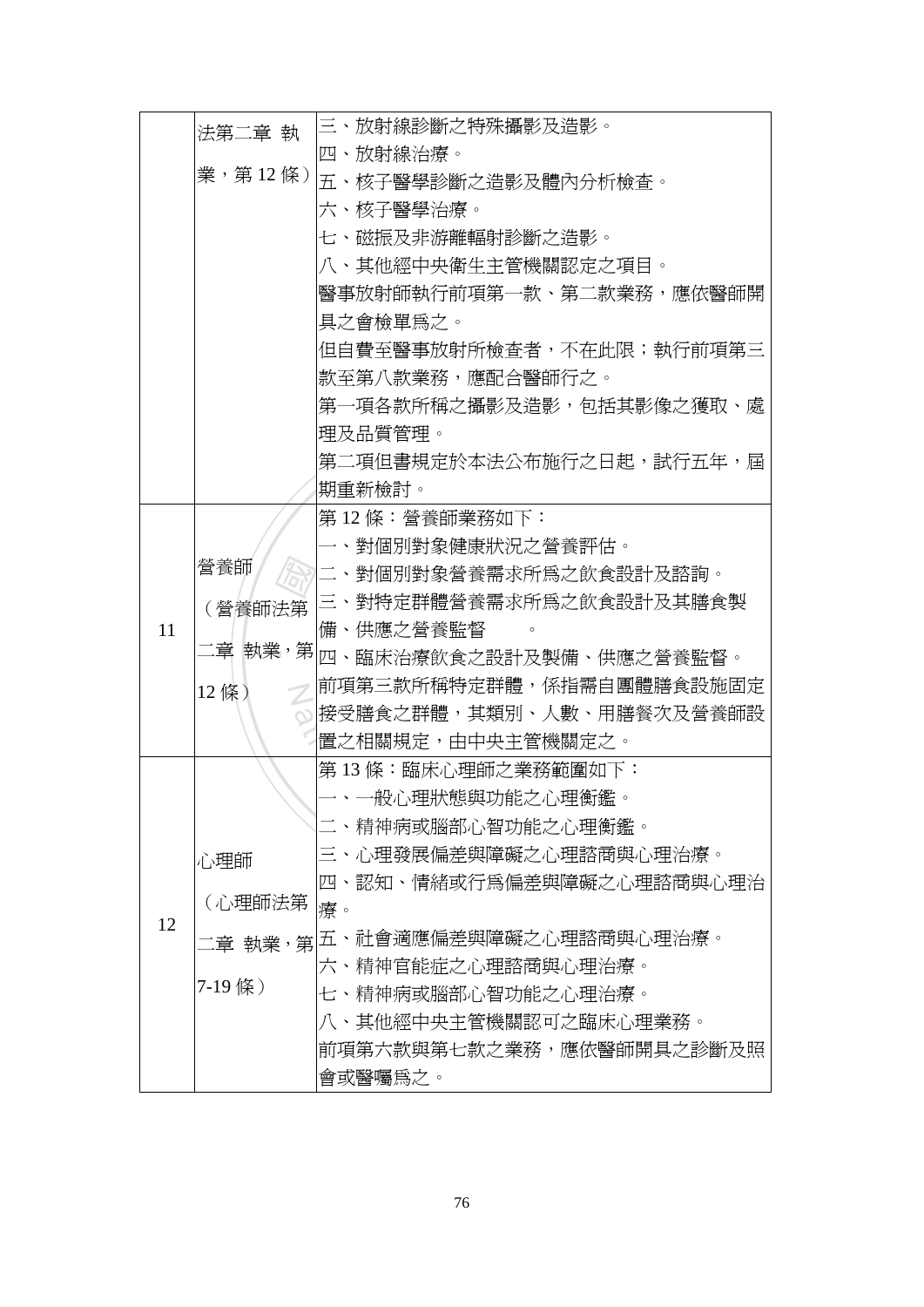|    |           | 第 14 條:諮商心理師之業務範圍如下:         |
|----|-----------|------------------------------|
|    |           | -、一般心理狀態與功能之心理衡鑑。            |
|    |           | 二、心理發展偏差與障礙之心理諮商與心理治療。       |
|    |           | 三、認知、情緒或行爲偏差與障礙之心理諮商與心理治     |
|    |           | 療。                           |
|    |           | 四、社會適應偏差與障礙之心理諮商與心理治療。       |
|    |           | 五、精神官能症之心理諮商與心理治療。           |
|    |           | 六、其他經中央主管機關認可之諮商心理業務。        |
|    |           | 前項第五款之業務,應依醫師開具之診斷及照會或醫囑     |
|    |           | 爲之。                          |
|    |           | 第 15 條:心理師執行業務時,應製作紀錄,並載明下列  |
|    |           | 事項:                          |
|    |           | 一、個案當事人之姓名、性別、出生年月日、國民身分     |
|    |           | 證統一編號及地址。                    |
|    |           | 二、執行臨床心理或諮商心理業務之情形及日期。       |
|    |           | 三、其他依規定應載明之事項。               |
|    |           | 第 16 條:心理師執行業務發現個案當事人疑似罹患精神  |
|    |           | 官能症、精神病或腦部心智功能不全疾病時,應予轉診。    |
|    |           | 第 17 條:心理師或其執業機構之人員,對於因業務而知  |
|    |           | 悉或持有個案當事人之秘密,不得無故洩漏。         |
|    |           | 第 18 條:心理師執行業務時,不得施行手術、電療、使  |
|    |           | 用藥品或其他醫療行爲。                  |
|    |           | 第 19 條:心理師應謹守專業倫理,維護個案當事人福祉。 |
|    |           | 心理師執行業務時,應尊重個案當事人之文化背景,不     |
|    |           | 得因其性別、族群、社經地位、職業、年齡、語言、宗     |
|    |           | 教或出生地不同而有差別待遇;並應取得個案當事人或     |
|    |           | 其法定代理人之同意,及告知其應有之權益。         |
|    |           | 第 13 條:呼吸治療師之業務範圍如下:         |
|    | 呼吸治療師     | 、呼吸治療之評估及測試。                 |
|    | (呼吸治療師    | 、機械通氣治療。                     |
| 13 |           | 三、氣體治療。                      |
|    | 法第二章 執    | 四、呼吸功能改善治療。                  |
|    | 業,第 13-16 | 五、其他經中央主管機關認可之呼吸治療業務。        |
|    |           | 呼吸治療師執行業務,應在醫師指示下行之。         |
|    |           |                              |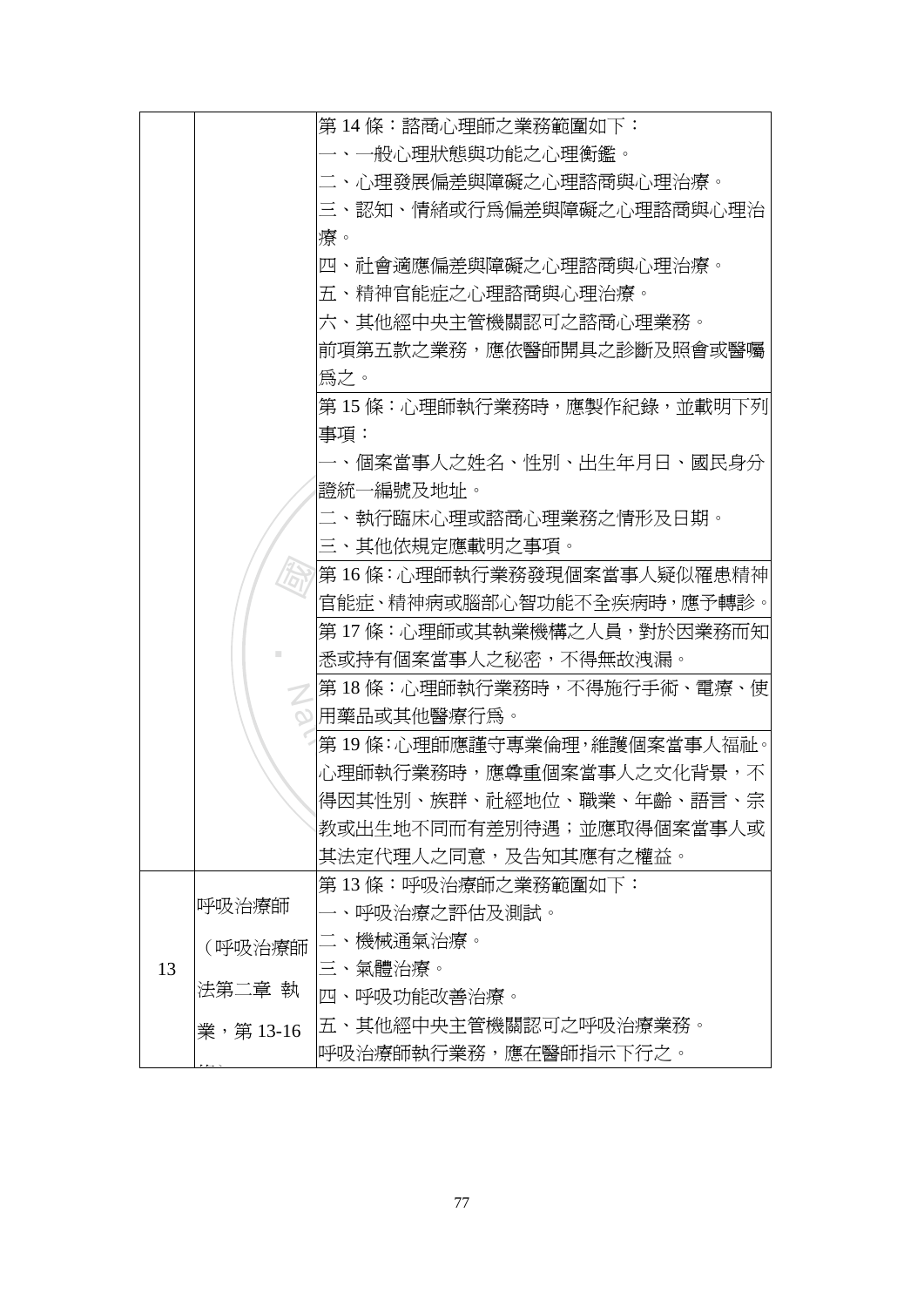|    | 條)         | 第 14 條:呼吸治療師執行業務時,應製作紀錄,並於紀       |
|----|------------|-----------------------------------|
|    |            | 錄上簽名或蓋章,並載明下列事項:                  |
|    |            | 一、病人之姓名、性別、出生年月日及地址。              |
|    |            | 二、執行呼吸治療之方法及時間。                   |
|    |            | 三、醫師指示之內容。                        |
|    |            | 前項業務紀錄應由呼吸治療師之執業機構保管,並至少          |
|    |            | 保存七年。但個案當事人爲未成年人,應保存至其成年          |
|    |            | 後至少七年。                            |
|    |            | 呼吸治療師受衛生、司法或司法警察機關詢問時,不得          |
|    |            | 爲虛僞之陳述或報告。                        |
|    |            | 第 16 條:呼吸治療師對於因業務而知悉或持有他人之秘       |
|    |            | 密,不得無故洩漏。                         |
|    |            | 第 12 條:語言治療師業務如下:                 |
|    |            | 一、構音、語暢、嗓音、共鳴障礙之評估與治療。            |
|    | 語言治療師      | 二、語言理解、表達障礙之評估與治療。                |
|    |            | 三、吞嚥障礙之評估與治療。                     |
|    |            | 四、溝通障礙輔助系統使用之評估與訓練。               |
|    |            | 五、語言發展遲緩之評估與治療。                   |
|    |            | 六、語言、說話與吞嚥功能之儀器操作。                |
|    |            | 七、其他經中央主管機關認可之語言治療師業務。            |
|    |            | (語言治療師  前項業務,應經醫師診斷後,依醫師之照會或醫囑爲之。 |
| 14 | 執<br> 法第二章 | 第 13 條:語言治療師執行業務時,應親自製作紀錄,簽       |
|    |            | 名或蓋章及加註執行年、月、日,並載明下列事項:           |
|    | 業,第        | -、醫師照會、醫囑內容或轉介事項。                 |
|    | 12-15 條)   | 二、執行業務之情形。                        |
|    |            | 三、其他依規定應載明之事項。                    |
|    |            | 前項紀錄應併同個案當事人之姓名、性別、出生年月日、         |
|    |            | 國民身分證統一編號及地址保存。                   |
|    |            | 第 14 條:語言治療師受有關機關詢問或委託鑑定時,不       |
|    |            | 得爲虛僞之陳述或報告。                       |
|    |            | 第 15 條:語言治療師或其執業機構之人員,對於因業務       |
|    |            | 而知悉或持有個案當事人秘密,不得無故洩漏。             |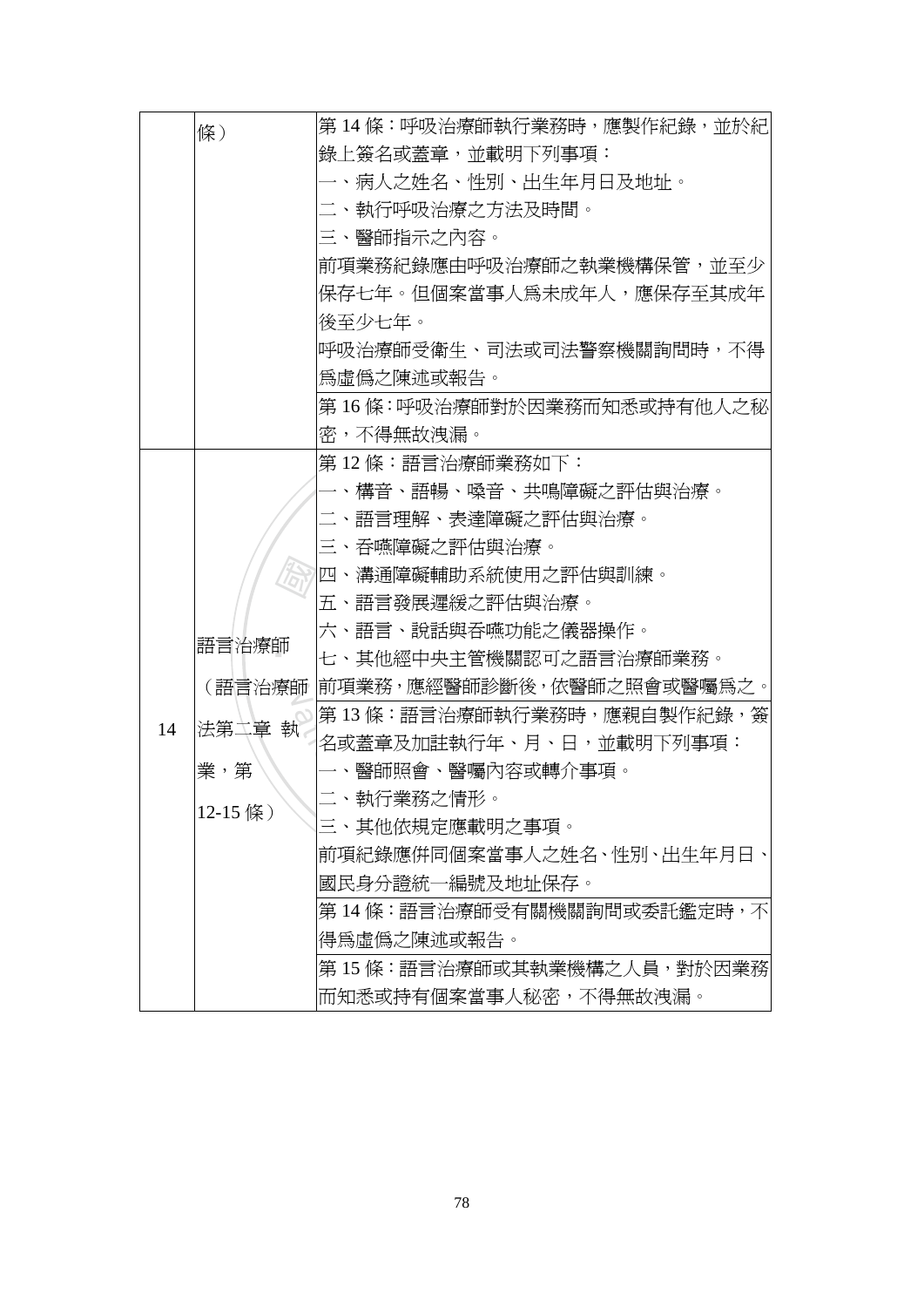|    |            | 第 12 條:牙體技術師執行牙體技術業務,應依牙醫師或   |
|----|------------|-------------------------------|
|    | 牙體技術師      | 镶牙生開具之書面文件爲之。                 |
| 15 | (牙體技術師     | 前項所稱牙體技術業務,指從事口腔外牙醫醫療用之牙      |
|    |            | 冠、牙橋、嵌體、矯正裝置、義齒之製作、修理或加工      |
|    | 法第二章 執     | 業務。                           |
|    | 業, 第12, 16 | 牙醫師爲執行醫療業務,得執行牙體技術業務。         |
|    |            | 鑲牙生爲執行鑲、補牙業務所需,得執行牙體技術業務。     |
|    | 條)         | 第 16 條:牙體技術師執行業務,不得於口腔內執行印    |
|    |            | 模、咬合採模、試裝、裝置或其他醫療業務。          |
|    |            | 第 12 條:聽力師業務如下:               |
|    |            | 一、聽覺系統評估。                     |
|    |            | 二、非器質性聽覺評估。                   |
|    |            | 三、內耳前庭功能評估。                   |
|    |            | 四、聽覺輔助器使用評估。                  |
|    |            | 五、人工耳蝸(電子耳)之術前與術後聽力學評量。       |
|    |            | 六、聽覺創健、復健。                    |
|    |            | 七、其他經中央主管機關認可之聽力師業務。          |
|    | 聽力師        | 前項業務,應經醫師診斷後,依醫師之照會或醫囑爲之。     |
|    | (聽力師法第     | 第 13 條:聽力師執行業務時,應親自製作紀錄,簽名或   |
| 16 |            | 二章 執業,第 蓋章及加註執行年、月、日,並載明下列事項: |
|    |            | 一、醫師照會、醫囑內容或轉介事項。             |
|    | 12-15條)    | 二、執行業務之情形。                    |
|    |            | 三、其他依規定應載明之事項。                |
|    |            | 前項紀錄應併同個案當事人之姓名、性別、出生年月日、     |
|    |            | 國民身分證統一編號及地址保存。               |
|    |            |                               |
|    |            | 第14條:聽力師受有關機關詢問或委託鑑定時,不得爲     |
|    |            | 虛僞之陳述或報告。                     |
|    |            | 第15條:聽力師或其執業機構之人員,對於因業務而知     |
|    |            | 悉或持有個案當事人秘密,不得無故洩漏。           |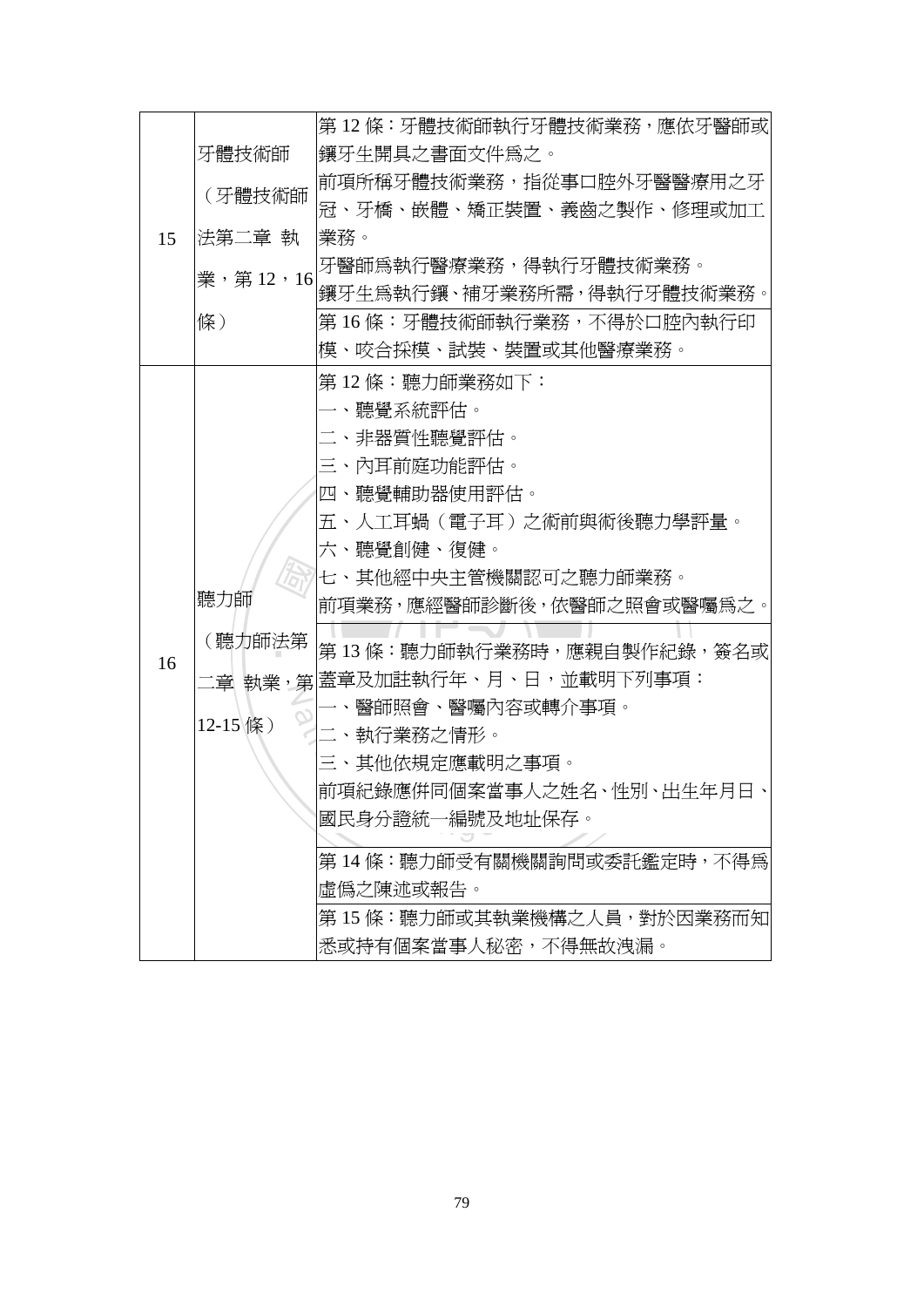|                | 醫事人員類別     | 服務與責任對象                  | 全國執業人數         | 執業人數排序         |
|----------------|------------|--------------------------|----------------|----------------|
| $\mathbf{1}$   | 醫師         | 人                        | 41,965         | $\overline{2}$ |
|                | 牙醫師        | 人                        | 12,794         | $\overline{4}$ |
|                | 中醫師        | 人                        | 5,977          | $\overline{7}$ |
| $\overline{2}$ | 藥師(師、生)    | 物與人                      | $26,077+6,591$ | 3              |
| 3              | 助產人員(師、士)  | $\sqrt{}$                | $26 + 106$     | 16             |
| $\overline{4}$ | 護理人員(師、士)  | 人                        | 119,005+21,910 | $1^{120}$      |
| 5              | 物理治療師(師、生) | 人                        | $4,280+1,923$  | 6              |
| 6              | 職能治療師(師、生) | 人                        | 2,539+267      | 9              |
| $\overline{7}$ | 醫事檢驗師(師、生) | 物                        | $8,832+174$    | 5              |
| 8              | 醫事放射師(師、士) | 人                        | 5,374+133      | 8              |
| 9              | 營養師        | $\overline{\mathcal{N}}$ | 2,234          | 10             |
| 10             | 心理師(臨床、諮商) | $\lambda$                | $925 + 1,122$  | 12             |
| 11             | 呼吸治療師      | 人                        | 1,950          | 11             |
| 12             | 語言治療師      | 人                        | 676            | 13             |
| 13             | 牙體技術師(師、生) | 物                        | 286+320        | 14             |
| 14             | 聽力師        |                          | 233            | 15             |

表四<sup>119</sup> 各類醫事人員服務對象、執業人數及總人數排序

本表未納入鑲牙生。

<sup>&</sup>lt;sup>119</sup> 醫療機構及其他醫事機構執業醫事人員數統計表,資料來源:中華民國統計資訊網,

http://www.stat.gov.tw/ct.asp?xItem=15428&CtNode=3638&mp=4,最後瀏覽日:2015年1月20 日。

<sup>。」。&</sup>lt;br><sup>120</sup> 護理人員人數雖然是所有醫事人員第一名,但台灣領有護理人員證照人數約 23 萬人,但是實 際登錄執業者僅57%,在所有醫事人員中敬陪末座。台灣護理人力的執業率低亦為世界排名前 位,流動性與年資可能也是世界之首。胡方翔等,〈如何看待護理工作是性別議題-推動護理平 權〉,《醫事法學》,第19卷,第1期,頁79-102,2012年。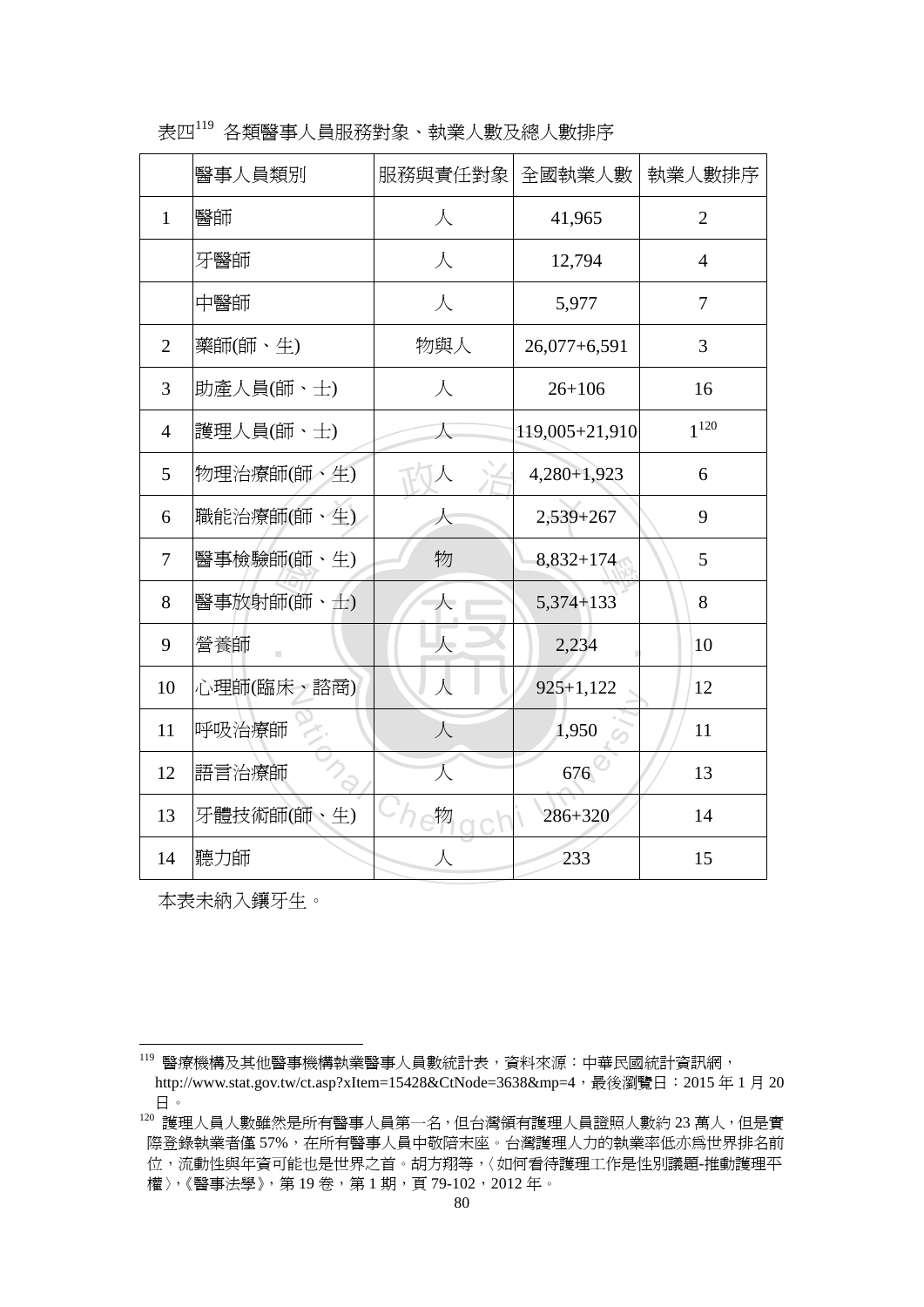| 醫事人員類別       | 每十萬人口執業人數   | 每十萬人口執業人數排序    |
|--------------|-------------|----------------|
| 醫師           | 179.5       | $\overline{2}$ |
| 牙醫師          | 54.7        | $\overline{4}$ |
| 中醫師          | 25.6        | 6              |
| 藥師(師、生)      | 111.6/20.82 | 3              |
| 助產人員(師、士)    | 0.1/0.5     | 16             |
| 護理人員(師、士)    | 509.1/93.7  | $\mathbf{1}$   |
| 物理治療師(師、生)   | 18.3/8.2    | 8              |
| 職能治療師(師 > 生) | 10.9/1.1    | 9              |
| 醫事檢驗師(師、生)   | 37.8/0.7    | $\mathfrak{S}$ |
| 醫事放射師(師、士)   | 23/0.6      | 7              |
| 營養師<br>m.    | 9.6         | 10             |
| 心理師(臨床、諮商)   | 4/4.8       | 12             |
| 呼吸治療師        | 8.3         | 11             |
| 語言治療師        | 2.9         | 13             |
| 牙體技術師(師、生)   | 1.2/1.4     | 14             |
| 聽力師          | 1           | 15             |

表五<sup>121</sup> 民國 102 年每十萬人口各類醫事人員執業數(非限定醫療體系)

<sup>121</sup> 醫療機構及其他醫事機構執業醫事人員數統計表,資料來源:中華民國統計資訊網, http://www.stat.gov.tw/ct.asp?xItem=15428&CtNode=3638&mp=4,最後瀏覽日:2015年1月20日。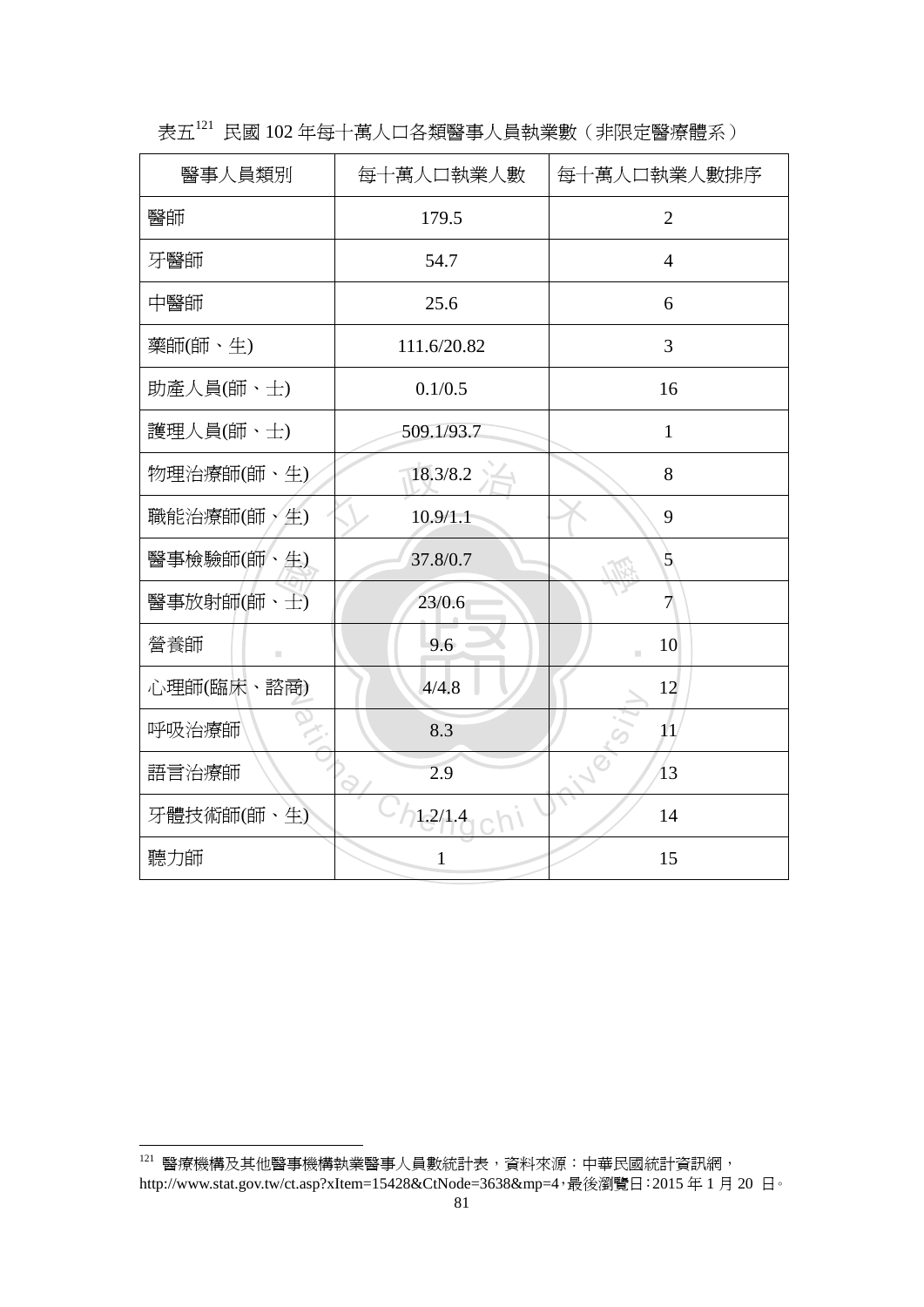| 執業身分     | 執業別      | 人數          |
|----------|----------|-------------|
|          | 藥局       | 7,993       |
|          | 西藥販賣業    | 3,900       |
|          | 西藥製造業    | 357         |
|          | 中藥販賣業    | 151         |
| 藥師       | 中藥製造業    | 111         |
|          | 化粧品製造業   | 178         |
|          | 醫療機構(醫院) | 7,379       |
|          | 醫療機構(診所) | 6,358       |
|          | 其他       | 130         |
|          | 藥局       | 2,721       |
| П        | 西藥販賣業    | 1,579<br>m. |
| 藥劑生      | 中藥販賣業    | 7           |
|          | 醫療機構(醫院) | 51          |
| National | 醫療機構(診所) | 2,231       |
| 總計       | Chengc   | 33,153      |

表六<sup>122</sup> 民國 102 年底藥事人員執業現況(所有類別)

截至民國 102 年底之藥政統計,台灣現有藥局數為 7,701 家,西藥販賣業者(即 藥商)為 5,111 家,中藥販賣業者為 10,813 家。

122 民國 102 年藥政管理,資料來源:衛生福利部統計處,

http://www.mohw.gov.tw/cht/DOS/Statistic.aspx?f\_list\_no=312&fod\_list\_no=2800,最後瀏覽日 2015 年 2 月 20 日。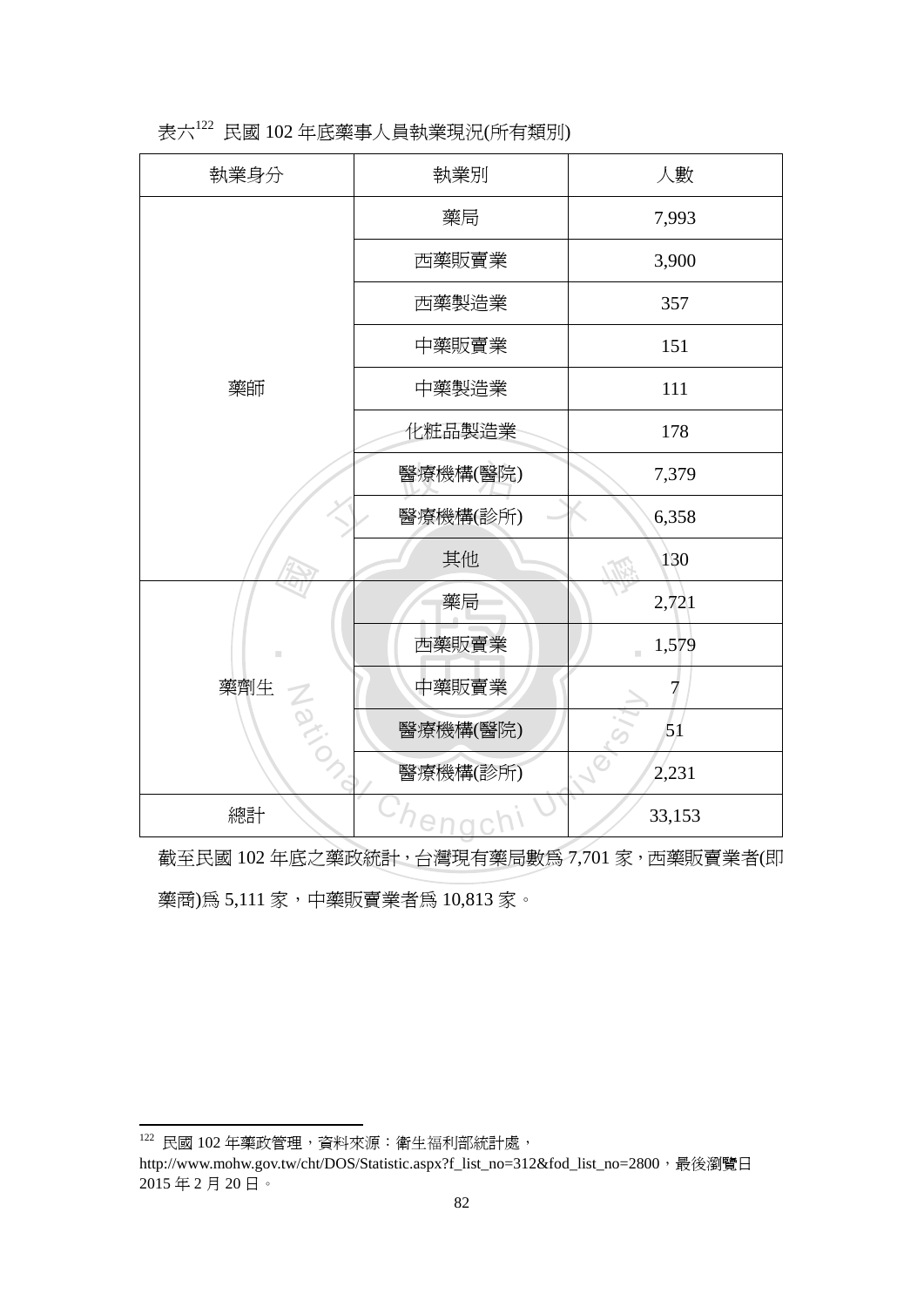表七<sup>123</sup> 民國 102 年我國藥事人力於各種藥事機構執業現況(依身分別細分)

| 藥商別          |           | 執業身分       | 人數    |
|--------------|-----------|------------|-------|
|              |           | 藥師親自主持     | 5,379 |
| 藥局           |           | 藥劑生親自主持    | 2,322 |
| [藥事法第 34 條]  |           | 兼管中藥調劑零售   |       |
|              |           | (藥事法第35條)  | 3,274 |
| 藥物販賣業        | 負責人與管理人   | 藥師         | 205   |
| (西藥販賣業)      | 相同        | 藥劑生        | 70    |
| [藥事法第28條     |           | 藥師駐店管理     | 2,930 |
| 項1           |           | 藥劑生駐店管理    | 851   |
| 小計           |           |            | 4,056 |
| 藥物販賣業        | 78年12月31日 | 藥師管理       | 478   |
| (西藥販賣業)      | 前設立並符合藥   |            |       |
| [藥事法第 104 條] | 事法施行細則    | 藥劑生管理      | 577   |
|              | 第51條規定    |            |       |
| 小計           |           |            | 1,055 |
| 藥物販賣業        |           | 中醫師駐店管理    | 25    |
| (中藥販賣業)      |           | 藥師駐店管理     | 917   |
| [藥事法第28條二    |           | 藥劑生駐店管理    | 51    |
| 項            |           | 中醫師兼管      | 30    |
| 小計           |           |            | 1,023 |
| 藥物販賣業        |           | 確具中藥基本知識及鑑 |       |
| (中藥販賣業)      | 第一項       | 別能力人員      | 984   |
| [藥事法第 103 條] | 第二項       | 列冊中藥商      | 8,806 |

<sup>123</sup> 同註 119。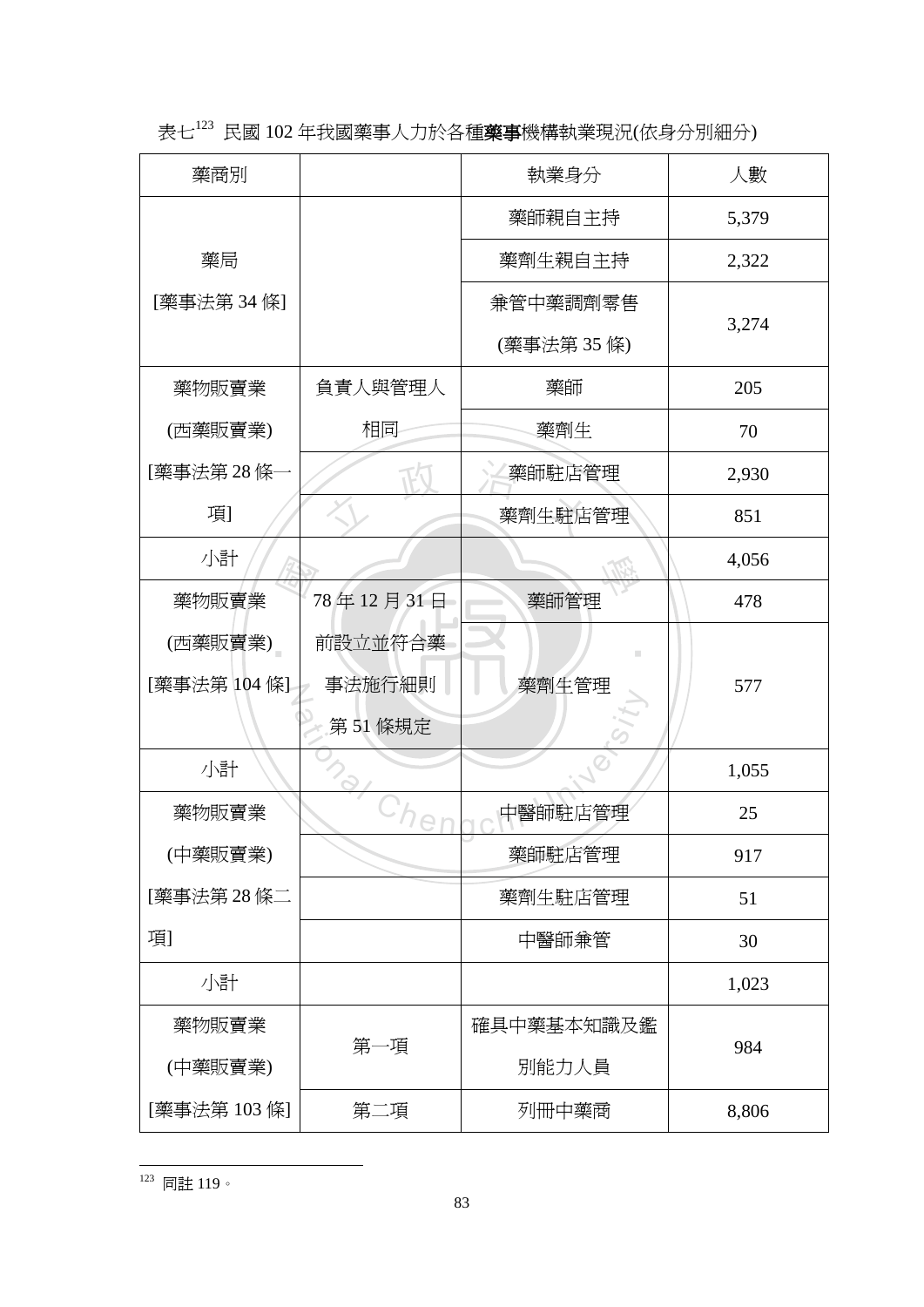| 小計      |       |            | 9,790  |  |
|---------|-------|------------|--------|--|
| 醫療器材販賣業 |       |            | 40,002 |  |
|         | 西藥製造業 | 西藥         | 282    |  |
|         |       | 人用生物藥品製造業  | 23     |  |
|         | 小計    |            | 305    |  |
| 藥物製造業   |       | 修習中藥課程達適當標 | 114    |  |
|         | 中藥製造業 | 準之藥師駐廠監製   |        |  |
|         |       | 中醫師駐廠監製    | 5      |  |
|         | 小計    |            | 119    |  |
| 醫療器材製造業 |       |            | 1,229  |  |

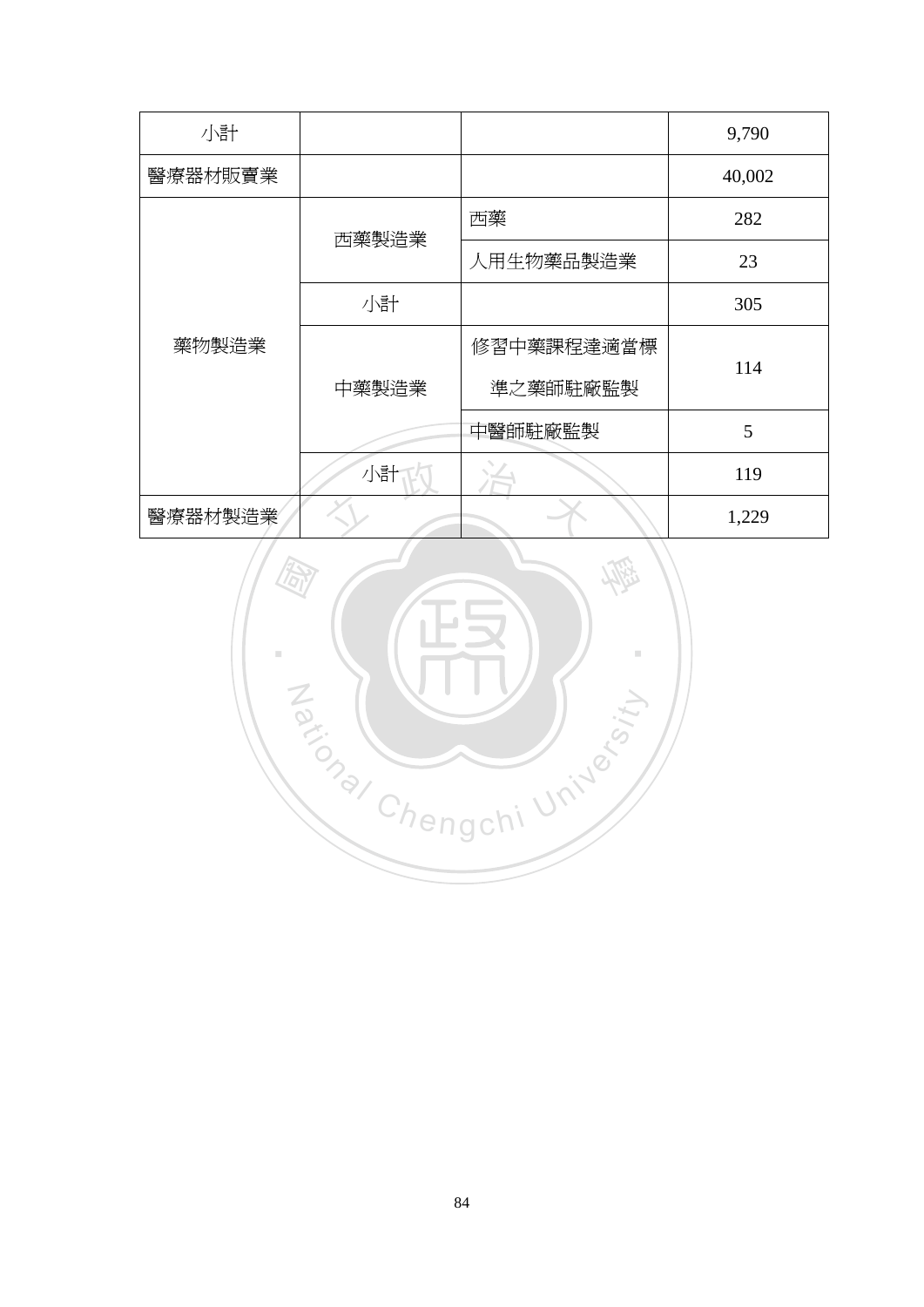表八<sup>124</sup>,<sup>125</sup> 我國藥事人員於民國 90 至 102 年間執業人數消長統計(非限定醫療 體系)

|     | 藥師              |                |                 |        | 藥劑生   |         |      |         |
|-----|-----------------|----------------|-----------------|--------|-------|---------|------|---------|
| 年   | 每十萬人口執<br>執業藥師數 |                |                 | 執業藥劑生數 |       | 每十萬人口執  |      |         |
|     |                 |                |                 | 業藥師數   |       |         |      | 業藥劑生數   |
| 份   | 原始              | 年增             | 原始              | 年增     | 原始    | 年增      | 原始   | 年增      |
|     | 値               | 率(%)           | 値               | 率(%)   | 値     | 率(%)    | 値    | 率(%)    |
| 90  | 17,009          | 4.33           | 7.59            | 3.73   | 7,882 | $-2.7$  | 3.52 | $-3.26$ |
| 91  | 17,655          | 3.8            | 7.84            | 3.27   | 7,700 | $-2.31$ | 3.42 | $-2.81$ |
| 92  | 17,891          | 1.34           | 7.91            | 0.96   | 7,142 | $-7.25$ | 3.16 | $-7.59$ |
| 93  | 18,938          | 5.85           | 8.35            | 5.46   | 7,141 | $-0.01$ | 3.15 | $-0.39$ |
| 94  | 19,660          | 3.81           | 8.63            | 3.44   | 7,090 | $-0.71$ | 3.11 | $-1.07$ |
| 95  | 20,416          | 3.85           | 8.92            | 3.36   | 6.996 | $-1.33$ | 3.06 | $-1.78$ |
| 96  | 21,113          | 3.41           | 9.2             | 3.05   | 6,927 | $-0.99$ | 3.02 | $-1.34$ |
| 97  | 21,836          | 3.42           | 9.48            | 3.07   | 6,905 | $-0.32$ | 3    | $-0.66$ |
| 98  | 22,709          | $\overline{4}$ | 9.82            | 3.63   | 6,878 | $-0.39$ | 2.97 | $-0.75$ |
| 99  | 23,162          | 1.99           | 10 <sup>7</sup> | 1.81   | 6,839 | $-0.57$ | 2.95 | $-0.75$ |
| 100 | 24,571          | 6.08           | 10.58           | 5.8    | 6,729 | $-1.61$ | 2.9  | $-1.87$ |
| 101 | 25,362          | 3.22           | 10.88           | 2.82   | 6,653 | $-1.13$ | 2.85 | $-1.51$ |
| 102 | 26,077          | 2.82           | 11.16           | 2.57   | 6,591 | $-0.93$ | 2.82 | $-1.18$ |
| 平均  |                 | 3.69           |                 | 3.31   |       | $-1.56$ |      | $-1.92$ |

<sup>&</sup>lt;sup>124</sup> 醫療機構與醫事人員統計,資料來源:中華民國統計資訊網總體統計資料庫, http://ebas1.ebas.gov.tw/pxweb/Dialog/statfile9L.asp,最後瀏覽日:2015 年 2 月 23 日。

 $^{125}$  行政院主計總處綜合統計處,國情統計通報 135 號,2014 年 7 月 18 日。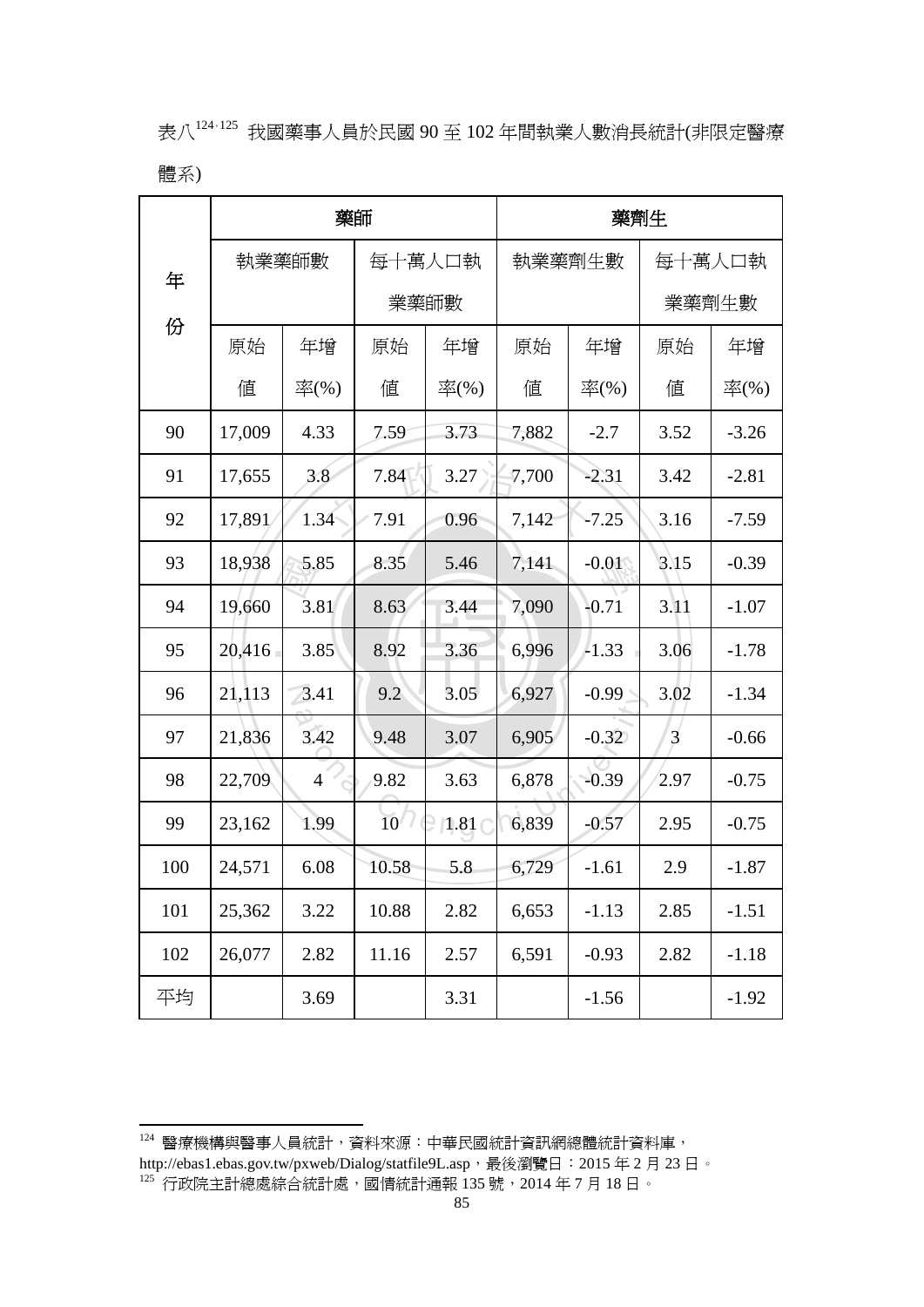表九 日本、德國、加拿大、美國與我國以十萬人口與藥師執業情況比較(所有 類別)

| 國別/     |                            |             |            |             |                  |         |
|---------|----------------------------|-------------|------------|-------------|------------------|---------|
| 是否實     |                            |             |            |             |                  | 每十萬     |
| 施醫<br>藥 | 總人口數                       | 社區藥局        | 醫院藥        |             | 全部執業             |         |
| 分業      | (數據時間)                     | 藥師(%)       | 師(%)       | 其他(%)       | 藥師人數             | 藥<br>人口 |
| 資料時     |                            |             |            |             | (% )             | 師數      |
| 間       |                            |             |            |             |                  |         |
| 日本      |                            | 77,850      | 8,628      | 14,831      | $101,309^{127}$  | 79.74   |
| (不完全    |                            | $(76.84\%)$ | $(8.51\%)$ | $(14.64\%)$ | $(100\%)$        |         |
| 醫藥分     | 127,046,000 <sup>126</sup> |             |            |             |                  |         |
| 業)      | (2014/9/1)                 | 153,012     | 52,704     | 74,336      | 280,052 $^{128}$ | 220.43  |
| 2013    |                            | $(54.6\%)$  | $(18.8\%)$ | $(26.5\%)$  | $(100\%)$        |         |
| Dec. 31 |                            |             |            |             |                  |         |
| 德國      |                            |             |            |             |                  |         |
| (立法醫    | $80,780,000^{129}$         | 49,288      | 2,143      | 9,692       | $61,123^{130}$   |         |
| 藥分業)    | (2014/1/1)                 | $(80.64\%)$ | $(3.49\%)$ | (15.87%)    | $(100\%)$        | 75.67   |
| 2013    |                            |             |            |             |                  |         |
| Dec. 31 |                            |             |            |             |                  |         |
| 加拿大     | 35,675,800 $^{131}$        | 24,099      | 5,684      | 4,260       | 38,737132        | 108.58  |

<sup>126</sup> 總務省統計局統計調査部國勢統計課,〈平成 27 年 2 月報〉,《日本人口推計》,2015 年 2 月 20 日。

<sup>127</sup> 至 2013 年 10 月日本藥劑師會員統計,同註 85,頁 2,2015 年。

<sup>128</sup> 至 2013 午 10 月日午不月開日 《『『『『『『『』』』 - 2015 年 - 『<br>128 至 2013 年底日本領有藥師證書人數高達 28 萬餘人,同註 85,頁 20-21,2015 年。

<sup>129 2014</sup>年1月1日德國人口統計,歐盟統計局,

http://ec.europa.eu/eurostat/tgm/table.do?tab=table&language=en&pcode=tps00001&tableSelection=1 &footnotes=yes&labeling=labels&plugin=1,最後瀏覽日 2015 年 2 月 23 日。

 $130$  同註 44, 8-10, 2013。

<sup>131 2014</sup>年10月1日加拿大人口統計

http://www.statcan.gc.ca/daily-quotidien/141217/dq141217d-eng.htm,最後瀏覽日 2015年2月23日。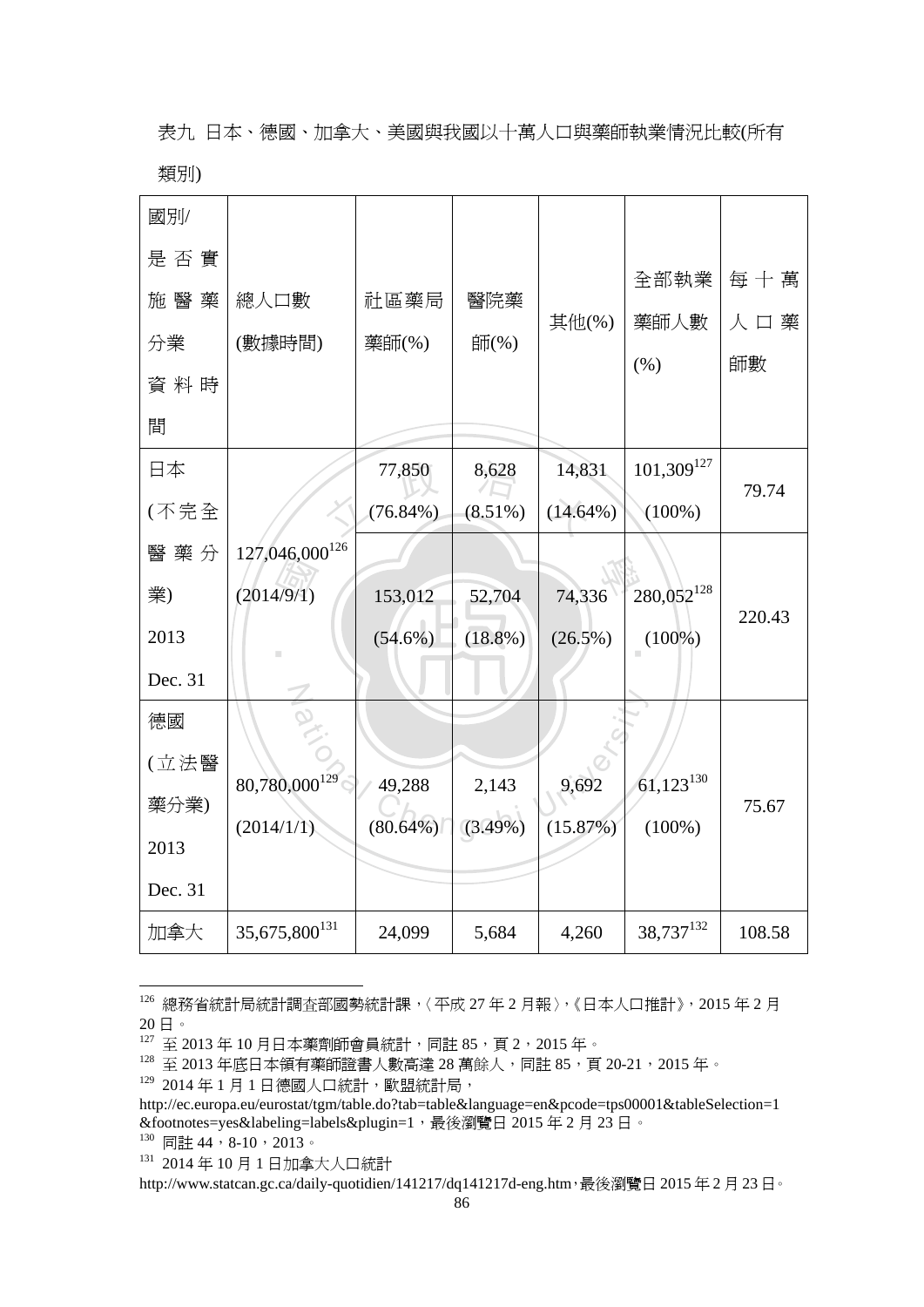| (醫藥分      | (2014/10/1)                             | $(62.2\%)$  | (14.67%)   | $(10.99\%)$ | $(100\%)$       |                |
|-----------|-----------------------------------------|-------------|------------|-------------|-----------------|----------------|
| 業)        |                                         |             |            |             |                 |                |
| 2015 Jan. |                                         |             |            |             |                 |                |
| $1*$      |                                         |             |            |             |                 |                |
| 美國        |                                         | 107,600     |            |             |                 |                |
| (不完全      |                                         |             |            |             |                 |                |
|           | 293, 655, 404 $133$                     | $(47.6\%)+$ | 46,700     | 14,600      | $226,000^{134}$ |                |
| 醫藥分       |                                         |             |            |             |                 | 76.96          |
| 業)        | (2004/7/1)                              | 57,100**    | $(20.7\%)$ | $(6.46\%)$  | $(100\%)$       |                |
| 2004      |                                         | $(25.3\%)$  |            |             |                 |                |
| 台灣        |                                         |             |            |             |                 |                |
| (立法但      |                                         | $10.714***$ |            |             |                 |                |
|           |                                         | $(32.8\%)+$ |            |             |                 |                |
| 為部分       |                                         |             |            |             |                 |                |
|           | $23,433,753^{135}$                      | 8,589****   | 7,430      | 6,413       | 32,668          |                |
| 醫藥分       | (2015/1/9)                              | $(26.3\%)=$ | (22.74%)   | $(19.6\%)$  | $(100\%)$       | $139.41^{136}$ |
| 業)        |                                         |             |            |             |                 |                |
|           | $rac{1}{\infty}$                        | 19,303      |            |             |                 |                |
| 2013      |                                         |             |            |             |                 |                |
| Dec. 1    |                                         | $(59.1\%)$  |            |             |                 |                |
|           |                                         |             |            |             |                 |                |
| ∗         | 加拿大社區藥局藥師、醫院藥師及其他之統計均未包括 Alberta 省(該省共有 |             |            |             |                 |                |
|           |                                         |             |            |             |                 |                |

 \* 加拿大社區藥局藥師、醫院藥師及其他之統計均未包括 Alberta 省(該省共有 4,673 位執業藥師占全國藥師 12.06%),但全部藥師人數係加國所有省分。

\*\* 美國有 34,800 位藥師是非全時工作者,16,800 位藥師在非醫院之體系工作 (例如護理之家及診所), 5,500 位藥師於郵購體系工作。由於無法區分類別, 因 此全數歸如社區藥局欄。

<sup>&</sup>lt;sup>132</sup> 2015年1月1日加拿大藥師分布統計,National Association of Pharmacy Regulatory Authorities, http://napra.ca/pages/Practice\_Resources/National\_Statistics.aspx?id=2103,最後瀏覽日2015年2 月 23 日。

<sup>&</sup>lt;sup>133</sup> US Census Bureau, Annual Estimates of Population for the United State, 2004 July 1。

<sup>&</sup>lt;sup>134</sup> Department of Health and Human Services Health Resources and Services Administration Bureau of Health Professions,The Adequacy of Pharmacist Supply: 2004 to 2030, p-12, December 2008.<br>  $^{135}$  2015 年 1 月 9 日台灣人口統計,中華民國統計資訊網總體統計資料庫,

http://ebas1.ebas.gov.tw/pxweb/Dialog/statfile9L.asp, 最後瀏覽日 2015 年 2 月 24 日。 136 同註 123。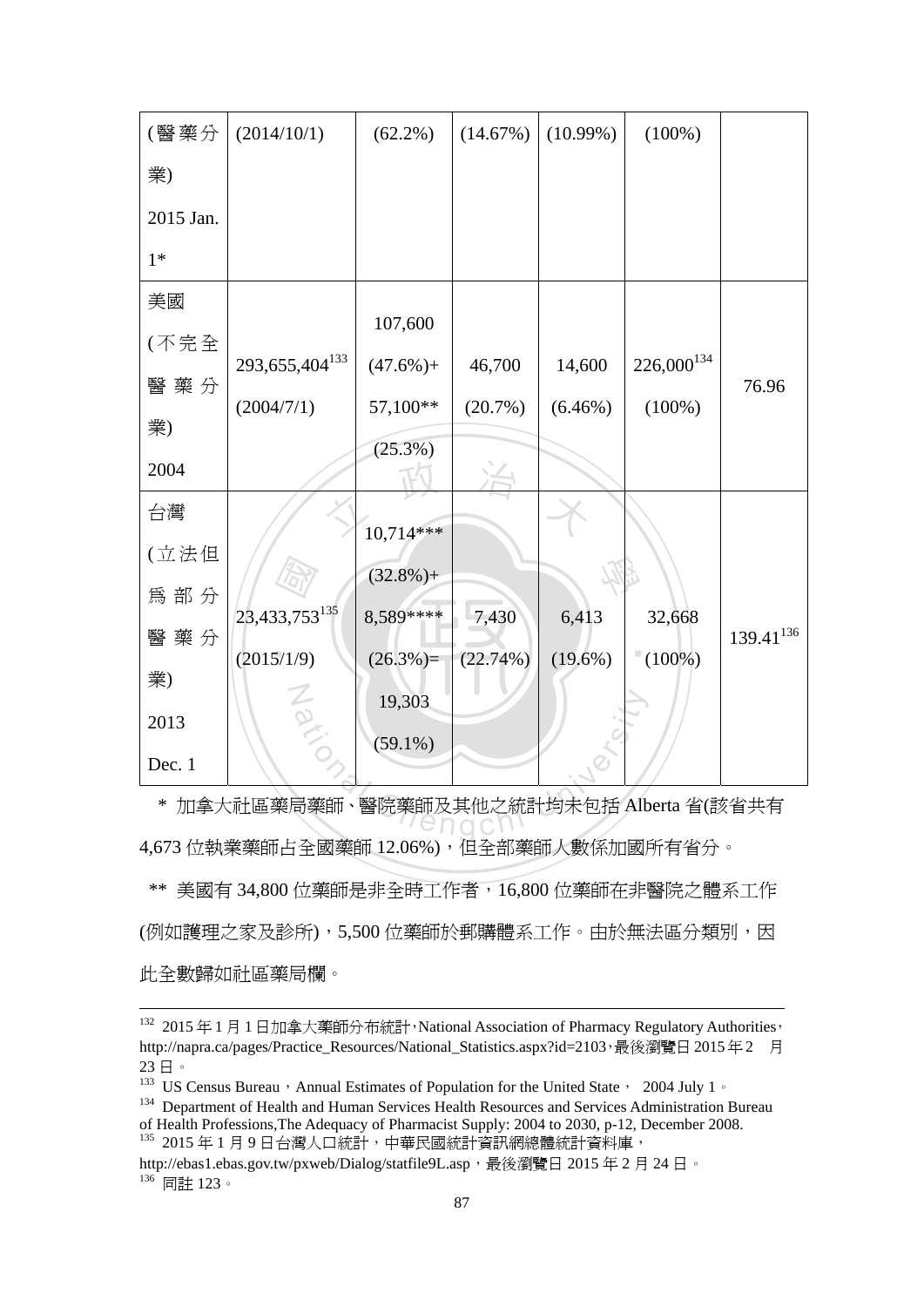\*\*\* 為台灣執業登記為藥局者。

\*\*\*\* 為台灣執業登記為受聘診所者。

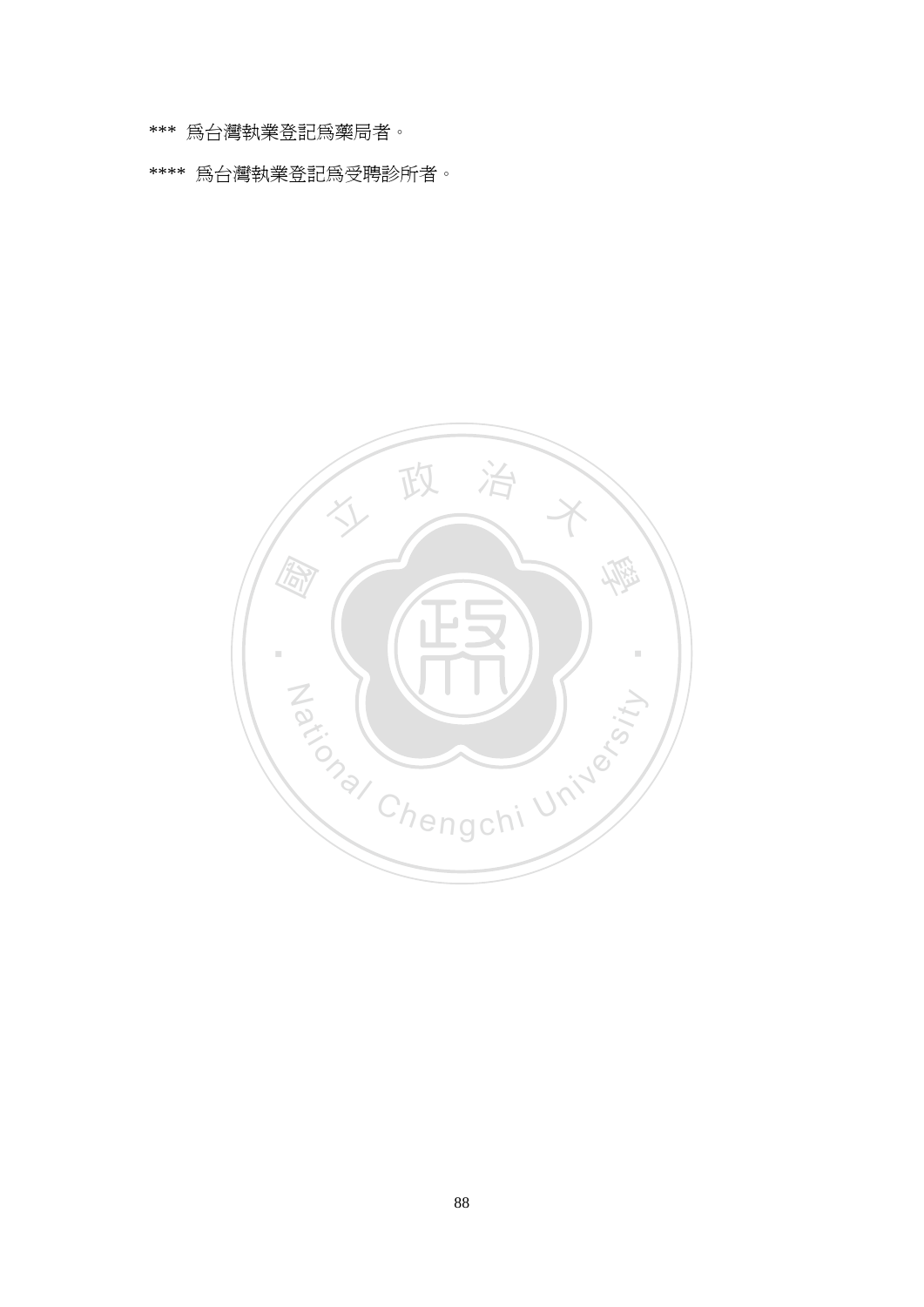| 醫院層級 | 家數  | 床數     | 藥師人力  | 百分比  | 藥師/醫院 | 床數/藥師 |
|------|-----|--------|-------|------|-------|-------|
| 醫學中心 | 19  | 32,014 | 2,569 | 33.6 | 135   | 12.46 |
| 區域醫院 | 84  | 52,936 | 3,023 | 39.6 | 36    | 17.51 |
| 地區醫院 | 415 | 45,063 | 2,047 | 26.8 |       | 22    |

表十<sup>137</sup> 台灣各層級醫院藥事人力分布



 $137$  同註 54,頁13。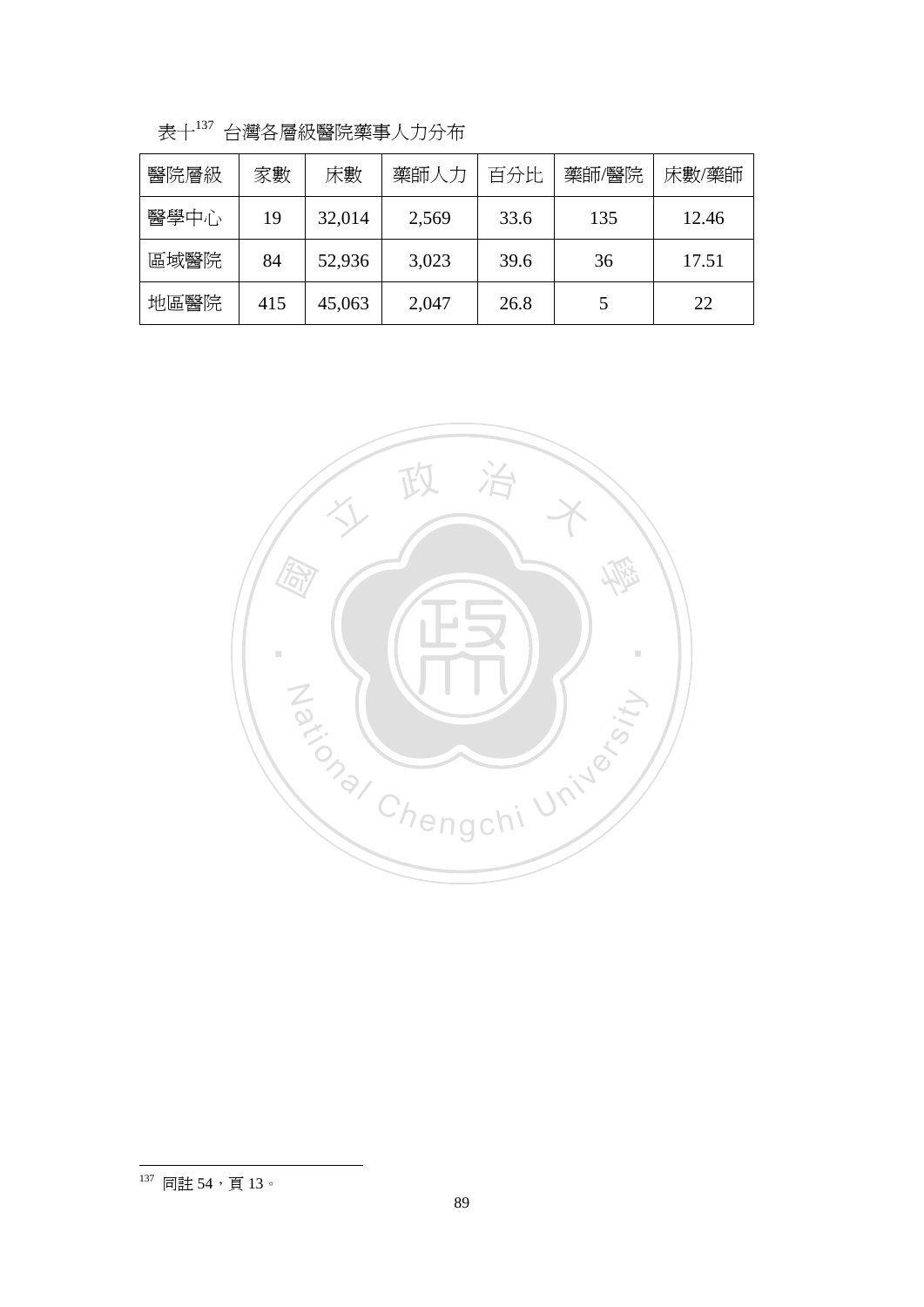| 醫院分級    | 醫學中心每藥師 | 區域醫院每藥師  | 地區醫院每藥師  |
|---------|---------|----------|----------|
| 處方類別    | 每日處方量   | 每日處方量    | 每日處方量    |
| 住院處方量   | 40件     | 50件,如採單一 | 50件,如採單一 |
|         |         | 劑量則為40件  | 劑量則為40件  |
| 門急診處方量  | 70件     | 80件      | 100 件    |
| 特殊藥品處方量 | 15件     | 15件      | 無        |
| 每件處方藥事服 | 50元/件   | 50元/件    | 45 元/件   |
| 務費 *    |         |          |          |
|         | 精神科醫院每藥 | 精神科教學醫院  |          |
|         | 師每日處方量  | 每藥師每日處方  |          |
|         |         | 量        |          |
| 急性精神病床及 |         |          |          |
| 精神科加護病房 | 50件     | 40 件     |          |
| 合計      |         |          |          |
| 慢性精神病床  | 200 件   | 160件     |          |
| 日間病房    | 200 件   | 160 件    |          |
| 門急診處方比照 |         |          |          |
| 其對應之醫院等 |         |          |          |
| 級       |         |          |          |

表十一<sup>138</sup> 健保署民國 103 年 3 月 1 日修正支付標準訂定各級醫院合理調劑量

\* 超過規定限制的處方,藥事服務費減半支付。

<sup>138</sup> 中央健康保險署支付標準,民國 103 年 3 月 1 日,

http://www.nhi.gov.tw/Resource/bulletin/5091\_1030313%E6%94%AF%E4%BB%98%E6%A8%99% E6%BA%96%E4%BF%AE%E6%AD%A3%E9%A0%85%E7%9B%AE\_%E8%97%A5%E6%9C%8 D%E8%B2%BB\_%E7%99%BC%E5%B8%83.pdf,最後瀏覽日 2015 年 2 月 24 日。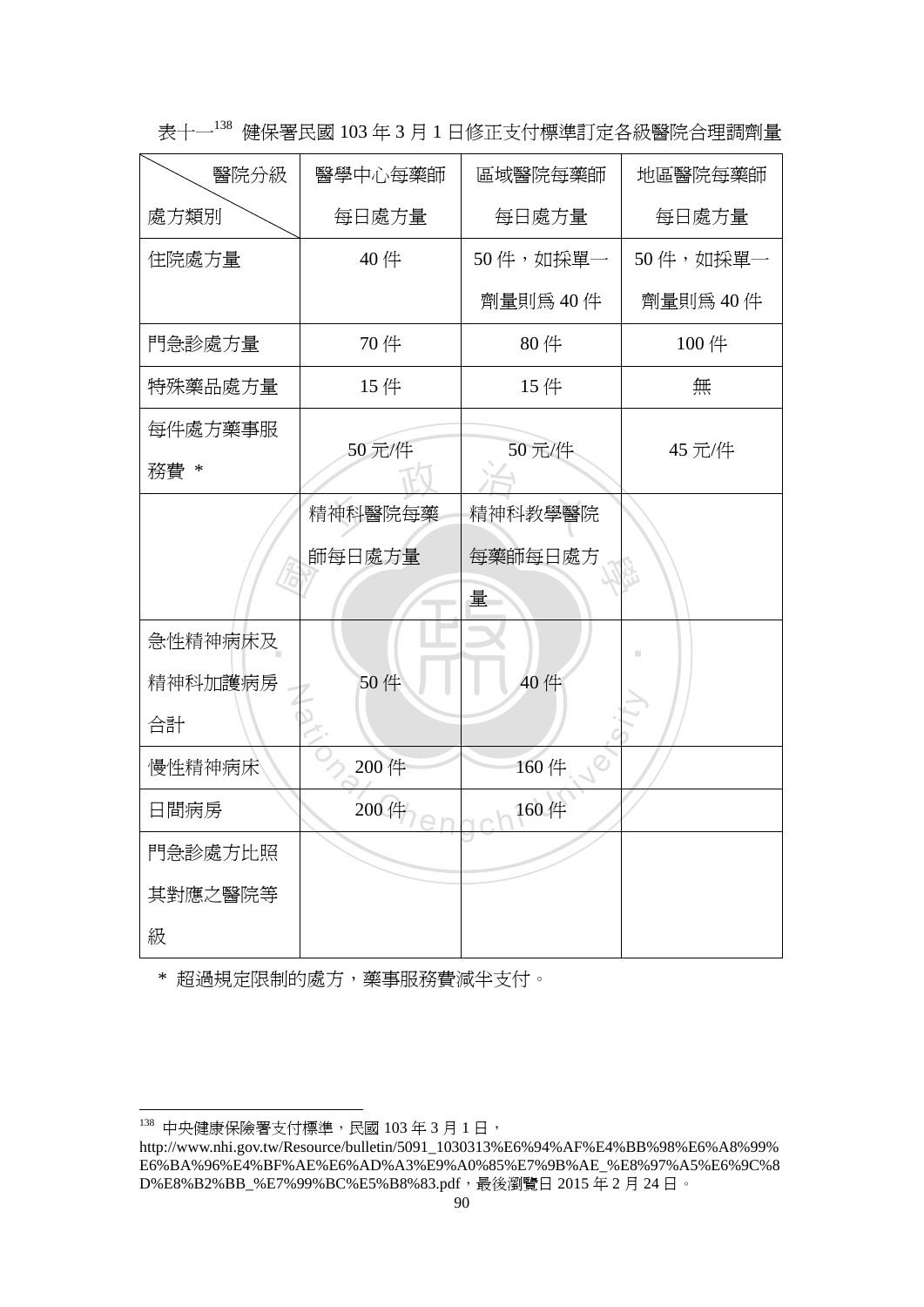| 藥局(店數)                    | 各店營業時間起迄之極端値(最短營業時間)  |
|---------------------------|-----------------------|
| 健康人生藥局(33 店)              | 08:00-23:30(12 小時)    |
| 丁丁藥局(62 店)                | 08:00-22:45(13.75 小時) |
| 啄木鳥藥局(50店)                | 07:30-10:50(12.8 小時)  |
| 大樹聯鎖藥局(36 店)              | 08:00-23:00(12 小時)    |
| 躍獅聯鎖藥局(45 店)              | 08:00-24:00(12.5 小時)  |
| 康是美(351 <sup>139</sup> 店) | 0:00-24:00(15 小時)     |
| 長青聯鎖藥局(<200店)             | 08:00-23:00(12 小時)    |
| 屈臣氏(511 店)                | 09:00-24:00(12 小時)    |

表十二 抽樣藥局營業時間(以 2015 年 2 月 28 日各藥局官網公告為準)



 $^{139}$  康是美官方網站,https://www.cosmed.com.tw/About/Trends.aspx,最後瀏覽日 2015 年 3 月 1 日。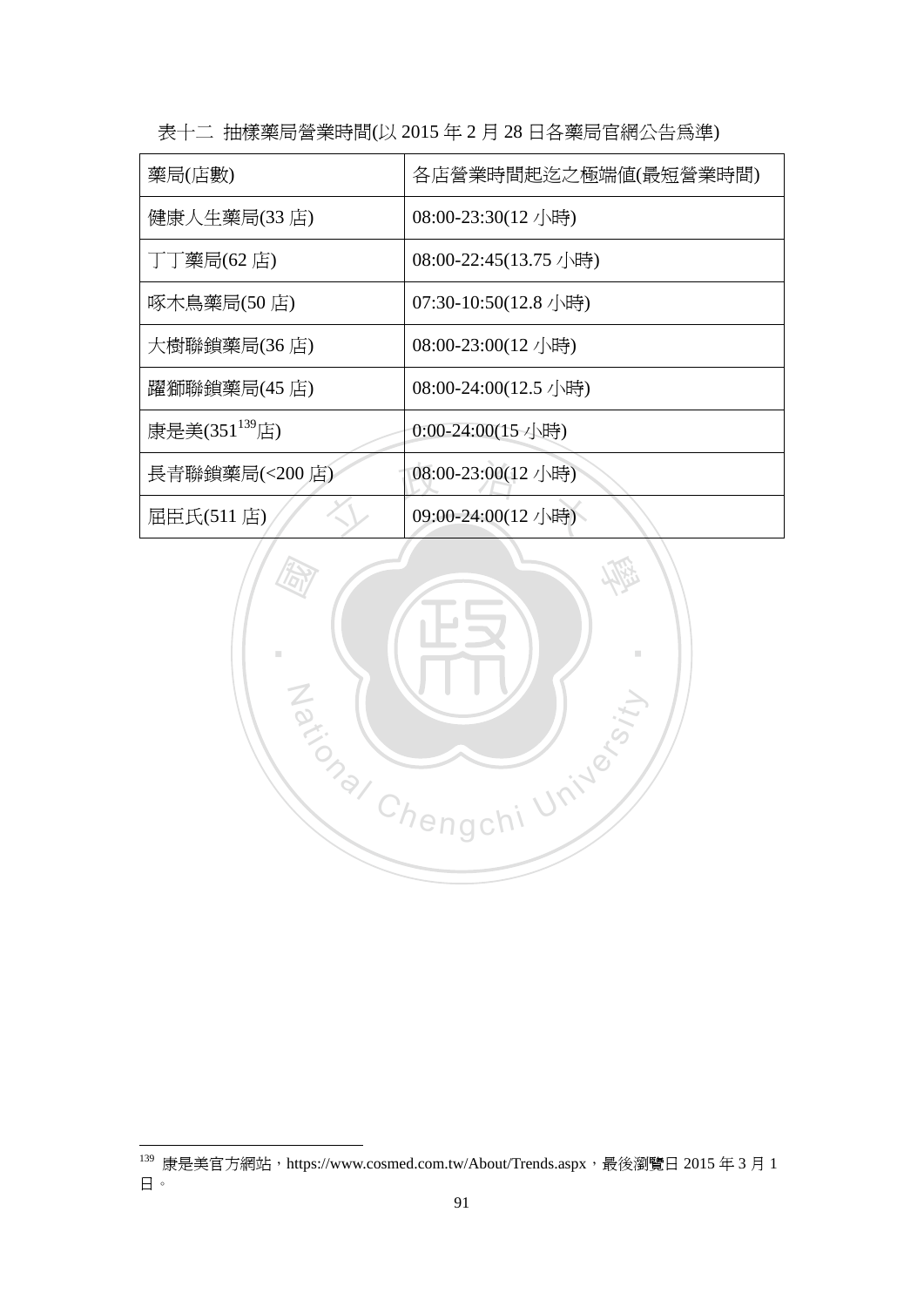| 現階段執業場 | 藥事人員報備意向 |          | 總受訪人數     |           |
|--------|----------|----------|-----------|-----------|
| 所      | 贊成       | 不贊成      | 其他意見      |           |
| 醫院     | 435      | 385      | 34        | 854       |
| 百分比(%) | $(51\%)$ | (45%)    | (4%)      | $(100\%)$ |
| 診所     | 567      | 148      | 21        | 736       |
| 百分比(%) | (77%)    | (20%)    | (3%)      | $(100\%)$ |
| 社區藥局   | 460      | 168      | 14        | 642       |
| 百分比(%) | (72%)    | $(26\%)$ | $(2\%)$   | $(100\%)$ |
| 其他機構   | 109      | 21       | 5         | 135       |
| 百分比(%) | (81%)    | (16%)    | (4%)      | $(100\%)$ |
| 總人數    | 1,571    | 722      | 74        | 2,367     |
| 百分比(%) | (66%)    | (31%)    | (3%)<br>ш | $(100\%)$ |

Za (WILL) Riversity

表十三<sup>140</sup> 林義龍、林妍如 2009 年藥事人員跨機構支援意向調查結果列表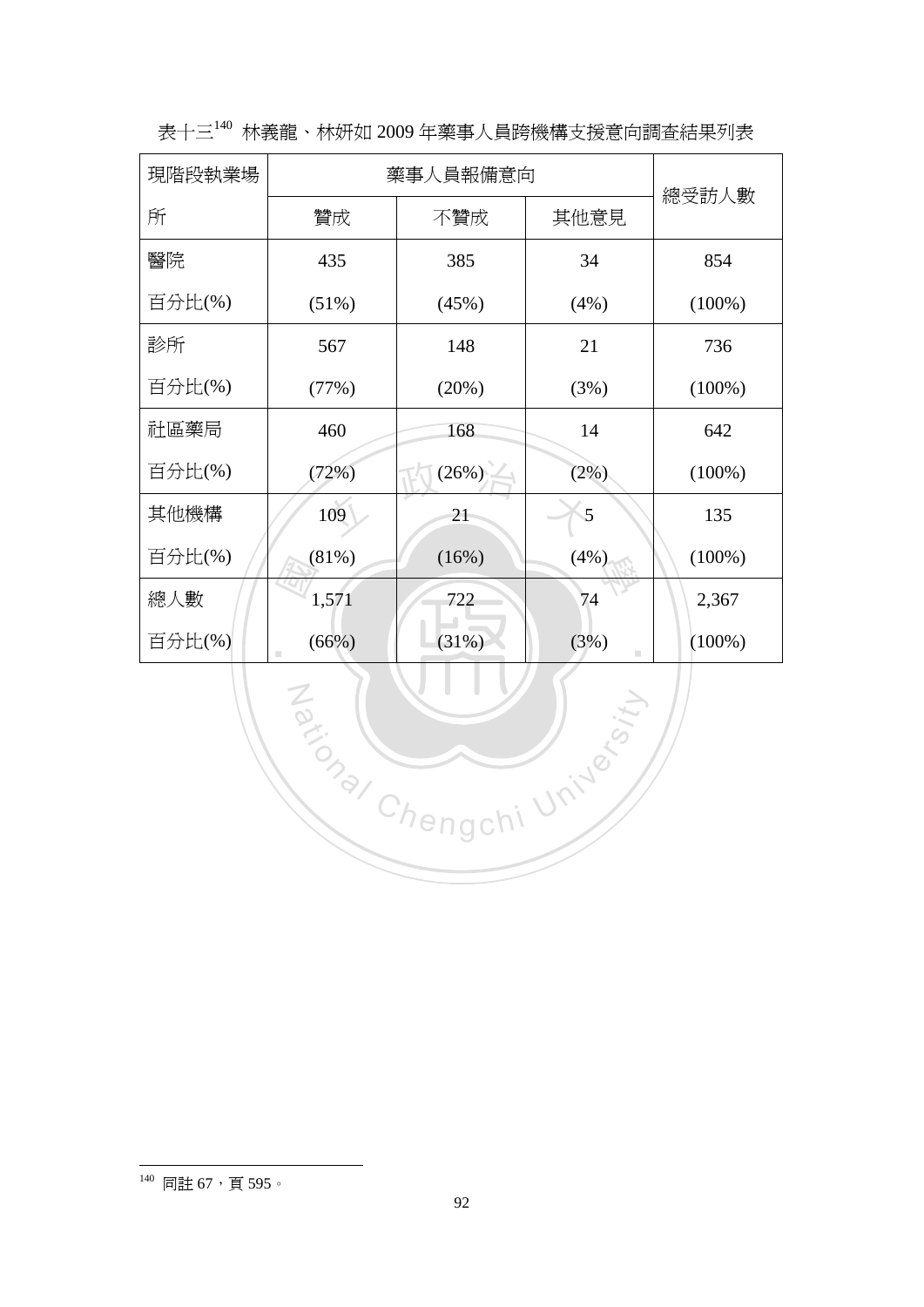| 表十四141 台大藥學系六年制沿革時程 |  |
|---------------------|--|
|---------------------|--|

| 入學年度<br>學生人數 | 招生名額 | 六年制學生人數 |
|--------------|------|---------|
| 98 學年度       | 65   | 15      |
| 99 學年度       | 55   | 15      |
| 100 學年度      | 55   | 15      |
| 101 學年度      | 55   | 15      |
| 102 學年度      | 50   | 30      |
| 103 學年度      | 45   | 45      |
| 104 學年度      | 40   | 40      |



<sup>141</sup> 資料來源:台大藥學系官方網站, http://rx.mc.ntu.edu.tw/myDOP/SCENE/FORHOME/LINKFILES/20120629Q\_A.pdf,最後瀏覽日: 2015 年 2 月 10 日。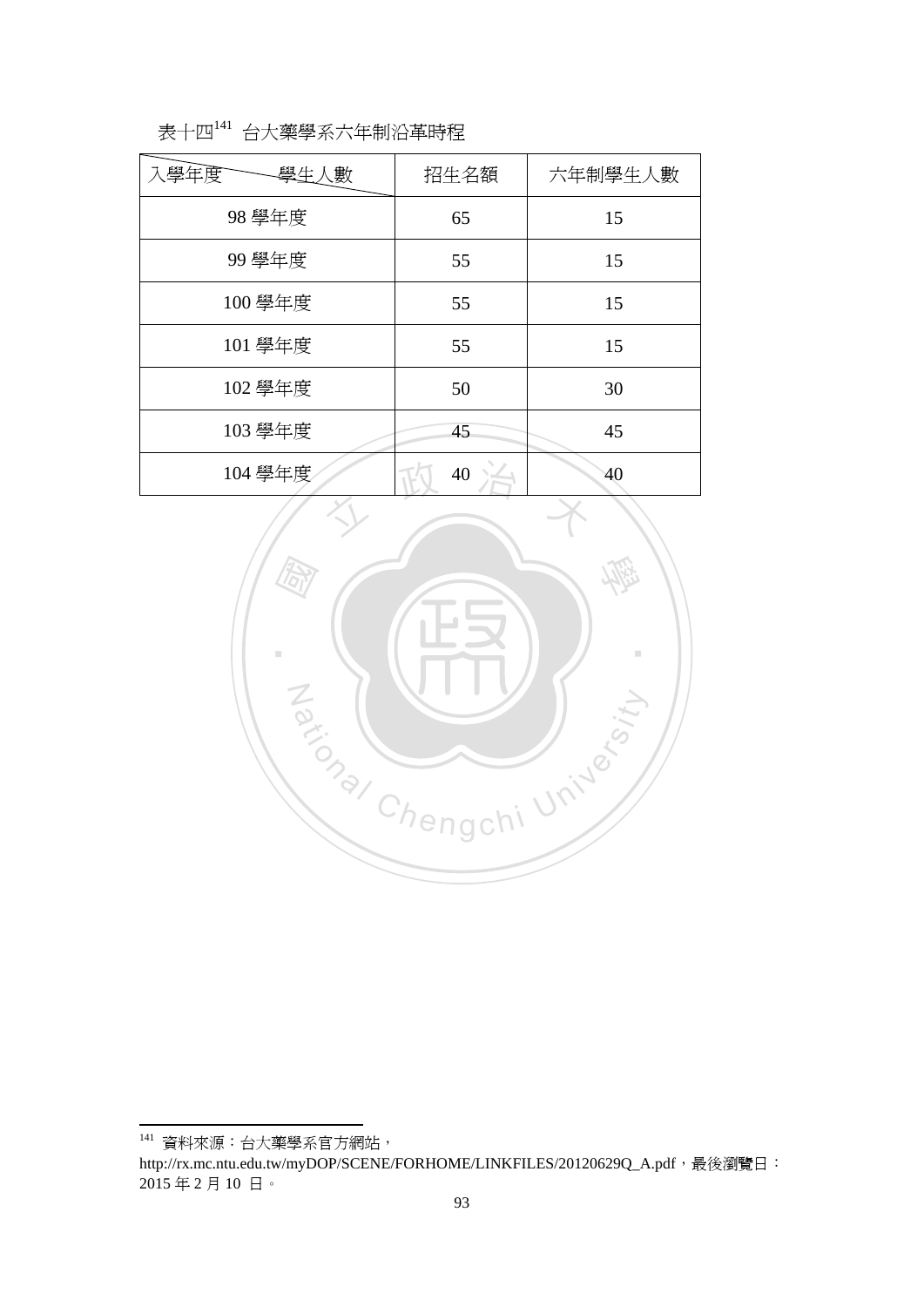表十五<sup>142</sup> 台灣各大學藥學系與美國藥學系師資比

| 學校                                                               | 全系學生<br>總人數(每屆<br>人數/修業期<br>限)                       | 專任教師人數<br>(師生比) | 基礎教師人<br>數<br>(師生比) | 專任臨床教<br>師人數(師生<br>比) |
|------------------------------------------------------------------|------------------------------------------------------|-----------------|---------------------|-----------------------|
| 台灣大學                                                             | $225(4$ 年)                                           | 15(1:15)        | 12(1:19)            | 3(1:75)               |
| 台北醫學大學                                                           | 800<br>(200/年,4年)                                    | 25(1:32)        | 19(1:42)            | 6(1:133)              |
| 中國醫藥大學                                                           | 800<br>$(160/\nbox{\rm \AA} \cdot 5 \nbox{\rm \AA})$ | 37(1:22)        | 34(1:24)            | 3(1:267)              |
| 高雄醫學大學                                                           | 400<br>$(100/\text{年} \cdot 4 \text{ #})$            | 29(1:14)        | 26(1:15)            | 3(1:133)              |
| 嘉南藥理科技<br>大學                                                     | 960<br>(240/年,4年)                                    | 37(1:26)        | 33(1:29)            | 4(1:240)              |
| 大仁科技大學                                                           | 750<br>$(150/\text{#} \cdot 5 \text{#})$             | 34(1:22)        | 28(1:27)            | 6(1:125)              |
| 國防醫學院                                                            | 52<br>(12/年,4年)                                      | N/A             | N/A                 | N/A                   |
| <b>UNC</b><br>(University of<br>North<br>Carolina)               | $\mathbb{R}^n$<br>480                                | 45(1:10.8)      | ш<br>31(1:15.6)     | 14(1:34.4)            |
| <b>UCSF</b><br>(University of<br>California at<br>San Francisco) | 488                                                  | 76(1:6.4)       | 40(1:12.2)          | 48(1:10.2)            |
| <b>USC</b><br>(University of<br>South<br>California)             | 720                                                  | 70(1:10.3)      | 33(1:21.8)          | 37(1:19.5)            |

成功大學藥學系於民國 103 年始招收第一屆學生,本表未列入成功大學藥學系 之統計資料。

142 同註 89,頁 184。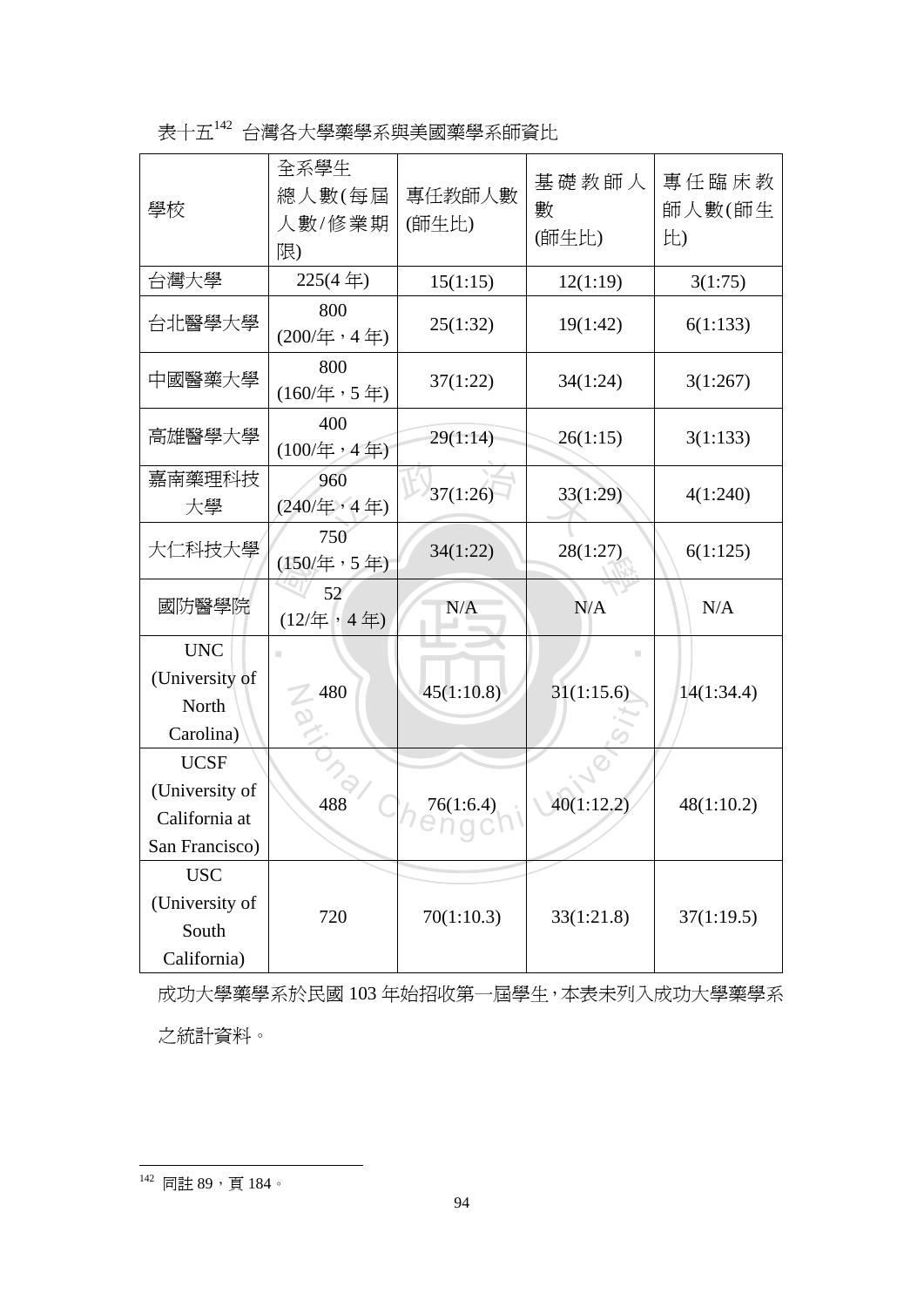|  |  | 表十六 國內 11 所大學醫學系畢業學分數比較 |  |
|--|--|-------------------------|--|
|--|--|-------------------------|--|

| 學校        | 最低畢業學分數       | 修業年限/2012 年普通生    |
|-----------|---------------|-------------------|
|           |               | 入學原始分數(回推各校       |
|           |               | 加權前原始分數)143       |
| 台灣大學醫學系   | $236^{144}$   | 六年/541.7          |
| 陽明大學醫學系   | $241^{145}$   | 六年/534.2          |
| 長庚大學醫學系   | $236^{146}$   | 六年/590.95(525.29) |
| 台北醫學大學醫學系 | 239147        | 六年/525.8          |
| 馬偕醫學院醫學系  | $244.5^{148}$ | 六年/521.4          |
| 輔仁大學醫學系   | $264^{149}$   | 六年/517.8          |
| 中國醫藥大學醫學系 | $260^{150}$   | 六年151/518.6       |
| 中山醫學大學醫學系 | $230^{152}$   | 六年/579.13(514.78) |
| 成功大學醫學系   | $217^{153}$   | 六年/531.1          |
|           |               |                   |

.<br>143 大學考試入學分發委員會,民國 102 年各校系最低錄取標準,

http://www.uac.edu.tw/downloads.htm,最後瀏覽日: 2015年2月23日。

委員會,民國 102 年各校系最低錄取標準,<br>//downloads.htm,最後瀏覽日:2015 年 2 月 23 日。<br>§暨應修學分查詢系統,http://140.112.161.31/ntuvoxcc<br>ミ2 月 23 日。<br>±選課須知,http://md.web.ym.edu.tw/front/bin/ptlist.ph<br>ミ2 月 23 日。<br>F適用畢業學分選課規定,http://med2.cgu.edu.tw/files/1 <sup>144</sup> 台灣大學各系所必修暨應修學分查詢系統,http://140.112.161.31/ntuvoxcourse/index.php, 最後瀏覽日:2015 年 2 月 23 日。

<sup>145</sup> 陽明大學醫學系學生選課須知,http://md.web.ym.edu.tw/front/bin/ptlist.phtml?Category=29, 最後瀏覽日:2015 年 2 月 23 日。

<sup>146</sup> 長庚醫學大學 103 年適用畢業學分選課規定,http://med2.cgu.edu.tw/files/11-1006-1341-1.php, 最後瀏覽日:2015 年 2 月 23 日。

<sup>147</sup> 台北醫學大學醫學系 103 年適用選課規定, http://medschool.tmu.edu.tw/course/super\_pages.php?ID=course1&Sn=31, 最後瀏覽日:2015 年 2 月 23 日。

<sup>148</sup> 馬偕醫學院醫學系 103 年適用課程科目畢業學分表,

http://www.medicine.mmc.edu.tw/Course02.asp, 最後瀏覽日: 2015年2月23日。

<sup>149</sup> 輔任大學醫學系 102年入學適用畢業學分規定,http://www.med.fju.edu.tw/intro/intro\_6.htm, 最後瀏覽日:2015 年 2 月 23 日。

<sup>150</sup> 中國醫藥大學醫學系 98 年入學適用畢業學分規定, http://cmumd.cmu.edu.tw/upload/curriculum\_dl/1311071307151.pdf,最後瀏覽日: 2015年2月 23 日。

<sup>151</sup> 中國醫藥大學學則 104 年 1 月 7 日教育部通過備查,

http://www.cmu.edu.tw/statute/statute\_detail.php?sn=907,最後瀏覽日: 2015年2月23日。 <sup>152</sup> 中山醫學大學醫學系 102 學年度新生選課注意事項,

gcm.csmu.edu.tw/ezcatfiles/gcm/img/img/1455/474058194.pdf,最後瀏覽日:2015年2月23日。 <sup>153</sup> 成功大學醫學系 103 學年度適用選必修課程一覽表,

http://educ.hosp.ncku.edu.tw:8080/Stu\_NewsList.aspx?wmid=212, 最後瀏覽日: 2015年2月23 日。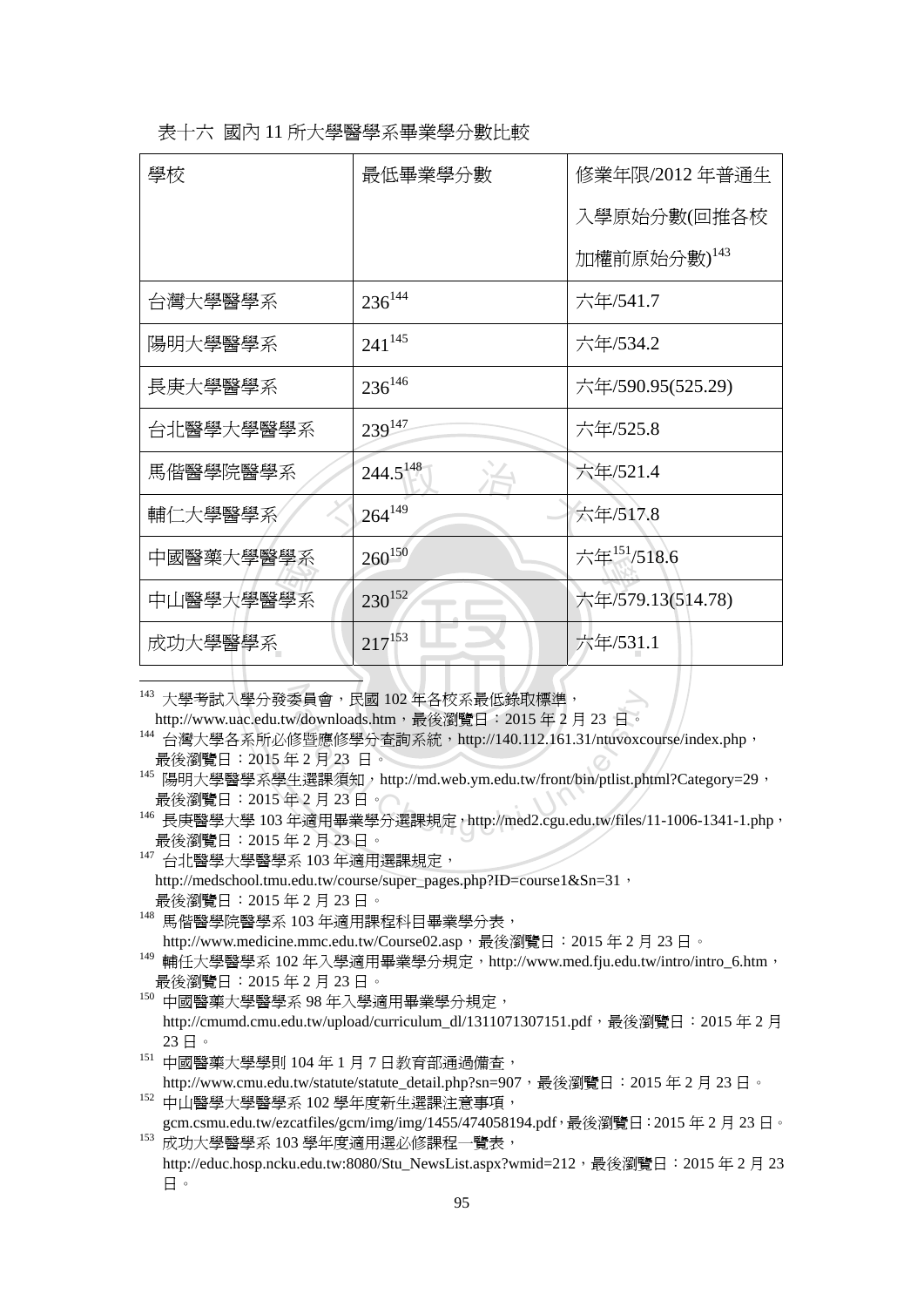| 高雄醫學大學醫學系 | $23^{154}$  | 六年/520.5          |
|-----------|-------------|-------------------|
| 慈濟大學醫學系   | $227^{155}$ | 七年/560.35(517.24) |

本表未列入學士後醫學系。台灣學士後醫學系分有學士後西醫學系與學士後 中醫學系;前者目前只有高學醫學大學獨立招收,每年招生 50 人。後者有中國 醫藥大學、義守大學與慈濟大學。



 $^{154}$  高雄醫學大學 103年度學則,http://lawdb.kmu.edu.tw/index.php,最後瀏覽日:2015年 2 月 23 日。

<sup>155</sup> 慈濟大學學則 103年 4 月 29 日教育部通過備查, http://law.tcu.edu.tw/Law/Query, 最後查 詢日:2015 年 2 月 23 日。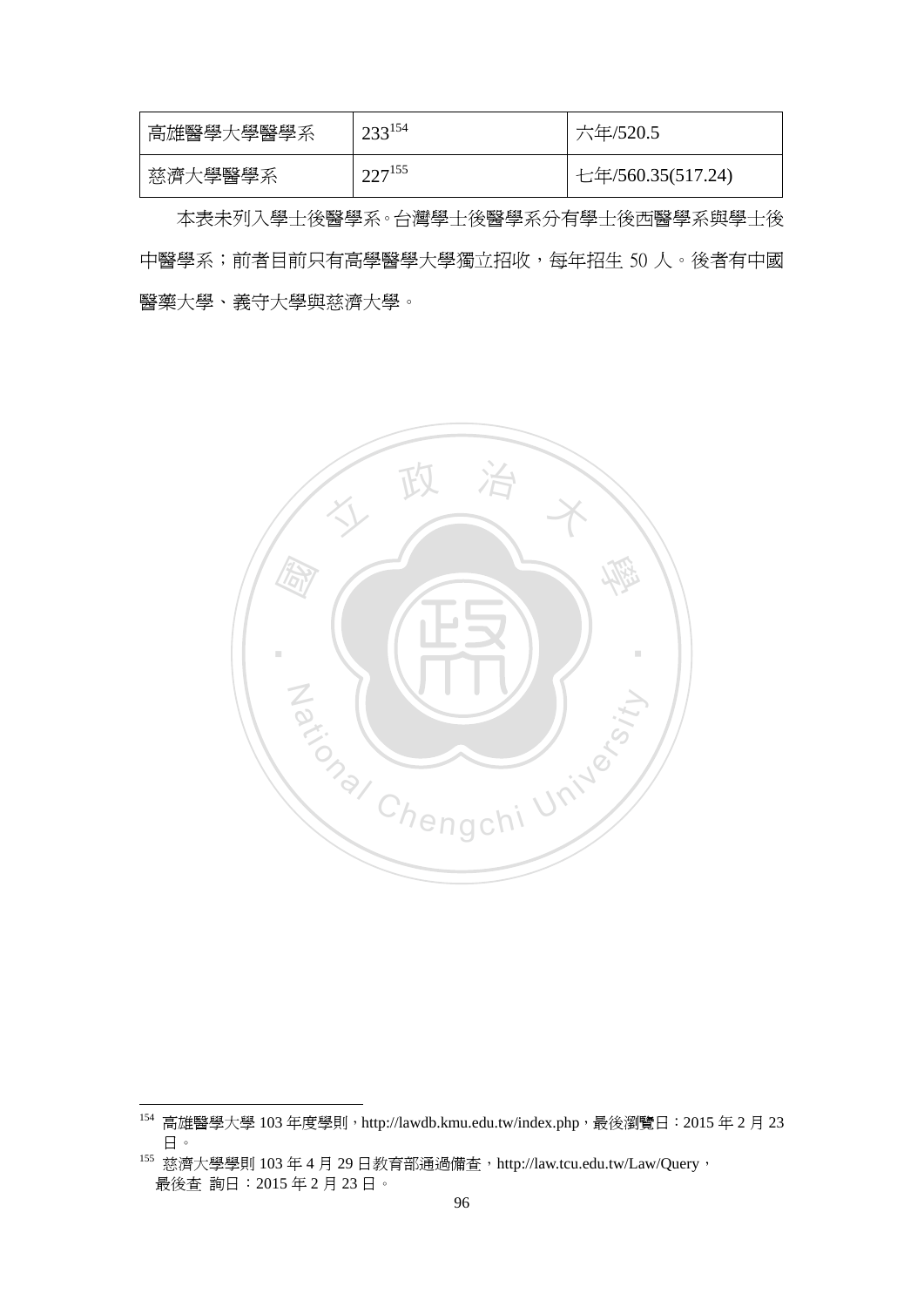### 二、 參考文獻

(一)中文文獻

專書

- 1 平島吉,《最新醫療社會學》,五南,2013 年 9 月。
- 2 台北市藥師公會,〈2014 年會員代表選舉名冊性別統計〉,2014 年 3 月。
- 3 台北市藥師公會,《台北市藥師公會六十週年特刊》,2006 年 6 月。
- 4 行政院衛生署,《台灣地區公共衛生發展史第一冊》,頁 345-347,1995 年 10 月。
- 5 財團法人鄭氏藥學文教基金會,《台灣藥學史》,2001 年 5 月。
- 6 陳永興,《台灣醫療發展史》,四版一刷,農學,2003 年 6 月。
- 7 葉永文,《台灣醫療發展史》,初版二刷,洪葉,2010 年 9 月。

政府文書、大法官解釋文、公告與公報

- <br>「文、公告與公報<br>『保醫字第 1010087824 號函,2012 1 中央健康保險署,健保醫字第 1010087824 號函,2012 年 5 月。
- 2 司法院,大法官釋字 659 號解釋文,2009 年 5 月。
- 3 司法院,大法官釋字 711 號解釋文,2013 年 7 月。
- 3 司法院,大法官釋字 711 號解釋文,2013 年 7 月。<br>4 立法院,〈立法院內政、司法兩會委員第一次聯席會議紀錄(第 61 會期)〉,《立<br>法院公報》, 第 67 卷,第 87 期,1978 年 12 月。<br>5 行政院衛生署全民健康保險爭議審議委員會,《全民健康保險爭議審議案例彙 法院公報》,第67卷,第87期,1978年12月。
- ‧‧ 5 行政院衛生署全民健康保險爭議審議委員會,《全民健康保險爭議審議案例彙 N 編》(六)~權益篇~,2010 年 12 月。
- 6 行政院,〈院總第 1006 號政府提案第 1686 號〉,《立法院關係文書》,1978 年 5 月。
- 7 食品藥物管理署部授食字第 1031410550 號公告附件,民國 103 年 10 月。
- ational Chengchi Chengchi (1979), 1978 年<br>
5 月。<br>
7 食品藥物管理署部授食字第 1031410550 號公告附件,民國 103 年 10 月。<br>
8 劉建國,〈立法院第 8 屆第 5 會期社會福利及衛生環境委員會舉行「藥師法第<br>
十一條條文修正草案」公聽會會議紀錄〉,《立法院公報》,第 103 卷,第 42 期, 8 劉建國,〈立法院第 8 屆第 5 會期社會福利及衛生環境委員會舉行「藥師法第 2014 年 5 月 22 日。
- 9 衛生署,衛署藥字第 09803012525 號公告,2009 年 12 月。

期刊

- 1 王惠珀,〈全人教育是藥學教育制度改格的前題〉,《藥學雜誌》,110期,28 卷, No.1, 頁 7-10, 2012年3月。
- 2 江玉林,〈後藤新平與傅柯的對話〉,《中研院法學期刊》,7期,百41-79,2010 年 9 月。
- 3 李志宏,施肇榮,〈大法官釋字第 711 號(補充)—莫將釋憲文及理由書倒著 看〉,《台灣醫界》,57 卷,6 期,頁 33-39,2014 年 6 月。
- 4 李志宏,施肇榮,〈違憲藥師法第 11 條修法(上)—執業自由仍未解、法官憂再 度違憲〉,《台灣醫界》,57卷,8期,頁38-43,2014年8月。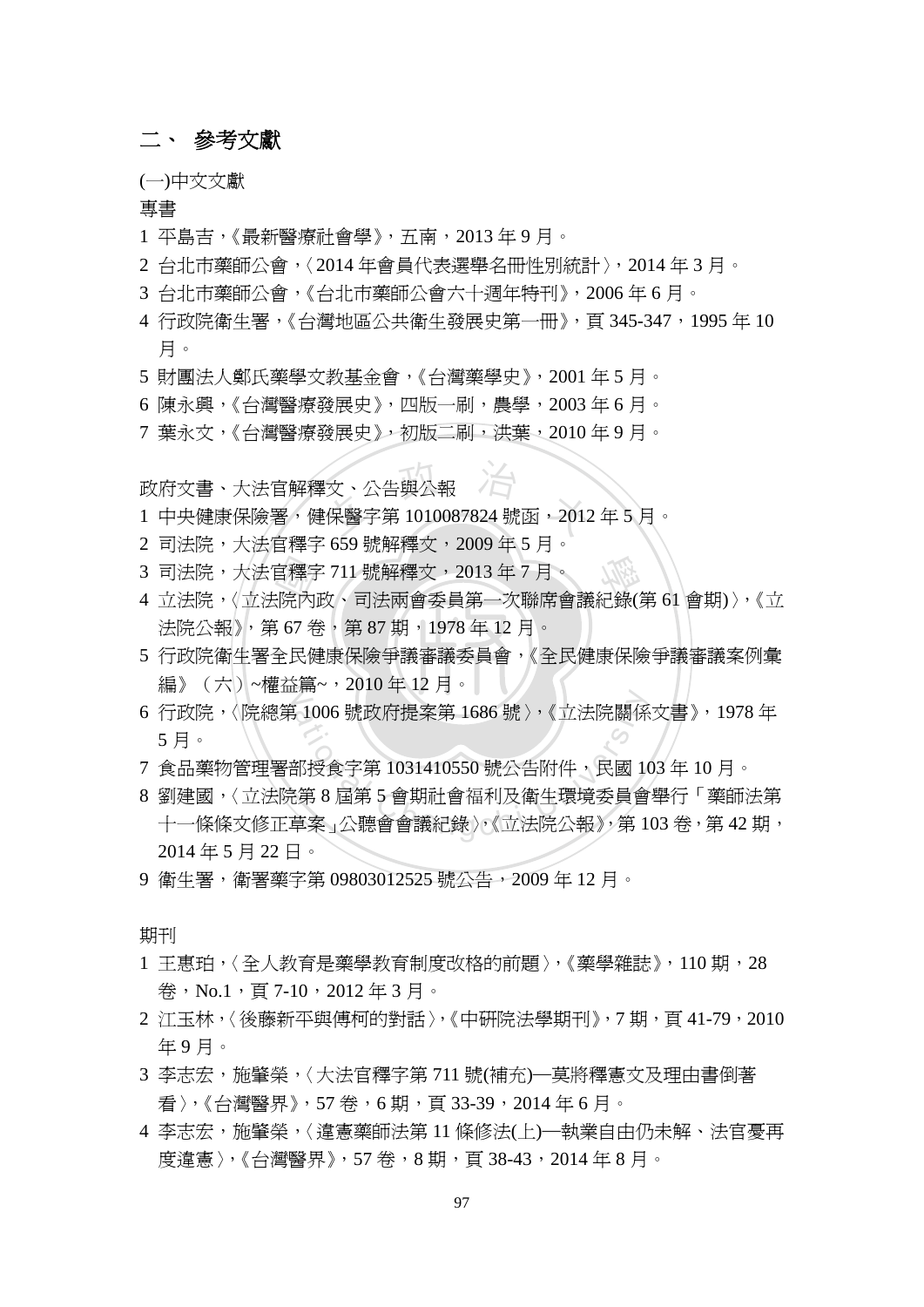- 5 李蜀平,〈中華民國藥師公會全國聯合會就藥師法第十一條之修法立場聲明〉, 《藥師週刊》,第 331 抗爭專刊期,頁 1,2014 年 3 月。
- 6 吳嘉苓,〈醫療專業、性別與國家: 台灣助產士興衰的社會學分析〉,《台灣社 會學研究》,第四期,頁 191-268,2000 年 7 月。
- 7 林振順,〈臺灣藥學教育與藥師執業〉,《藥學雜誌》110 期,28 卷,No.1,頁 11-14,2012 年 3 月。
- 8 林義龍,林妍如,〈藥事人員跨機構支援意向之調查研究〉,《台灣醫界》, 55 卷,11 期,頁 593-594,2012 年 11 月。
- 9 林慧玲等,〈2005年台灣藥學教育白皮書〉,《醫學教育》,第10卷,第3期, 頁 165-185,2006 年 9 月。
- 10 胡方翔等,〈如何看待護理工作是性別議題-推動護理平權〉,《醫事法學》,第 19卷,第1期,頁79-102,2012年6月。
- <sup>立</sup> <sup>政</sup> <sup>治</sup> <sup>大</sup> 11 許明滿,胡幼圃,康照洲,〈台灣食品藥物管理制度之演進與展望(一):組織 <u>及管理制度面〉,《醫學與健康期刊》, 第 2 卷,第 2 期,頁 11-21,2013 年 9</u> 月。
- サポポティ<br>参特刊,2 期,頁 309-320,2014 年 12 月。<br>13 廖又生,張見任,〈試論醫事人員雙重角色競合之執業處所問題-兼評大法官 12 張加昇,蘇奕彰,〈日治時期前臺灣醫療發展之探討〉,中醫藥雜誌特刊, 25 卷特刊, 2期, 百 309-320, 2014年 12月。
- ,頁<br>「任<br>『解釋 ‧ 釋字第 711 號解釋 〉,《亞東學報》, 第 33 期,頁 149-158,2013 年 12 月。

碩博士論文

- Z. ational Chengchi University<br>1 江秀彥,《台灣藥業發展中國家角色之分析》高雄市:國立中山大學政治學研<br>究所碩士在職專班碩士論文,2014 年 5 月。<br>2 莊瑞蓉,《台灣地區藥事人員實施優良執業規範之現況》,台中市:中國醫藥大<br>學醫務管理研究所碩士論文,2004 年 6 月。<br>3 楊百文,《醫藥分業法制之研究》高雄市:國立中山大學法律學系研究所碩士 1 江秀彥,《台灣藥業發展中國家角色之分析》高雄市:國立中山大學政治學研 究所碩士在職專班碩士論文,2014 年 5 月。
- 2 莊瑞蓉,《台灣地區藥事人員實施優良執業規範之現況》,台中市:中國醫藥大 學醫務管理研究所碩士論文,2004 年 6 月。
- 論文,2014 年 5 月。
- 4 楊宗翰,《台灣西醫診所設置「門前藥局」因素之分析》,台北市:國立陽明 大學醫務管理研究所碩士論文,2005 年 7 月。
- 5 詹麗珍,《醫藥分業後社區藥局藥師執業現況》,高雄市:國立中山大學人力資 源管理研究所在職專班碩士論文,2002 年 5 月。

研究報告

1 黃文鴻,《行政院衛生署 89 年度科技研究發展計劃「藥事專業人員執業度動與 趨勢之研究 第二年研究報告」》,2000 年。

電子書

1 考選部,〈考選部部史電子書〉, 2013 年 10 月, http://wwwc.moex.gov.tw。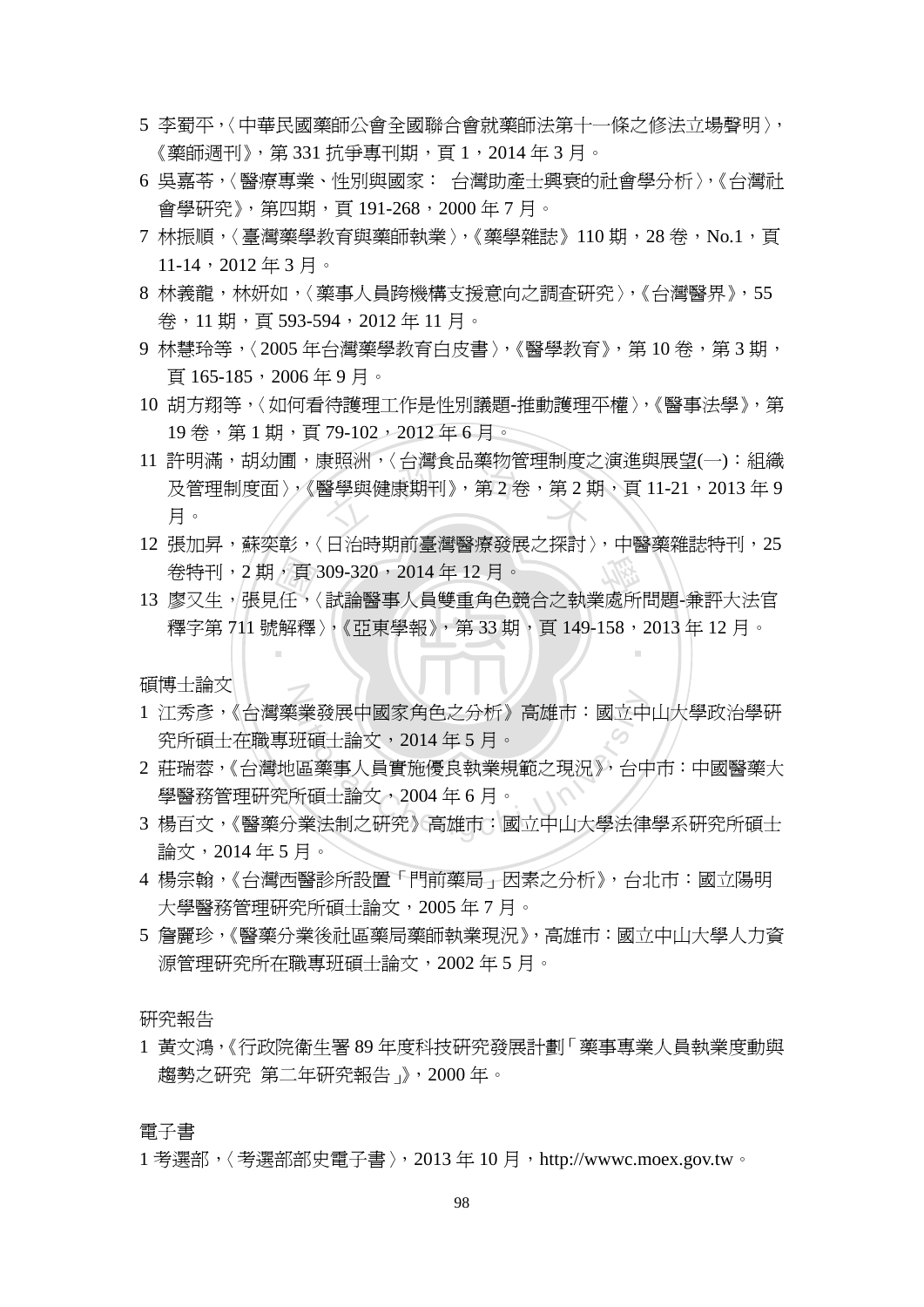- 2 林昭庚,〈前言〉,《中國醫藥發展史》,2011 年 11 月 8 日。 http://ejournal.nricm.edu.tw/。
- 3 國家發展委員會檔案管理局,〈榮藥濟世-台灣藥業發展背景〉, 百 23-33, 民國 98 年 12 月。

報紙

- 1 張文馨,〈藥師法修法 執業自由仍未解 法官憂再度違憲〉,2014 年 7 月 17 日, 風傳媒,http://www.storm.mg/article/33541。
- 2 陳瑄喻、廖珮妤、張潼,〈外籍醫師來台協助 僅諮詢〉,《中時電子報》,2015 年7月6日, https://tw.news.yahoo.com。
- 3 王惠珀,〈都是吃的 食品 GMP 應比照藥品〉,《聯合報》,2014 年 9 月 9 日。
- 4 陳清芳,〈醫事人員工時制 護理界贊同〉,《中央社》,2011 年 11 月 17 日。
- く開鳴呼音 /0 多威母税治 ' 経痛」<br>http://www.ettoday.net/news/20140.<br>- インスアデザリアドリーン 5 東森新聞生活中心,〈開嗎啡替 70 多歲母親治「經痛」?食藥署揪濫用管制 藥〉,《東森新聞雲》http://www.ettoday.net/news/20140315/334977.htm,2014 年 3 月 15 日。
- http://intermargins.net/intermargins/IsleMargin/DrugLib/discuss/who08.htm, 2003<br>年1月21日。<br>7 黃靜宜,〈醫護也淪落毒海?非法挪用管制藥品 去年查獲6件〉,《民生報 A7<br>版》, http://intermargins.net/intermargins/IsleMargin/DrugLib/discuss/who08.htm, 6 黃靜宜,〈止痛藥 Tramadol 濫用 醫護人員也上癮〉,《民生報》, 年 1 月 21 日。
- $\mathbb{R}$  , http://intermargins.net/intermargins/IsleMargin/DrugLib/discuss/who08.htm,  $2003$  年 10 月 6 日。 7 黃靜宜,〈醫護也淪落毒海?非法挪用管制藥品 去年查獲 6 件〉,《民生報 A7
- -<br>:自民國 102 年開辦六年制藥學系,指考入學<br>> 《聯合報》,2013 年 8 月 10 日,<br>m/mag/vote2005/storypage.jsp?f\_ART\_ID=4709<br>:泰胃達樂 驚爆摻工業鈣 > 、《蘋果日報》,20<br>- ^ C n g c h \ 8 沈育如,〈北醫大自民國 102 年開辦六年制藥學系,指考入學原始分發分數即 超越台大藥學系〉,《聯合報》,2013 年 8 月 10 日,

http://mag.udn.com/mag/vote2005/storypage.jsp?f\_ART\_ID=47090。

9 蘋果日報,〈鄭杏泰胃達樂 驚爆摻工業鈣〉,《蘋果日報》,2015 年 4 月 2 日。

中文資料庫、網頁資料

- 1 大學考試入學分發委員會,〈民國 102 年各校系最低錄取標準〉,《大學考試入 學分發委員會網站》http://www.uac.edu.tw/downloads.htm。
- 2 中華民國統計資訊網,http://www.stat.gov.tw/。
- 3 中華民國藥事品質改革基金會網站,

http://www.tqipa.org.tw/news01.php?nid=NID098090900016。

- 4 〈中央健康保險署支付標準〉,《中央健康保險署網站》,http://www.nhi.gov.tw/。
- 5 中國醫藥大學網站,http://cmumd.cmu.edu.tw。
- 6 〈中山醫學大學醫學系 102 學年度新生選課注意事項〉,《中山醫學大學網站》, gcm.csmu.edu.tw/ezcatfiles/gcm/img/img/1455/474058194.pdf。
- 8 司法院網站, http://www.judicial.gov.tw/。
- 9 立法院法律系統網站,〈藥師法法條沿革〉, http://lis.ly.gov.tw/lgcgi/lglaw。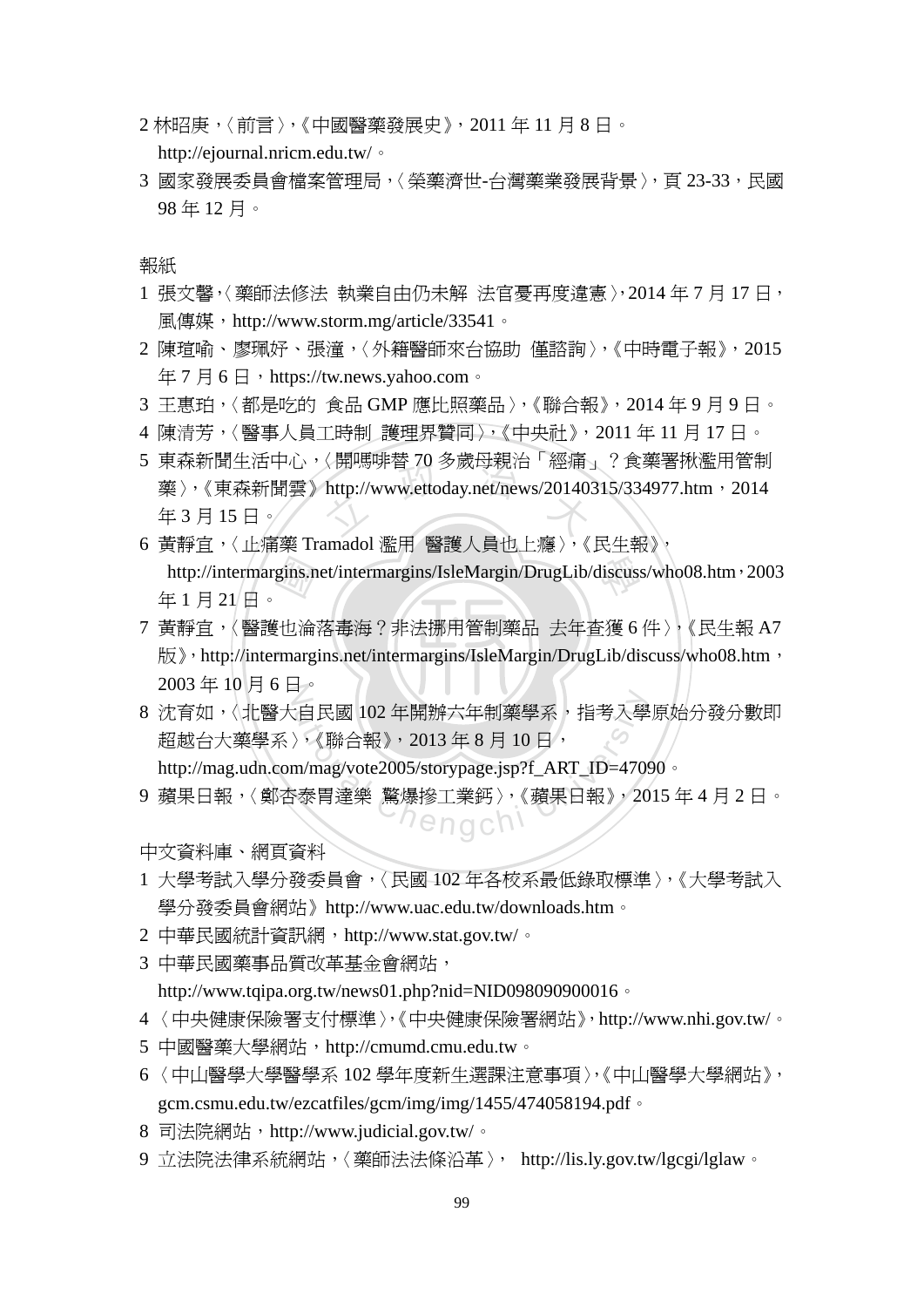- 10 台灣專科護理師學會網站,http://www.tnpa.org.tw/papers/。
- 11 台北榮民總醫院藥學部官方網頁簡介與組織, http://homepage.vghtpe.gov.tw/~pharm/。
- 12 台大藥學系網站, http://rx.mc.ntu.edu.tw/。
- 13 台大選課系統網站, http://140.112.161.31/NTUVoxCourse/index.php/uquery/。
- 15 〈台北醫學大學醫學系 103 年適用選課規定〉,《台北醫學大學網站》 http://medschool.tmu.edu.tw/。
- 16 〈成功大學醫學系 103 學年度適用選必修課程一覽表〉,《成功大學網站》, http://educ.hosp.ncku.edu.tw/。
- 17 行政院主計總處綜合統計處,《國情統計通報》, 2014 年 7 月 18 日。
- 18 全國法規資料庫,http://law.moj.gov.tw/。
- 19 〈長庚醫學大學 103 年適用畢業學分選課規定〉,《長庚醫學大學網站》 http://med2.cgu.edu.tw/。
- tw/。<br>基金會、〈民國 100 年台灣各大醫學<br><mark>:基金會網站民國 100</mark> 年 4 月 20 E 20 財團法人醫療改革基金會,〈民國 100 年台灣各大醫學中心血汗指數排行表〉, 《財團法人醫療改革基金會網站民國 100 年 4 月 20 日新聞稿》, http://www.thrf.org.tw/。
- 
- 21 高雄醫學大學網站,http://lawdb.kmu.edu.tw/。<br>22 〈馬偕醫學院醫學系 103 年適用課程科目畢業<br>http://www.medicine.mmc.edu.tw/。<br>23 康是美網站,https://www.cosmed.com.tw/。 - ^<br>21 高雄醫學大學網站,http://lawdb.kmu.edu.tw/。<br>22 〈馬偕醫學院醫學系 103 年適用課程科目畢業學分表〉,《馬偕醫學院網站》 ‧ http://www.medicine.mmc.edu.tw/。
- ‧23 康是美網站,https://www.cosmed.com.tw/。
- N 24 〈陽明大學醫學系學生選課須知〉,《陽明大學網站》, http://md.web.ym.edu.tw/。
- ational Chengchi Washington<br>http://md.web.ym.edu.tw/。<br>25 〈勞動部民國 102 年 12 月 30 日新聞稿〉,《勞動部網站》,<br>http://www.mol.gov.tw/。<br>26 〈慈濟大學學則〉,《慈濟大學網站》, http://law.tcu.edu.tw/。<br>27 〈輔任大學醫學系 102 年入學適用畢業學分規定〉,《輔任大學網站》, 25 〈勞動部民國 102 年 12 月 30 日新聞稿〉,《勞動部網站》, http://www.mol.gov.tw/。
- 26 〈慈濟大學學則〉,《慈濟大學網站》,http://law.tcu.edu.tw/。
- http://www.med.fju.edu.tw。
- 28 衛生福利部,〈衛生福利部統計處醫療機構現況及服務量統計分析〉,《民國 102 年底醫政統計》,http://www.mohw.gov.tw/。
- 29 衛生福利部,〈民國 102 年各醫療區域醫療院所數、執業醫事人員數、病床 數〉,《民國 102 年底醫政統計》,http://www.mohw.gov.tw/。
- 30 衛生福利部,〈公告民國 100-103 年醫院及教學醫院評鑑合格名單〉, http://www.mohw.gov.tw。
- 31 衛生福利部食品藥物管理署網站,http://www.fda.gov.tw。
- 32 國立臺灣大學醫學院檢驗醫學科網站,

http://labmed.mc.ntu.edu.tw/main.php?Page=A2。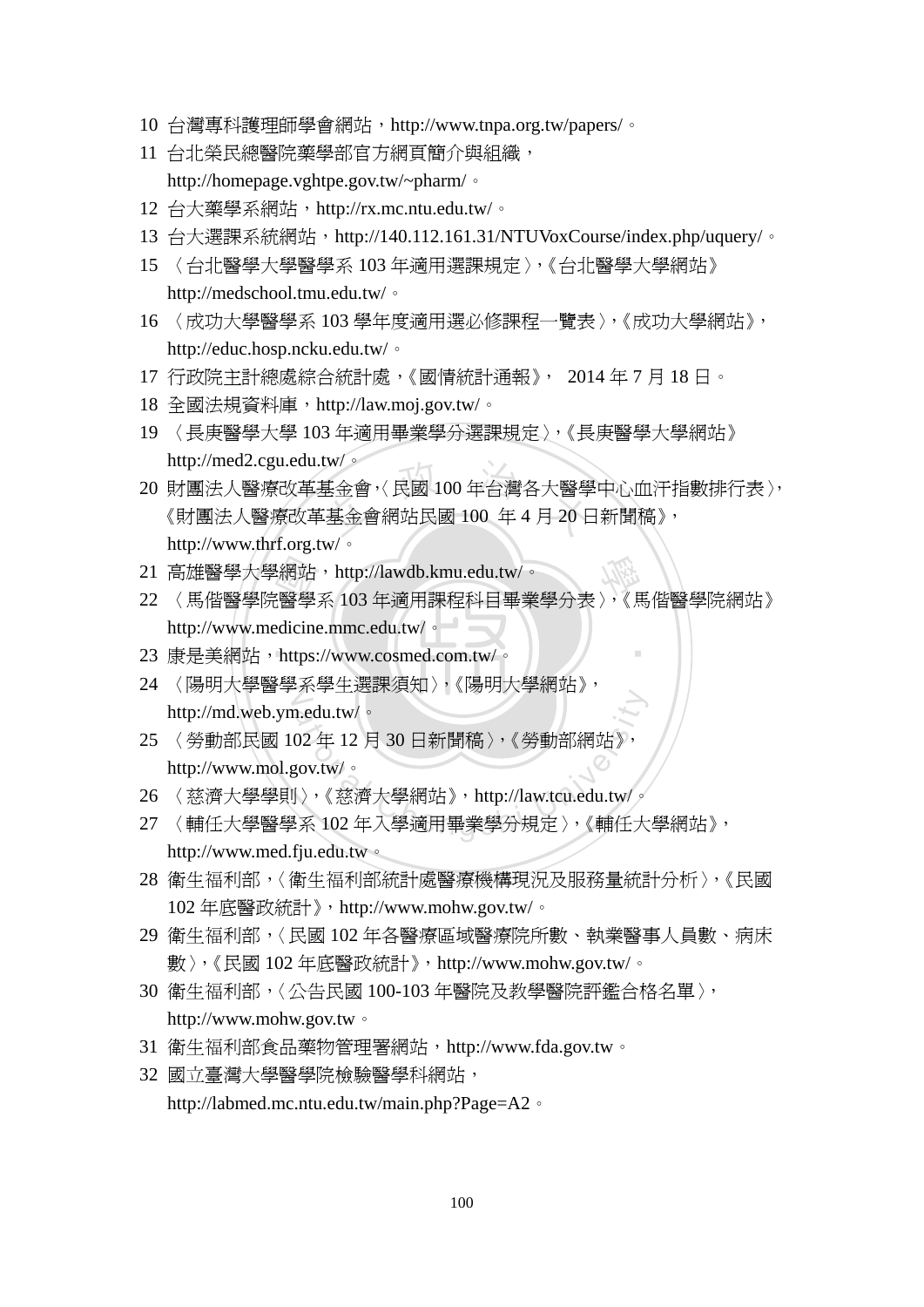(二)英文文獻

專書

- 1 California Government, Department of Consumer Affairs, Board of Pharmacy, 2015 LAW BOOK, 2015
- 2 Department of Health and Human Services Health Resources and Services Administration Bureau of Health Professions,The Adequacy of Pharmacist Supply: 2004 to 2030, December 2008.

#### 研究報告

- 1 John Culberson, Military contruction, veteransaffairs, and related agencies appropriations bill, House of representative 2015。
- neath workforce development: Projection for the pharmacy workforce in Taiwan,<br>
3 California Government, Department of Consumer Affairs, Board of Pharmacy, Final<br>
3 California Government, Department of Consumer Affairs, Boa 2 Yu-Hung Chang, Ming-Neng Shiu, Chao A. Hsiung, Planning and evaluation in health workforce development: Projection for the pharmacy workforce in Taiwan, J. of the Formosan Medical Association (2013) 112.
- 學 statement of reasons for April 21, 2004.

# *(『*<br>夏資料<br>ical Ir<br>www.n 英文資料庫、網頁資料

1 Saladax Biomedical Inc.,  $\Diamond$  Pharmacokinetic Profile of a Plasma Concentration-Time

Curve > , http://www.mycaretests.com/hcp-center/mycare-learning-center/ 。

- 2 加拿大人口統計 2 http://www.statcan.gc.ca/daily-quotidien/141217/dq141217d-eng.htm 。
- <sup>a</sup>t<sup>i</sup>ona<sup>l</sup> <sup>C</sup>hengch<sup>i</sup> <sup>U</sup>nivers<sup>i</sup>t<sup>y</sup> 3 〈加拿大藥師分布統計〉,《National Association of Pharmacy Regulatory Authorities》,

http://napra.ca/pages/Practice\_Resources/National\_Statistics.aspx?id=2103。

- 4 US Census Bureau, Annual Estimates of Population for the United State, 2004 July 1。
- 5 National Association of Pharmacy Regulatory Authorities, http://napra.ca/pages/Practice\_Resources/National\_Statistics.aspx?id=2103。

#### (三)日文文獻

研究報告

1 日本藥劑師會,〈藥學教育制度〉,《日本藥劑師會的現況 2014-2015 annual report》,2015 年。

日文資料庫

1 總務省統計局統計調査部國勢統計課,〈平成 27 年 2 月報〉,《日本人口推計》, 2015 年 2 月 20 日。